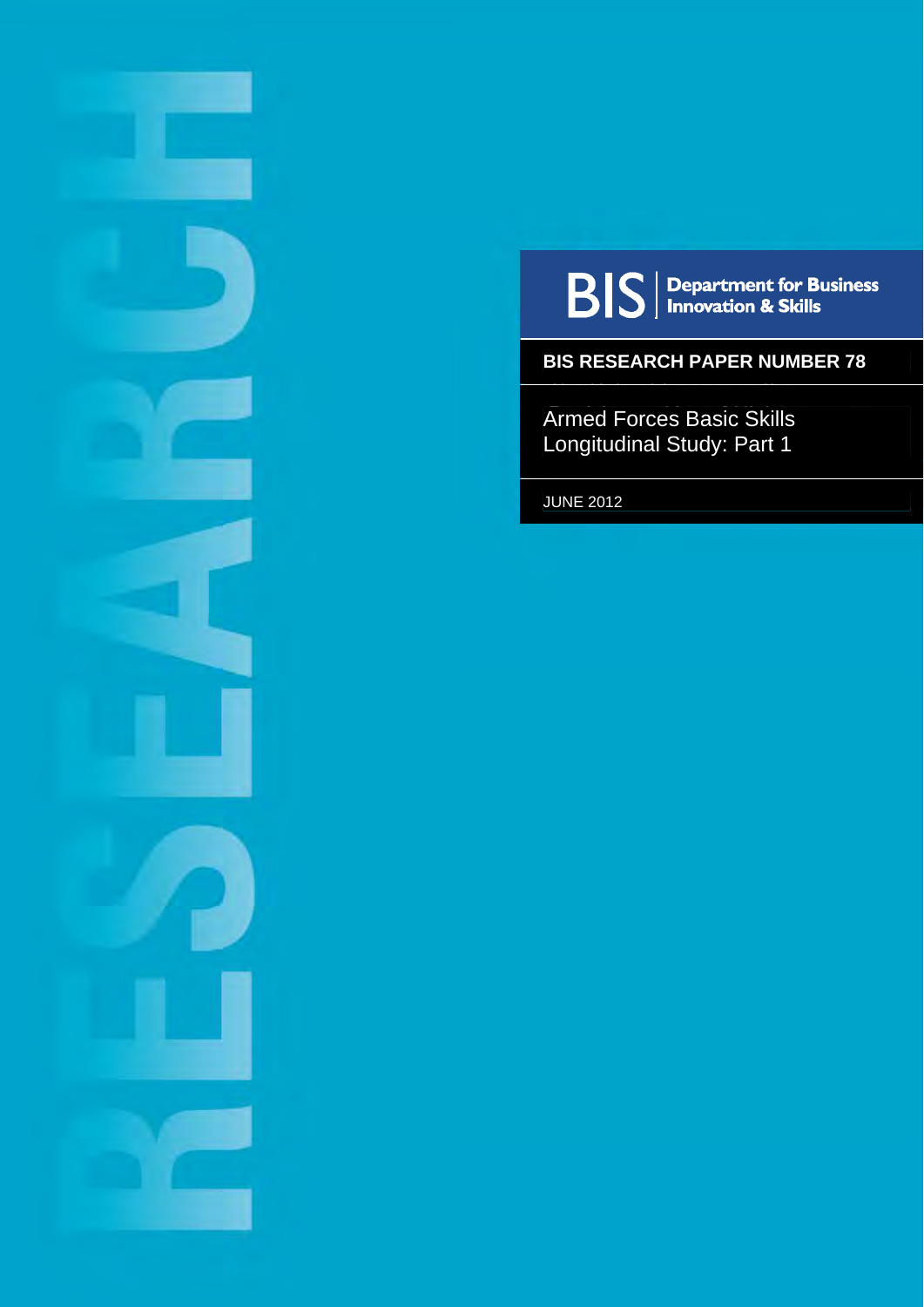**AUTHORS:** Vorhaus, J., Swain, J., Creese, B., Cara, O., and Litster, J.

The views expressed in this report are the authors' and do not necessarily reflect those of the Department for Business, Innovation and Skills.

Department for Business, Innovation and Skills

1 Victoria Street

London SW1H 0ET

[www.bis.gov.uk](http://www.bis.gov.uk/)

Research paper number 78

June 2012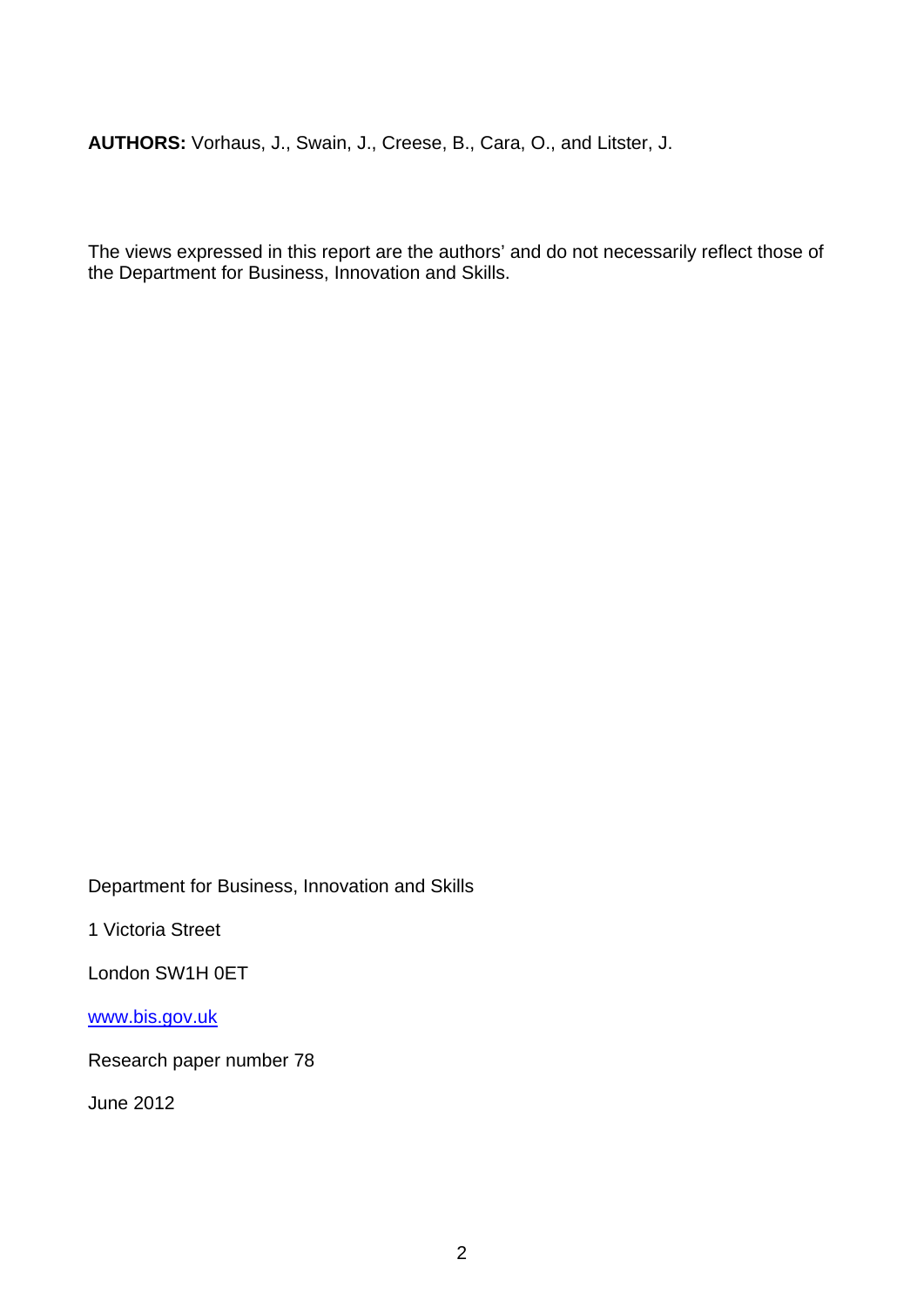# <span id="page-2-0"></span>**Acknowledgements**

NIACE and NRDC acknowledge the valuable contributions made freely and generously by all the individual recruits and their line managers, senior military personnel, military instructors, literacy and numeracy tutors, and educational managers and administrators who took part in the study. Particular thanks go to the policy staff in MOD and the single Services for their advice and guidance in providing essential contextual information. We are also grateful to single Service staff for their reviews and comments on earlier drafts of this report.

NRDC would like to acknowledge the Project Director, Martin Rose, and the Project Manager, Paul Yarrien, without whom this study would not have been possible. The quality of this report is greatly better than it would have been otherwise as a result of their extensive, knowledgeable and tireless contributions.

NRDC is grateful to NatCen for successfully undertaking quantitative data collection in an environment that placed novel demands on their service.

Finally, NRDC would like to acknowledge the contributions of former members of the NRDC research team: Sam Parsons, Desiree Lopez, Rachel Hodge, Alice Baderin, Polina Obolenskaya, Laura Brazier and Emma Salter.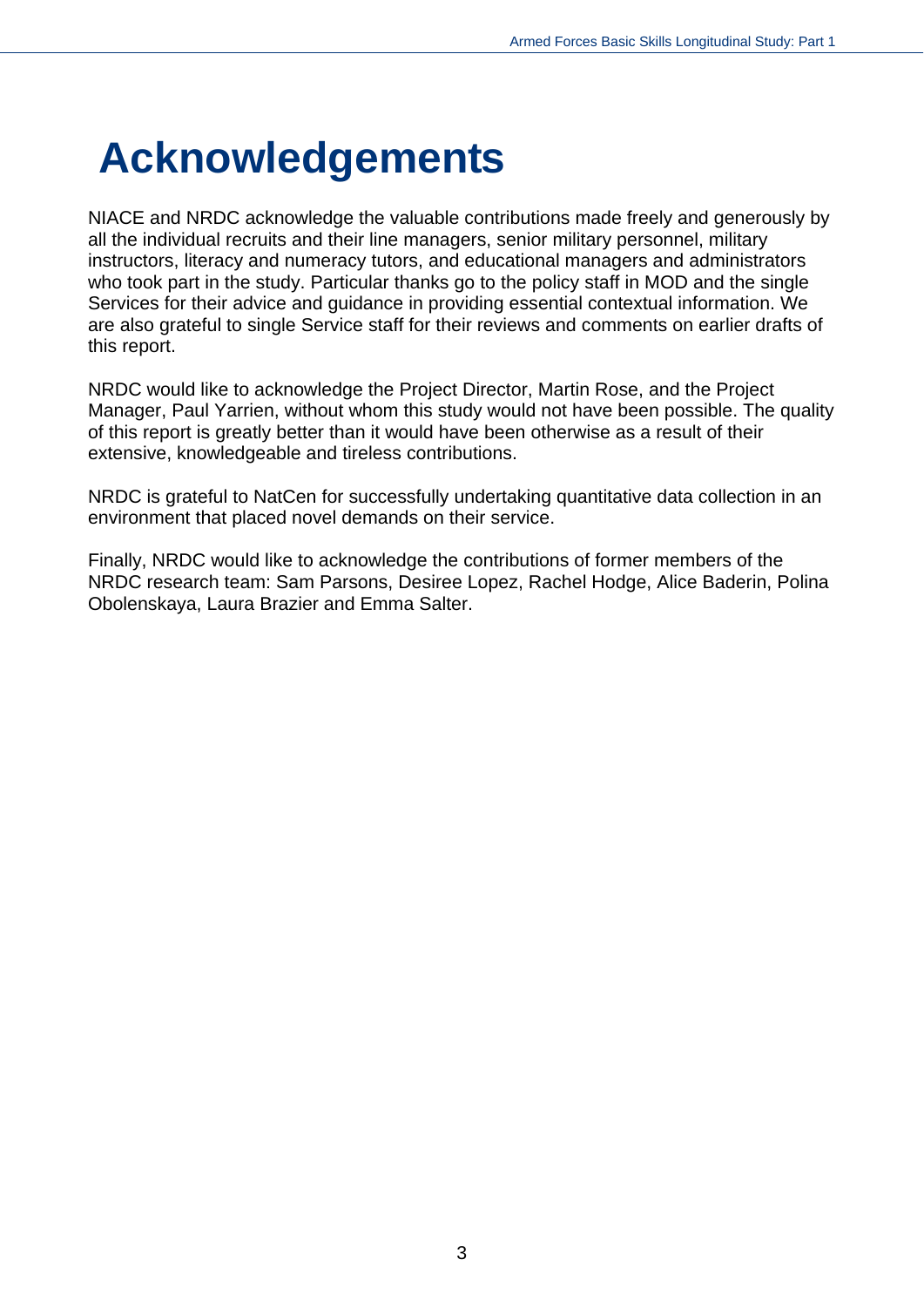# **Contents**

| Chapter 2: Literacy and numeracy skills - the Armed Forces context 19          |  |
|--------------------------------------------------------------------------------|--|
|                                                                                |  |
| 2.2 Literacy and Numeracy in the Armed Forces: provision and policy context 19 |  |
|                                                                                |  |
|                                                                                |  |
|                                                                                |  |
| Chapter 3: Provision and impact of literacy and numeracy - an overview 30      |  |
|                                                                                |  |
|                                                                                |  |
|                                                                                |  |
|                                                                                |  |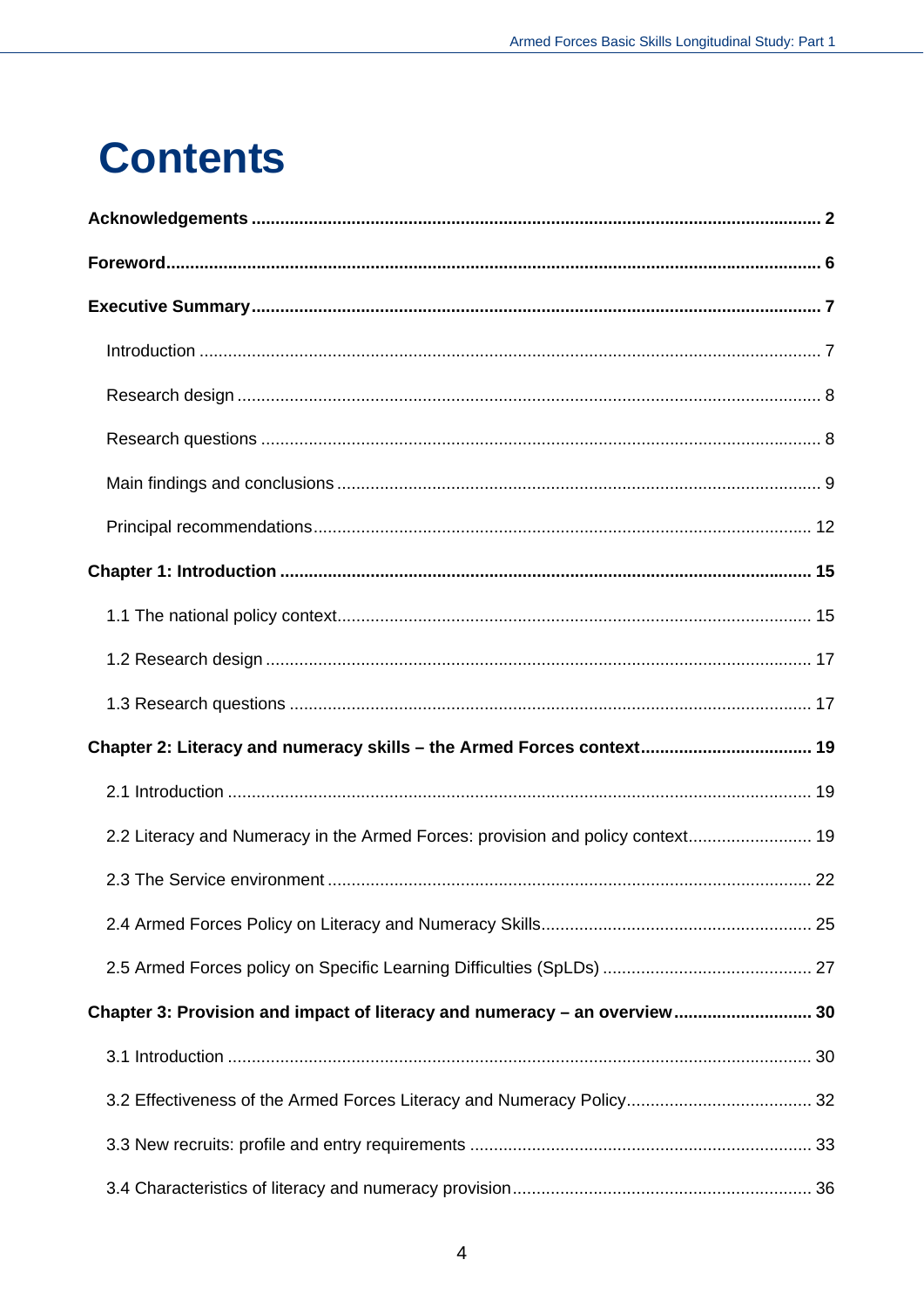# **Contents of Part 2**

| <b>Chapter 4: Methodology</b>                      |
|----------------------------------------------------|
| <b>Chapter 5: The Army</b>                         |
| <b>Chapter 6: The Royal Navy</b>                   |
| <b>Chapter 7: The RAF</b>                          |
| <b>Chapter 8: Key findings and Recommendations</b> |
| <b>Glossary of Terms</b>                           |
| <b>Appendix A: Tables</b>                          |
| <b>Appendix B: Sample Attrition</b>                |
| <b>Appendix C: Detailed Statistical Analysis</b>   |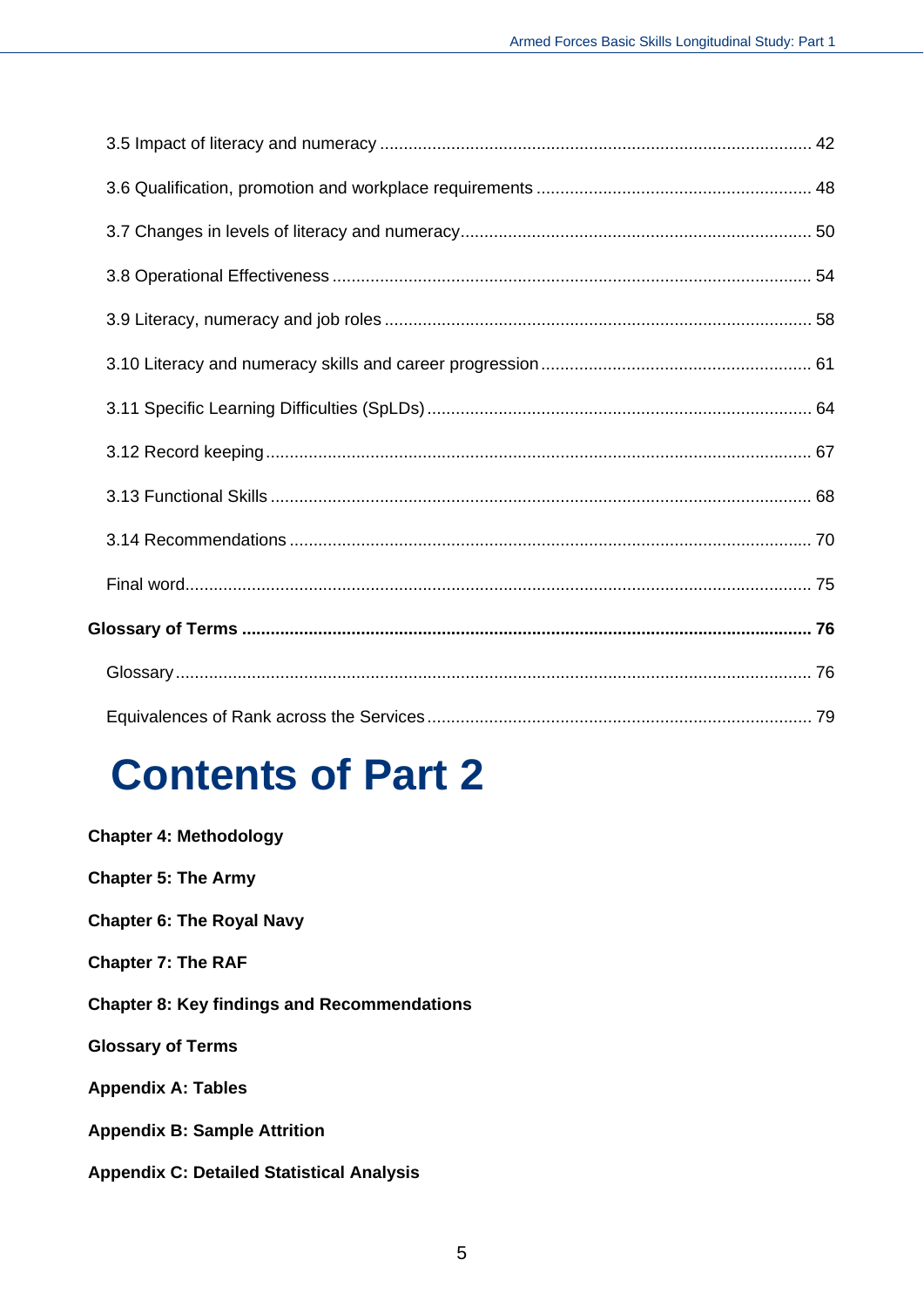## <span id="page-5-0"></span>**Foreword**

The Armed Forces Basic Skills Longitudinal Study shows how large employers have successfully put English and maths at the heart of their respective recruitment and progression regimes; and how with the right support, significant numbers of employees can be engaged in learning. When learning is closely aligned with and supports individuals' work roles, there is a large increase in both active engagement and the achievement of qualifications needed for progression.

The Armed Forces fulfil an important socio-economic role through their commitment to the ongoing skills development of Service personnel, and they make a significant contribution to the delivery of adult English and maths provision, both discretely and within Apprenticeships. This study enables a better understanding of the link between English and maths skills and operational effectiveness, and highlights a number of significant lessons learned for the Armed Forces that will also be of interest to other employers.

The study was commissioned jointly by the Department for Business, Innovation and Skills (BIS) and the Ministry of Defence (MoD) and was carried out between 2008 and 2011. It therefore reflects policy and practice during this period. Since the study was completed there has been a series of developments in relation to English and maths policy for young people and adults. These include the Government's review of English and maths provision for adults and the Wolf Review of Vocational Education for those aged 14-19.

The outcomes of the adult English and maths review were published in *New Challenges, New Chances* (December 2011) and focus on making provision more effective. The Government response to the Wolf Review was published in May 2011, which included accepting the recommendation that young people aged 16-18 continue to work towards English and Maths GCSEs at A\*-C, if they have not yet reached this level.

In addition, the Department for Education is currently reviewing the national curriculum and GCSEs. An important part of this review is to identify what more can be done to ensure higher grades in mathematics and English genuinely reflect good literacy and numeracy skills and knowledge that equip young people for the workplace and for further study.

BIS and the MoD would like to thank all those in the Royal Navy, Army and Royal Air Force who took part in and supported this study and specifically, the Director Educational & Training Services (Army) for his support.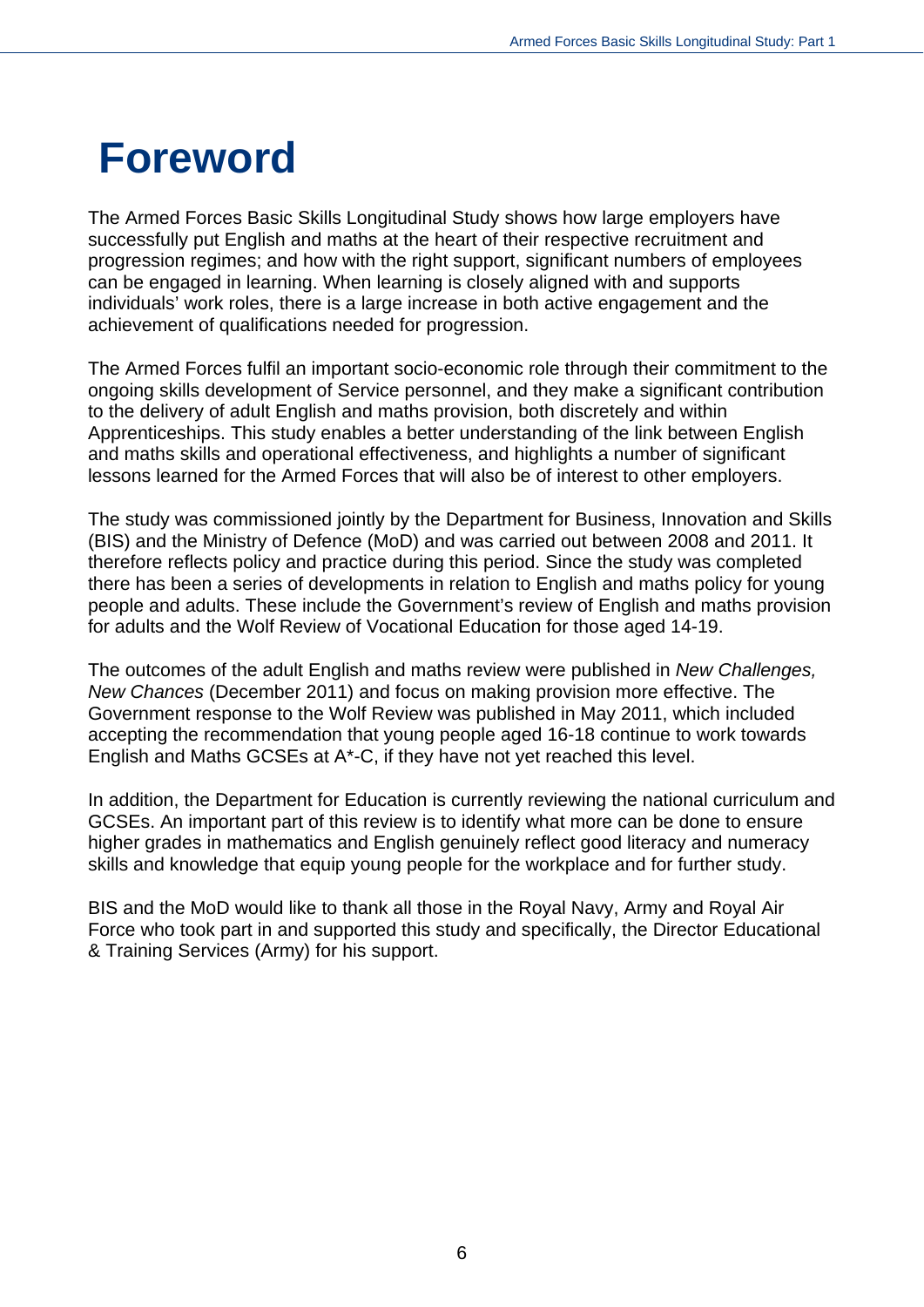## <span id="page-6-0"></span>**Executive Summary**

*When someone's wounded and they need to be extracted by helicopter, you have to write down quite a bit of information and then pass that through the radio, and I'd be happy to read that off and speak it, but I would not want to be the man who had to write it down because other people have to [use this information] to find out what's happened to that casualty. And that's one of them things where I actually do lie in my pit at night and think, 'Christ, imagine if I did...' When I write half of the letters are back to front, upside down . . . and that's something I am not confident in myself, just to get down and write something if I needed to. It sounds ridiculous, I mean a grown man to be worried about doing that.* 

Serviceman interview

#### **Introduction**

 $\overline{a}$ 

<span id="page-6-1"></span>The Department for Business, Innovation and Skills  $(BIS)^1$  $(BIS)^1$  and the Ministry of Defence (MOD), commissioned the National Institute of Adult Continuing Education (NIACE) and the National Research and Development Centre for Adult Literacy and Numeracy (NRDC) to conduct a study into Basic Skills in the Armed Forces. NIACE is the leading nongovernment organisation in England and Wales for all types of adult learning and is committed to supporting an increase in the numbers of adults engaged in formal and informal learning and to widening access to learning opportunities to those who do not traditionally take part in education and training.

The aims and objectives of the study were to:

- To assess the impact of literacy and numeracy skills and literacy and numeracy interventions on the personal and professional development of Service personnel and on their operational effectiveness<sup>[2](#page-6-3)</sup>.
- To make recommendations for the most effective interventions and support for Service personnel in their first two years of service.

The study focused on recruits assessed with low levels<sup>[3](#page-6-4)</sup> of literacy or numeracy skills on joining the Armed Forces, and the support they received during their subsequent two years in uniform.

<span id="page-6-2"></span><sup>&</sup>lt;sup>1</sup> Formerly the Department for Innovation, Universities and Skills (DIUS).

<span id="page-6-3"></span> $2$  The ability to perform those duties and wider responsibilities expected of that individual's rank, job and experience, to the required standard.

<span id="page-6-4"></span> $^3$  Below national Level 1 standard. Level 1 is equivalent to GCSE Grades D-G.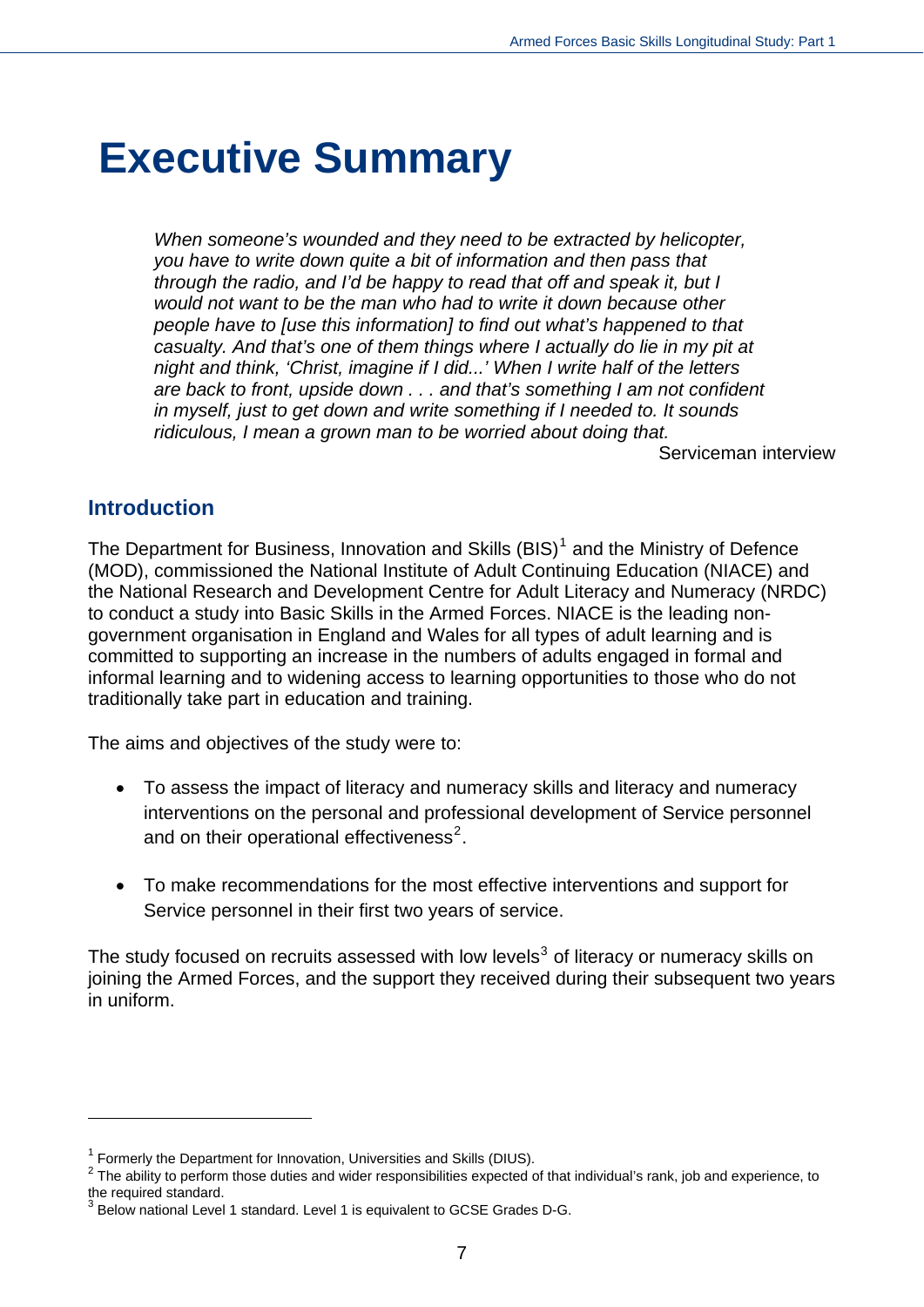#### <span id="page-7-0"></span>**Research design**

The research comprised a three-year investigation into literacy and numeracy learning in the Royal Navy (RN), Army and Royal Air Force (RAF). There were two strands of complementary research: a qualitative exploration undertaken for each of the three Services, and a quantitative study undertaken amongst Army recruits. Each strand was conducted in three stages:

- at the start of recruits' Phase 1 (foundation military skills) training,
- $\bullet$  during and soon after their Phase 2 (specialist trade<sup>[4](#page-7-2)</sup>) training, and
- during their first appointment in Service.

The in-depth qualitative study focused on a sample of case studies (22-29 recruits from each Service). The evidence from these groups was supplemented by testimony from the recruits' line managers, trainers and senior officers from their chain of command, as well as from education staff and literacy and numeracy practitioners.

The quantitative study assessed the literacy and numeracy skills levels and reviewed the literacy and numeracy needs and learning of around 1600 Army recruits during their first two and a half years of training and service. The analysis of this representative sample of recruits with low literacy and/or numeracy skills was used to support and complement the qualitative evidence, which, in turn, was used to inform the quantitative evidence.

#### <span id="page-7-1"></span>**Research questions**

 $\overline{a}$ 

The study addressed the following set of research questions which were agreed with all stakeholders at the start of the project:

- What is the nature and what are the characteristics of literacy and numeracy provision and support in each Service?
- What are the connections between, on the one hand, literacy and numeracy levels, interventions and military training and, on the other, individuals' subsequent operational effectiveness? What are the links between literacy and numeracy learning and using these skills in each Service?
- How do Service personnel experience literacy and numeracy provision? How do personnel perceive and value literacy and numeracy learning in relation to their professional identity, job performance and career progression?

<span id="page-7-2"></span> $4$  For example, marine engineering, gunnery training and catering.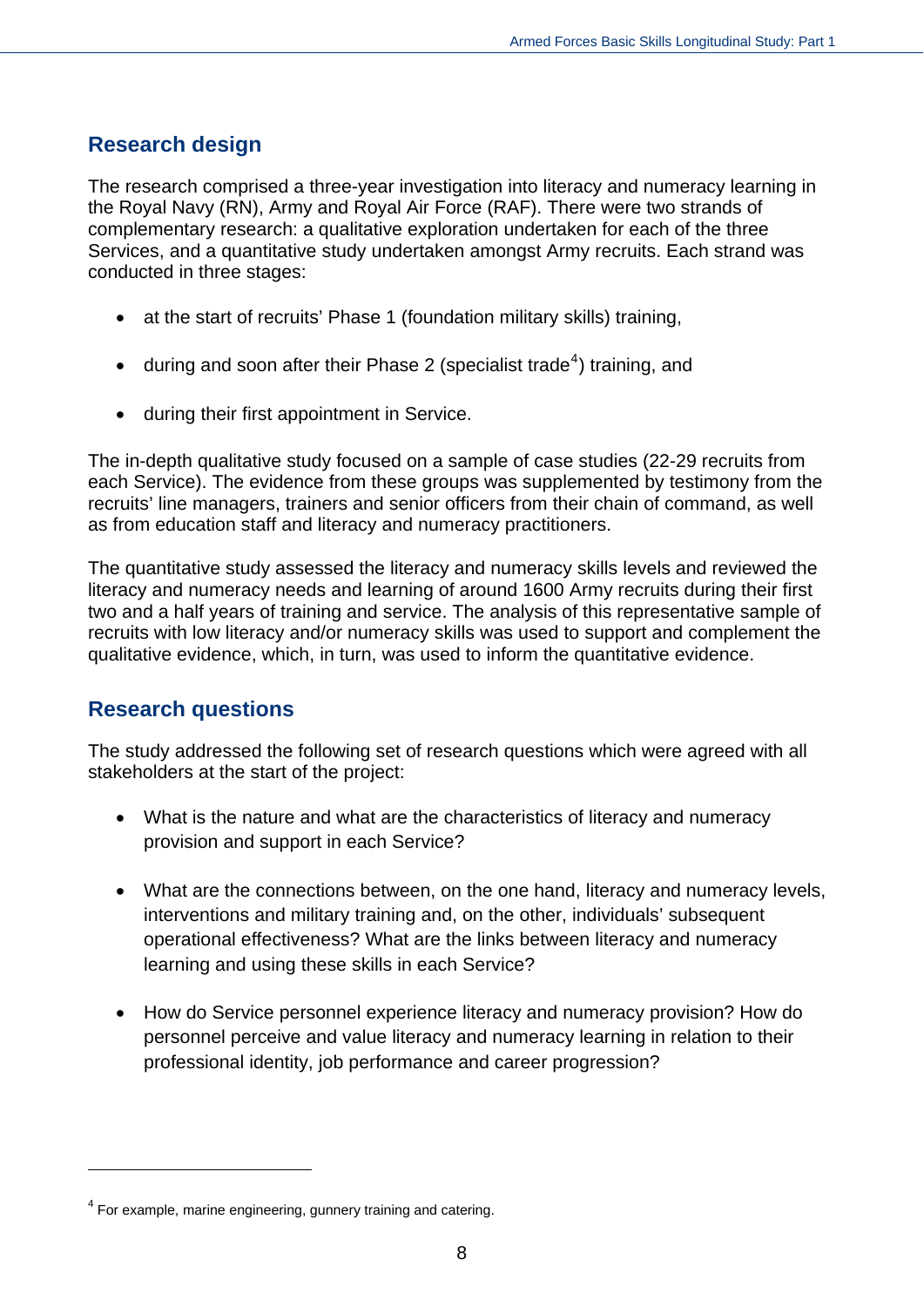The third and final year of research also allowed scope for enquiring into the literacy and numeracy related features and requirements that are distinctive to each Service, including a consideration of issues arising from Specific Learning Difficulties (SpLDs).

## <span id="page-8-0"></span>**Main findings and conclusions**

**All three Services are strongly committed to helping those personnel with literacy and numeracy needs to improve their skills in order to support more effectively operational capability and workforce development. The culture and organisational context of the Armed Forces greatly influence the development of each Service's literacy and numeracy skills policy, and the design, management and delivery of its literacy and numeracy provision**. The development of the overarching Armed Forces Literacy and Numeracy Policy is shaped by national policy and Government priorities and, like other Departments, MOD has been expected to lead by example. The case for the Services' investing in literacy and numeracy improvements must support the way the 'military does its business', if it is to secure senior management endorsement. Unless provision is sensitive to the operational setting, line managers are reluctant to release their personnel during work time to access literacy and numeracy support. At the same time, learners are less likely to respond enthusiastically to provision that they perceive is not directly relevant to their work and careers.

**The wide variation in the scale of literacy and numeracy needs between the Services has strongly influenced the implementation of their separate Service policies and the scale of investment made in building the infrastructure to deliver, manage and assure their literacy and numeracy provision.** Up to 50% of the Army's 8,000 recruits joined the Service in 2010 with literacy or numeracy skills below Level 1 (L1). This profile has been reasonably consistent over the past ten years. In contrast, the RN and RAF have a very much lower incidence of poor literacy and numeracy skills amongst recruits (1-3% below L1). This reflects the size and share across the Services of technical trades (e.g. engineering) that demand higher qualification entry requirements compared with those specialisations that set few or no academic/vocational entry requirements. Such an uneven distribution is also evident within each Service. Additionally, the recruitment of foreign nationals varies significantly, with some 9,000 serving in the Army, compared with only a few hundred in the  $\overline{RN}$  and the RAF. Most of these have  $\text{ESOL}^5$  $\text{ESOL}^5$  needs. Simply raising the minimum literacy and numeracy entry standards for all recruits and restricting entry to say, L1 and above, is not a practicable solution for the Army.

**The Services have established a capacity to develop the skills and talents of personnel to the point that they are both operationally effective and (more) employable within Service and in subsequent civilian life.** The Armed Forces all too often must recruit men and women with low levels of literacy and numeracy, and the Services demonstrate how a large employer can successfully fulfil this vital professional and socio-economic function. The evidence confirms the merit of continuing (selectively) to recruit entrants with low level skills, whilst expecting those of very junior rank to make use of increasingly technical equipment and assume new and more demanding responsibilities in fast-changing operational environments. The ability to assimilate the associated training quickly and effectively; to work with flexibility and to exercise the necessary management

<span id="page-8-1"></span> $^5$  English for Speakers of Other Languages.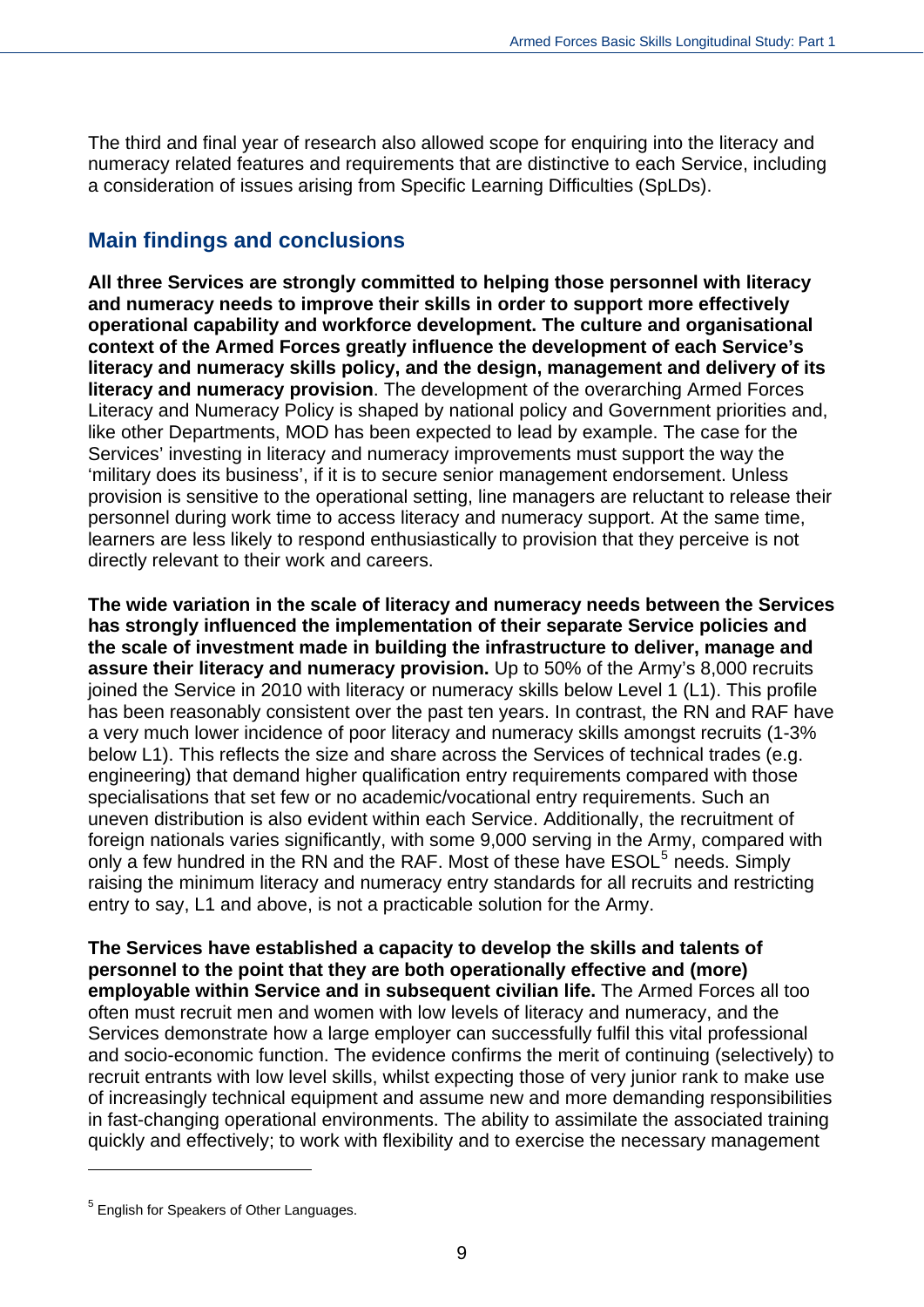and decision-making skills (at times, under significant pressure) directly contributes to the Services' operational capability.

**The Study showed conclusive evidence of the importance of literacy and numeracy skills for professional development and operational effectiveness.** Of all the literacy and numeracy skills, sound speaking and listening skills are considered as being the most important and essential for an individual's operational effectiveness at all ranks. During the study, the recruit sample commonly reported their growing confidence to speak with and in front of peers and others. Indeed, improved confidence associated with improving literacy and numeracy skills was confirmed by the research evidence. Having and displaying confidence in the Service environment is considered a most important asset. The impact of those factors contributing to operational effectiveness was found to vary between and within the specialist trade groups. Nevertheless, literacy and numeracy were regarded as necessary for operational effectiveness by the vast majority of recruits, their line managers and senior officers. Neither low levels of literacy and numeracy skills, nor the presence of a SpLD, were judged as an impediment to operational effectiveness amongst the more junior staff questioned. This is perhaps evidence of the extensive training and day-to-day, low-level support that recruits with low levels of skills receive in the Services. Time spent helping and supervising those with poor literacy and numeracy skills to carry out low-level tasks that are considered routine by most others, is time consuming for their peers and line managers. Where such support is extensive and routine, this is likely to corrode the operational efficiency in the workplace. Higher levels of literacy and numeracy skills amongst junior personnel are likely to reduce the reliance on this sort of assistance with everyday tasks and improve overall efficiency. There was widespread agreement amongst line managers and officers interviewed in all Services that the demands on literacy and numeracy become more exacting following a first promotion.

**The contribution of sound literacy and numeracy skills to, and the adverse impact of poor skills on, individuals' operational effectiveness and career progression is a message that needs to be frequently re-enforced amongst all staff and especially young recruits and junior ranks.** Line managers, training managers and senior staff have a responsibility to maintain an appropriate level of awareness across their chains of command. The RN was perhaps the most successful of the three Services in comprehensively communicating the significance of literacy and numeracy to recruits and trainees. However, evidence across the Services suggests that these important messages were not always made in a consistent manner or re-enforced effectively. The frequent changes in appointments that all line managers and trainers experience as the result of the Services' posting regime exacerbate this situation.

**The strong Service ethos generates high expectations of success amongst learners and their line managers alike, which, combined with the strong culture of training and development to prepare for immediate job roles and promotion, contribute to a most positive impact on learner outcomes.** Across all Services, there is an exceptionally high record of achievement in literacy and numeracy qualifications. In the study, the literacy and numeracy of all the sampled recruits improved and there were positive changes in how these recruits reported their skills and difficulties, with overt encouragement and support for individual improvement, progression and 'getting on'. This combined with discrete, intensive literacy and numeracy provision that is delivered in an adult learning environment, contextualised to the specific Service settings and made relevant to workplace scenarios increases learner motivation and engagement – even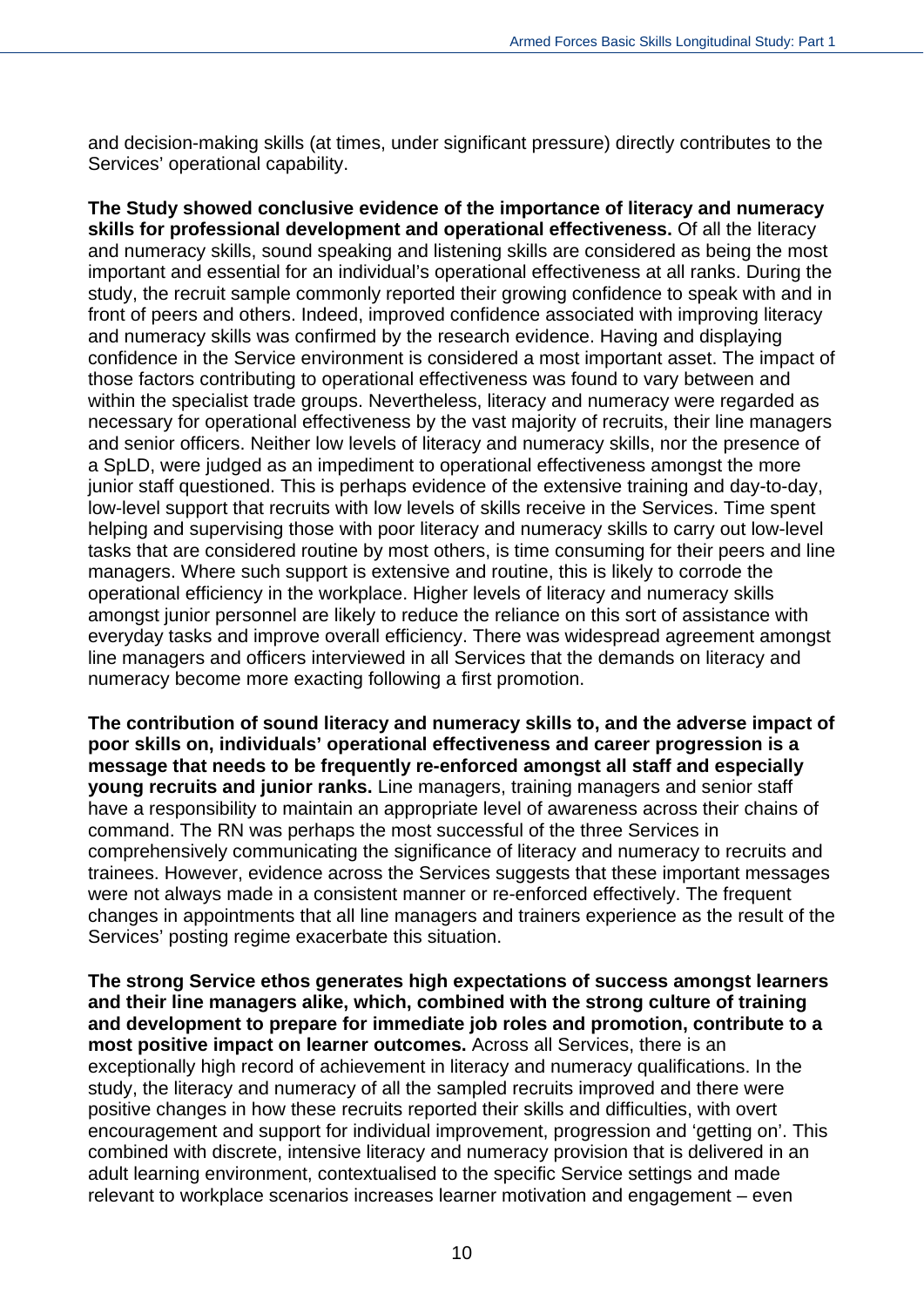amongst those with very poor experiences of school education. With their emphasis on relevance to the workplace, the extended use of Apprenticeships during the first two years of service in providing the principal route for Service personnel to secure the necessary literacy and numeracy improvements is widely supported. This provides many (though as yet, under-exploited) opportunities for embedding literacy and numeracy within vocational training. Securing sound literacy and numeracy skills forms an integral part of the development pathways, as they are recognised as essential 'enabling' skills. Indeed, for the RN and Army – and for the RAF from April 2012 – attainment of minimum literacy and numeracy standards is a mandated requirement for promotion to specific ranks.

**It remains unclear how far qualification attainment (especially, of Level 1 and 2 Certificates in Adult Literacy) represent a sustainable development of knowledge and skills.** The Services are concerned that 'qualification-chasing', funding regimes and pressures to deliver literacy and numeracy programmes with too little time and that encourage tutors to 'teach to the test' are likely not to bring the sustainable skills in the long (or possibly, short) term. MOD policy is driving the wholesale adoption of Functional Skills qualifications across the Armed Forces by September 2012. These qualifications represent the Services' baseline measures of literacy and numeracy attainment for their personnel. Although these awards will place greater demands on learners, on tutors and on the training organisations, the Services consider that, if introduced effectively, Functional Skills awards will go a long way towards improving the impact of literacy and numeracy provision on the development of sustainable and transferable skills. The attainment of GCSE A\*-C in maths and English is still seen as fundamental to employment and education prospects – as re-enforced in the recommendations of the Wolf Report<sup>[6](#page-10-0)</sup> – and this presents a significant challenge to all major employers, including the Services, in respect of the qualifications and literacy and numeracy levels their employees are – or should be – expected to attain.

**The Services provide appropriate and coherent support to personnel with SpLDs, and principally, dyslexia**. The RAF in particular provides an effective model of supporting those with dyslexic needs throughout the Service career. As such, the Services provide a notable example of how employees can be supported to undertake demanding jobs, despite having a SpLD. However, even with the levels of support available in the Services, it is possible for recruits to pass through training without having their SpLD identified or diagnosed. This demonstrates the difficultly any employer has in addressing all cases of SpLD without exception.

**The current management information systems and procedures appear not to deliver the required operational capability on a consistent or wholesale basis to meet the needs of organisations and stakeholders at various levels.** Recording, tracking and reporting the literacy and numeracy performance of individuals and, corporately for each Service, is recognised as essential to inform *inter alia* the development of support programmes for learners, the quality assurance of provision, and justification for future investment in delivery capacity and capability. Though work to improve the capability has been underway for some time, progress is reported as patchy overall with real improvement in limited areas only.

<span id="page-10-0"></span><sup>6</sup> Wolf, A. (2011), *Review of Vocational Education – The Wolf Report*. London: Department for Education.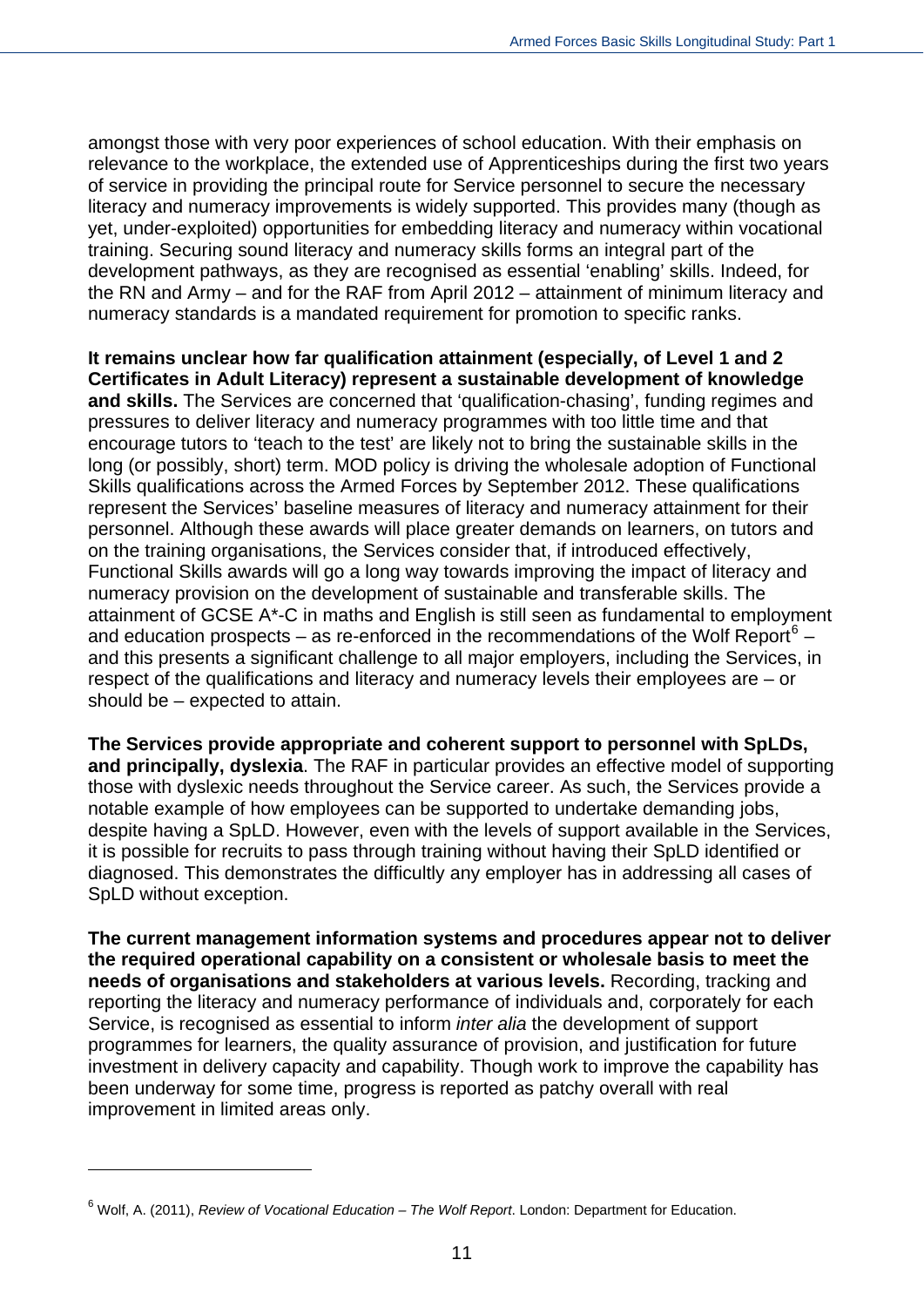**Literacy and numeracy policy in the Services represents a model of national significance, with lessons and implications for large employers in non-military contexts.** However, even with a whole organisation approach to the literacy and numeracy improvement, it is a challenge consistently to support all those Service personnel with literacy and numeracy skills needs within the demands and constraints of the intensive training and operational environment of the Armed Forces. The Services are obliged to prioritise their commitments and resources accordingly – at times, at the expense of literacy and numeracy provision to the individual learner.

**It is important that the Services secure an appropriate balance between in-house and external provision (as a matter of policy and day-to-day delivery) and to have plans in place to respond effectively and in a timely fashion to changes in Government funding priorities.** The Services have sought to enhance their own investment in their literacy and numeracy programmes with externally-funded provision. As is the case for many other employers, opportunities to access this externally funded provision have influenced (in some areas, strongly influenced) the organisation's literacy and numeracy policy, implementation plans and the configuration of provision. Indeed, managing the associated risks is a central feature of literacy and numeracy provision across the Armed Forces.

## <span id="page-11-0"></span>**Principal recommendations**

#### **The Armed Services** should:

- 1. Maintain strong awareness of the contribution that literacy and numeracy skills make to an individual's job performance, career progression and operational capability across the Services by:
	- Developing/maintaining a network of literacy and numeracy champions at senior stakeholder level (policy/chain of command) and in the workplace.
	- Extending literacy and numeracy awareness training and briefings as part of induction training for specific appointments and roles – such as recruiting/selection staff, military/vocational instructors, Phase 1 and 2 training managers, career management staff and junior officers.
	- Extending local networks of volunteer literacy and numeracy mentors to encourage learner engagement and provide non-specialist support in the workplace.
- 2. Maintain focus on timely literacy and numeracy provision that effectively engages learners and delivers sustainable skills by:
	- Extending the use of literacy and numeracy provision that is contextualised to relevant vocational and Service settings. This will demand increased liaison between military/vocational instructors and literacy/numeracy practitioners in the development of literacy and numeracy resources and delivery.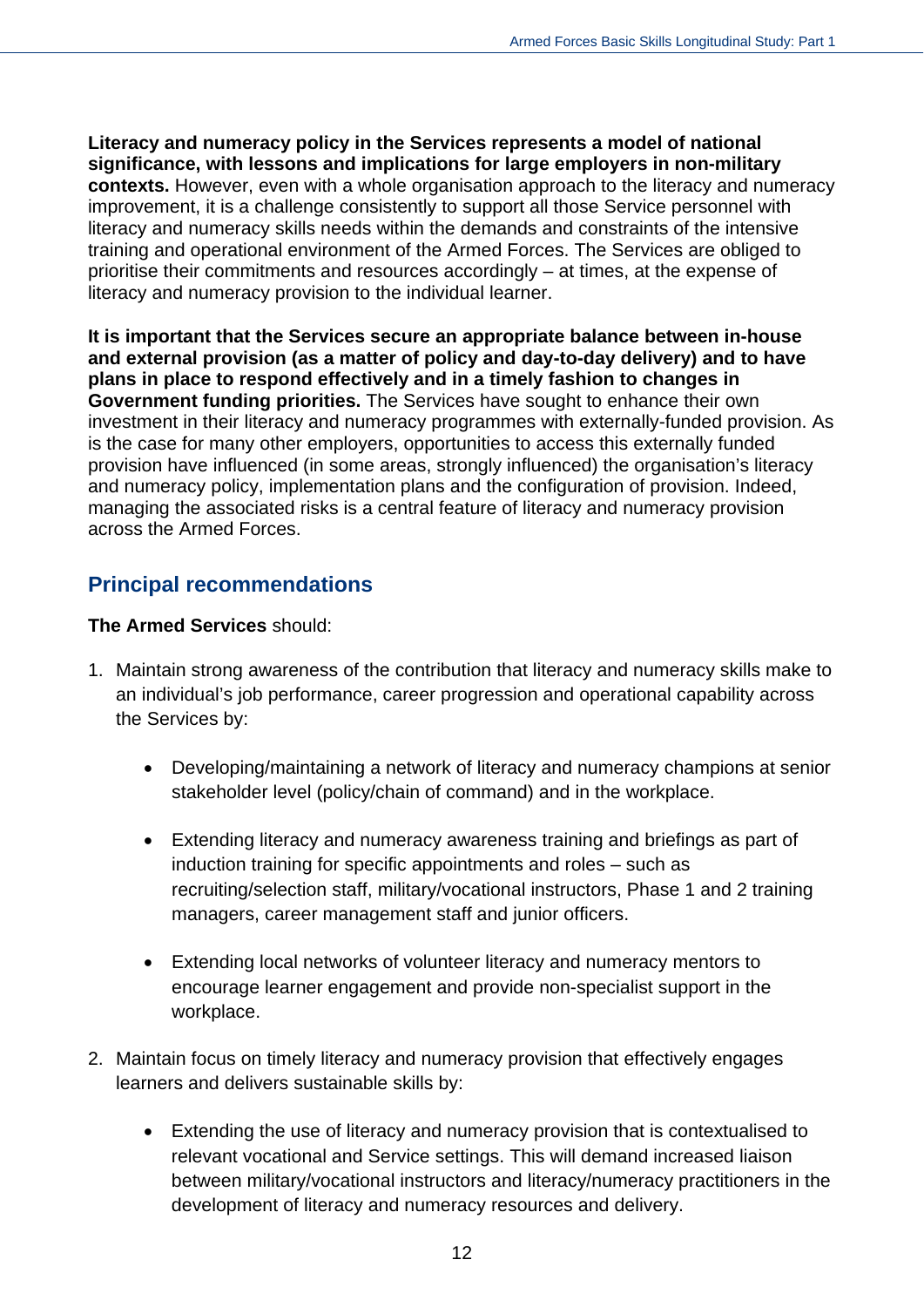- Developing and extending embedded literacy and numeracy provision especially within Apprenticeship programmes.
- Maintaining the use of discrete, intensive, literacy and numeracy programmes leading to full qualification and where appropriate, skills profiles linked specifically to job roles and career progression.
- Consolidating individuals' literacy and numeracy skills development through reenforced and supported practice on the job or in military training.
- Maintaining the use of Apprenticeship programmes as the principal route for vocationally-driven literacy and numeracy skills development in the Services in the first 2-3 years of Service, and ensure literacy and numeracy provision is programmed within Phase 1 and 2 training to deliver the greatest benefit for the learner – ideally, front-loaded and/or integrated across the military training.
- Extending delivery in mixed ability groups through the use of differentiated teaching, blended and personalised learning. On-going Continuous Professional Development (CPD) for specialist practitioners would be needed to support this.
- Ensuring literacy/numeracy tutors and military training programme managers are prepared effectively to deliver Functional Skills provision ahead of its implementation. Appropriate support for ESOL learners preparing for Functional Skills (English) and Functional Skills (Maths) qualification within Apprenticeship programmes must be provided.
- Providing greater focus on speaking and listening skills relevant to the specific needs of learners and their job roles by developing a range of CPD programmes for specialist literacy and numeracy staff and, where relevant, non-specialist staff to assess learners' speaking and listening skills, and diagnose/address speaking and listening needs in an accurate and effective way is an important first step.
- Developing literacy and numeracy provision that effectively complements and supports the development of digital literacy skills for those in Phase 1 and 2 training.
- 3. Develop effective and co-ordinated MIS capability and procedures to record, track and report literacy and numeracy progress and performance of individual learners, the individual Service and Defence.
- 4. Examine the appropriateness of extending to the other Services the current RAF model and practice to identify/support those with dyslexia needs. Further research is needed to determine how best to support the other SpLDs recognised by the Defence policy.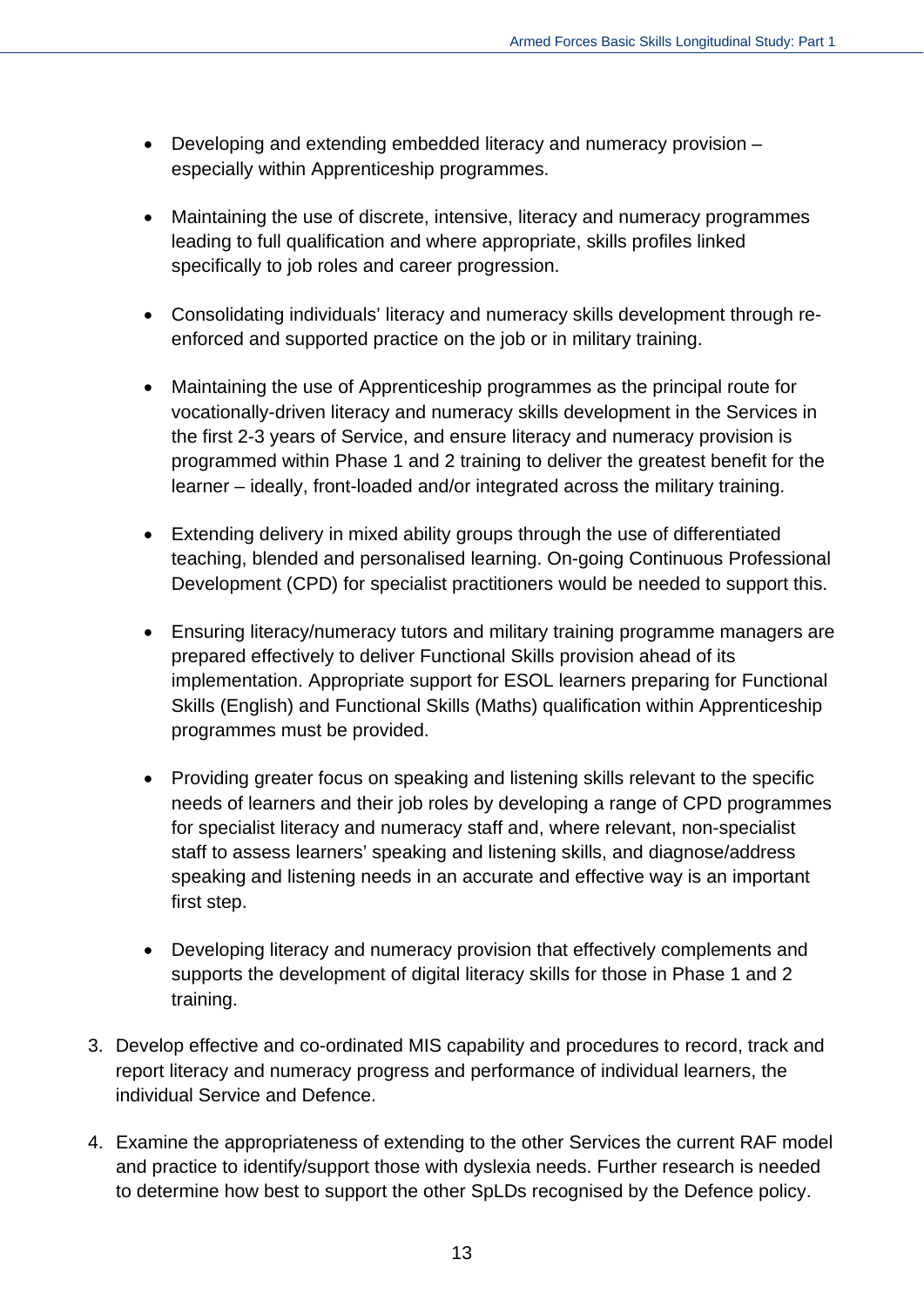- 5. Monitor the balance of external and in-house literacy and numeracy provision and the risks associated with over-reliance on external support and the need to build an appropriate in-house capability.
- 6. Seek to reduce the Services' literacy and numeracy skills training liability for recruits by adjusting minimum literacy and numeracy standards for joining the Services and/or introducing/extending pre-enlistment provision measures that might include:
	- Extended use of military preparation courses.
	- Use of Service bursaries for undertaking FE programmes that provide routes to Service employment.
	- Access to pre-enlistment literacy and numeracy supported self-study resources/programmes (via internet) for those selected to join the Services.
- 7. The policy that recruits should gain Level 2 literacy and numeracy qualifications within eight years of joining the Services is not widely effective. The policy should either be revised, or additional in-Service mechanisms introduced for its enforcement.

#### **MOD/BIS** should:

- 8. Identify an appropriate national forum for large employers to share, review and exploit effective approaches to literacy and numeracy skills improvement within workforce development in order to inform national policy and practice.
- 9. Consider further review and research into literacy and numeracy skills development in the Services to inform Defence and national policy and practice to include:
	- Examination of the quality of literacy and numeracy provision, including the effectiveness of the teaching and learning approaches and the models of course delivery in relation to the skills gained by Armed Forces personnel - and its impact across a Service career – including costs and benefits.
	- Extended longitudinal study (for a further 5 years) of the Service cohorts.
	- In-depth review of Phase 1 and 2 trainee literacy and numeracy experience and impact.
	- $\bullet$  In-depth review of Senior NCO<sup>[7](#page-13-0)</sup> literacy and numeracy learner experience and impact.

<span id="page-13-0"></span><sup>&</sup>lt;sup>7</sup> Non-Commissioned Officer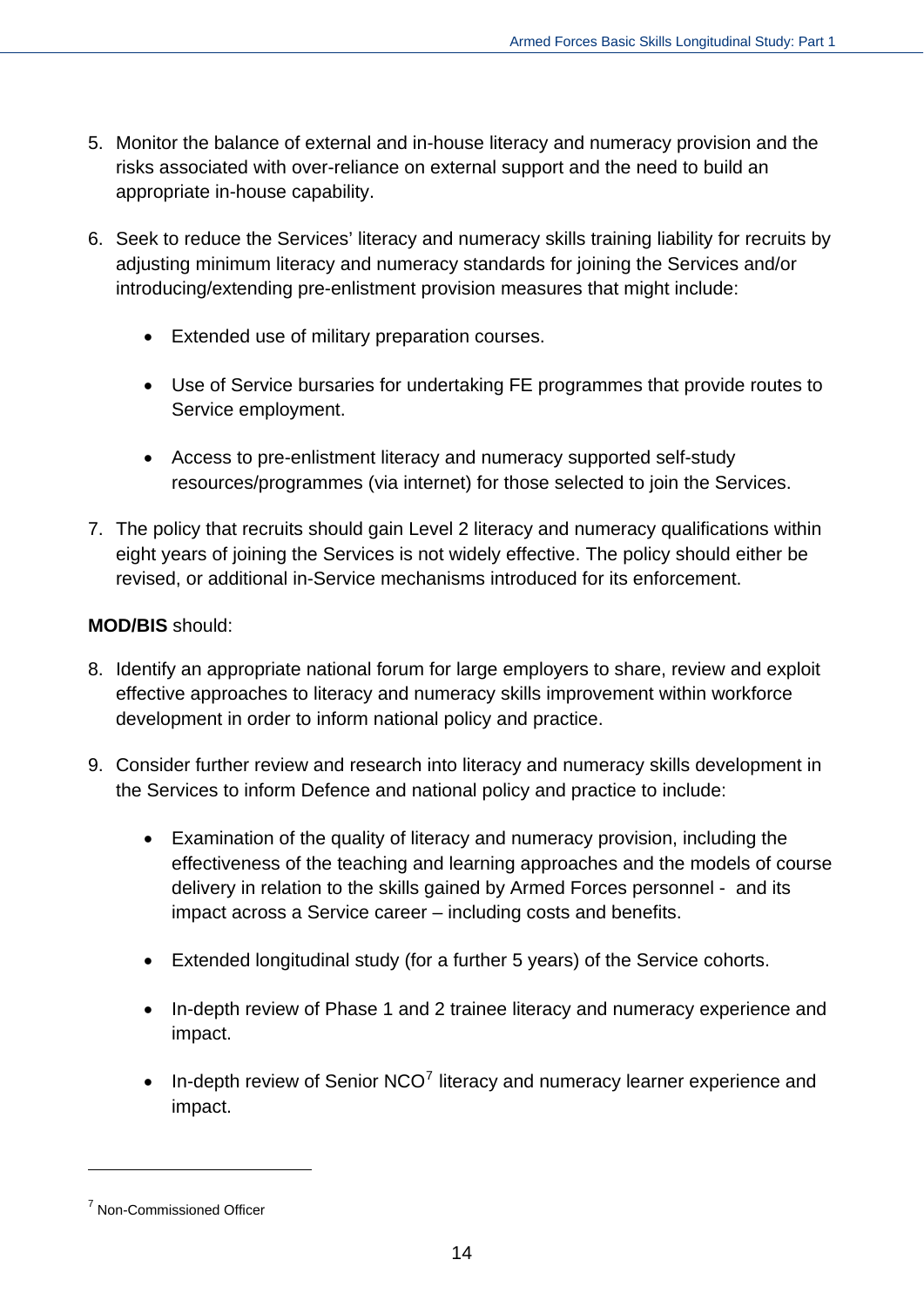## <span id="page-14-0"></span>**Chapter 1: Introduction**

The Ministry of Defence (MOD) and the Department for Business, Innovation and Skills  $(BIS)^8$  $(BIS)^8$ , commissioned the National Institute of Adult Continuing Education (NIACE) and the National Research and Development Centre for Adult Literacy and Numeracy (NRDC) to conduct a study on the impact of Literacy and Numeracy interventions in the Armed Services.

It is essential that the Armed Forces are in a position to identify and assess the impact of improving the literacy and numeracy skills of Service personnel on their professional and personal development, in order to organise effective and timely literacy and numeracy provision<sup>[9](#page-14-3)</sup>. An evaluation of its collective impact on the organisational performance of the Armed Forces is required to support the business case for continued investment in literacy and numeracy improvement.

The Armed Forces Basic Skills Longitudinal Study (AFLS) presents a profile of literacy and numeracy levels and provision, and shows how these are related to the professional development and operational effectiveness of Service personnel.<sup>[10](#page-14-4)</sup>

The study focused on those recruits assessed with low levels of literacy or numeracy skills on joining the Armed Forces and the formal and informal support they received during their subsequent two and a half years in uniform. The study examines the education and training of the junior, non-Commissioned ranks only, and does not include officers<sup>[11](#page-14-5)</sup>.

#### <span id="page-14-1"></span>**1.1 The national policy context**<sup>[12](#page-14-6)</sup>

 $\overline{a}$ 

In 1999 Lord Moser's inquiry into adult literacy and numeracy skills estimated from the available evidence that one in five adults in England had poorer literacy than was expected of an 11-year old child and an even greater proportion of adults – around 40% – had low or very low levels of numeracy[13](#page-14-7). The Moser report was the context for the launch by the previous Government, in 2001, of the Skills for Life strategy for England, a major initiative designed to raise the levels of literacy and numeracy skills amongst the adult population. A nationwide survey of skills levels carried out in 2003 as part of the Skills for Life strategy supported Moser's conclusions in finding that over 5 million adults had literacy skills below

<span id="page-14-6"></span><span id="page-14-5"></span> $12$  The Armed Forces operate within all four nations of the UK, as well as overseas. Education is a devolved policy area in the UK; MOD adopts an England-based policy approach to skills improvement. However, the Services must make appropriate adjustments and arrangements in order to align with the separate policy requirements of the other UK

<sup>&</sup>lt;sup>8</sup> Formerly the Department for Innovation, Universities and Skills (DIUS).

<span id="page-14-3"></span><span id="page-14-2"></span><sup>&</sup>lt;sup>9</sup> During the three years of AFLS research, MOD employed the generic term 'Basic Skills' (BS) which included literacy and numeracy; more specifically, the term included reading, writing, speaking, listening and mathematics. In order to encompass the national Functional Skills developments, MOD policy since 2010 is framed as 'Literacy and Numeracy', with provision working towards either Basic Skills awards or Functional Skills or Key Skills qualifications. The phrase 'literacy and numeracy' is used throughout this report.

<span id="page-14-4"></span> $10$  As explained in Chapter Four, the concept of 'operational effectiveness' was arrived at on the basis of judgements and perceptions of study participants.

Whose minimum entry requirements to the Services demand English and maths GCSE (Grades A\*-C) qualifications.

<span id="page-14-7"></span>nations and to take full advantage of their literacy and numeracy provision, services and facilities.<br><sup>13</sup> Department for Education and Employment (DfEE) (1999) *Improving literacy and numeracy: a fresh start. Great Britai Working Group on Post-School Basic Skills chaired by Sir Claus Moser*. London: Department for Education and Employment.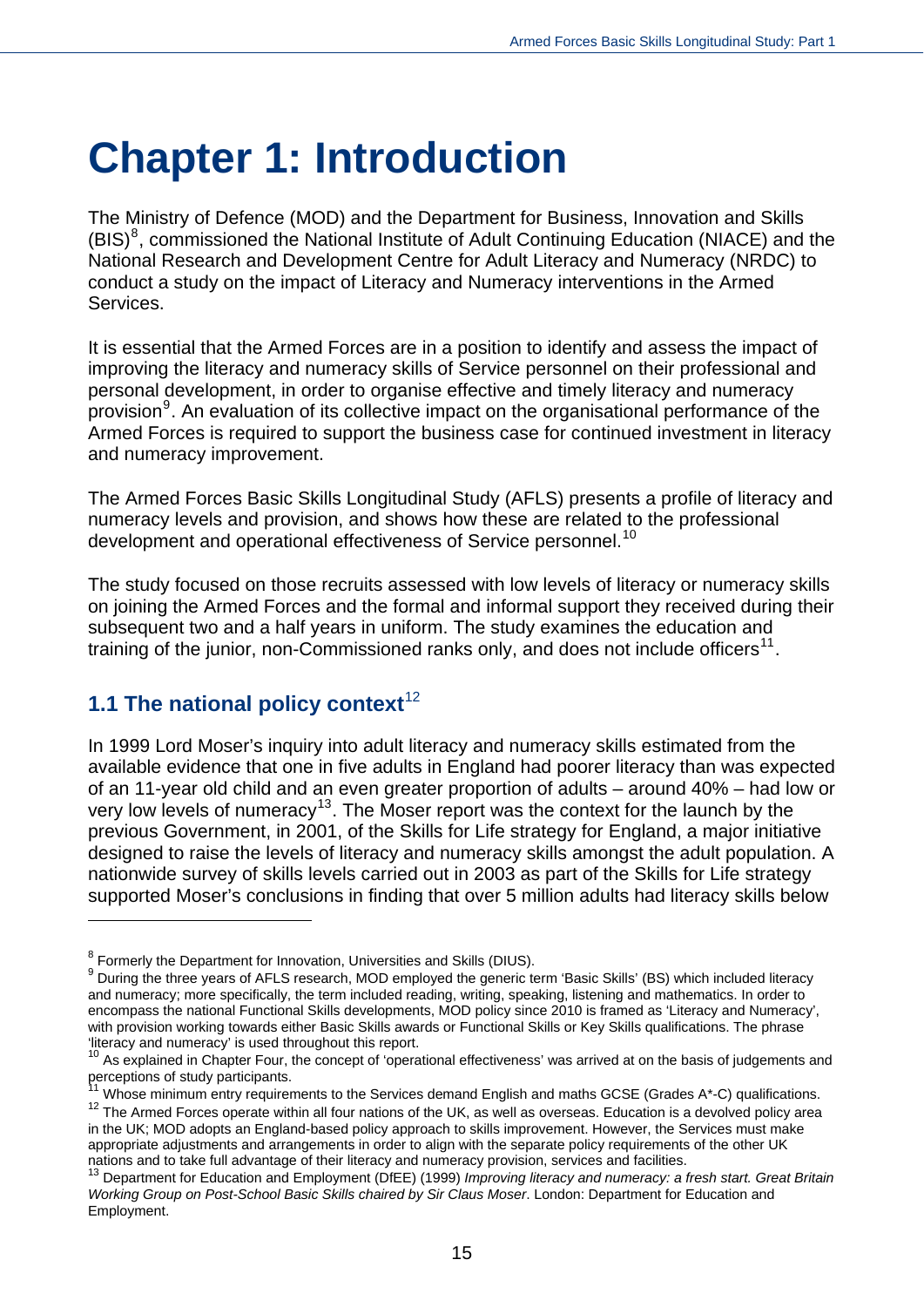Level 1  $(L1)^{14}$  $(L1)^{14}$  $(L1)^{14}$ , and [15](#page-15-1) million had numeracy skills below L1<sup>15</sup>. A growing evidence base points towards the benefits to individuals and to society of improving adult literacy and numeracy, and the extensive economic, social and human costs of low levels of basic skills $^{16}$  $^{16}$  $^{16}$ .

As part of the Skills for Life strategy, national standards were introduced for adult literacy and numeracy, and these formed the basis of the core curricula and national qualifications in literacy and numeracy<sup>[17](#page-15-3)</sup> at Entry Level (EL), L1, and Level 2 (L2). Basic literacy and numeracy courses up to and including L2 were fully funded by the government and free to participants.

The early target of the Skills for Life strategy was to improve the language, literacy and numeracy skills of 1.5 million adults by 2007 and 2.25 million adults by 2010. Following the publication of the Leitch Review in 2006<sup>[18](#page-15-4)</sup>, the emphasis has moved to the importance of functional skills at a time of economic challenge, with a particular focus on employability and ensuring that people have skills that enable them to find, stay and progress in work. With prominence given to social participation and inclusion, *World Class Skills* (DIUS, 2007) set out a government (Public Service Agreement) target of 95% of adults in England having functional literacy and numeracy by 2020, where functional literacy is defined as L1 in literacy and EL3 in numeracy.

In publishing a new skills strategy for England, *Skills for Sustainable Growth*[19](#page-15-5), the Coalition Government made a commitment to funding provision in full for those without basic literacy and numeracy skills, but signalled a move away from a centrally-determined target system towards a system that gives providers the flexibility to respond to local needs and focuses on improving the effectiveness of provision. In addition, the Government has since completed a review of adult literacy and numeracy provision and set out in *New Challenges, New Chances* the actions that are being taken to make provision more effective.

The previous Government's Skills for Life strategy and current Coalition Government's national skills strategy (2010) provide the general policy context for the Armed Forces Literacy and Numeracy Policy, on which each individual Service policy is based. Armed Forces Policy states that 'sound literacy and numeracy skills enhance the ability of Service personnel to assimilate training more effectively, to cope more readily with the demands of their specific roles and to take full advantage of career opportunities, thereby contributing

<span id="page-15-0"></span> $14$  In the National Qualifications Framework (NQF), literacy and numeracy standards are described in five levels. Entry level 1 (EL1) is the equivalent to the standard expected of a 5/6 year old, rising through Entry level 2( EL2) to Entry level 3 (EL3) that is equivalent to the standard expected of a primary school leaver at 11 years-old. Level 1 (L1) equates to GCSE grades D-G, and Level 2 (L2) to GCSE grades A\*-C.

<span id="page-15-1"></span><sup>15</sup> Department for Education and Skills (DfES) (2003) *The Skills for Life Survey. A national needs and impacts survey of literacy, numeracy and ICT skills*. Norwich: The Stationery Office.

<span id="page-15-2"></span><sup>16</sup> See for example, Parsons, S. and Bynner, J. (2007) *Illuminating disadvantage: Profiling the experiences of adults with Entry level literacy or numeracy over the lifecourse.* London: NRDC.

<span id="page-15-3"></span>The Certificate in Adult Literacy and Certificate in Adult Numeracy. In this report these qualifications have been referred to as Basic Skills qualifications to differentiate them from Key Skills or Functional Skills.<br><sup>18</sup> Leitch, S. (2006) Prosperity for all in the global economy – world class skills. The Leitch Review of Skills. Norw

<span id="page-15-4"></span>Stationery Office.

<span id="page-15-5"></span><sup>19</sup> Department for Business, Innovation and Skills (BIS) (2010) *Skills for sustainable growth: strategy document*. London: BIS.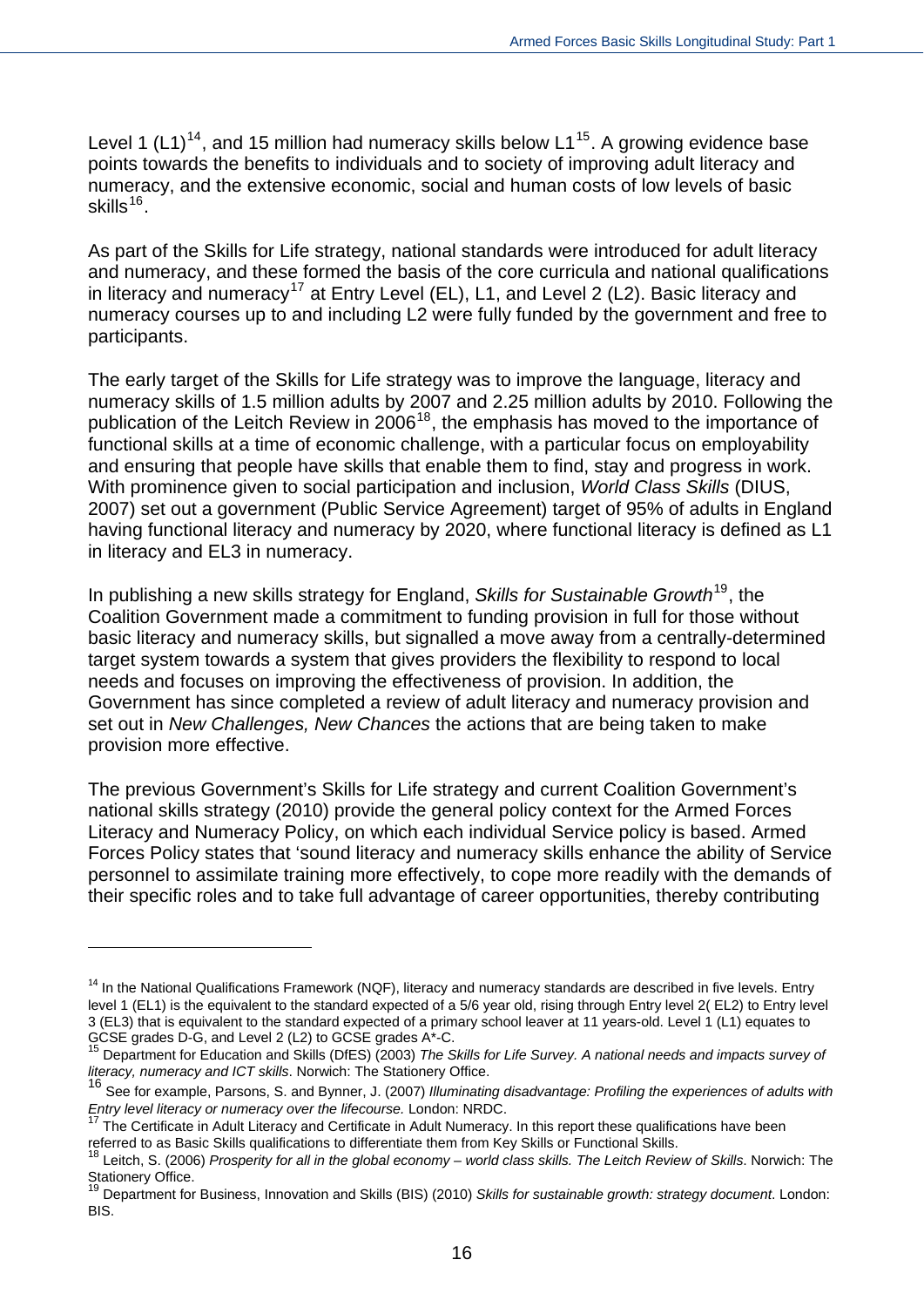to reduced wastage in training and improved retention<sup>'[20](#page-16-2)</sup>. The improvement of literacy and numeracy skills thereby makes a 'significant contribution to Service personnel strategies $^{21}$ .

## <span id="page-16-0"></span>**1.2 Research design**

two elements: a qualitative exploration undertaken for each of the three Services, and a complementary quantitative study undertaken for the Army. This report presents evidence from a three-year investigation into literacy and numeracy learning in the Royal Navy (RN), Army and Royal Air Force (RAF). The study comprises

from the recruits' line managers, trainers and senior officers from their chain of command, explore literacy and numeracy interventions from the point of view of sample participants, and to document and analyse their experiences and perspectives. At each stage of the fieldwork, further questions and issues emerged and, wherever possible, these were pursued at subsequent stages of the project. The qualitative study took place over three stages and focused on the following initial samples for each of the three Services: 22 recruits from the RN, 26 recruits from the Army and 29 from the  $RAF<sup>22</sup>$  $RAF<sup>22</sup>$  $RAF<sup>22</sup>$ . The evidence from these groups was supplemented by testimony as well as from education staff and literacy and numeracy practitioners. The aim was to

recruits. The analysis is used to support and complement the qualitative evidence, which, in turn, is used to inform and explore the quantitative evidence. The quantitative study for the Army took the form of analysing the literacy and numeracy needs, levels and learning amongst recruits at three stages during their first two and a half years of training and service. Starting from an initial sample of 1622, the study provides an analysis of the literacy and numeracy profiles of a statistically representative sample of

A comprehensive account of the methodology used in this study can be found in Part 2, Chapter 4 of this report.

## <span id="page-16-1"></span>**1.3 Research questions**

The study addressed three sets of research questions which were agreed with all stakeholders at the start of the project:

- What is the nature and what are the characteristics of literacy and numeracy provision and support in each Service?
- the links between learning and using literacy and numeracy skills in each Service? What are the connections between literacy and numeracy levels, interventions and military training, and individuals' subsequent Operational Effectiveness? What are

<sup>20</sup> Ministry of Defence (2010) *Armed Forces Literacy and Numeracy Policy*, p.1.

<span id="page-16-2"></span> $21$  Ibid.

<span id="page-16-3"></span><sup>&</sup>lt;sup>22</sup> In a long term study, it is inevitable that the size of the initial samples will decrease from one year to the next. For details of sample attrition in this study see Appendix B.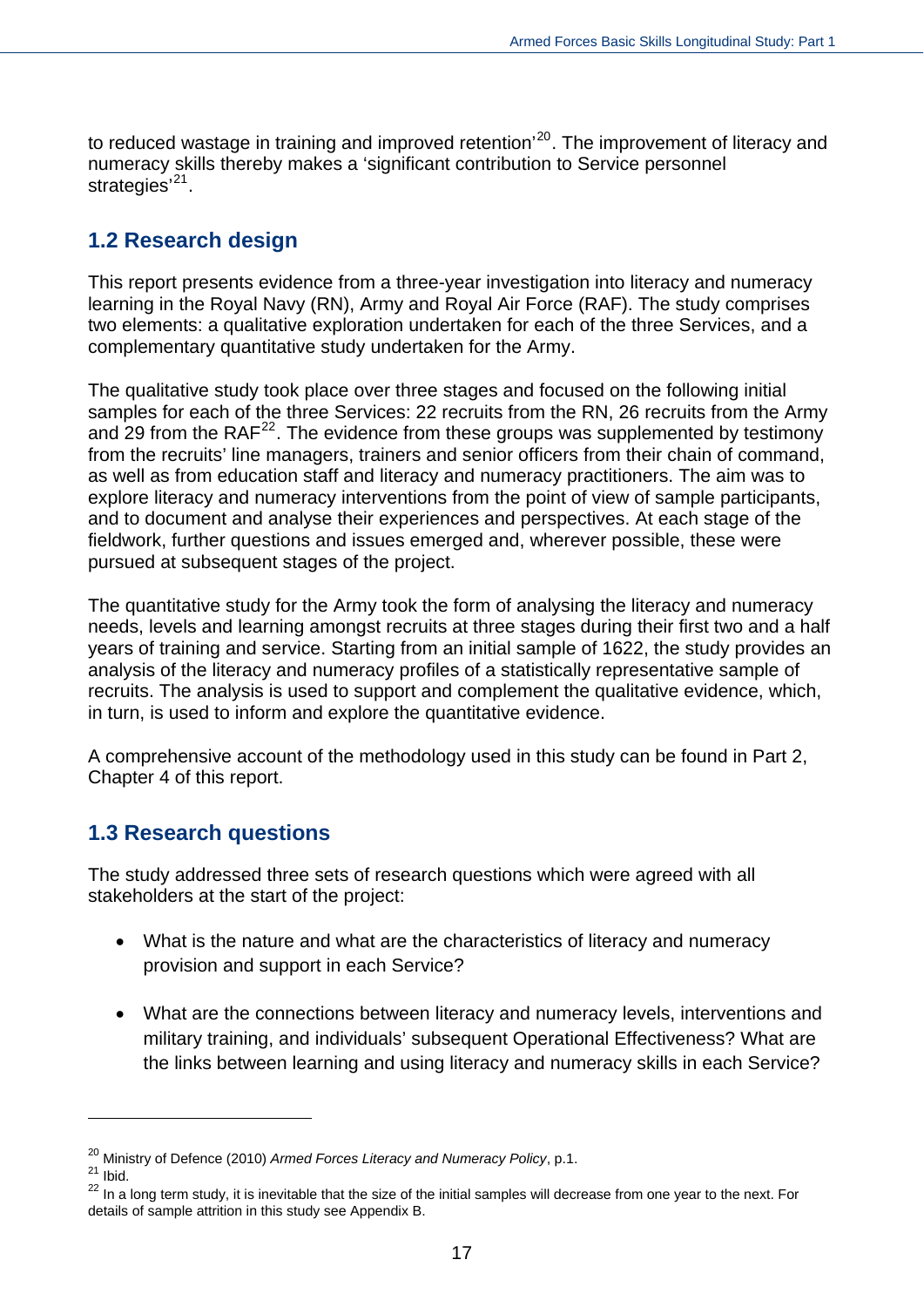How do Service personnel experience literacy and numeracy provision? How do personnel perceive and value literacy and numeracy learning in relation to their professional identity, job performance and career progression?

The third and final year of research also allowed scope for enquiring into the literacy and numeracy related features and requirements that are distinctive to each Service, including a consideration of issues arising from Specific Learning Difficulties (SpLDs).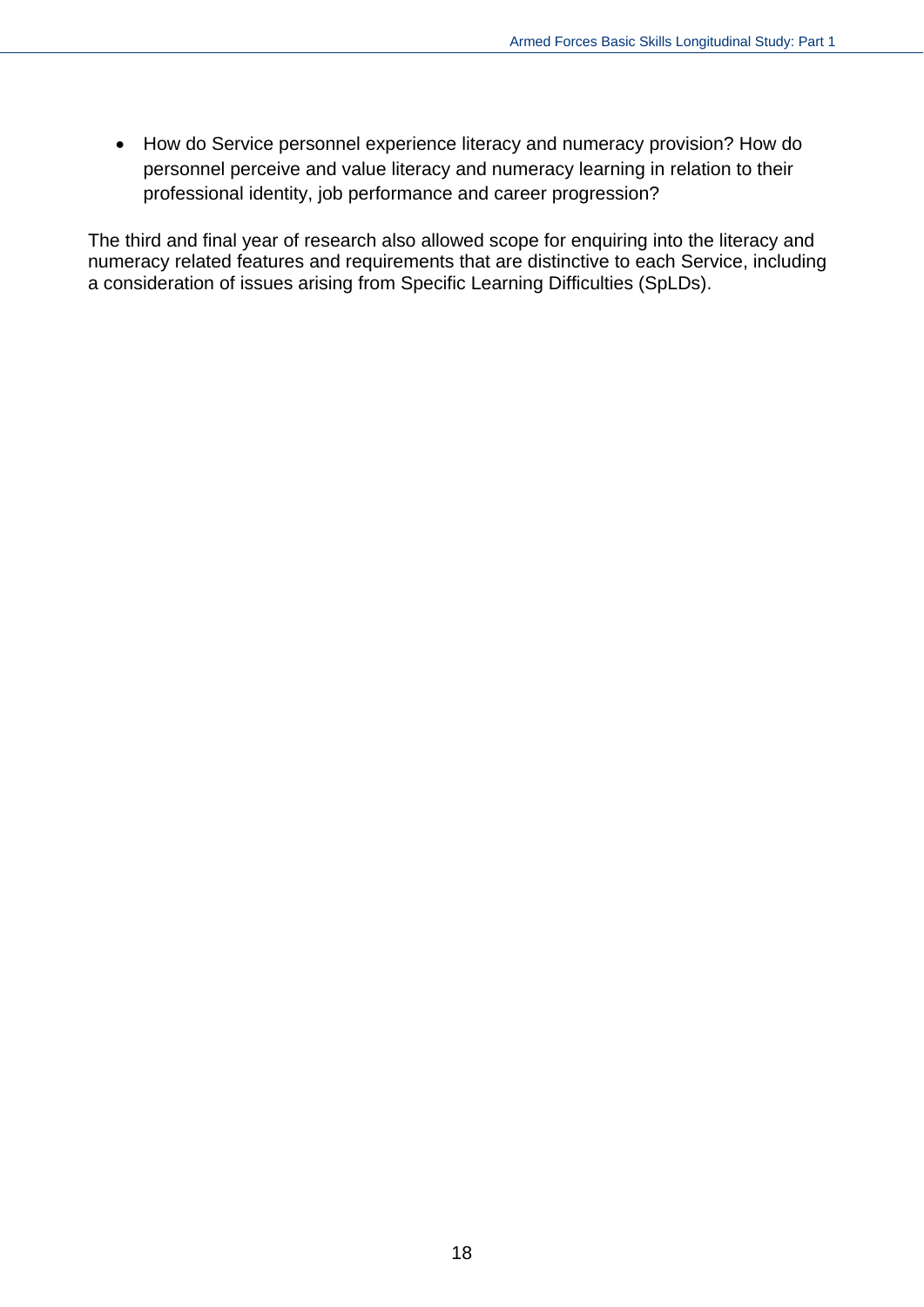## <span id="page-18-0"></span>**Chapter 2: Literacy and numeracy skills – the Armed Forces context**

## <span id="page-18-1"></span>**2.1 Introduction**

The culture and organisational context of the Armed Forces strongly influence the development of literacy and numeracy skills policy, and the design, management and delivery of literacy and numeracy provision. The case for the Services' investing in literacy and numeracy improvements must support the modus operandi of the military, if it is to secure senior management endorsement. Unless provision is sensitive to the operational setting, line managers are reluctant to release their personnel during work time to access literacy and numeracy support. At the same time, learners are less likely to respond positively to provision that they perceive is not directly relevant to their work and careers. The purpose of this chapter is to describe the principal features of that context which have helped to fashion the Services' literacy and numeracy policies and provision.

The chapter is introductory: it focuses only on the principal features of the military context that have the largest impact on literacy and numeracy policy and provision. Details specific to each of the three Services, in respect of their contexts, policies and provision, are presented in Part Two of this report.

#### <span id="page-18-2"></span>**2.2 Literacy and Numeracy in the Armed Forces: provision and policy context**

The current overarching Armed Forces Literacy and Numeracy Policy (2010) is clear that 'the case for pursuing improvements to the literacy and numeracy skills of our personnel is unequivocal.<sup>'[23](#page-18-3)</sup> It reinforces the MOD's longstanding aim to ensure the literacy and numeracy needs of Armed Forces personnel are addressed at the earliest opportunity in order to enhance their trainability, operational effectiveness and their potential for personal and career development, both in-Service and on resettlement into civilian life. It imposes minimum and annual literacy and numeracy targets on the individual Services and sets out the key principles that are to underpin the Services' literacy and numeracy provision. The policy seeks a whole organisational approach to literacy and numeracy improvement across the Services.

#### **National policy and impact of funding**

 $\overline{a}$ 

The development of the Armed Forces Literacy and Numeracy Policy is shaped by national policy and Government priorities. Like other Departments, MOD has been expected to lead by example<sup>[24](#page-18-4)</sup>.

<span id="page-18-3"></span><sup>23</sup> Ministry of Defence (2010) *Armed Forces Literacy and Numeracy Policy*, p. 1.

<span id="page-18-4"></span><sup>&</sup>lt;sup>24</sup> The Armed Forces operate within all four nations of the UK, as well as overseas. Though MOD adopts an Englandbased policy approach to skills improvement, the Services must make appropriate adjustments and arrangements in order to align with the separate policy requirements of the other UK nations and to take full advantage of their literacy and numeracy provision, services and facilities.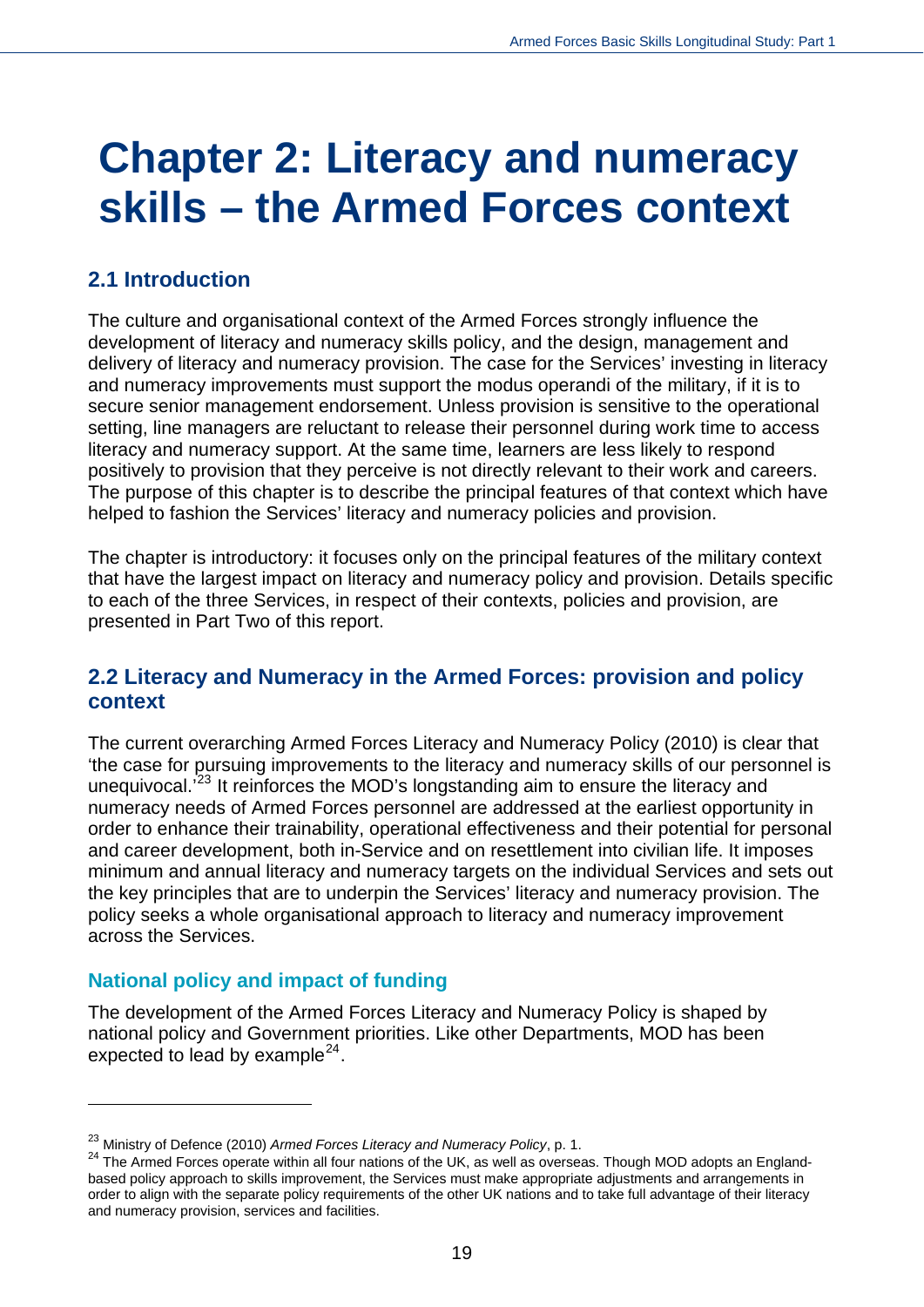#### *The Skills for Life framework*

The single largest influence at national level has been the previous Government's Skills for Life strategy which set out to improve levels of adult literacy, language and numeracy, to professionalise the teaching workforce and to introduce national curricula and standards. The strategy led to the development of National Standards in adult literacy and numeracy, on which the literacy and numeracy core curricula were based, and new qualifications: the Certificates in Adult Literacy and Numeracy.

While the Adult Literacy and Numeracy curricula cover all the essential skills in a coherent programme, the assessments of the literacy and numeracy certificates do not assess the whole curriculum. Level 1 (L1) and Level 2 (L2) literacy tests (though not the Entry Level tests) require no evidence of speaking or listening skills and minimal writing skills in order to achieve a pass. The Key Skills tests used as part of the Apprenticeship framework use the same assessments, but a portfolio of work is also required and assessed.

#### *Educational levels*

 $\overline{a}$ 

All adult literacy and numeracy qualifications are available from Entry Level through to L2. Entry Level is divided into Entry Level 1 (EL1), Entry Level 2 (EL2) and Entry Level 3 (EL3). These levels are mapped to the National Qualifications Framework.

An individual with EL3 numeracy is expected to have the skills to be able to count, read, write, order and compare numbers up to 1000, add and subtract three digit whole numbers and add and subtract money using decimal notation. Individuals with EL3 literacy skills are expected to be able to use punctuation correctly, listen for detail in explanations or instructions and scan texts to locate information. EL3 in literacy and in numeracy is generally considered about the level expected of a primary school leaver at the age of 11.

Functional Skills qualifications have since been developed to promote the development of transferable skills and their application in practical situations. In the wake of its National Skills and Further Education Strategy<sup>[25](#page-19-0)</sup>, the Coalition Government has commissioned a series of reviews into adult learning and qualifications. These will impact on the adult learning landscape and, in turn, will influence Armed Forces policy in this area and help to fashion on-going Service commitments to literacy and numeracy improvements and the provision made available to Service personnel.

Functional Skills qualifications have since been developed to promote the development of transferable skills and their application in practical situations. In the wake of its National Skills and Further Education Strategy<sup>[26](#page-19-1)</sup>, the Coalition Government commissioned a review of adult literacy and numeracy provision and the Wolf Review of Vocational Education<sup>[27](#page-19-2)</sup>. The outcomes of these will impact on the adult learning landscape and, in turn, will influence Armed Forces policy in this area and help to fashion on-going Service commitments to literacy and numeracy improvements and the provision made available to Service personnel.

<span id="page-19-0"></span><sup>25</sup> Department for Business, Innovation and Skills (BIS) (2010) *Skills for sustainable growth: strategy document*. London: BIS.

<span id="page-19-1"></span><sup>26</sup> Department for Business, Innovation and Skills (BIS) (2010) *Skills for sustainable growth: strategy document*. London: BIS.

<span id="page-19-2"></span><sup>27</sup> Wolf, A. (2011), *Review of Vocational Education – The Wolf Report*. London: Department for Education.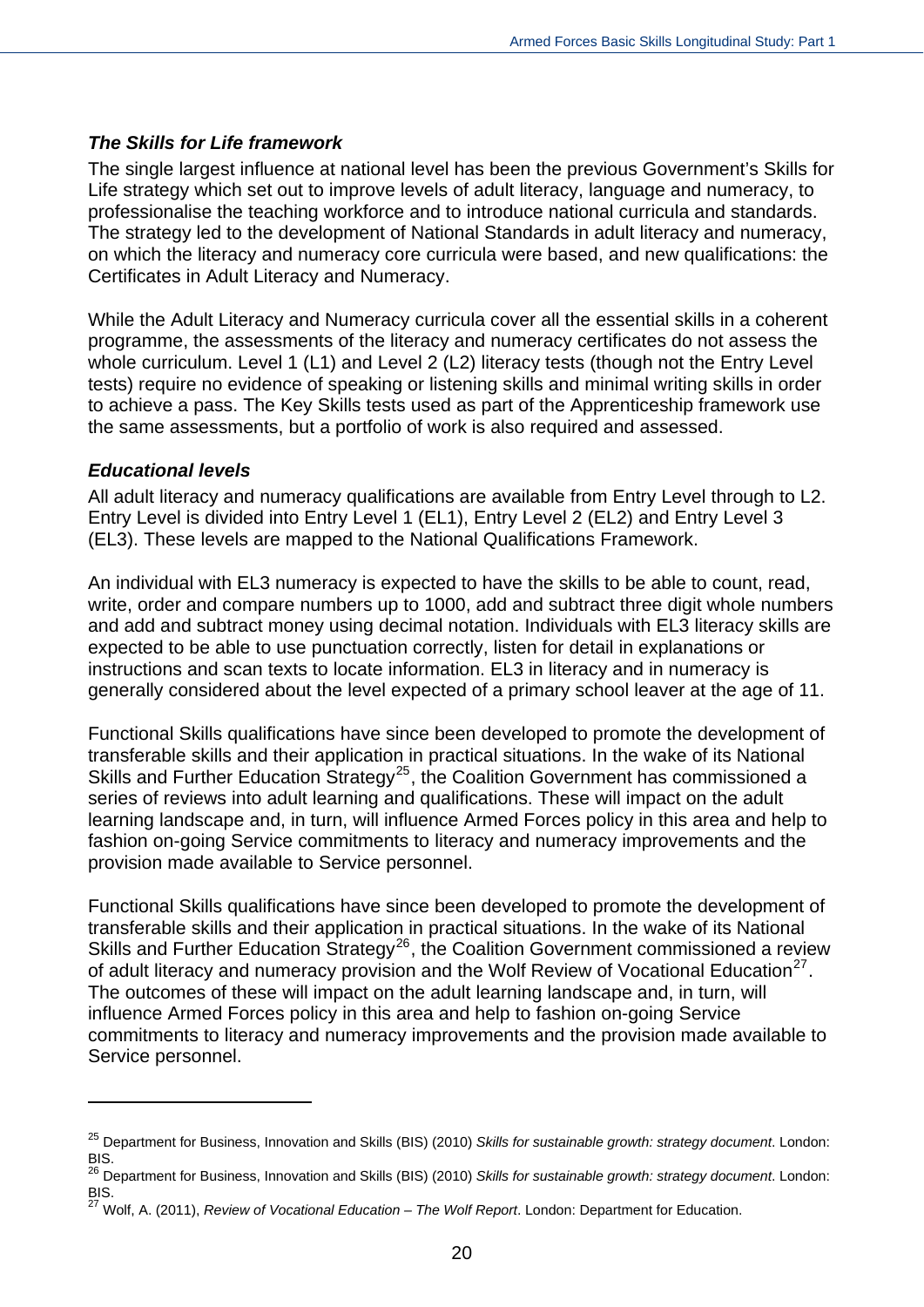#### *Funding*

Since 2001, young people and adults with literacy and numeracy needs have been entitled to provision that is fully funded by Government in order to achieve literacy and numeracy qualifications (up to and including L2). During that time, increasing focus on Apprenticeships with their integrated literacy and numeracy requirements has also provided additional access to Government-funded literacy and numeracy provision<sup>[28](#page-20-0)</sup> for many. Whilst strongly committed to helping those personnel with literacy and numeracy needs to improve their skills in order to support more effectively operational capability and workforce development, the Services have sought to enhance their own investment in their literacy and numeracy programmes with externally-funded provision. As is the case for many other employers, opportunities to access this externally-funded provision have influenced (in some areas, strongly influenced) the organisation's literacy and numeracy policy, implementation plans and the configuration of provision.

At a time of changing Government funding priorities, there are significant challenges for the Services, which rely on externally-funded provision (through FE colleges and private providers) for the delivery of literacy and numeracy services. Securing an appropriate balance between in-house and external provision (as a matter of policy and day-to-day delivery) and having plans in place to respond effectively and in a timely fashion to changes in funding priorities has become paramount. Indeed, managing the associated risks is a central feature of literacy and numeracy provision across the Armed Forces.

Many of the characteristics of the Service context that impact on literacy and numeracy policy and provision are common across the RN, Army and RAF. The training culture, the training regimes, the demands of operational commitments (often changing at short notice) and pressures of Service life are broadly similar and exert considerable influence on the configuration of literacy and numeracy services that are made available. However, within MOD's overarching framework, each Service has developed its own literacy and numeracy policy and implementation, tailored to reflect its specific recruitment, training and operational needs. The scale and scope of literacy and numeracy needs differ significantly between the three Services *and* within each Service. This has markedly affected the response of each Service in terms of policy detail, literacy and numeracy priorities and their investment in literacy and numeracy infrastructure and opportunities.

#### *Literacy and numeracy provision in the Armed Forces*

The literacy and numeracy support service across the Armed Forces provides initial and diagnostic assessment of individual's needs, the maintenance of individual learning plans and the provision of support programmes leading to nationally recognised qualifications. All literacy and numeracy provision is delivered or supported by qualified, specialist literacy and numeracy staff (both in-house and externally funded) and is organised to meet the needs of learners and (for mandated provision) their employing units. A substantial share of the literacy and numeracy needs of recruits is met through Key Skills provision<sup>[29](#page-20-1)</sup> on accredited Apprenticeship programmes delivered as part of specialist trade training – especially in the RN and the RAF, and increasingly in the Army.

<span id="page-20-0"></span><sup>&</sup>lt;sup>28</sup> More often, jointly funded with employers.

<span id="page-20-1"></span><sup>&</sup>lt;sup>29</sup> Key Skills and all Skills for Life literacy and numeracy provision is being replaced across all the Armed Forces by the adoption of Functional Skills provision and qualifications during 2010-12, in line with Defence policy.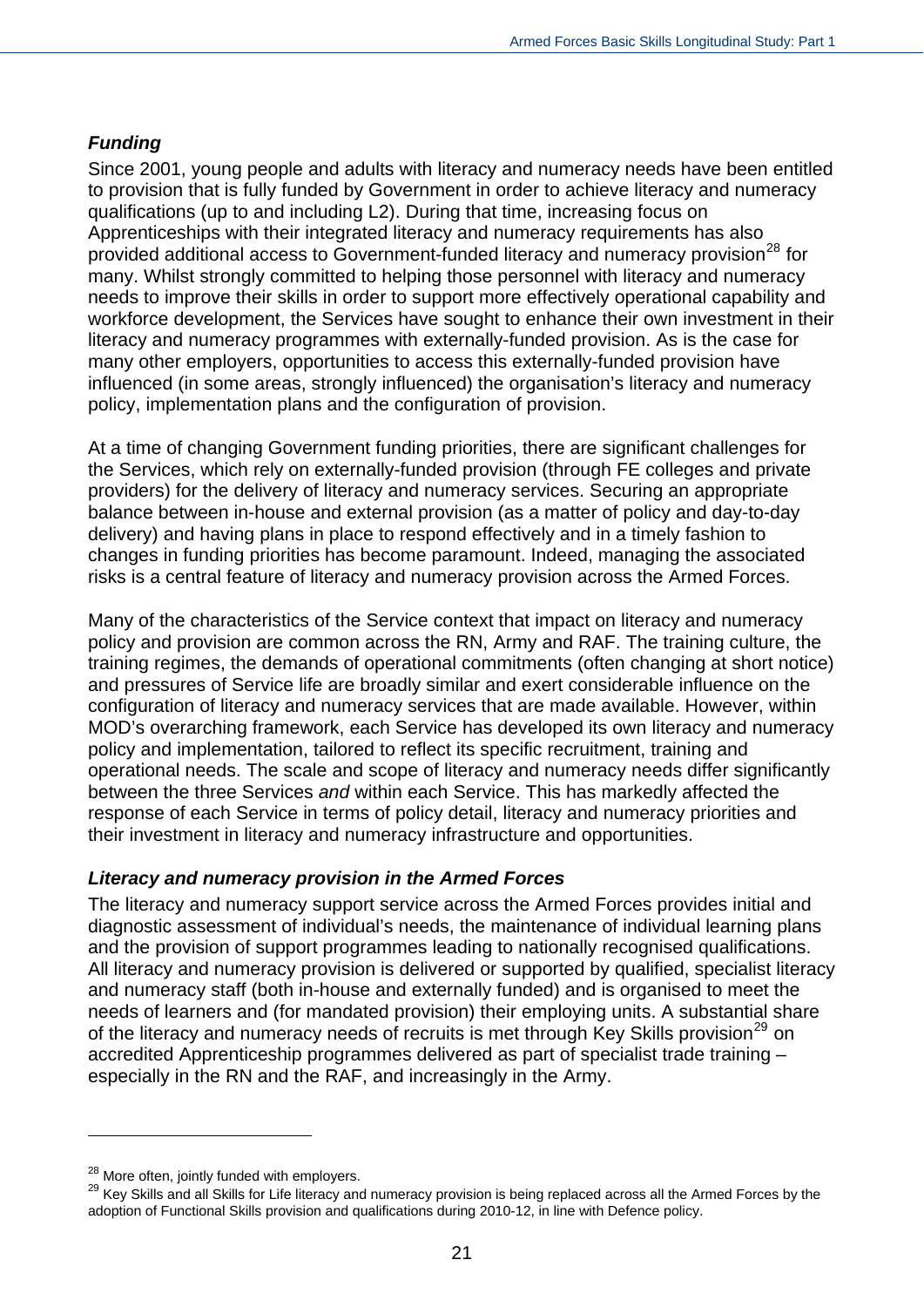Outside these Apprenticeship programmes, opportunities to access literacy and numeracy support are organised through the network of training units and education centres (in the UK and overseas) in each Service, available either as mandatory training to support military requirements of a specialist trade, role or rank; or as elective training for personal development.

#### <span id="page-21-0"></span>**2.3 The Service environment**

The distinguishing contextual features of the Service environment are described here, along with a number of emerging issues that are returned to throughout the remainder of this report.

#### **Scale of Need**

 $\overline{a}$ 

Each year, up to 50% of the Army's 8,000-10,000 recruits join the Service with literacy or numeracy skills at EL3 or below<sup>[30](#page-21-1)</sup>. About 8-9% of recruits are at EL2 with about 1% at  $EL1<sup>31</sup>$  $EL1<sup>31</sup>$  $EL1<sup>31</sup>$ . This profile has been reasonably consistent over the past ten years. In contrast, the RN and RAF<sup>[32](#page-21-3)</sup> have a very much lower incidence of poor literacy and numeracy skills amongst recruits (1-3% below L1). Table 2.1 provides an overview of the recruit skills profiles. This reflects the size and share across the Services of technical trades (e.g. engineering) that demand higher qualification entry requirements compared with those specialisations that set few or no academic/vocational entry requirements. Such an uneven distribution is also evident within each Service. Additionally, the recruitment of foreign nationals varies significantly, with some 9,000 serving in the Army, compared with only a few hundred in the RN and the RAF. Most of these have ESOL (English for Speakers of Other Languages) needs; many join with English speaking and listening skills at EL3 or below.

For the Army, at least, simply raising the minimum literacy and numeracy entry requirements is not currently regarded as a viable or practical solution; there is no confidence that the numbers of recruits required will be found if entry standards are increased.

<span id="page-21-1"></span> $30$  Recruitment for 2010 was 8138, although in the years 2008 and 2009 the figure was close to 10,000.

<span id="page-21-2"></span><sup>&</sup>lt;sup>31</sup> Minimum standards for the Armed Forces are set at EL2. However, EL1 standards are accepted for Army Infantry recruits when the prevailing recruitment climate and Army needs demand as long as the minimum output standards of EL3 for initial training are achieved and appropriate monitoring of the individual is in place.

<span id="page-21-3"></span> $32$  RAF personnel for the study were recruited prior to the implementation of the current policy and were recruited during the 2009 recruitment 'surge' when service numbers were increased and pressure on the training pipeline was acute.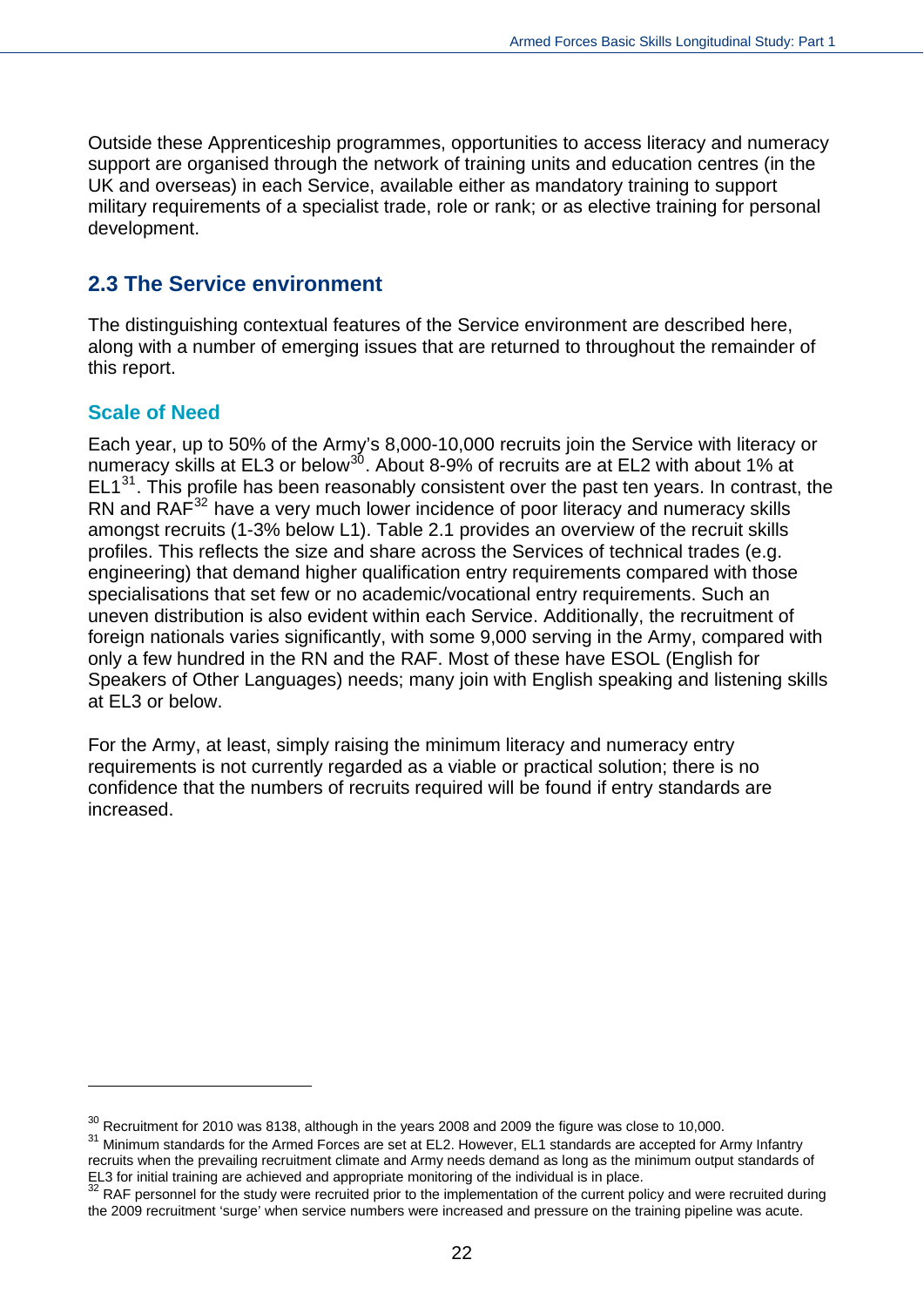| Table 2.1: Levels of literacy and numeracy Skills at Initial Assessment (IA) on<br>joining the Service (2010) |                        |                |                       |  |  |  |  |
|---------------------------------------------------------------------------------------------------------------|------------------------|----------------|-----------------------|--|--|--|--|
| <b>Service</b>                                                                                                | <b>National Levels</b> | Literacy at IA | <b>Numeracy at IA</b> |  |  |  |  |
| <b>RN</b>                                                                                                     | EL3 or below           | 1%             | 1%                    |  |  |  |  |
| 2,400                                                                                                         | l 1                    | 24%            | 24%                   |  |  |  |  |
| recruits                                                                                                      | L2                     | 75%            | 75%                   |  |  |  |  |
| Army                                                                                                          | EL3 or below           | 45%            | 42%                   |  |  |  |  |
| 8,100                                                                                                         | l 1                    | 41%            | 16%                   |  |  |  |  |
| recruits                                                                                                      | L2                     | 14%            | 42%                   |  |  |  |  |
| <b>RAF</b>                                                                                                    | EL3 or below           | $1\%$          | 3%                    |  |  |  |  |
| 3,000                                                                                                         | l 1                    | 56%            | 44%                   |  |  |  |  |
| recruits                                                                                                      | L2                     | 44%            | 53%                   |  |  |  |  |

Given a much larger scale of need, the Army is unable to meet all its literacy and numeracy requirements from in-house resources alone. Though there are inherent risks in a reliance on external provision, the Army needs to continue building positive and creative

#### **Culture of training and development**

partnerships with external providers for the foreseeable future.

The Services have historically recruited all their personnel at the lowest rank and proceeded to 'grow their own', promoting staff to all posts from within the organisation. As such, there is a strong culture of training and development to prepare for immediate job roles and promotion, with overt encouragement and support for individual improvement, progression and 'getting on'. Securing sound literacy and numeracy skills forms an integral part of the development pathways, as they are recognised as essential 'enabling' skills. Indeed, for the RN and Army, attainment of minimum literacy and numeracy standards is a mandated requirement for promotion to specific ranks.

The Services endeavour to make the most of the potential of their personnel throughout their careers by means of education and training. The accreditation of military training and experience, and the opportunity for staff to gain new skills and nationally-recognised qualifications, are significant features of Service culture. In this way, personnel completing their Service engagement are also better placed to secure a second career and make an effective and productive transition back into civilian life. This applies to all staff, whether or not they are suitable for promotion within the Armed Forces. All Services have developed extensive infrastructure to support professional and personal development that is tailored to their needs. This positive learning and development culture generates an expectation of success in training for both the individual and the organisation. This promotes a genuine enabling environment that, if exploited effectively, encourages and motivates Service personnel to engage with and take full advantage of literacy and numeracy as well as other training opportunities throughout their careers.

#### **The training system**

On joining, recruits develop their Service-specific foundation skills during intensive Phase 1 (initial) training before undergoing their trade training (e.g. telecommunications, catering) at specialist Phase 2 training establishments. On successful completion, they assume their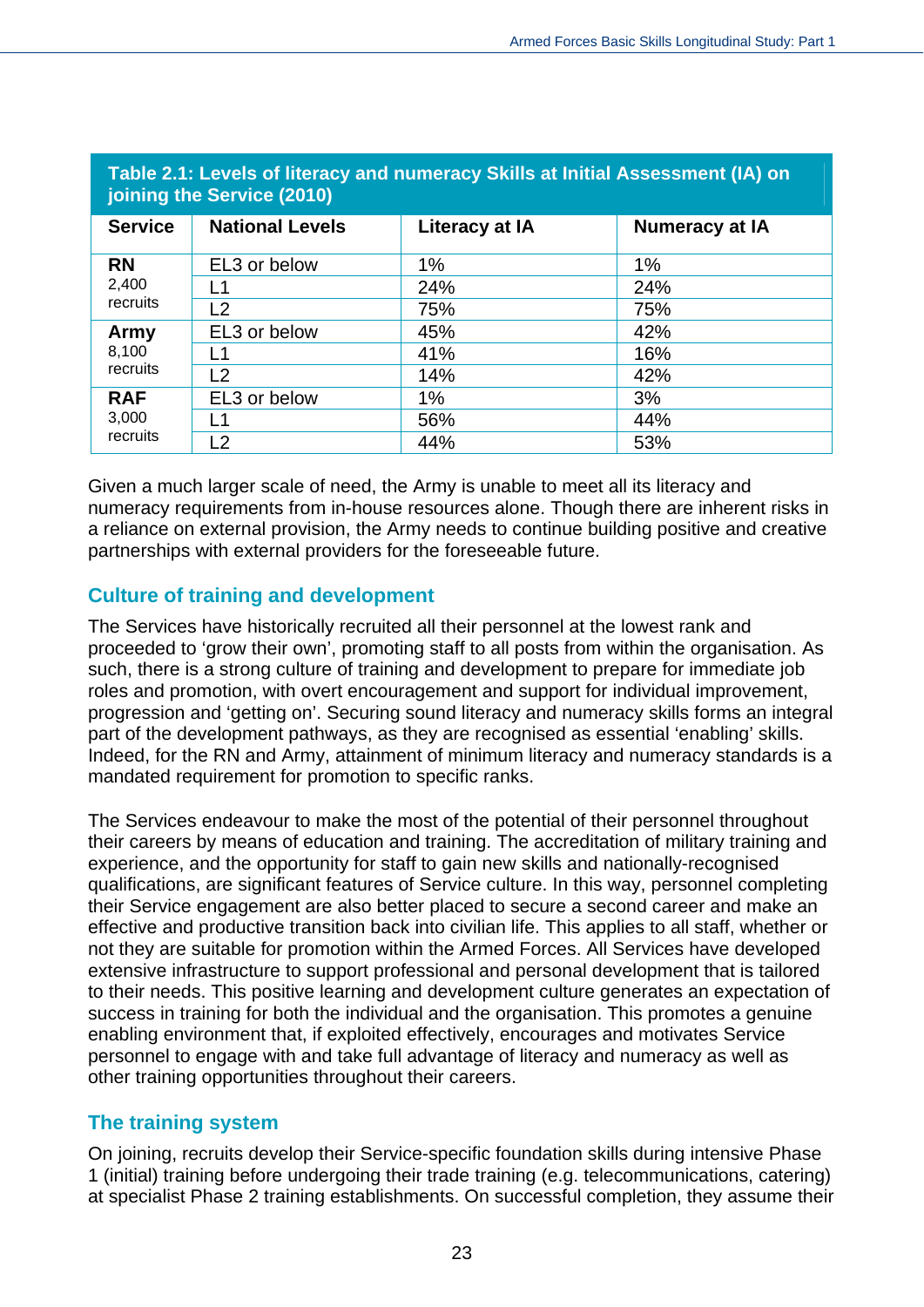first appointments as trained ratings, soldiers and airmen. As part of their through-career professional development, they undergo further specialist Phase 3 and in-unit trade training and extensive collective unit training, as well as integrated or stand-alone education programmes to support directly this training and their promotion. Literacy and numeracy provision is delivered within these education programmes.

The training system reflects the organisational demands of the Armed Forces. Training is intensive and closely linked to job and rank requirements; programmes are often centralised; and there is persistent pressure to increase training efficiency and to reduce costs. The underlying principle for developing and organising both training and education could be best described as 'just enough, just in time'. Managers, instructors and trainees alike become accustomed to (and most often, expect) training to be highly focused and in direct support of their immediate Service commitments and career advancement. Teaching programmes and resources that are not contextualised to the specific Service setting are not readily tolerated by learners, military instructors and the chain of command; as such, they are likely to have a reduced impact on learning unless they are shown to be highly responsive to the Services' contexts. Training includes a large number of programmes (especially in recruit training units) running frequently, allowing only limited opportunities for individualised provision. The training systems are large, incorporating significant organisational and programming complexity, and there is a high turnover of military instructors as part of the routine posting. The use of civilian instructors provides an essential continuity of provision in many instances.

These features make for systems that are difficult and costly to adjust or change at short notice; they offer little room for experimentation and limited support for teaching and learning approaches that cannot readily be accommodated within the regime. In this context, it is a significant challenge to integrate mandated literacy and numeracy provision, tailored and delivered at a time and pace that meets individual needs in a manner that is sustainable.

Accommodating to the demands of the regime is less of a challenge for literacy and numeracy provision offered outside of the Phase 1 and 2 training pipelines. However, these later programmes are still required to be delivered and taught in a way that is sufficiently flexible to fit around operational commitments and routines.

#### **Operational environment**

The greatest challenge for the Services lies in building a system of literacy and numeracy provision that meets the needs of all personnel, wherever they are stationed across the UK and overseas (including on board ship), and on operations. All personnel are likely to be moved every 18 to 36 months on postings, as well as deployed away from home station on operations or training exercises. The nature, timing and volume of commitments, combined with the Services' posting regime, are such that personnel (and their families) belong to a highly transient and mobile population. Their daily work patterns are demanding, rigorous and far from routine. The operational tempo for some Service units has been high over recent years with personnel either preparing for operations, on operations or on post-operational leave. This significantly constrains opportunities to gain access to literacy and numeracy support and other education provision. If that provision (and the investment in literacy and numeracy support infrastructure) is to be used efficiently (or at all) it must be responsive to the needs of learners and their employing units. This has the effect of forcing the Armed Forces literacy and numeracy services to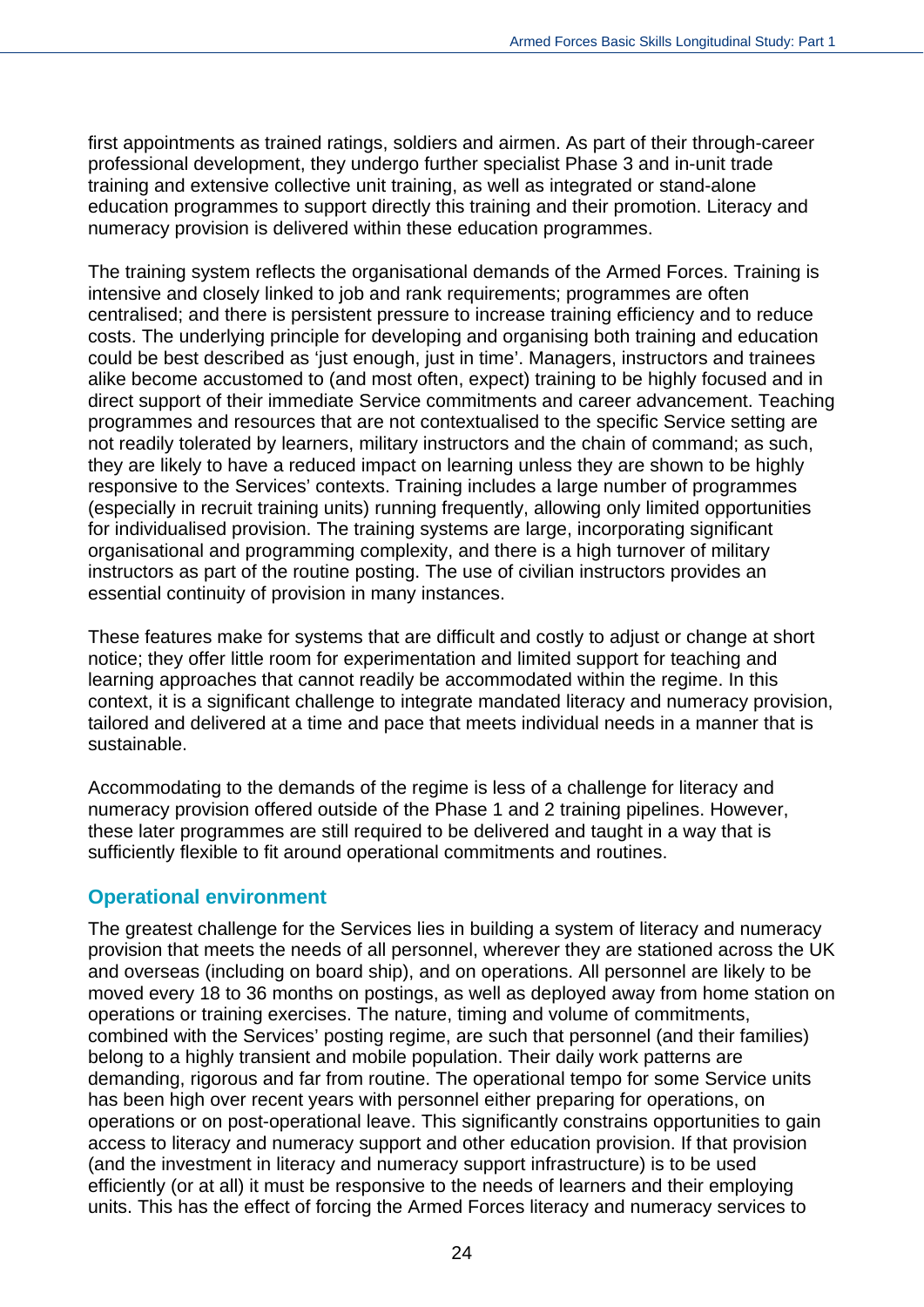ensure that supply matches demand, and that potential demand is fully exploited to best effect. Providing flexible educational support during 'off-duty/down time' for personnel in operational theatres such as Afghanistan, or who are deployed for long stretches at sea, are examples of successful approaches. However, to operate a responsive and flexible service requires close attention is given to the distribution of specialist tutors, their strategic use, their ways of working and teaching and support roles, as well as the use of non-specialist staff and the combination of delivery and learning approaches. It is not uncommon for the prevailing organisational culture to act as a constraint on the degree of change that can be achieved and the pace at which it can be introduced.

The operational commitments and the wider demands of Service life often prevent or dissuade personnel from accessing literacy and numeracy provision. Despite senior management support for literacy and numeracy improvements, the whole organisational approach is not always and consistently translated into effective practice on the ground: line managers, faced with more pressing and immediate priorities, will often frustrate it and are on occasions reluctant to release staff for literacy and numeracy education in work time. Promotion throughout the chains of command of the benefits of sound literacy and numeracy skills to individuals and to the Services' operations is an essential and on-going requirement of literacy and numeracy implementation across the Armed Forces.

## <span id="page-24-0"></span>**2.4 Armed Forces Policy on Literacy and Numeracy Skills**

#### **Overarching Policy**

The aim of the overarching Armed Forces policy is to address the literacy and numeracy needs of Service personnel as early in their careers as possible to maximise the benefit to both the individual and the organisation. However, the needs of both new entrants to the Services and the significant needs within the rest of the workforce must be addressed.

The principles underpinning the Armed Forces Literacy and Numeracy Policy are that:

- Literacy and numeracy competence is directly linked to an individual's operational effectiveness and therefore, operational capability.
- Personnel will have the literacy and numeracy specified for particular rank, role and training requirements.
- Learning should be progressive and coherent between recruitment, selection, initial training and throughout productive service.
- Individuals have a responsibility, shared with their chain of command, to address their literacy and numeracy needs.
- Appropriate literacy and numeracy guidance and support will be provided wherever the individual is serving, and work time will be made available to address their needs, wherever practicable.
- Learning and accreditation are free to all, with Government funding fully exploited.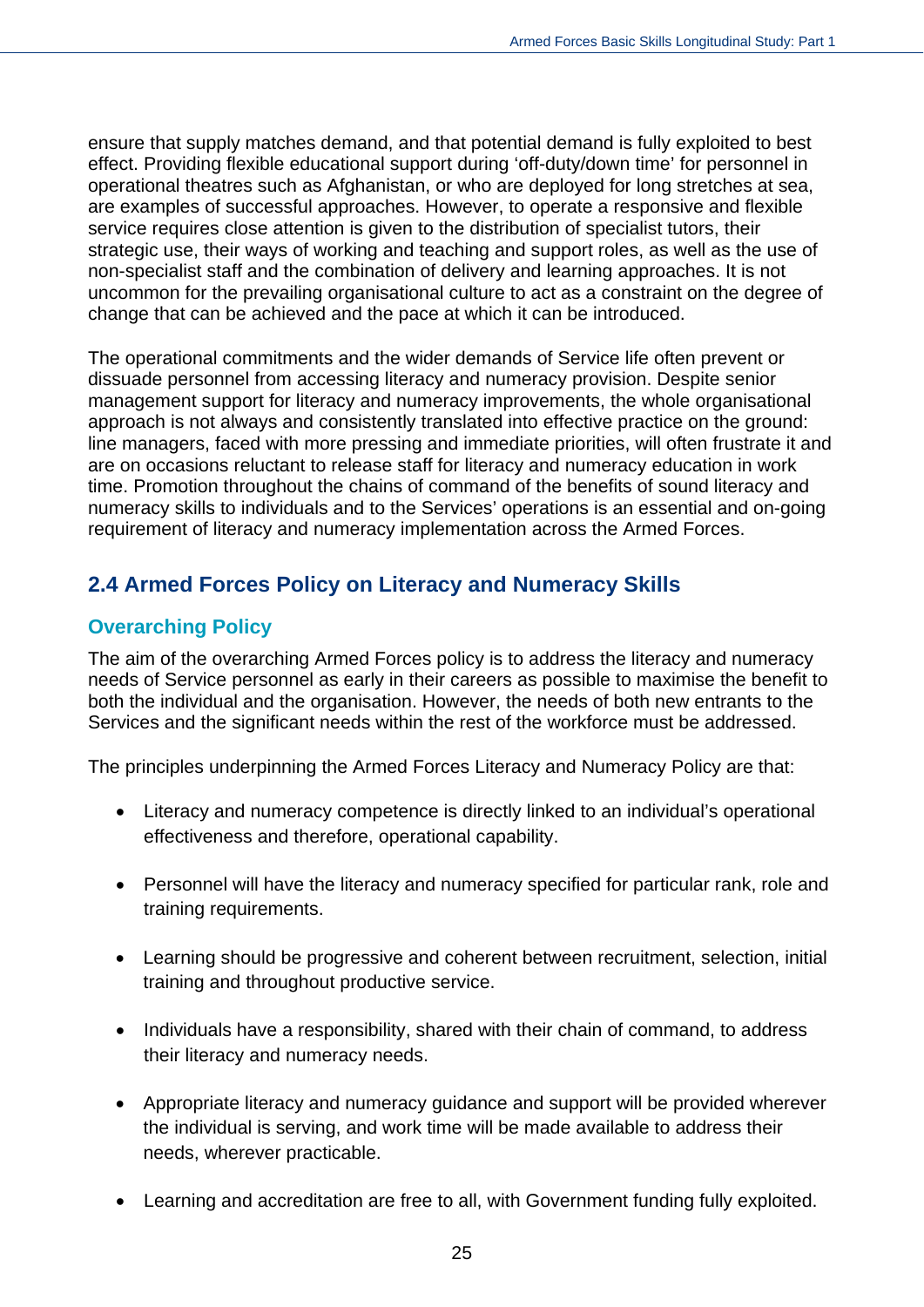• The key literacy and numeracy output is the achievement of a nationally recognised qualification. All literacy and numeracy support must be geared towards achieving this.

New entrants face training that places immediate demands on their literacy and numeracy abilities. Those applicants who do not hold the equivalent of L2 qualifications in maths and English are required to undertake an Initial Assessment (IA) of their literacy and numeracy skills. All applicants must undergo a screening of their speaking and listening skills during the recruiting/selection process to confirm these skills are of at least L1 standards. Single Services should seek to improve the literacy and numeracy abilities of all their recruits by at least one national level and to a minimum of EL3 by the start of their Phase 2 trade training. All Service personnel are required to hold L1 literacy and numeracy qualifications (or their equivalents) within three years of joining and L2 qualifications in literacy and numeracy either by the time they have been in service for eight years or as required by Single Service criteria, for promotion to the rank of senior NCO.

For those already serving, literacy and numeracy needs are addressed at the earliest opportunity, but within timescales that take account of:

- The scale of needs amongst the workforce, particularly within the Army, and its concentration within certain units.
- The continuing high level of operational commitments.
- The need to generate additional and appropriate capacity to meet the scale of need.

Service leavers are given appropriate support, where practicable, to address their literacy and numeracy needs, prior to completing their Service engagement.

In September 2010, new national Functional Skills qualifications were introduced in England. Each Service is currently implementing plans for Functional Skills provision to replace both Basic Skills and Key Skills provision by September 2012 at the latest.

#### **Policy differences**

The overarching Armed Forces policy provides the direction and framework for the individual Services to implement their own approach to literacy and numeracy improvements, tailored to their own specific needs, objectives, constraints and operational environment.

The principal policy differences between the Services are: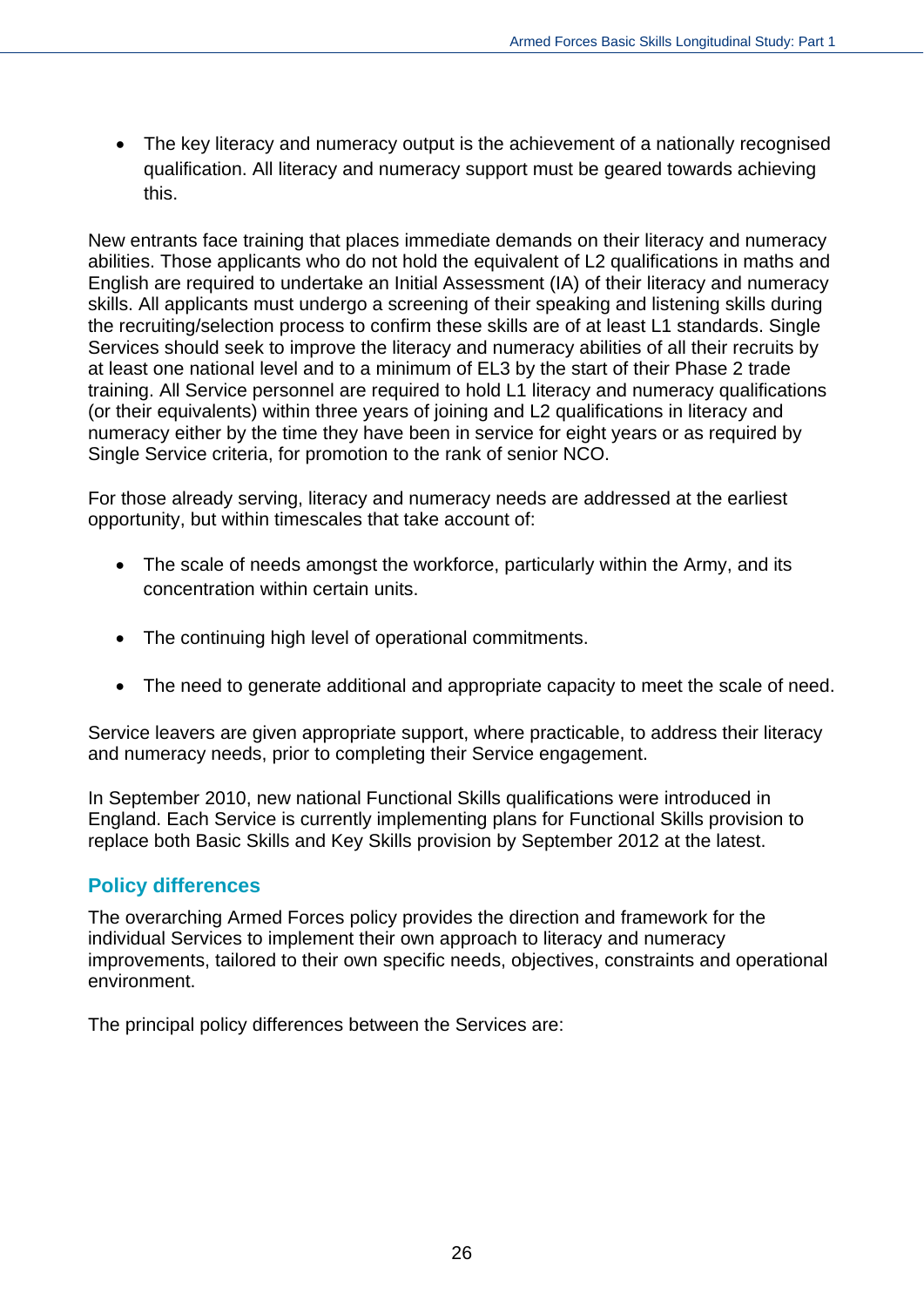- During the recruiting process, and irrespective of qualifications held, the Army and RAF require all applicants<sup>[33](#page-26-1)</sup> to undergo an IA of their literacy and numeracy skills. The RN does not.
- Whilst the RAF adheres to the Armed Forces Literacy and Numeracy Policy by adopting the minimum entry requirement of  $E L2^{34}$  $E L2^{34}$  $E L2^{34}$ , its policy states that 'most trades have a minimum literacy and numeracy standard that can be waived according to overall aptitude scores at the AFCO<sup>[35](#page-26-3)</sup>. Although academic qualifications are used as a tool to screen entrants when joining the Service, it is the results of aptitude testing at recruitment which, in conjunction with the required trade entry qualifications, largely determine which trades are offered to an applicant<sup>[36](#page-26-4)</sup>. This is not the case for the RN and the Army.
- All RAF entrants undertake testing in literacy and numeracy as part of the Pre-Recruitment Training Course (PRTCs). Under the RAF's proposed 2011 Functional Skills Policy, individuals have three opportunities to gain L1 Functional Skills qualifications, or L2 for those trades who will complete an Advanced Apprenticeship. Those who fail to do this will either be re-traded where appropriate or discharged from the Service.
- Unlike the other Services, during this study the RAF did not formally link literacy and numeracy progression and attainment to promotion<sup>[37](#page-26-5)</sup>. However, from April 2012 the RAF policy will require airmen to meet L2 standards in literacy, numeracy, speaking and listening before they can attend the Junior Management and Leadership Course (JMCL) for promotion to the rank of Corporal. Meanwhile, the policy will reemphasise the minimum L1 standards for literacy, numeracy, speaking and listening skills for all airmen leaving Phase 1 training and beginning an apprenticeship programme.

## <span id="page-26-0"></span>**2.5 Armed Forces policy on Specific Learning Difficulties (SpLDs)**

The Armed Forces Literacy and Numeracy Policy (2010) does not treat SpLDs as a literacy and numeracy-specific issue: 'Having weak literacy/numeracy skills in itself is a not a special educational need or a SpLD [and] having a SpLD does not in itself lead to having weak literacy or numeracy' (p. 2). MOD has produced an Armed Forces SpLD policy which aims to ensure that Armed Forces personnel with SpLD are identified, assessed and supported in a coherent and effective way in order to maximise their training and learning

<span id="page-26-1"></span><sup>&</sup>lt;sup>33</sup> Excluding those seeking Officer commissions whose minimum educational qualification requirements ensure all minimum literacy and numeracy standards are met. The RAF Literacy and Numeracy policy states that the minimum requirement on enlistment is Level 1.

<span id="page-26-2"></span><sup>&</sup>lt;sup>34</sup> Technically there is no minimum entry requirement for the RAF regimental gunners at RAF Honington.<br><sup>35</sup> *RAF Support for Literacy and Numeracy* (Leaflet 2560, AP3379)

<span id="page-26-4"></span><span id="page-26-3"></span><sup>&</sup>lt;sup>36</sup> Entry standards are dictated by each of the branch and trade sponsors.

<span id="page-26-5"></span> $37$  In practice, RAF personnel are required to develop their literacy and numeracy skills to specified levels in order successfully to complete leadership and management training courses leading to promotion.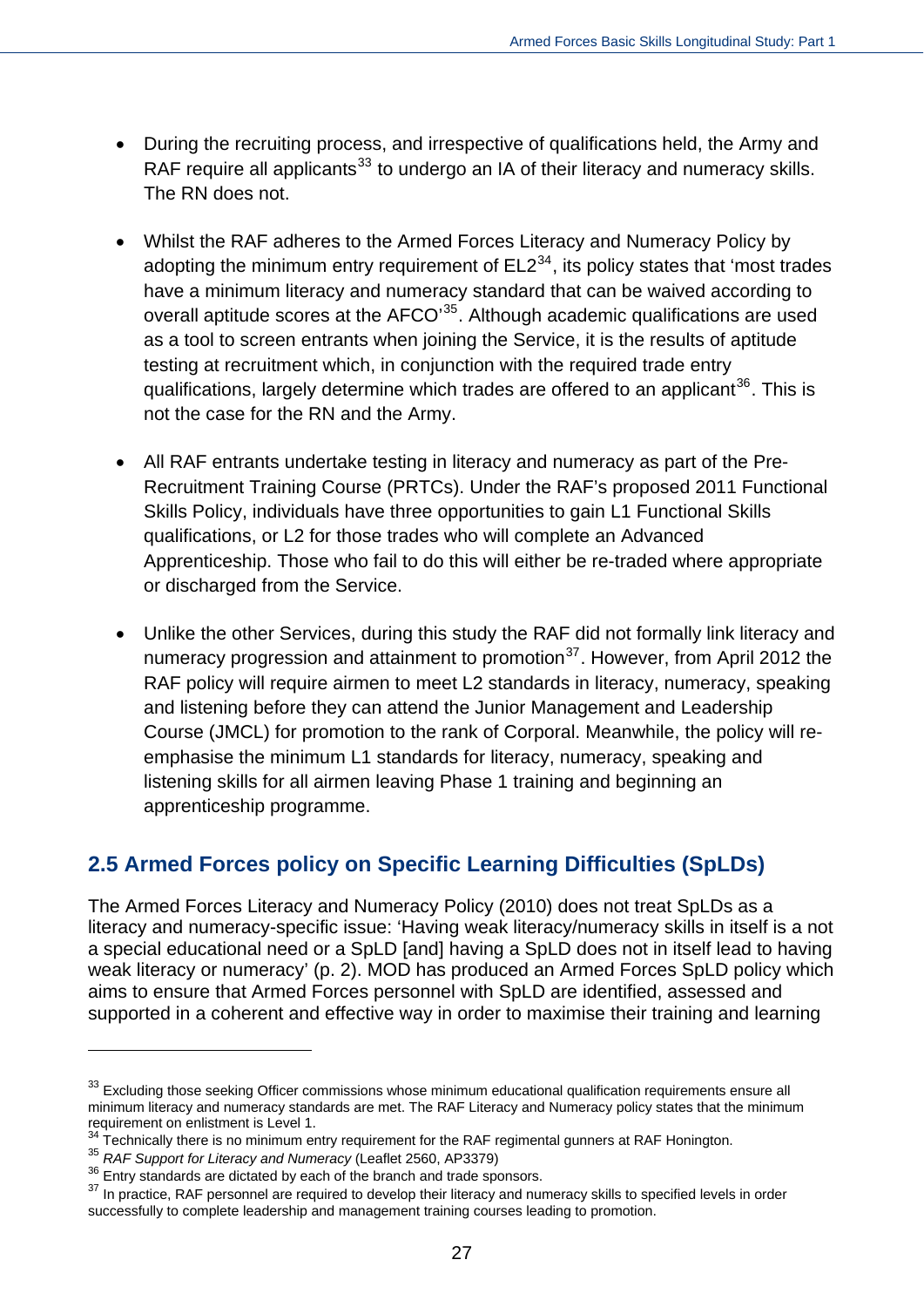potential<sup>[38](#page-27-0)</sup>. For the purposes of this policy, SpLDs encompasses dyslexia, Meares-Irlen syndrome, dyscalculia and dyspraxia.

During the Services' recruiting and selection processes, which take an holistic approach and are often focused on aptitude, no allowance is made for personnel with a formal SpLD assessment; nevertheless, many personnel with SpLDs are able to pass recruitment tests and enter the training pipeline. However, SpLDs can have significant impact on the training effectiveness and the operational effectiveness of individual recruits. The Services therefore offer individuals advice and guidance on tailored strategies for coping with SpLDs, designed to enable individuals to improve their ability to assimilate training, cope with the demands of work, and facilitate their career progression.

Individuals are responsible for addressing their own needs. The Services are required to provide advice and assistance through specialist SpLD advisers. Each Service must provide support to individuals who have voluntarily come forward or who have been identified by their line manager or instructors as possibly having SpLD needs. They must also ensure that these individuals have appropriate support and work time available to address these needs.

#### **Service-specific SpLD Policy**

At HMS Raleigh all new RN recruits undertake the literacy and numeracy skills IA. Their performance may provide provisional evidence of a SpLD; if so, they are given the Dyslexia Adult Screening Test (DAST), a vision test for Meares-Irlen Syndrome or an interview with an educational psychologist. This process is not repeated at CTCRM, where SpLDs come to light either because difficulties emerge during training or because recruits arrive with a formal Statement of Need. At the time of writing, a new RN policy on SpLDs is being developed.

The Army does not have a separate SpLD policy, but does have a specific policy for dyslexia. This states that the Army's literacy and numeracy specialist practitioners<sup>[39](#page-27-1)</sup> who have completed appropriate dyslexia training are the focus for dyslexia support for all military personnel, and should be the first point of contact when seeking dyslexia advice or support. While these specialists are qualified to conduct screening for dyslexia tendencies, they are not qualified to provide a full diagnosis which must be conducted by a Chartered Educational Psychologist. Individuals may self-refer or be referred (via the Chain of Command) to a dyslexia-qualified BSDM to undertake staged screening and assessment funded by the Directorate of Educational and Training Services (Army) (DETS(A)).

RAF policy<sup>[40](#page-27-2)</sup> directs that SpLD needs are to be identified and supported, using professional help during the training process and productive service, but that they should not affect decisions on recruit entry or subsequent promotion. This is designed to enable

<span id="page-27-0"></span><sup>&</sup>lt;sup>38</sup> With one exception the Disability Discrimination Act (1995) is fully complied with by all Services. The Services will take account of SpLDs whenever and wherever possible, but in the case of an individual who is unable to undertake an operational task in the absence of SpLD support, it is not always feasible for that support to be provided. Consideration will be given as to whether it is feasible to provide the support in an operational context; if it is not, then, in accordance with the Joint Services Publication (898 Part Four, Chapter 6), every effort will be made to seek an alternative trade option.

<span id="page-27-1"></span>Basic Skills Development Managers (BSDMs)

<span id="page-27-2"></span><sup>40</sup> *RAF Support for Specific Learning Difficulties* (2011)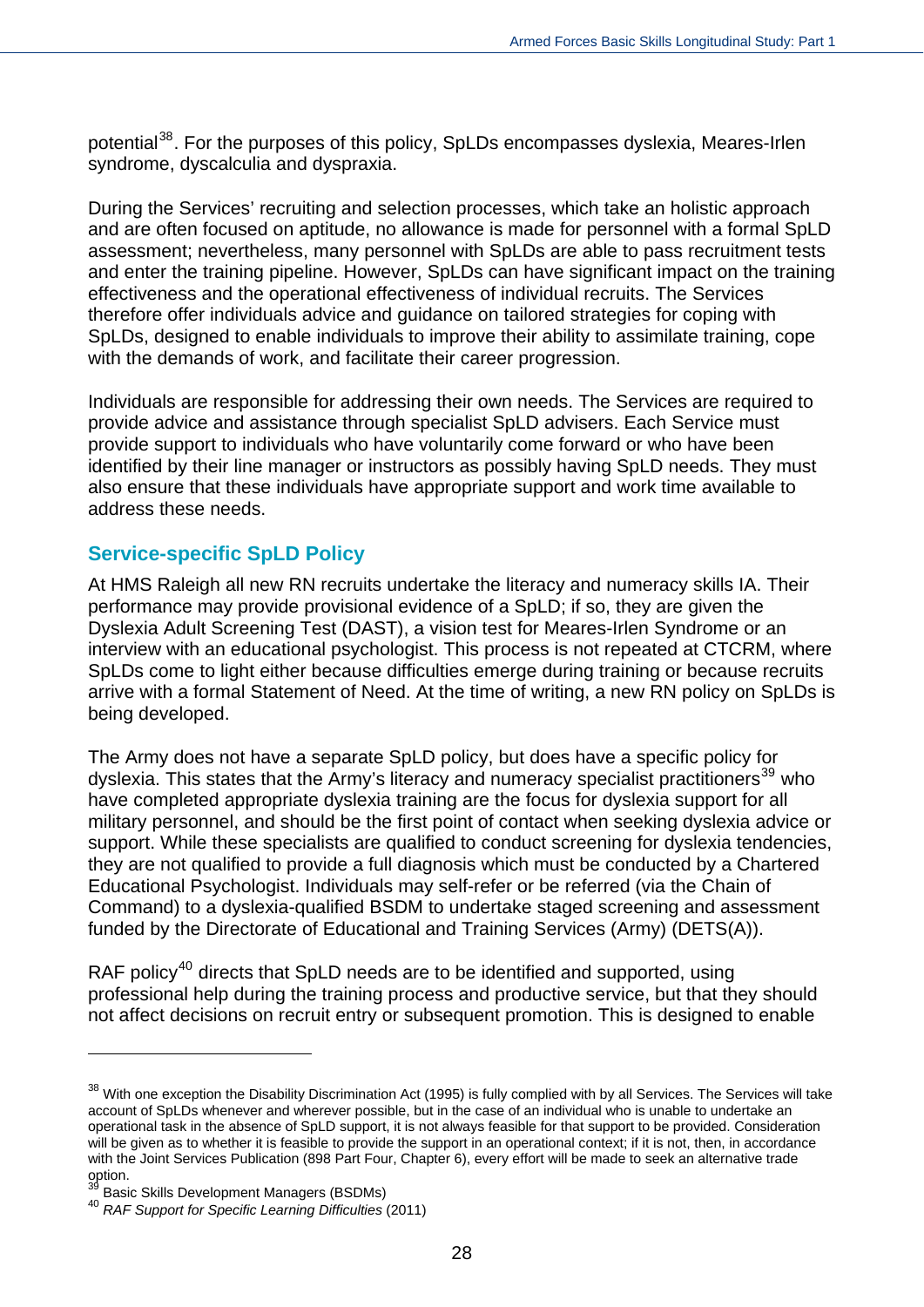individuals to make the most of the benefits afforded to them in training for their careers in the RAF. The policy emphasises that SpLDs should be no impediment to a career in the RAF. Since 2011 it has been the responsibility of the individual with SpLD needs already identified to inform their line managers or instructors or SpLD Advisers of their specific needs on arrival at a new station prior to beginning their duties.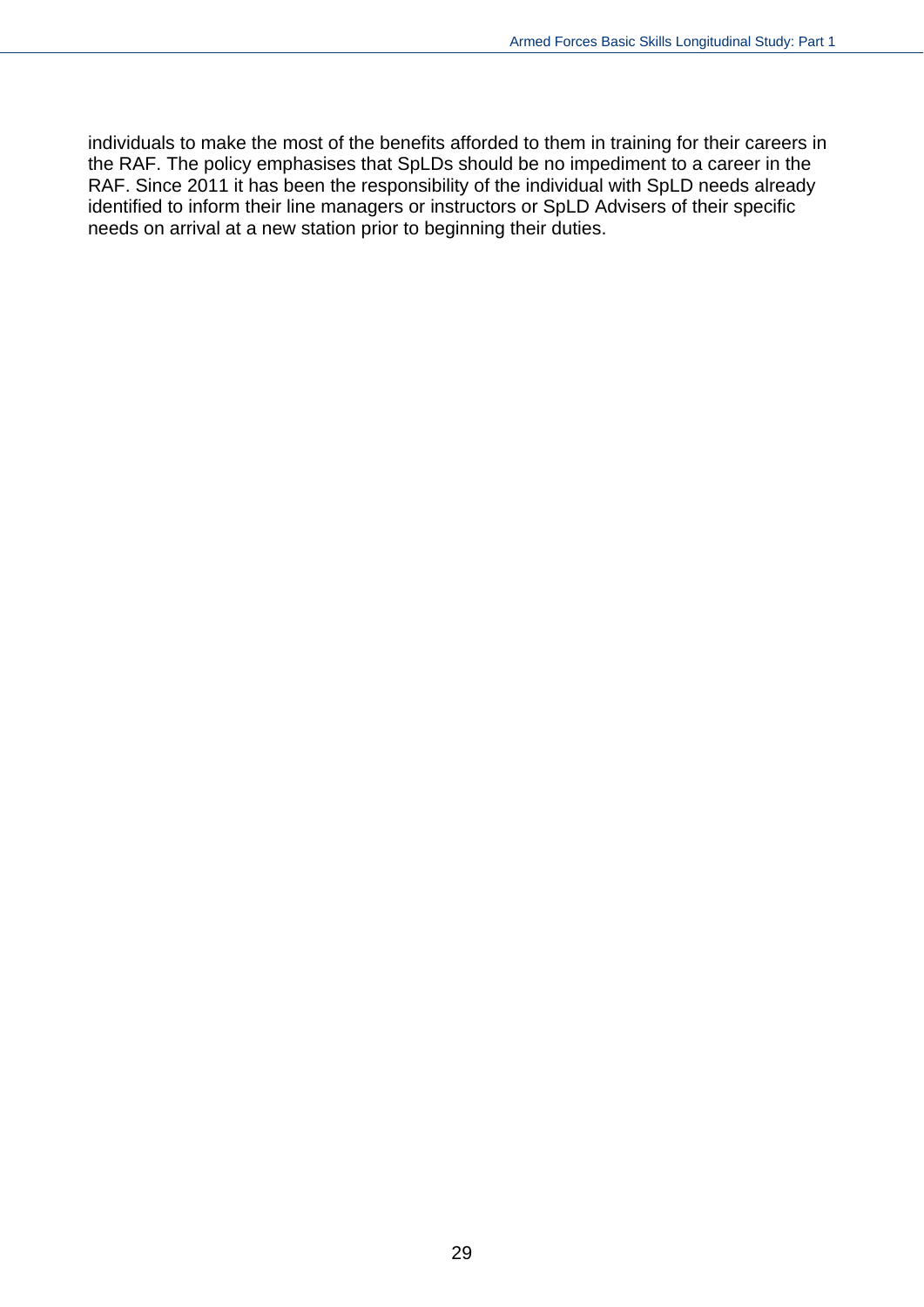## <span id="page-29-0"></span>**Chapter 3: Provision and impact of literacy and numeracy – an overview**

*When someone's wounded and they need to be extracted by helicopter, you have to write down quite a bit of information and then pass that through the radio, and I'd be happy to read that off and speak it, but I would not want to be the man who had to write it down because other people have to [use this information] to find out what's happened to that casualty. And that's one of them things where I actually do lie in my pit at night and think, 'Christ, imagine if I did...' When I write half of the letters are back to front, upside down... and that's something I am not confident in myself, just to get down and write something if I needed to. It sounds ridiculous, I mean a grown man to be worried about doing that.* 

Serviceman interview

#### <span id="page-29-1"></span>**3.1 Introduction**

This chapter provides a summary of the role and importance of literacy and numeracy as this applies to the professional development and operational effectiveness of personnel in the Armed Forces. The aim is to identify features and priorities of education and training that are either common to the RN, Army and RAF, or distinctive to one of these Services. The chapter also identifies the strengths of provision, and any challenges that arise in the military context, some of which have implications for large-scale organisations whose workforce includes employees with low levels of literacy and numeracy skills.

Between December 2008 and May 2011, the Armed Forces Basic Skills Longitudinal Study followed a sample of recruits in each of the Services during their first two and a half years of service. The sample was drawn from recruits assessed as having Entry levels of literacy and/or numeracy.

Recruits in all Services are offered a range of trades or jobs based on aptitude test results, qualifications and personal interviews during recruitment. The qualitative study focused on a small number of trades including infantry and warfare roles, chefs, drivers and communications specialists that are eligible to those with low initial qualifications or assessment.

Although the numbers of individuals included in the qualitative samples are small, the evidence is based on repeated examination of respondents, along with a detailed inspection of policy documentation. If and when disparate sources of evidence consistently point towards the same conclusion, this represents a finding of some significance.

A quantitative study was also conducted on the Army, this being the only Service with a sufficiently large number of recruits with low levels of skills to accommodate the scale and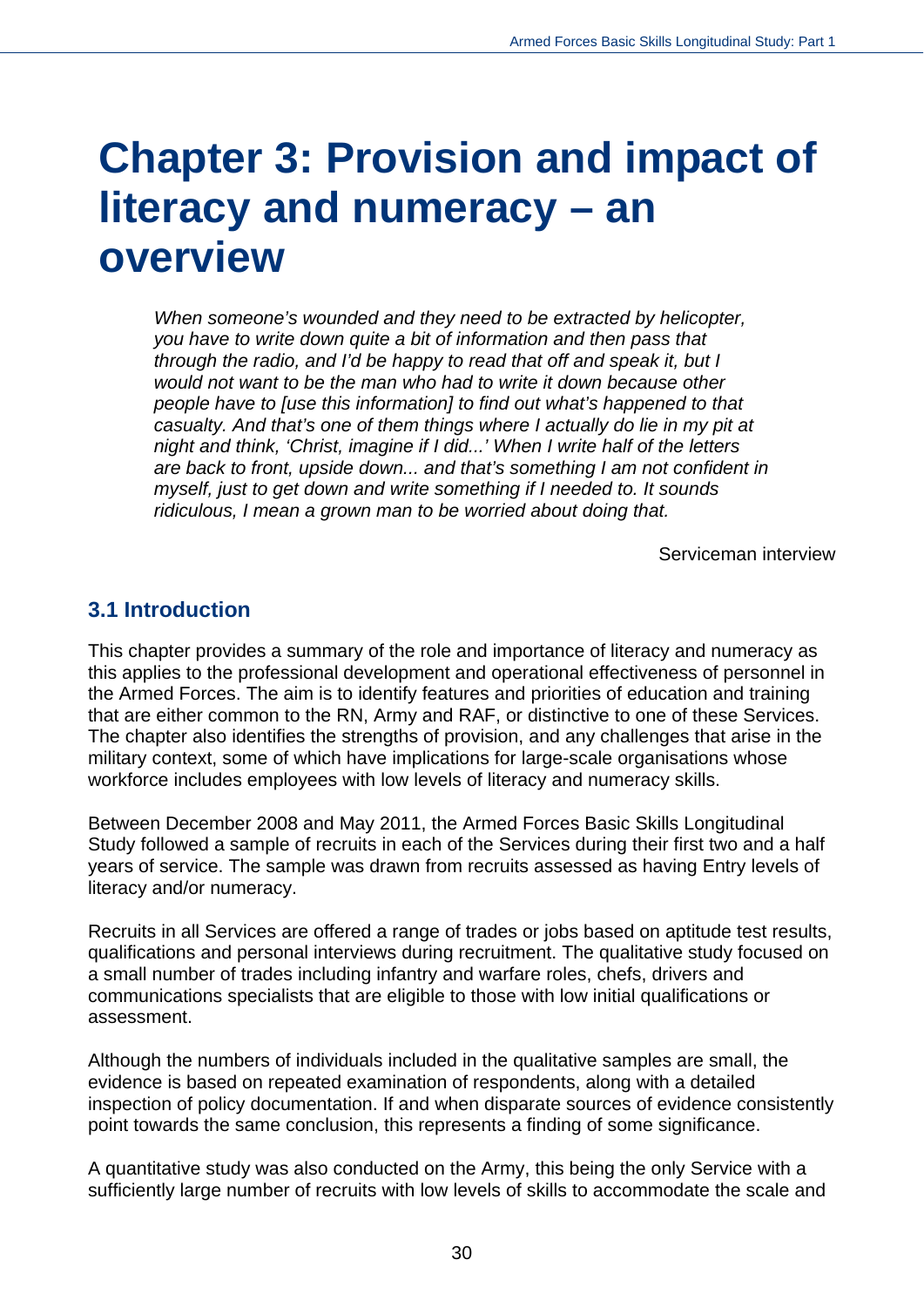depth of the intended statistical analysis. The initial quantitative sample included 1,622 trainees randomly drawn from all those assessed at Entry Level literacy or numeracy, and who started training in January-March 2009. Excluding those recruits who left the Army during the course of the study, the attrition rate between the first and third stage of fieldwork was 40%[41](#page-30-0), a respectable figure for a study of this type and duration. The evidence is sufficient to provide a representative account of the provision and impact of literacy and numeracy in the Army.

This chapter is written for the general reader. Readers seeking further details of the methodology and the findings for each of the three Services will find these set out in Part Two.

The chapter is organised as follows:

- 3.2 Effectiveness of the Armed Forces Literacy and Numeracy Policy
- 3.3 New recruits: profile and entry requirements
- 3.4 Characteristics of literacy and numeracy provision
- 3.5 Impact of literacy and numeracy
- 3.6 Qualifications, promotion and workplace requirements
- 3.7 Changes in levels of literacy and numeracy
- 3.8 Operational effectiveness
- 3.9 Literacy, numeracy and job roles
- 3.10 Literacy and numeracy skills and career progression
- 3.11 Specific Learning Difficulties
- 3.12 Record keeping
- 3.13 Functional Skills

 $\overline{a}$ 

3.14 Recommendations

<span id="page-30-0"></span><sup>&</sup>lt;sup>41</sup> For additional information on sample attrition see Appendix B.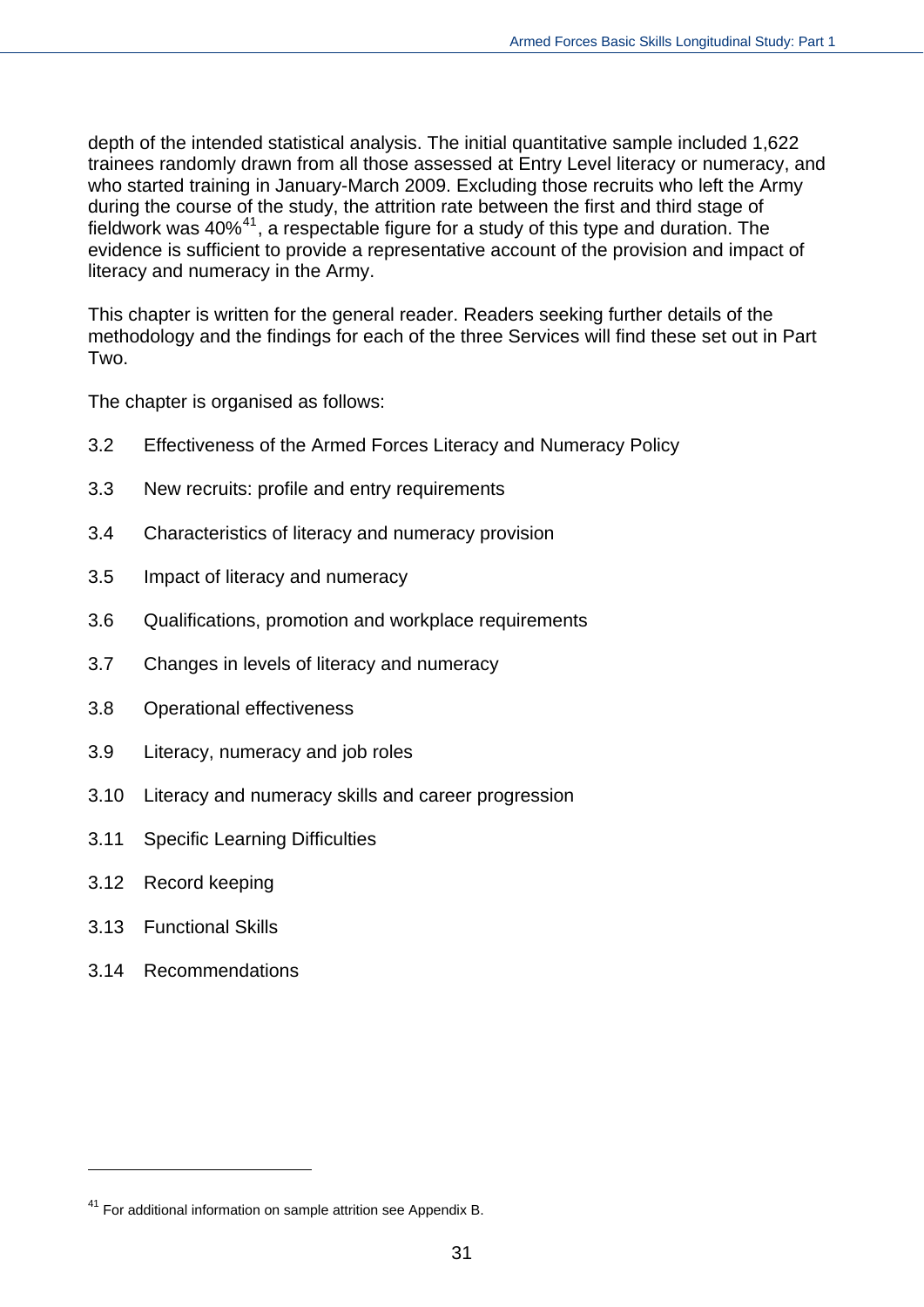## <span id="page-31-0"></span>**3.2 Effectiveness of the Armed Forces Literacy and Numeracy Policy**

#### **Introduction**

This section provides an introductory assessment of the Armed Forces Literacy and Numeracy Policy<sup>[42](#page-31-1)</sup>, identifying the principal strengths and challenges of a policy designed to apply to the Armed Forces as a whole, whilst also allowing for the differing contexts and demands of each of the three Services.

#### **Main findings**

The Armed Forces Literacy and Numeracy Policy is effective: it provides a statement of high level support for literacy and numeracy improvement and development, an essential element in ensuring a Whole Organisation Approach to literacy and numeracy provision. There is clear evidence of a high record of achievement in literacy and numeracy; a strong culture of training and development; and the Services are strongly committed to supporting personnel with literacy and numeracy needs.

Literacy and numeracy policy in the Services thus represents a model of national significance, with lessons and implications for large employers in non-military contexts.

It is a challenge consistently to meet both the literacy and numeracy skills needs of all recruits and the training and operational requirements of the Services.

Effective policy implementation is dependent on striking a successful balance between maintaining an overarching single Service policy and meeting the different requirements of each of the three Services.

#### **Strengths**

The Armed Forces Literacy and Numeracy Policy is successfully adhered to, and produces highly significant gains for individual recruits and for the Services. In the Army in particular a large number of nationally recognised literacy and numeracy qualifications are gained each year, and the success rates are consistently high. There is an extensive policy infrastructure and a commitment to a whole organisation approach for delivering literacy and numeracy to personnel at every stage of their career – from enlistment to resettlement back into civilian life.

#### **Challenges**

 $\overline{a}$ 

There are challenges that arise in the context of a training and education system that, in the case of the Army, caters to as many as 10,000 new recruits each year. The pursuit of other organisational priorities inevitably places limits on the scope for provision to be flexible and personalised to the needs of individual recruits, and education has to fit around the demands of the Services' intensive training pipelines and their day-to-day routines and operational commitments.

<span id="page-31-1"></span> $42$  The current policy was agreed in December 2010 and was the successor to the Armed Forces Basic Skills Policy, which was in force through the first two stages of the AFLS.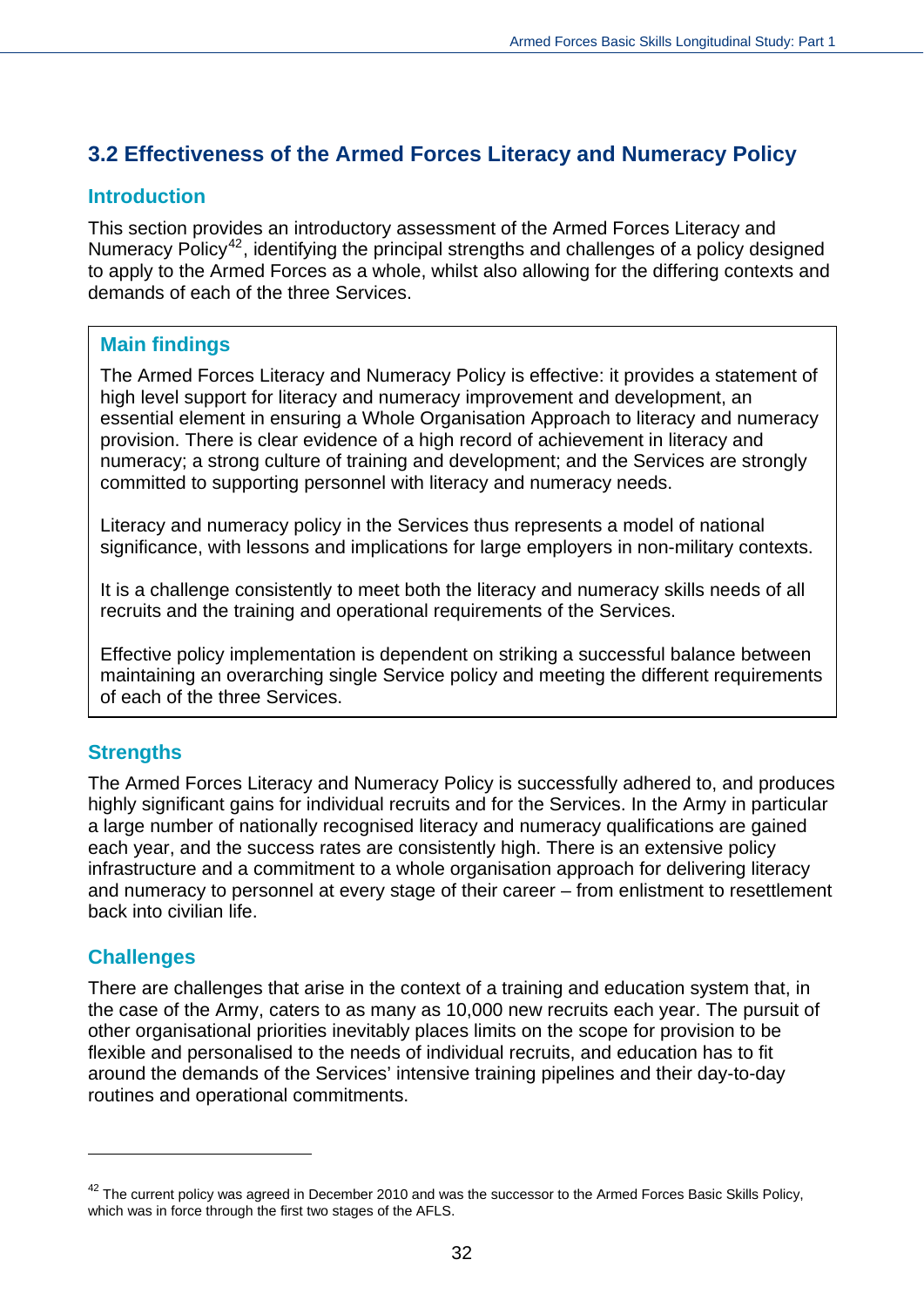#### **One policy, three Services**

The formulation of policy is designed to accommodate differences across the Armed Forces, and, consistent with the policy itself, to enable each Service to provide an interpretation best suited to its own context. But the differences between the Services are substantial, and in two respects in particular: the significantly larger number of recruits with low levels of literacy and numeracy skills joining the Army as compared with the RN and RAF, and the nature and level of technical demands on recruits when comparing one Service – and often one trade – with another. The extent to which a balance is successfully struck, as between a single Armed Forces policy on the one hand, and Service specific policy and interpretation on the other, plays a significant role in determining the prospects for effective implementation.

## <span id="page-32-0"></span>**3.3 New recruits: profile and entry requirements**

#### **Introduction**

This section discusses the levels of literacy and numeracy possessed by new recruits, and the levels and qualifications they are expected to attain. The Army has a far greater number of recruits with low levels of literacy and numeracy than either the RN or RAF; this helps to explain the differences in the scale of engagement and many of the distinctive features of provision that become apparent in any comparison between the three Services.

#### **Main findings**

The scale and nature of literacy and numeracy provision, and its organisation and delivery in each of the three Services, reflects their widely differing educational profiles. A far higher proportion of new recruits to the Army have low levels of literacy and numeracy as compared with the RN and RAF, and in the current recruiting climate the Army infantry is likely to continue to draw on a cohort of recruits whose levels of skills are below L1.

The Armed Services have the capacity to develop the skills and talents of recruits with low literacy and numeracy to the point that they are both operationally effective and (more) employable within Service and in civilian life. Evidence from this study confirms that continuing (selectively) to recruit entrants with low level skills need not be detrimental to operational performance.

At the same time junior personnel are increasingly expected to make use of technical equipment and assume new and more demanding responsibilities in fast-changing operational environments. Sound literacy and numeracy underpin many of the complex skills required to work effectively in these environments. The question arises as to whether there is a case for *selectively* raising the minimum entry requirements in response to the extensive technical demands of some trades, particularly as these arise in the RN and RAF, but also where these feature in the Army.

#### **Profile of recruits**

In 2010, 45% (about 3650) of all new Army recruits were assessed at or below Entry Level 3 (EL3) in literacy and 42% (about 3400) below EL3 in numeracy; the corresponding figures for the RN were 1% and 1% (approximately 25 recruits), and for the RAF 1% and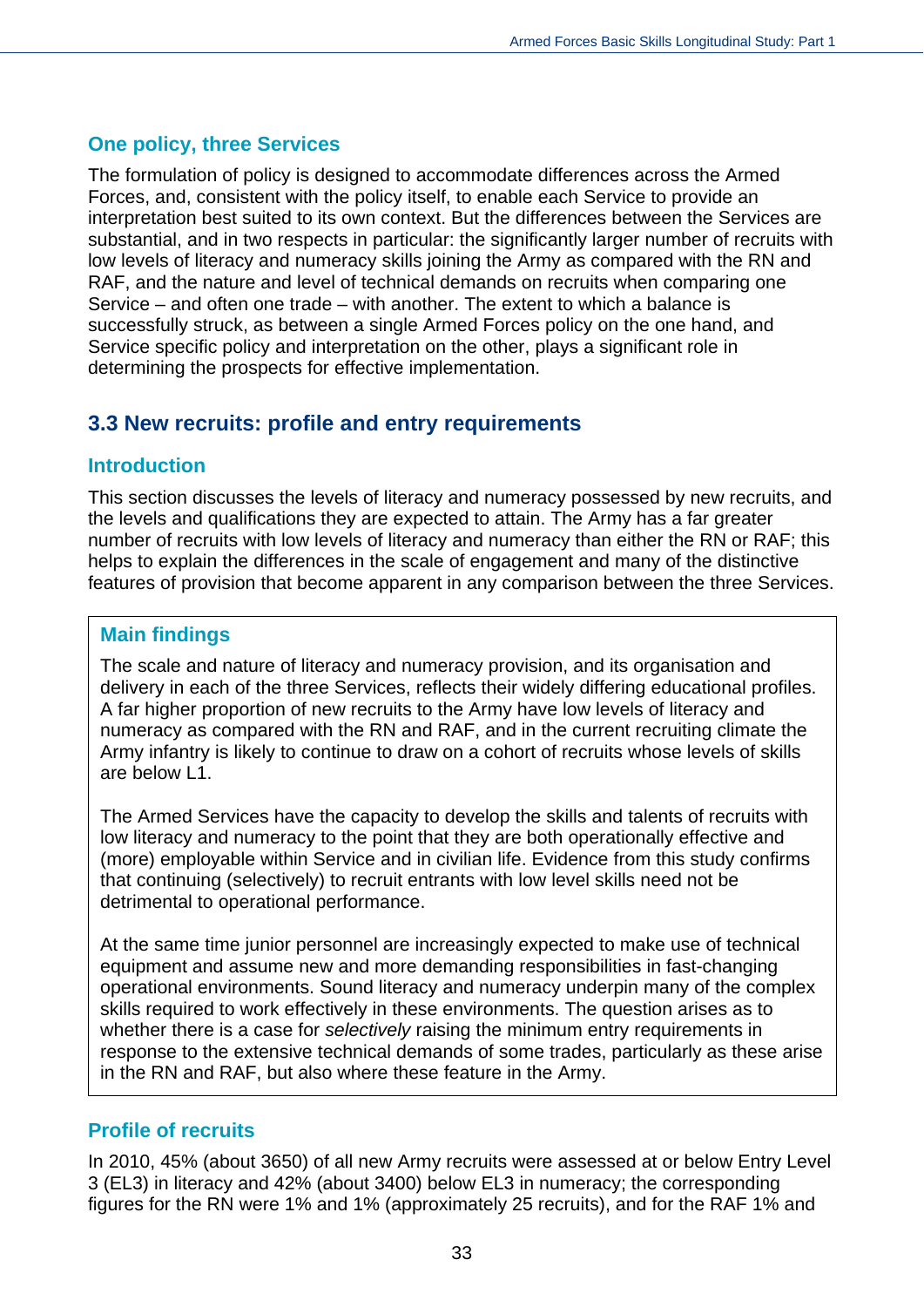3% (about 30 and 90 recruits respectively). These figures are illustrated in Figure 3.1. In 2010, fewer than 100 recruits to the RN, and 29 to the RAF, were operating below Level 1 (L1) in both literacy and numeracy on entry, while for the Army the figure was in the region of 4,000.



#### **Figure 3.1: Levels of literacy and numeracy skills at Initial Assessment (IA) on joining the Service (2010)**

Of 1,622 recruits in the initial Army quantitative sample, 700 (43%) were assessed at EL3 in *both* literacy and numeracy, 119 (7%) at Entry Level 1 (EL1) in literacy and 58 (4%) at EL1 numeracy. Typical participants were British males aged between 16 and 20. Around 290 (18%) trainees reported having at least one Specific Learning Difficulty (SpLD). Those most likely to report a SpLD were recruits with the lowest levels of literacy and numeracy, including the 69 (34%) recruits with EL1 or Entry Level 2 (EL2) in literacy. Many in the sample had left education after a poor experience of schooling and with few academic qualifications, with 30% of all participants having no GCSE at any grade: 1009 recruits (62%) had left full-time education by the age of 16; 170 (11%) had been permanently excluded from school.

The scale and nature of literacy and numeracy provision, and its organisation and delivery in each of the three Services reflects the widely differing educational profiles described here.

The profile of the qualitative sample in Stage 3 is noteworthy for the number found to have a SpLD: 4 of 14 in the RN, 4 of 14 in the Army and 8 of 13 in the RAF. This highlights the importance of conducting early SpLD screening, particularly amongst recruits with low levels of literacy and numeracy. Section 3.11 reviews examples of systems for identifying and supporting recruits with SpLDs at all stages in their careers.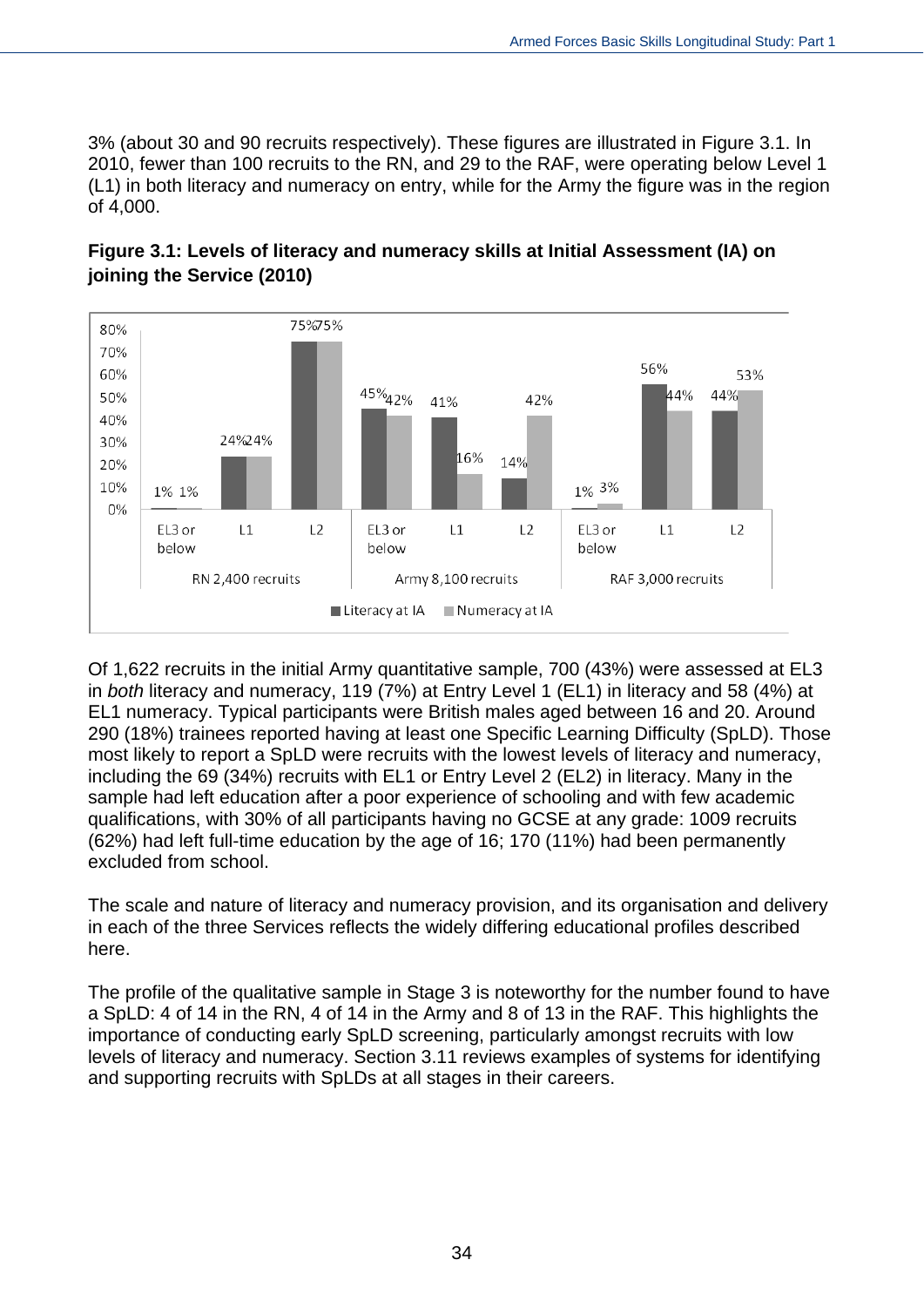#### **Entry requirements**

The Armed Forces Literacy and Numeracy Policy states that the minimum entry requirement for all the Services is  $EL2^{43}$  $EL2^{43}$  $EL2^{43}$ , although the policy also allows for some flexibility to meet prevailing recruitment and Service needs. Table 2.1 (Chapter 2) confirms that, whilst the Army has the greatest proportion of entrants at Entry Level, the percentage of entrants at EL1 and EL2 across the Service is relatively low. This suggests that the principal challenge for the Army is to raise skill levels from EL3 to L1, the level demanded within three years of Service by the Armed Forces Literacy and Numeracy Policy. The RAF has a much larger group of entrants at L1 as compared with the RN (56% literacy; 44% numeracy as compared with 24 % in literacy and 23% in numeracy), and this suggests that for the RAF, the major challenge is to raise literacy and numeracy standards to L2. The Armed Forces policy requires that this be achieved within eight years of entry.

The profile of recruits draws attention to a dilemma for the Services. The infrastructure for delivering literacy and numeracy education to recruits with Entry Level skills represents a large claim on resources, including funding for provision and military training time for literacy and numeracy programmes. At the same time, the Services are likely to continue to draw on a cohort of recruits whose levels of skills are below L1. All three Services take seriously their 'duty of care', and aim wherever possible to raise the aspirations, qualifications and skills of their recruits. This should also be seen in the context of the Strategic Defence and Security Review 2010 which specified the need for personnel to undergo the training and education necessary to develop the skills, knowledge and attitudes to operate effectively in an increasingly complex environment<sup>[44](#page-34-1)</sup>. An issue for the Services, then, is how to strike a balance between an efficient and effective use of resources on the one hand, and on the other, a requirement for increasingly higher levels of Service training and education.

#### **Initial assessment and GCSE qualifications**

 $\overline{a}$ 

A significant proportion of recruits in the quantitative sample were both initially assessed at Entry Level in literacy and numeracy and reported having A\*-C GCSE in English or maths. Some allowance should be made for errors associated with self-reporting, and for the fact that GCSE qualifications incorporate standards and purposes very different to those that apply to the process of Initial Assessment. Nevertheless, there is an expectation that a higher grade GCSE in maths and English should provide evidence of numeracy and literacy skills at L2. This raises a question about how far GCSE qualifications serve as a useful proxy for literacy and numeracy levels, not only for the Services, but in all workrelated contexts.

<span id="page-34-1"></span><span id="page-34-0"></span><sup>&</sup>lt;sup>43</sup> The minimum requirement in the RAF, as stated in the RAF Literacy and Numeracy Policy, is Level 1.<br><sup>44</sup> HM Government (2010) *Securing Britain in an Age of Uncertainty: The Strategic Defence and Security Review.* Norwich: The Stationery Office.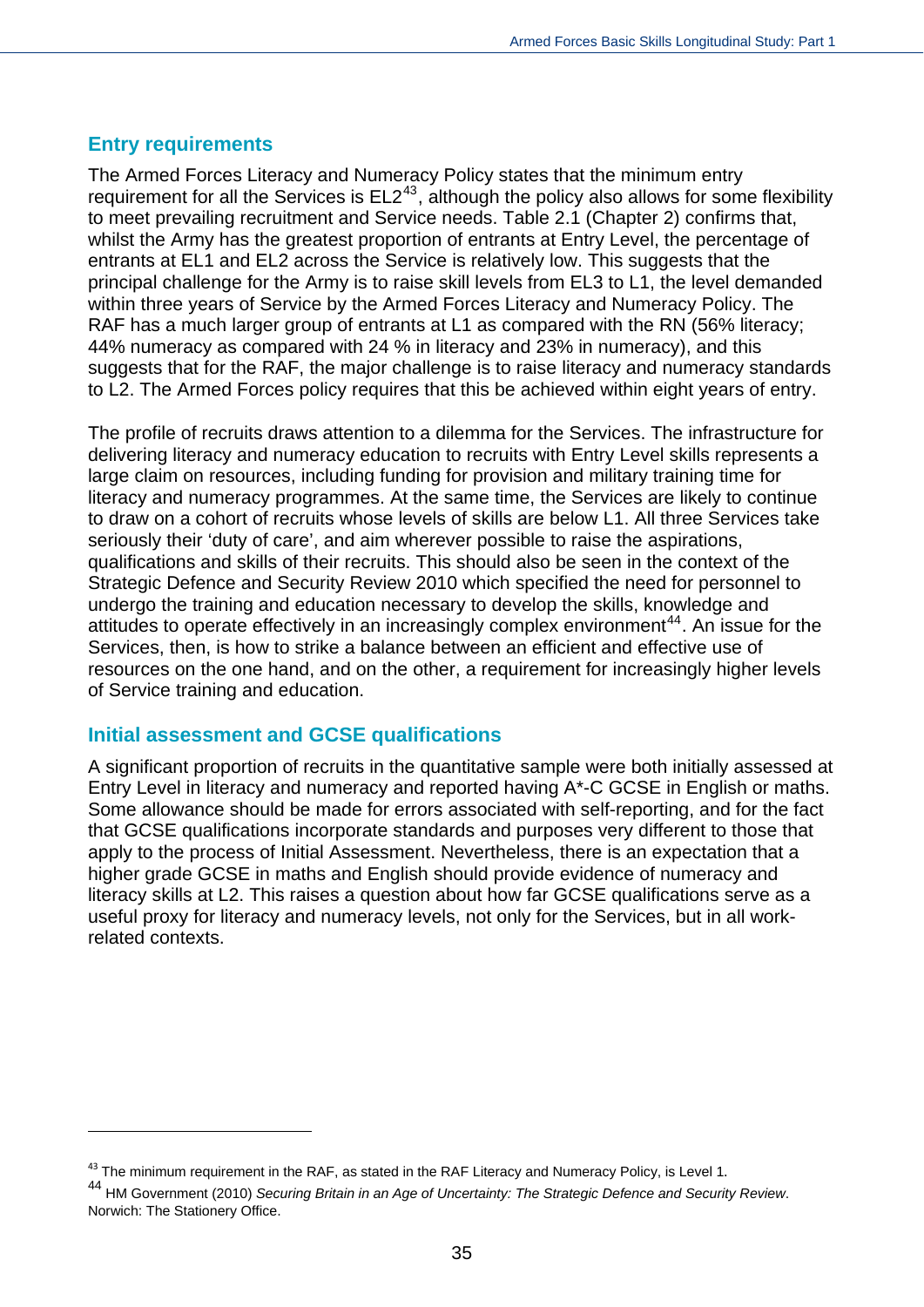## <span id="page-35-0"></span>**3.4 Characteristics of literacy and numeracy provision**

#### **Introduction**

This section summarises the provision available in the Services during and after the initial training that recruits receive. The principal features are described in some detail, in order to provide a point of reference for when, in later sections, the provision is assessed for its impact on professional development and operational effectiveness. Some elements of provision – for example, the qualifications available to recruits and SpLD support – warrant a separate discussion and that is provided elsewhere<sup>[45](#page-35-1)</sup>.

During the period of this study the vast majority of literacy and numeracy qualifications were either gained in the context of a Key Skills programme as part of the apprenticeship framework or they were Basic Skills qualifications. However, from autumn 2011 the Services plan to introduce Functional Skills in line with the MOD directive that all literacy and numeracy provision is to lead to Functional Skills qualifications by September 2012.

#### **Main findings**

 $\overline{a}$ 

Literacy and numeracy provision across the Services is characterised by:

- Discrete, intensive programmes.
- Key Skills/Functional Skills programmes linked to apprenticeship frameworks
- Delivery largely as part of the working day
- Delivery by specialist literacy and numeracy teachers, both from in-house and external providers.

The characteristics of literacy and numeracy provision in the RN, the Army and the RAF demonstrate how the Services have responded to the demands of national and Armed Forces policy on the one hand, and their own contexts and requirements on the other. These do not all pull in the same direction, and there is some evidence that Service and training requirements sometimes take precedence over what would best serve the learning related needs of trainees. Nevertheless, within the constraints the Services operate within, they provide a very largely positive example of literacy and numeracy provision in environments that are often intensely pressurised and uncongenial to education.

The different contexts for each Service lead to very different initial training regimes and the provision of literacy and numeracy qualifications after initial training is highly context specific. At the same time, all Services consider education as part of their 'duty of care' and ensure that recruits continue to have good access to literacy and numeracy provision throughout their careers in the Services.

<span id="page-35-1"></span> $45$  Qualifications are discussed in sections 3.6-3.7 and SpLDs are discussed in 3.11.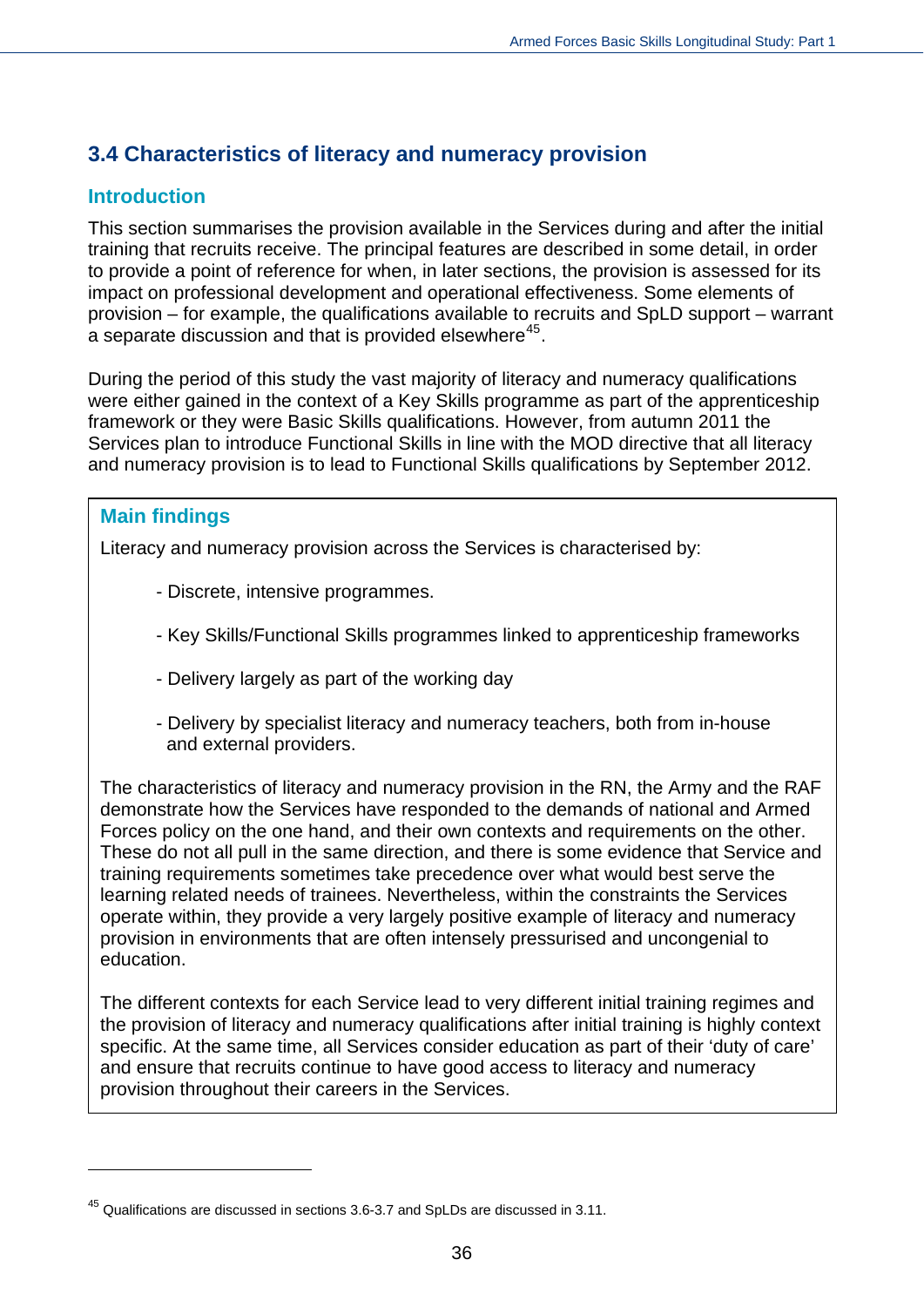## **Army**

#### *Overview*

The development of the Army Literacy and Numeracy Policy and its implementation are the responsibility of the Director Educational & Training Services (Army) (DETS(A)), on behalf of the Army's Director General (Personnel). Minimum standards of literacy and numeracy skills required to join Phase 2 training, and subsequently to hold specific ranks, are mandated in policy. Literacy and numeracy provision is organised within Phase 1 and Phase 2 training units and managed regionally in the Field Army, through a network of 13 Army Education Centres (AECs) and 94 subordinate ICT-based Learning Centres (eLCs) across the UK and in Army garrisons overseas (principally, Germany & Cyprus<sup>[46](#page-36-0)</sup>). These networks are under the command of military education officers within the Educational & Training Services (ETS) branch.

For the soldiers, literacy and numeracy provision is free at the point of delivery and, most usually, accessed during working time and offered as part of a prescribed military education programme. The overarching aim is to ensure that soldiers have the necessary literacy and numeracy skills to carry out their roles and duties, and to provide them with a set of nationally accredited qualifications. The literacy and numeracy provision leads to Basic Skills, Key Skills and, increasingly, Functional Skills qualifications, and is organised most usually as discrete, contextualised programmes – either 'stand alone' or integrated across military training.

Programmes are delivered either by means of in-house provision using fully qualified and specialist Ministry of Defence (MOD) Basic Skills Development Managers (BSDMs), military education staff and learner support/mentoring staff, or through publicly-funded, external provision, delivered on Army sites by contracted FE Colleges and private providers. Additional support is offered for those diagnosed with SpLD needs such as dyslexia.

As with most Army training, literacy and numeracy provision tends to be intensive, offered on what can be described as a 'just enough, just in time' basis and is fashioned and scheduled so as to be accommodated within the tight military training and operational regimes. In recent years, this has become a particular challenge as a result of the highly pressurised operational tempo.

#### *Phase 1 training*

 $\overline{a}$ 

Literacy and numeracy provision is initially delivered at one of five Phase 1 training units:

- Army Foundation College, Harrogate (AFC(H))
- Army Training Centre, Pirbright (ATC(P))
- Army Training Regiment, Bassingbourn (ATR(B))
- Army Technical Foundation College, Winchester (ATFC(W))

<span id="page-36-0"></span><sup>&</sup>lt;sup>46</sup> There is also a Theatre Education Centre in Afghanistan to service troops on operational deployment, and learning facilities to support troops stationed in distant and/or isolated locations (e.g. Brunei and Canada).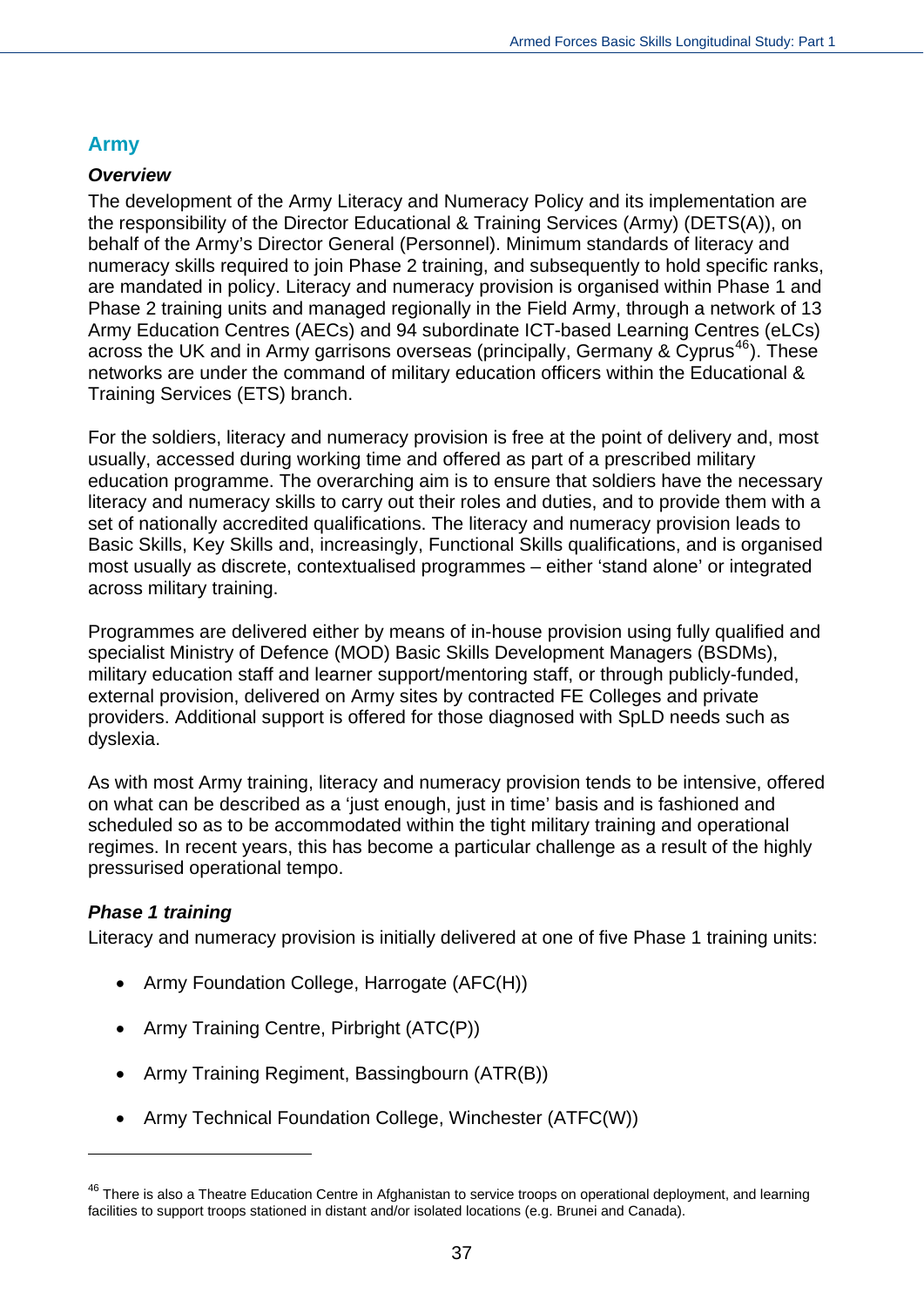• Infantry Training Centre, Catterick  $(ITC(C))^{47}$  $(ITC(C))^{47}$  $(ITC(C))^{47}$ 

Each unit is dedicated to training specific categories of recruits (based on cap-badge/trade specialisation or age group<sup>[48](#page-37-1)</sup>).

Provision varies between each training unit according to the nature of the military programme and recruit population. For example, a recruit at ATC(P) will receive about 16 hours of literacy and numeracy teaching over 14 weeks, integrated into their military training, while at AFC(H) recruits receive 280 hours over 42 weeks. At ITC(C) the literacy and numeracy provision comprises an intensive two-week programme at the end of the CIC military training (26-28 weeks). In addition, while all recruits are required to meet minimum EL3 literacy and numeracy standards before joining Phase 2 training, some of the units impose more stretching targets according to the recruit cohort and their literacy and numeracy capabilities, and also the length of the Phase 1 training programme. For example, junior soldiers at AFC(H) are required to gain at least L1 in literacy and numeracy prior to commencing their Phase 2 training.

#### *Phase 2 training*

Phase 2 training provides trainees with the technical and specialist knowledge and skills for their chosen trade employment. Currently, around 70% of personnel undertake military training that is integrated within an Apprenticeship programme, at L2 or Level 3  $(L3)$ <sup>[49](#page-37-2)</sup>. The Apprenticeship now represents the principal route for trainees to improve their literacy and numeracy skills (to L1 or L2), and to meet mandated Army literacy and numeracy standards.

All Army apprenticeship schemes are delivered through a combination of military and MOD civilian instructors, and contracted external providers. Though largely offered as discrete programmes, a wide range of delivery models for the Key Skills or Functional Skills components of the Apprenticeship are employed; these are either front-loaded at the start of the Apprenticeship, integrated into military training, or scheduled to be completed when soldiers are in their first appointments in the Field Army.

#### *Provision in the Field Army*

 $\overline{a}$ 

For those in the Field Army not on an Apprenticeship programme, literacy and numeracy support is available through the local AEC or eLC, including the Theatre Education Centre (TEC) facility for those in Afghanistan. Access is either organised by soldiers' line managers (as part of their preparation for promotion to higher rank, or for resettlement ahead of leaving the Service) or arranged through self-referral. One-to-one and small group support over extended periods is available to soldiers, as is the option of e-learning provision. However, most support is delivered through one or two week, intensive programmes. Releasing soldiers for such programmes is the widely adopted option as it can most readily be accommodated within unit commitments, and fits around the day-to-

<span id="page-37-0"></span><sup>&</sup>lt;sup>47</sup> Unlike other Phase 1 units, ITC(C) delivers the Combined Infantryman's Course (CIC) comprising both the Phase 1 and 2 programme

<span id="page-37-1"></span> $^{48}$  Recruits under 18 years join as Junior Soldiers. Adult recruits (described as Standard Entry) undergo separate initial training.

<span id="page-37-2"></span> $49$  This is set to rise to 95% with the introduction of an Apprenticeship in Public Services for the Infantry at ITC(C) in October 2011.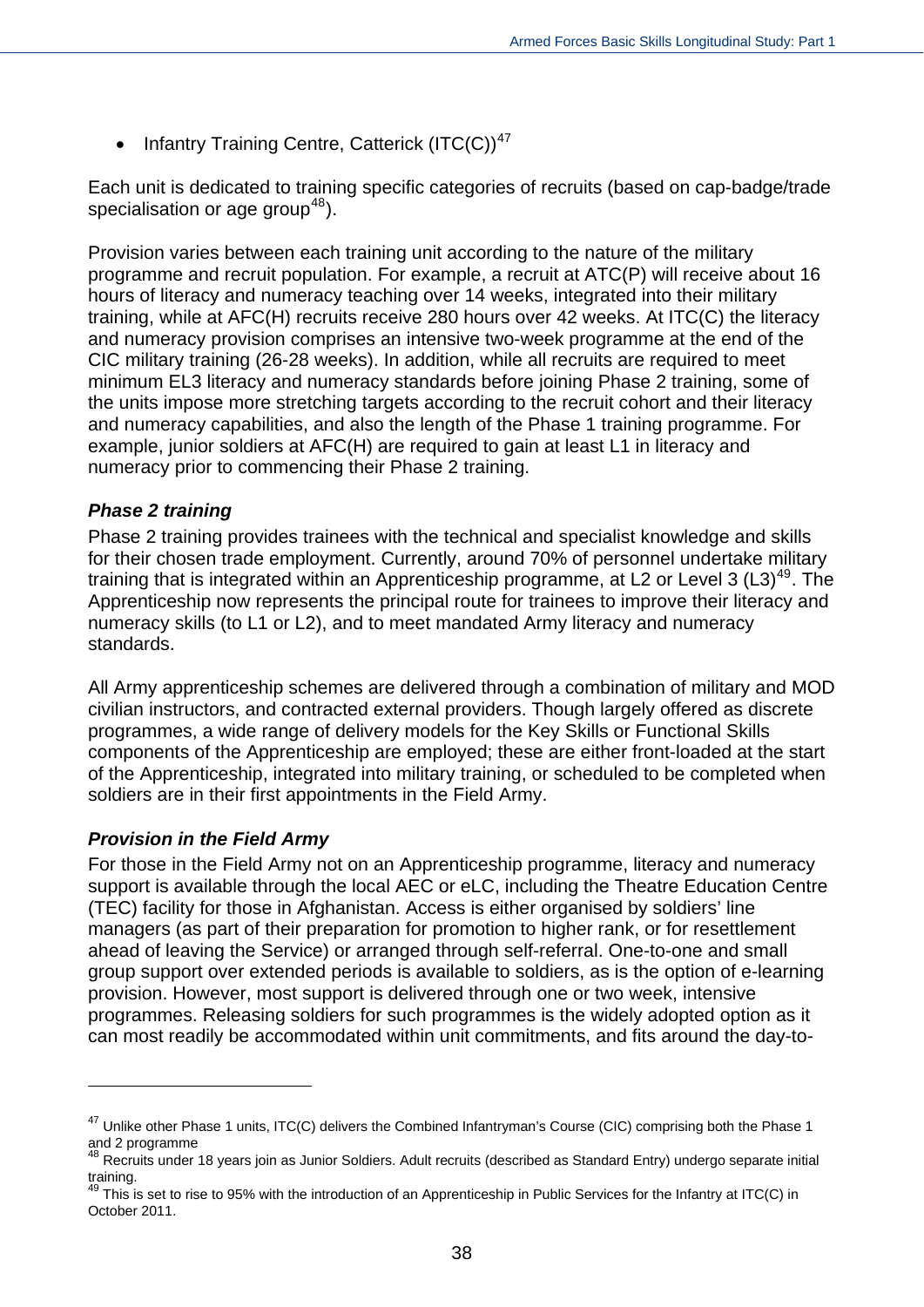day demands of a soldier's Service life. (Few soldiers, for example, are able to attend classes once or twice a week, at the same time, over a protracted period.)

Soldiers on operations are encouraged to use their 'downtime' for education, and this is fully supported and organised by the soldiers' unit. Literacy and numeracy provision in overseas AECs and the TEC is comparable in scale and quality to those located in the UK (and the same applies to e-learning support).

#### **RN**

#### *Overview*

The primary aim of the RN Literacy and Numeracy Policy is to ensure that all ratings have the literacy and numeracy qualifications required for their first promotion (L1 for Leading Hand [LH], L2 for Petty Officer [PO]) and also to ensure that all trainees possessing only the Naval Maths and English Test (NAMET) qualifications are given an opportunity to gain Basic Skills qualifications instead. Similarly in the Royal Marines (RM) it is required that those promoted to Corporal should have L1 literacy and numeracy standards, and L2 before promotion to Sergeant.

Phase 1 training takes place at either HMS Raleigh, for Navy recruits, or Commando Training Centre, Royal Marines (CTCRM) for Royal Marine recruits. No formal literacy or numeracy programme is provided during this phase, and recruits largely achieve their required levels of literacy and numeracy though the Key Skills or Functional Skills provision offered within the RN's Apprenticeship programmes during Phase 2 military training. Although undertaking an apprenticeship is not a formal requirement, in practice all naval and marine trainees do so<sup>[50](#page-38-0)</sup>. For those who have served in the RN before such programmes were available, this policy objective is achieved by encouraging personnel to gain Basic Skills qualifications through provision that is managed or delivered at one of the ten RN Waterfront Learning Centres<sup>[51](#page-38-1)</sup>.

Literacy and numeracy provision is organised through the Naval Education and Training Service (NETS), as part of its wider educational support for all RN and RM personnel. Working under military unit commanders, civilian Basic Skills Tutors (BSTs) have a specific responsibility for literacy and numeracy skills and SpLDs, and work closely with the learner support staff stationed across the RN's ICT-based learning centre network. These are the main organisations working with ratings and marines to help them achieve L2 Basic Skills qualifications outside of their Phase 1 and Phase 2 training.

#### *Qualifications*

 $\overline{a}$ 

The RN Basic Skills Policy established the LANTERN framework (Literacy and Numeracy Testing and Education in the RN) for all recruits who joined after 2006, replacing the previous and unaccredited NAMET arrangements. The main effect has been the phasing out of NAMET courses in favour of programmes leading to the nationally recognised Basic Skills qualifications<sup>[52](#page-38-2)</sup>. The current priority for NETS is to ensure that all RN and RM

<span id="page-38-0"></span><sup>&</sup>lt;sup>50</sup> Apprenticeships are not mandatory in any of the Services, but in practice all trainees offered an Apprenticeship do take up the opportunity.

<span id="page-38-1"></span><sup>&</sup>lt;sup>51</sup> There are RN Learning Centres in Portsmouth, Devonport, Collingwood, Sultan, Raleigh, Lympstone, Faslane, Rosyth, Yeovilton and Culdrose.

<span id="page-38-2"></span><sup>&</sup>lt;sup>52</sup> The Certificates in Adult Literacy and Numeracy.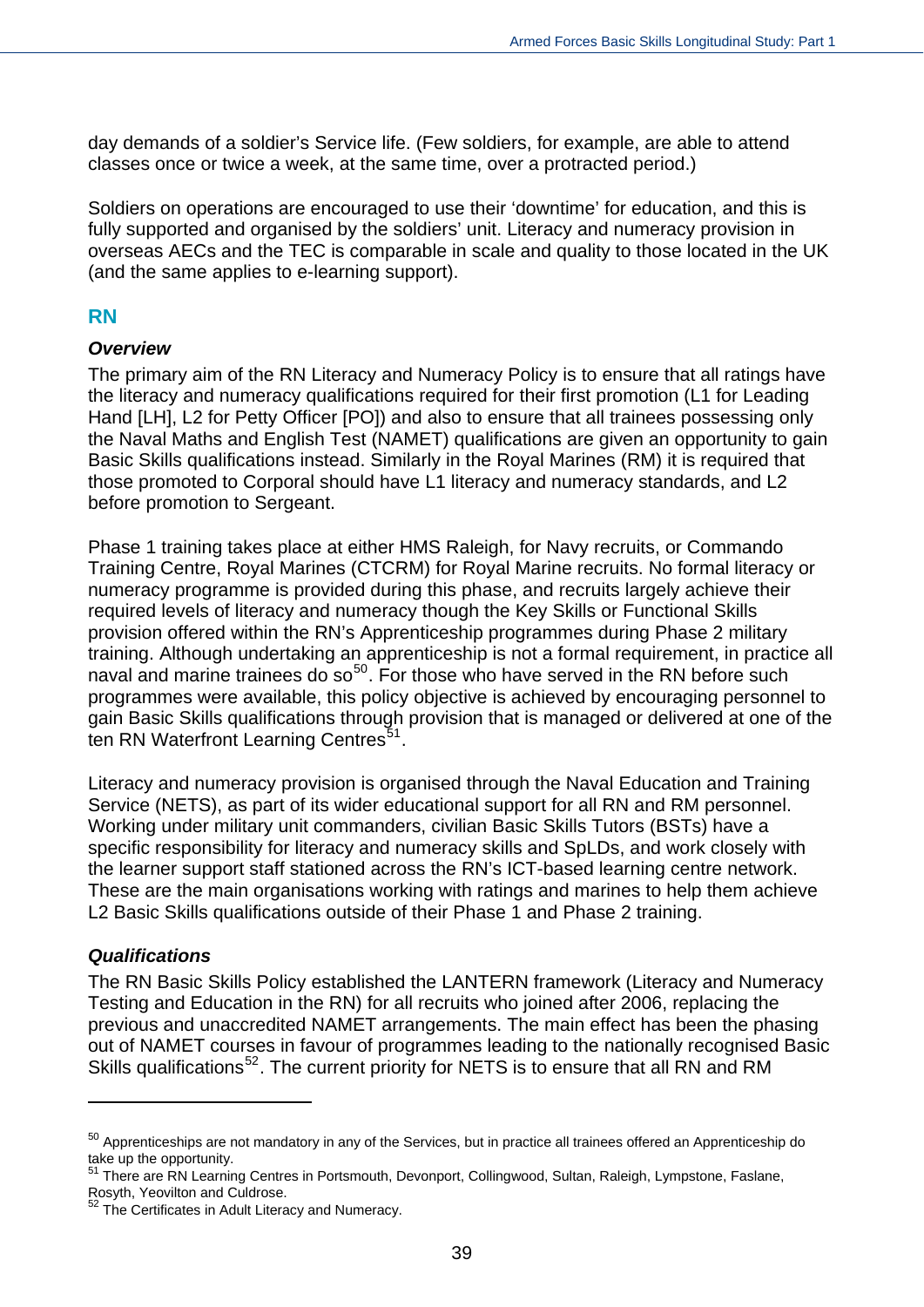personnel who do not currently hold literacy and numeracy qualifications are given an opportunity to do so as soon as possible.

All RN and RM trainees undertake an apprenticeship programme. For naval personnel in the Armed Forces Basic Skills Longitudinal Study sample the apprenticeship was at L2 and included a requirement either to achieve Key Skills or Functional Skills at  $L1^{53}$  $L1^{53}$  $L1^{53}$ , or to provide evidence of holding proxy qualifications, most usually an appropriate GCSE. During the study it was policy at the Phase 2 training centres to ensure that as many trainees as possible gained L2 Key Skills as well as the mandatory L1. For the 90% of trainees who gain L2 Key Skills, no further literacy and numeracy qualifications are required until they seek promotion to Warrant Officer rank<sup>[54](#page-39-1)</sup>.

#### *Learning Centres*

The RN Learning Centres are principally ICT-based facilities with access to services from an external provider. Most RN literacy and numeracy provision is delivered through these tutor-supported, e-learning facilities although they also include learning resources and libraries with adult focused materials such as Quick Reads. The majority of learners attending the Learning Centres need to gain a L2 qualification for promotion to Petty Officer or Sergeant, or are preparing for resettlement into civilian life. In the former group are those newer recruits who have only attained L1 literacy or numeracy qualifications, as well as longer serving ratings who hold NAMET qualifications only.

Learning Centres are managed by BSTs, specialists in teaching literacy and numeracy and diagnosing and supporting SpLDs. Learners with specific needs who are not going to benefit from undertaking an entire certificate course may be referred to the BST, who is able to provide personalised resources and courses of study for individual learners.

#### *Provision on board ship*

 $\overline{a}$ 

Education on board ship falls under the aegis of the military Education and Resettlement Officer (ERO), while all mandated training is the responsibility of the Training Officer.

It is the ERO's responsibility to be aware of the education qualifications of the ship's company, to encourage ratings to take up opportunities for education, and to provide information, advice and guidance on educational matters. The ERO may also organise education classes on board, usually for GCSE or 'A' levels.

Service regulations allow anyone to teach a subject (apart from literacy and numeracy) on condition that they have a qualification at least one level higher than the qualification taught. Hence, an officer with 'A' level maths might volunteer to run a GCSE maths class; however, this officer would not be able to teach numeracy without a specialist qualification.

Personnel working on their literacy and numeracy skills will do so under their own initiative or with remote guidance from one of the NETS officers, all of whom are fully trained to deliver literacy and numeracy. Each ship is visited periodically by a small number of NETS officers, who conduct Initial Assessments and recruit personnel onto literacy and

<span id="page-39-0"></span><sup>53</sup> Recruits to more technical trades will undertake a Level 3 Apprenticeship which includes L2 Functional Skills as a requirement.

<span id="page-39-1"></span> $54$  To be promoted to Warrant Officer, candidates need at least two GCSE grades A\*-C, one of which must be English.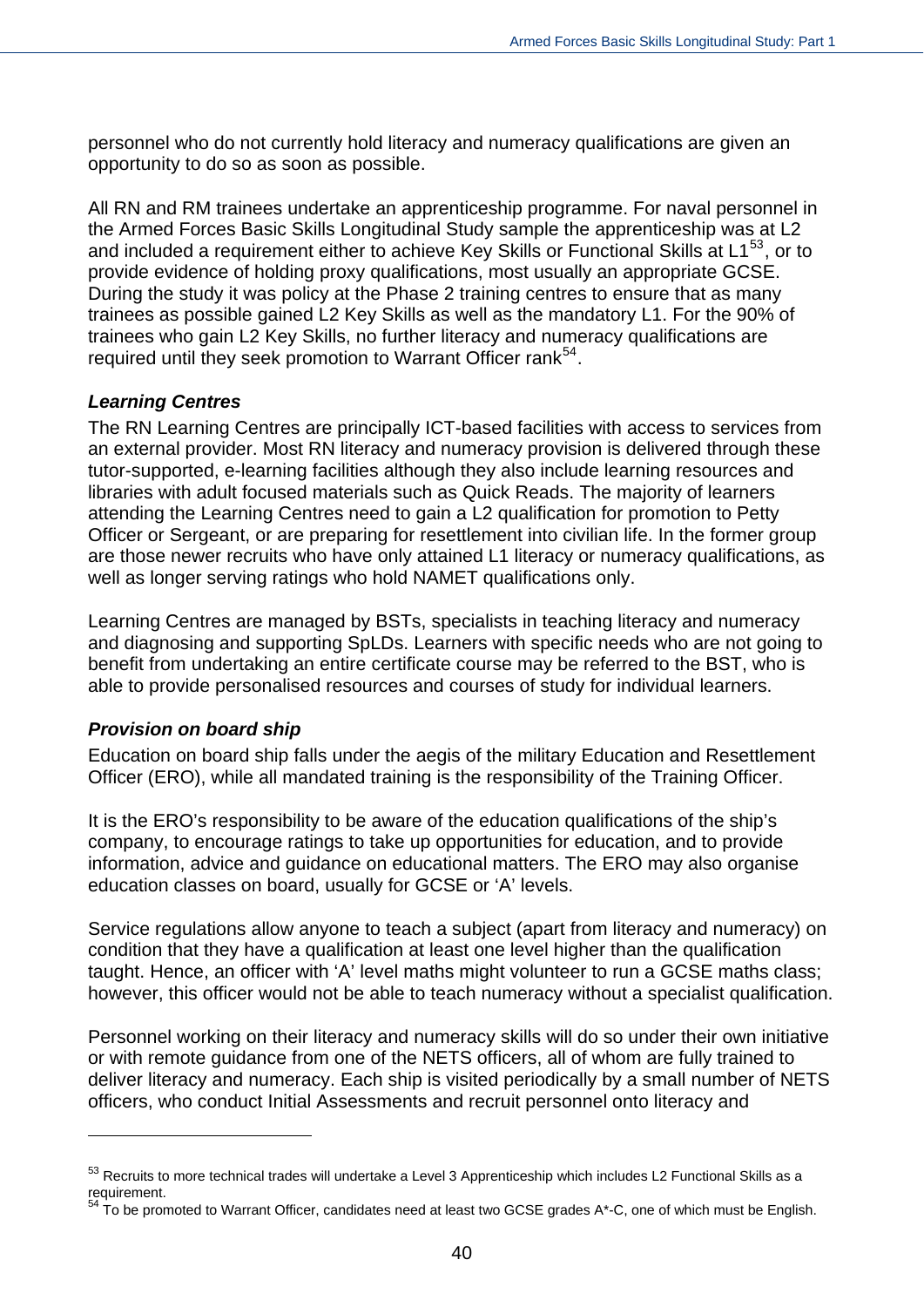numeracy courses. The aim is to visit each ship at least once every eighteen months. The RN is currently conducting a trial on the use of Basic Skills Mentors to support those who are working towards a Basic Skills qualification on board.

## **RAF**

#### *Introduction*

The RAF Literacy and Numeracy Policy (2011) states that sound literacy and numeracy skills help RAF personnel 'to assimilate training more effectively, cope more readily with the demands of their specific roles, and to take full advantage of career opportunities'. The policy implies that 'sound' levels are, at a minimum, equivalent to L1. In line with the MOD directive that all literacy and numeracy provision for Service personnel is to lead to Functional Skills qualifications by September 2012, the provision in the RAF is to be substantially modified in 2011, with the introduction of Functional Skills programmes from September at its two Phase 1 training schools.

Those training to join RAF 'ground' trades (e.g. MT drivers and RAF police) attend Phase 1 training at RAF Halton, while those joining as Regimental Gunners train at RAF Honington. Literacy and numeracy provision varies between these centres, according to the requirements of the trainee cohorts and demands of the employment group.

#### *RAF Halton and RAF Honington*

Educational provision at RAF Halton is offered for two hours per week, or approximately 14 hours, over a nine-week programme for each basic skill in total<sup>[55](#page-40-0)</sup>. Trainees move on to Phase 2 training units to undergo their specialist trade training before assuming their first appointment as a trained airman<sup>[56](#page-40-1)</sup> in productive service.

Although Phase 1 and 2 training at RAF Honington is combined into a 24-week programme, during early fieldwork on this study the one week of Key Skills provision took place in week 32, that is, outside of Phase 1 and 2 training. During the final stage of the study this training was re-scheduled to take place in week 24 – that is, in the last week of Phase 2 training<sup>[57](#page-40-2)</sup>. As with RAF Halton, and following its introduction in 2011, Functional Skills will be front-loaded to the beginning of the Phase 1 training programme.

#### *Apprenticeships*

 $\overline{a}$ 

Ground Trades personnel<sup>[58](#page-40-3)</sup> leaving RAF Halton begin a trade-specific apprenticeship at L2. The apprenticeships are portfolio based and completed when personnel reach productive service on leaving Phase 2 training. RAF Regimental Gunners work on an apprenticeship in Public Services at L2, the same apprenticeship framework that is followed by Royal Marines trainees.

 $55$  There were no literacy or numeracy classes in week one or week nine (the week of the test).

<span id="page-40-1"></span><span id="page-40-0"></span><sup>&</sup>lt;sup>56</sup> The term 'airman'/'airmen' is used throughout the report as a generic name that includes both men and women.

<span id="page-40-2"></span> $57$  This also made more educational sense as the Key Skills acquired would help trainee airmen in their military training. During Stage 2, Key Skills tutors also made the point that moving provision earlier would also improve trainees' motivation and engagement.

<span id="page-40-3"></span><sup>58</sup> Ground Trades personnel, as distinct from the RAF regimental Gunners, are non-combative airmen including MT drivers, RAF police, Logistics/Movements and so on.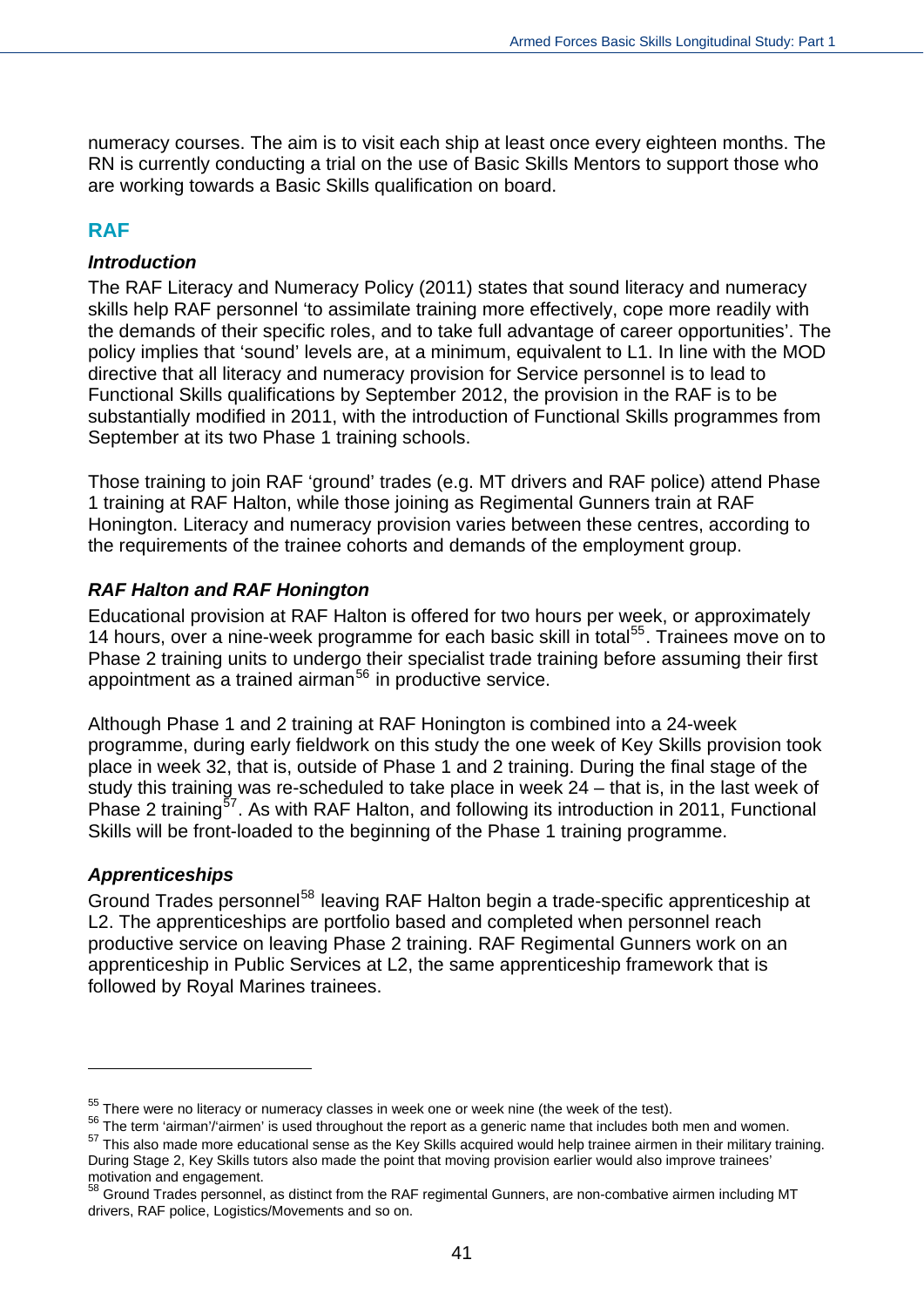Once Functional Skills are introduced, the expectation is that, as with RAF Halton, all airmen will gain a L1 Functional Skills qualification in maths and English soon after joining Phase 1 training, and ahead of starting their Apprenticeship programme during Phase 2 training. L1 is regarded as the level that enables individuals to be functionally competent in relation to Phase 2 specialist trade training, and, following that, productive service in the course of carrying out their duties.

Almost all (96%) of RAF personnel undertake an apprenticeship during Phase 2 training, and this is delivered almost entirely in-house by a combination of MOD civilian and military instructors. The 65-70% of airmen who take one of three advanced apprenticeships are required to gain L2 Functional Skills awards before leaving Phase 1.

#### *Further opportunities for literacy and numeracy education*

Once airmen reach productive service, they are supported to develop their literacy and numeracy skills through Station Education Centres. Airmen can raise their literacy and numeracy qualifications from L1 to L2, or opt to take the relevant GCSE or International GCSE.

Personal Learning Advisors (PLAs) have strong links with many local providers and they facilitate courses for airmen. Through their local colleges and training providers PLAs have access to a wide range of literacy and numeracy provision.

In the RAF there is limited literacy and numeracy provision for airmen deployed out of area (that is, away from their UK station and/or on active service), but this should be seen in the context of the speed at which airmen are deployed as well as the length of deployment. There are, however, Training Officers on operational deployment in Kabul and there is a permanent Station Training and Development Officer in the Falkland Islands<sup>[59](#page-41-0)</sup>.

## **3.5 Impact of literacy and numeracy**

#### **Introduction**

 $\overline{a}$ 

One objective of this study was to assess the impact of literacy and numeracy levels and provision on professional development and operational effectiveness. It is evident that provision is effective in respect of the high number of qualifications achieved, and in promoting both confidence and a positive disposition to learn amongst many of the recruits. At the same time, a significant issue for all Services is how far qualifications themselves reflect the development of sustainable skills that contribute to the professional development of personnel, and to their ability to become operationally effective.

<span id="page-41-0"></span><sup>&</sup>lt;sup>59</sup> All Training Officers must hold a Degree, Higher National Award or NVQ Level 4 – but professional qualifications are also considered. GCSEs/SCEs at Grade C/3 minimum or equivalent in English language and maths are also required. If working in Phase 1 or 2 schools then the officer will have attended the Train the Trainer (TTT) and be appropriately qualified as per Service rules. Similar regulations apply to all three Services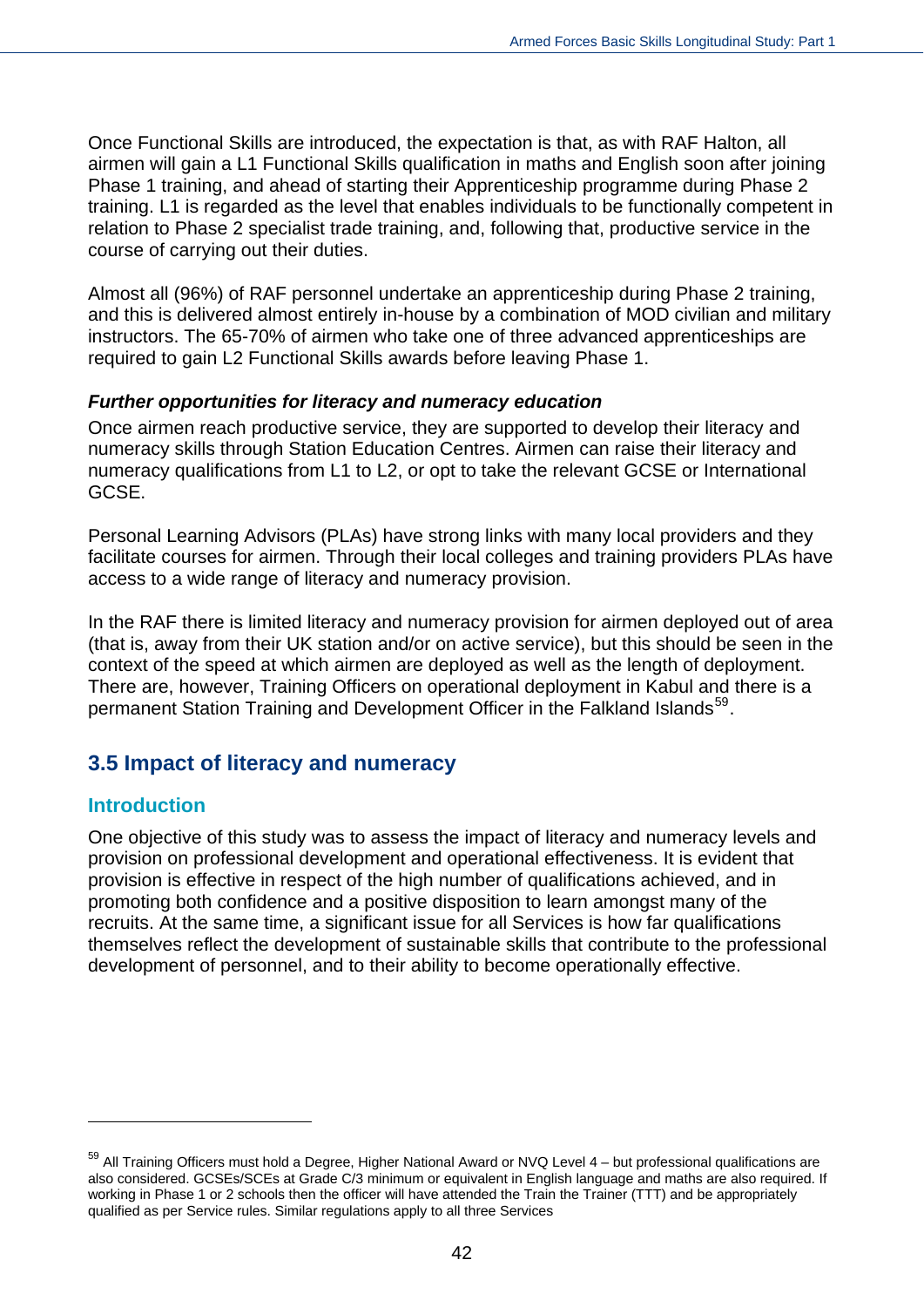#### **Main findings**

Provision in the Services is distinguished by an ethos that includes high expectations, high levels of motivation and effective incentives for recruits to succeed - all known characteristics of a positive adult learning environment. It is an urgent priority to improve understanding on whether and how far a Service environment is conducive to literacy and numeracy development over the shorter and longer term. The evidence from this study strongly suggests that the results of any such analysis would be positive.

Many trainees with low literacy and numeracy skills have poor experiences of formal schooling, and negative attitudes towards education; in this context, all the Services – and the RN in particular – have an impressive record in encouraging staff to understand the importance of literacy and numeracy in their careers.

Although there is a high record of achievement in literacy and numeracy qualifications, it nonetheless remains unclear how far qualifications and achievement rates can be taken to represent a sustainable development of skills and knowledge. This point applies not only to the Services but to all adult literacy and numeracy contexts.

Attitudes towards literacy and numeracy were often more positive than attitudes towards literacy and numeracy *qualifications.* It will be important to track any changes following the introduction of Functional Skills, since negative or indifferent attitudes are *prima facie* evidence that the qualifications are not meeting the needs of all trainees.

## **Gaining qualifications**

 $\overline{a}$ 

Across all three Services there was an exceptionally high record of achievement in literacy and numeracy qualifications (the Key Skills achievement rate is close to 100%, far higher than civilian achievement rates). In the Learning Centres, it is rare for trainees to fail to gain their Certificates in Adult Literacy and Numeracy. In the RAF and RN, just 10% (approximately) of the apprenticeship intake fail to complete; the non-completion rate for the Army is only marginally higher at  $16\%$  (2009-10)<sup>[60](#page-42-0)</sup>.

Nearly all trainees in the three qualitative sample groups gained literacy and/or numeracy qualifications at least one level higher than those they possessed on entry. Evidence from trainees, tutors and senior officers suggests that the levels of success are related to:

- The ethos of the Services which encourages and demands a high level of expectation of success.
- High levels of learner motivation in a context in which short and intensive periods of training are regarded as 'the norm'.

<span id="page-42-0"></span> $60$  Very few of these will have failed to complete because of any literacy or numeracy deficiencies; non-completion is more usually due to a change of trade specialisation, extended deployment on operations or early departure from the Service. For a comparison, the national, overall success rate for completion of apprenticeships in 2008/09 was 70.9%.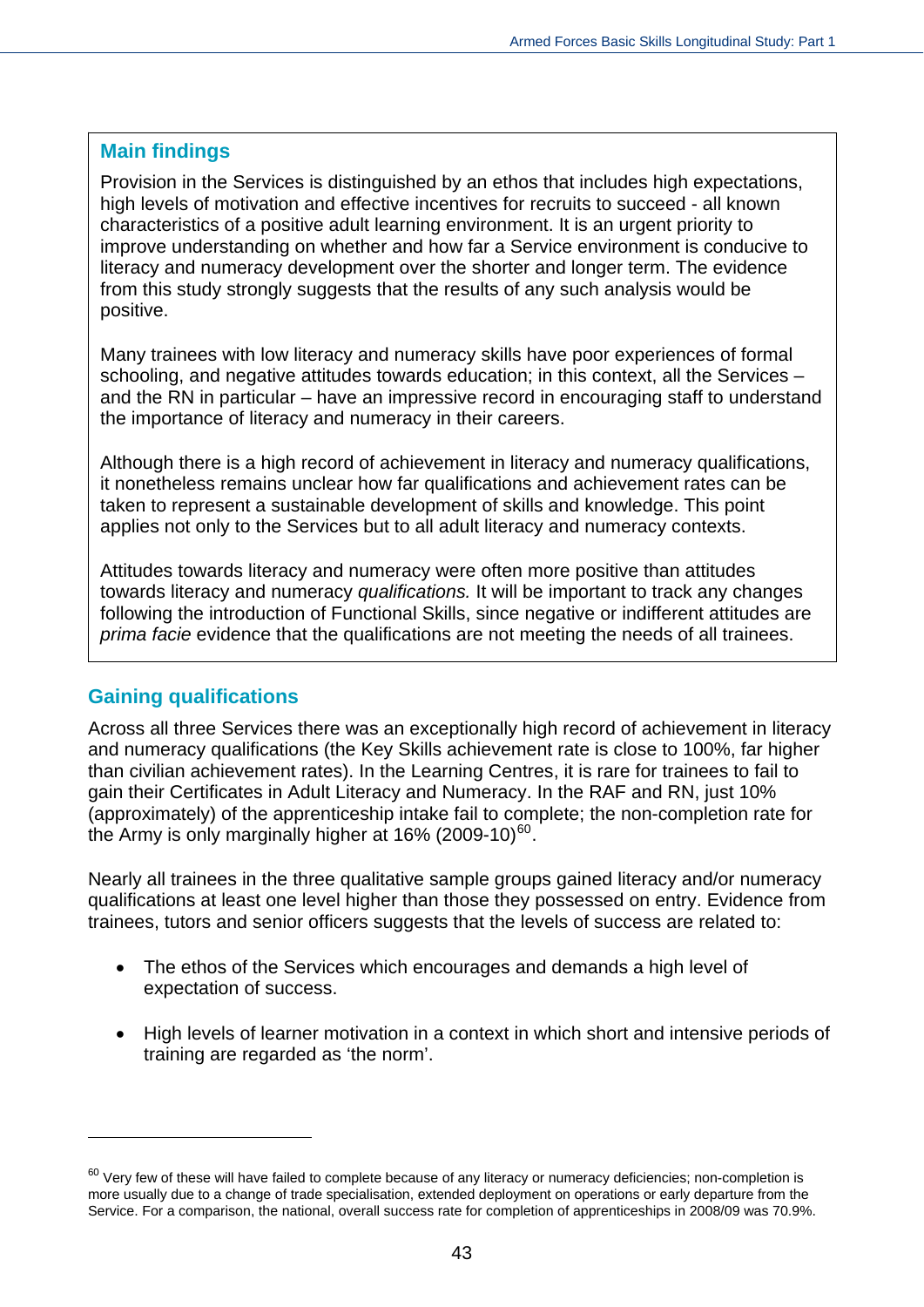- The degree of the Services' influence over trainees' lives, including the amount of time spent learning and preparing for qualifications.
- Service personnel generally having to achieve qualifications in order to progress to the next phase of training and, in the RN and Army, to gain promotion.
- Levels of discipline, and the respect shown by trainees towards authority figures, including teachers and trainers.
- For a significant number of learners, the literacy and numeracy classes were essentially 'refresher courses'; trainees gaining a L1 qualification were often 'brushing up' on (or re-familiarising themselves with) knowledge and skills they had already gained whilst at school, but subsequently lost through 'skills-fade' (losing skills as a result of no longer using them).
- Ensuring literacy and numeracy provision is relevant to trainees by using resources contextualised to the Service and workplace setting, and delivered in an adult (rather than school-based) context.
- Use of specialist literacy and numeracy practitioners and trained support staff with knowledge and experience of the military setting.
- The promotion by instructors, line managers and other military role models of the importance of sound literacy and numeracy skills in early training and beyond.

#### **Qualifications and long-term learning progress**

 $\overline{a}$ 

Evidence on adult learning<sup>[61](#page-43-0)</sup> suggests that many learners require in excess of 100 quided learning hours (GLHs) $62$  if they are to make significant and long term learning gains. Provision in the Services is notable, in general, for being short and intensive. Literacy and numeracy provision at RAF Halton or ATC(P), for example, is only a few hours in duration, while staff at RN Learning Centres routinely reported that ratings achieved both L1 and L2 qualifications within a few days. The period allotted to Key Skills or Functional Skills is generally one week (30-35 GLHs) for each subject area, and even less in the case of RAF Honington.

Despite the short duration of much provision, the record of achievement in respect of literacy and numeracy qualifications is impressive. Yet there is a question about the extent to which achievement rates are accompanied by significant and sustainable learning gains. Qualifications are not always a reliable indicator of long-term improvements in learning, and producing these improvements in a short period of time is a challenge. The military context has a large bearing on the effectiveness of provision, and may have a significant and positive effect on trainees' receptivity and ability to learn over a shorter period than otherwise. However, whilst there is some evidence for suggestions such as these, they remain to be rigorously tested.

<span id="page-43-1"></span><span id="page-43-0"></span><sup>&</sup>lt;sup>61</sup> John P. Comings (2009) Student Persistence in Adult Literacy and Numeracy Programs. In: Reder, S. and Bynner, J. eds.) Tracking Adult Literacy and Numeracy Skills: Findings from Longitudinal Research. New York: Routledge.<br><sup>62</sup> These includes not only the hours spent formally training and teaching but also the time spent on tasks rela in the context of directed self study, distance learning and ICT supported learning.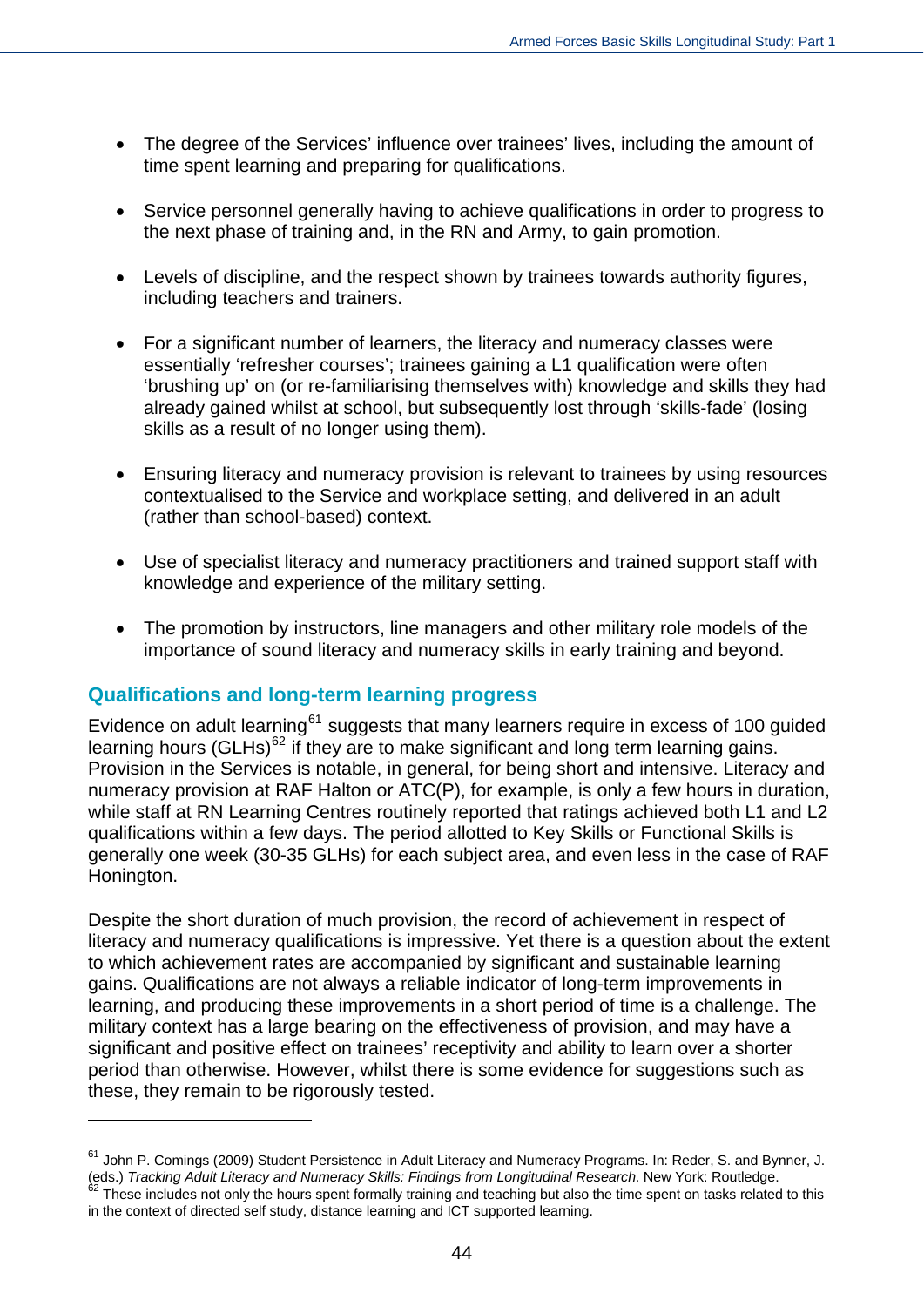## **Qualifications and the aims of educational provision**

The Armed Forces Literacy and Numeracy Policy requires that literacy and numeracy education is geared towards the achievement of nationally recognised qualifications, and the evidence from this study demonstrates how effectively this policy has been implemented. However, the policy also states that the main objective of literacy and numeracy provision is to increase recruits' trainability, enhance personal and career opportunities and increase their operational effectiveness. Whilst there is strong evidence that sound literacy and numeracy contributes to these goals, it is less clear how far these same goals are promoted specifically by the literacy and numeracy qualifications offered by the Services.

Current provision is to a large extent a product of the previous Government's national policy and funding regimes, and any evaluation needs to take due account of that and the corresponding emphasis put upon achieving accredited qualifications. But equally the opportunity to gain a national qualification was not the only reason for introducing literacy and numeracy provision into the Armed Forces. The question, therefore, is whether the impressive record on achieving qualifications is matched by the capacity of provision to develop the skills and competencies that enable Service personnel to become more efficient and effective in their professional trades.

## **Organisational support**

The Army is highly supportive of literacy and numeracy skills training and provision, and almost all trainees respected their educational tutors and military trainers. Although a minority complained that education classes were initially 'just like school', most appreciated being treated as adults, and there was a culture of working hard and achieving.

In the Army all interviewed Officers and NCOs reported that literacy and numeracy classes were sufficient for what the Army requires, and all were broadly supportive of the Army's literacy and numeracy provision. They would also support all personnel in their first appointments who wanted to take further educational qualifications wherever practicably possible. However, a significant number of Officers and NCOs interviewed (particularly in the Infantry) did not appear to appreciate the significance of the impact of poor literacy and numeracy on soldiers' trainability and operational effectiveness, and the teaching time and learner commitment required to address those needs. This suggests a need to raise awareness amongst Officers and NCOs of both the impact of literacy and numeracy skills and the required scale of literacy and numeracy intervention.

Based on the study samples, the RN appears to be the most successful Service in comprehensively communicating the significance of literacy and numeracy skills and the opportunities for related training. Not one person interviewed in the RN was unaware of the role and value of both literacy and numeracy qualifications and skills.

Awareness of literacy and numeracy skills provision and its importance may be less comprehensive in the RAF. However, it must be emphasised that, if so, this may relate to the fact that the RAF attaches the highest priority to supporting and identifying individuals' *aptitudes* for a task or role (however, these are related to literacy and numeracy skills), and that, for any difficulties in reaching the standards required, including any difficulties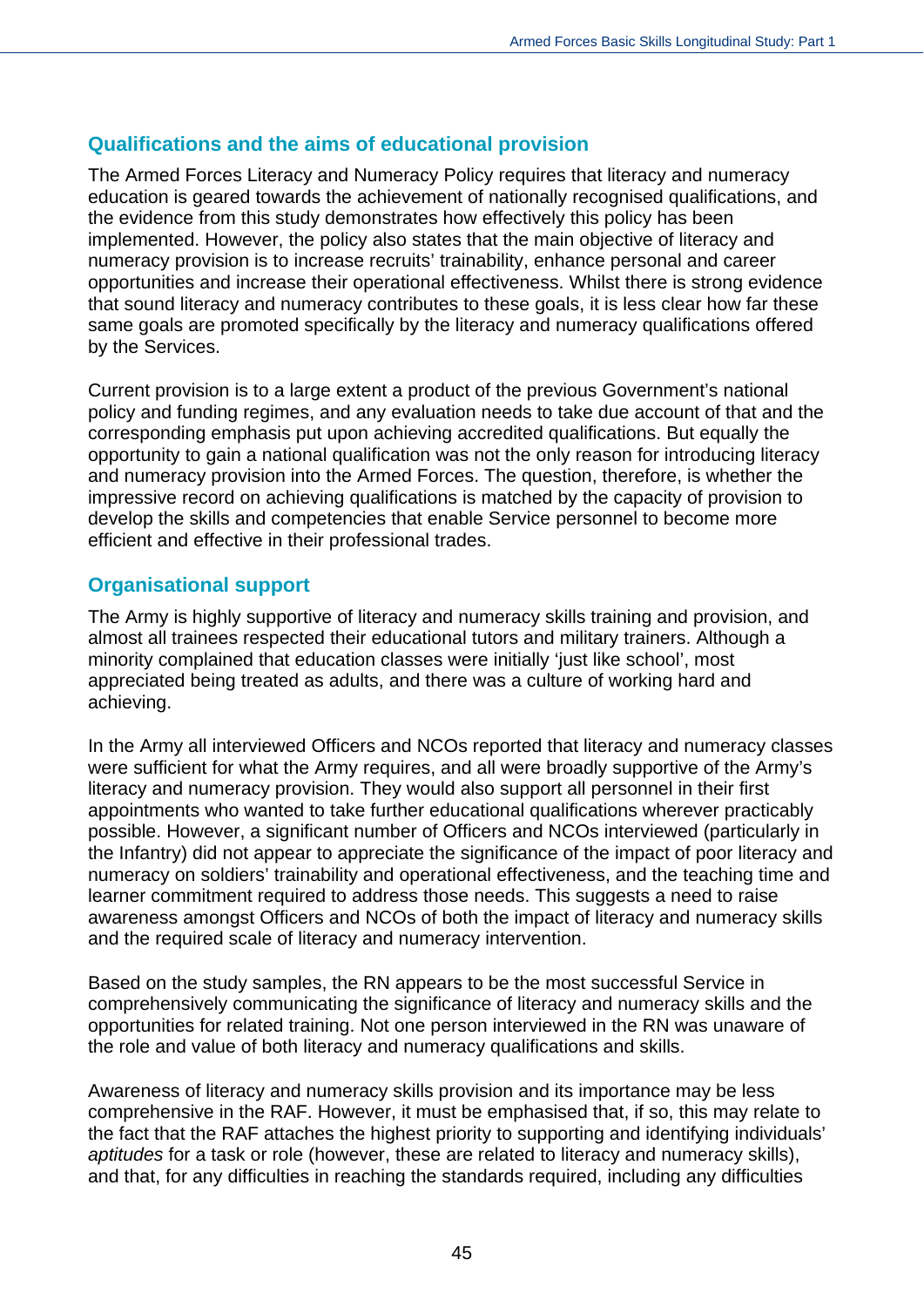associated with SpLDs, the Service has a highly effective policy on providing support for all recruits who need it.

## **Provision on deployment**

Deployment away from home bases and active service on operations provide opportunities for education that arise when personnel are off-duty or on 'down-time'. All the Services provide learning facilities for personnel on deployment. Army provision is available on operations through the use of Learning Development Officers working in deployed units and in the Theatre Education Centre (in Afghanistan). Soldiers have access to e-learning and national testing facilities. A large number of soldiers make use of this provision, success rates are high, and all provision is subject to robust quality assurance. The RN has extensive education provision on board ship, and the delivery of English and maths on board is widespread and well publicised. Concerns expressed by senior staff about low success rate in English and maths GCSE courses suggest that insufficient measures were previously put in place to assure the quality of delivery, and the RN is taking steps to ensure that the quality of teaching will in future meet the high standards expected by the Service.

## **Views of Service personnel**

Across the three qualitative samples, there is a common pattern to the trainees' attitudes towards literacy and numeracy provision. Initially, the majority were discomforted by a return to 'classroom learning', many reporting that in joining up they had hoped to avoid subjects such as English and maths, but an understanding of the reasons for taking literacy and numeracy courses increased as training progressed.

Although many recruits were positive about their literacy and numeracy achievements, few could recall the subjects taken or the level of qualifications gained. For instance, although all of the RAF Regimental Gunners took an apprenticeship in Public Services while they were at RAF Honington, none could recall the details, and several RN ratings were convinced that they had never taken an apprenticeship. This suggests that, whilst provision was often viewed favourably, particularly in the RN and RAF, the qualifications themselves were not thought of as the most important of achievements gained during training. Perhaps it is the training rather than the qualification to which the trainees and their line managers attach most importance?

Line managers across the three Services were largely of the view that literacy and numeracy represent core enabling skills for all aspiring sailors, soldiers and airmen<sup>[63](#page-45-0)</sup>. Most Officers and NCOs acknowledged the need for personnel to have sound levels of literacy and numeracy – in particular, speaking and listening. There was also broad agreement that for many Service personnel, literacy and numeracy skills were either learned or reinforced in their day-to-day job roles. This in itself illustrates the central part played in Service life by literacy and numeracy skills.

#### *Army*

 $\overline{a}$ 

By the third year of the study, seven of the 14 members of the Army qualitative sample reported that the literacy and numeracy provision received in Phase 1 and 2 training had

<span id="page-45-0"></span> $63$  The term 'airman'/'airmen' is used throughout the report as a generic name that includes both men and women.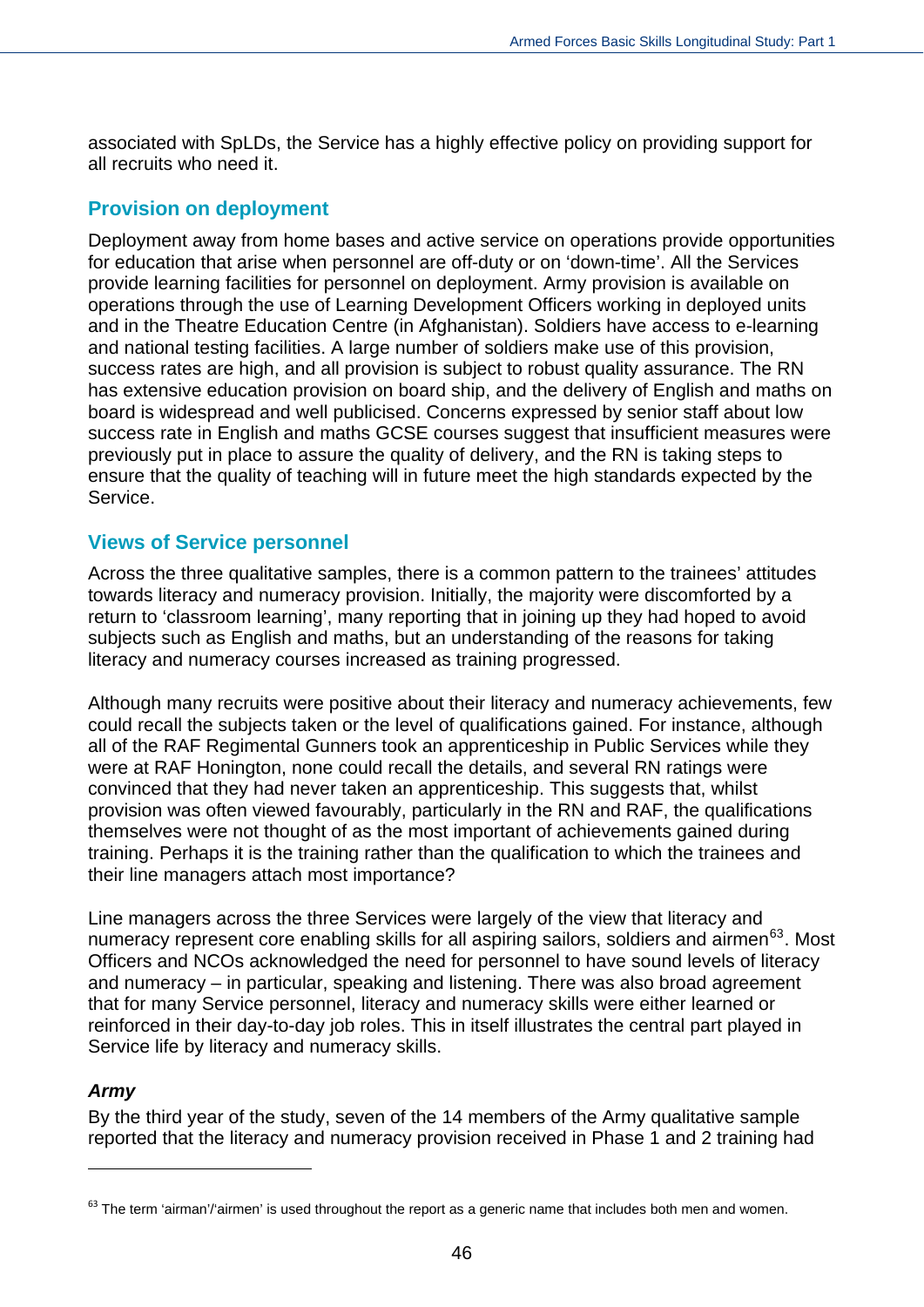been useful, and that the Basic and Key Skills classes had improved their confidence. The provision was judged useful not only in view of the qualifications gained, but also because it helped them to carry out their roles and duties more effectively.

Almost all trainees respected their educational tutors and military trainers, and they appreciated being treated like adults. Small groups were found to be conducive to learning, and there was a culture of working hard and an expectation that learners will succeed in gaining their qualifications.

A clear majority of Army trainees in the quantitative study were satisfied with literacy and numeracy provision during Phase 1 (70%) and Phase 2 (67%), and only 6% of trainees reported dissatisfaction. Over half of trainees thought that their classes were relevant to their job in the Army. Two thirds of trainees reported that classes were helpful for Phase 2 trade training, and 85% of recruits reported that Phase 2 literacy and numeracy training (within their apprenticeships) was helpful for their work in the Field Army. Around half of trainees reported that classes had a positive impact on their reading (52%) and writing (49%), as well as on their confidence and their desire to learn further. Almost two thirds of trainees (63%) reported that their numeracy classes had helped to improve their skills.

#### *RN*

All the trainees in the sample undertook Key Skills at Maritime Warfare School (MWS), CTCRM, or HMS Raleigh. None failed to attain the L1 standards needed to gain their apprenticeship and several went on to achieve L2 awards. All paid tribute to the flexibility of Key Skills staff, both in allowing those who made rapid progress to finish ahead of time, and for the patience and perseverance shown towards those who struggled. All ratings in the RN accepted the requirement for good levels of literacy and numeracy, they understood the link between literacy, numeracy and promotion, and most were positive about gaining further qualifications. There is a widespread view in the RN that good levels of literacy and numeracy are a normal requirement for daily life.

#### *RAF*

Half of the airman in the RAF sample thought that their literacy and numeracy provision had been positive and useful for their professional and personal lives, and they singled out the confidence gained in speaking by giving presentations as part of Key Skills classes. Indeed, trainees in both the RN and RAF were especially positive about the effects of having to make presentations in Key Skills and other training. On the other hand, about half of the RAF sample reported that the provision had not helped them in their military or personal life in any obvious way.

Five members of the qualitative sample, all of whom were dyslexic, expressed pride at having gained a qualification. However, five members were more equivocal and three considered the gaining of a qualification with indifference.

Eleven airmen considered that their literacy and numeracy skills had improved during their time in the RAF, although only one put this down to educational provision. Most attributed any development in their literacy and numeracy skills to their use and practice in the course of undertaking their roles and duties. This suggests, at least for these trainees, that the most effective means of improving basic skills happens 'on the job'. If so, it should be added that learning 'on the job' may itself be enhanced as a result of previously acquiring skills in the context of formal provision.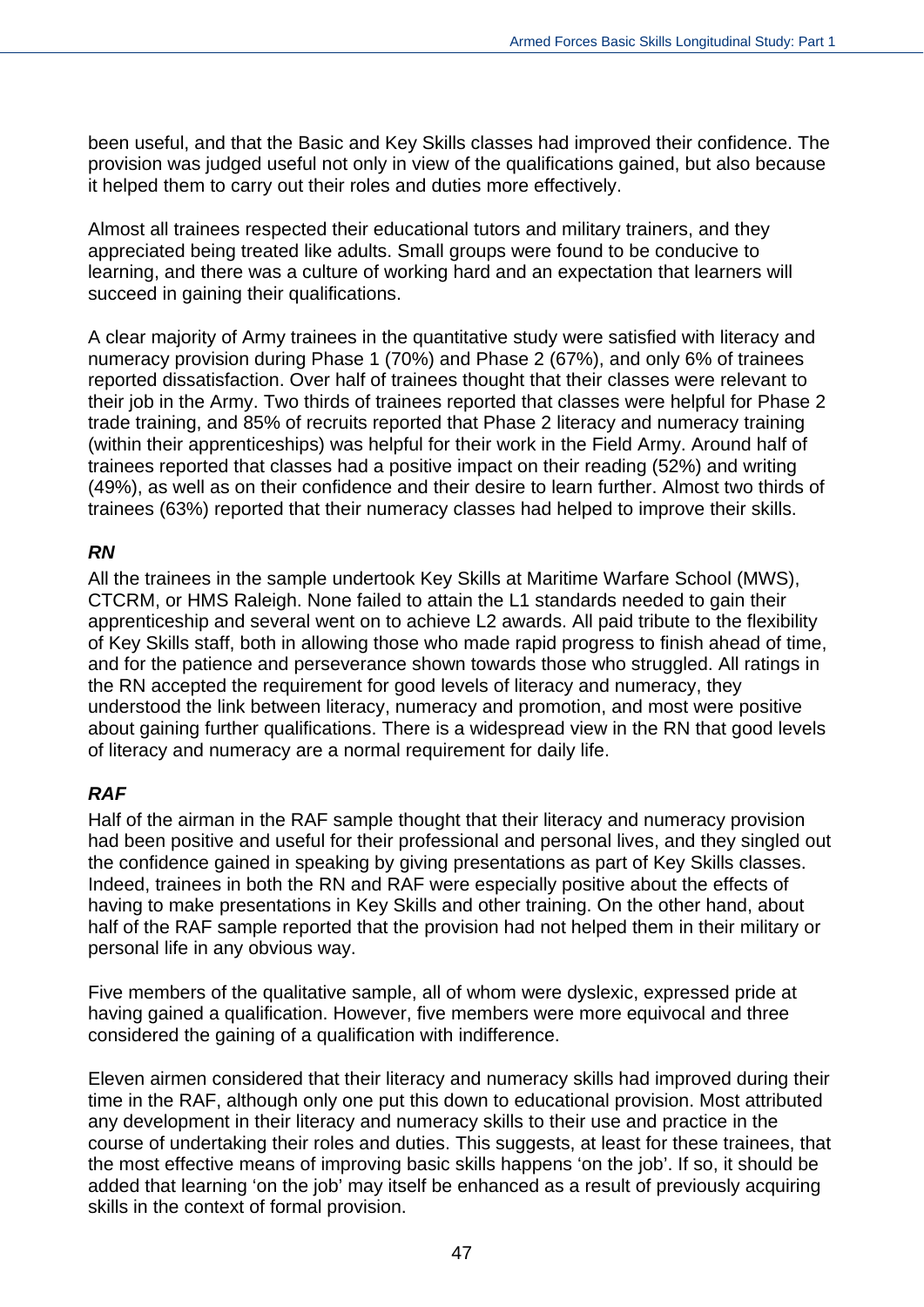# **3.6 Qualification, promotion and workplace requirements**

## **Introduction**

Promotion in the Services is based on meeting (or demonstrating the potential to meet) the knowledge, skill and aptitude requirements for undertaking the duties of a specific rank and associated role(s). This includes appropriate literacy and numeracy skills. For the Army and RN, holding literacy and numeracy qualifications is a pre-requisite for promotion to Junior Non-Commissioned Officer (NCO), Senior Non Commissioned Officer (SNCO) and Warrant Officer (WO) ranks, a requirement that has not previously applied to the RAF<sup>[64](#page-47-0)</sup>. This is permissible within the overarching Armed Forces Literacy and Numeracy Policy and a significant point of comparison between the Services.

## **Main findings**

Linking literacy and numeracy qualifications to promotion acts as a significant and effective incentive for trainees to achieve those qualifications. It also encourages line managers to support recruits in pursuing these and further literacy and numeracy qualifications.

Although there are similarities between the skills profiles of recruits in the RN and the RAF, there are significant differences in their approaches to promotion. Whilst it is essential to understand the different contexts in which the RN and the RAF operate, and any corresponding differences in the criteria for promotion, there are lessons to be learned from a comparison of the effects of their respective approaches.

The Wolf Report regards the attainment of GCSE A\*-C in maths and English as fundamental to employment and education prospects. By implication, the Report presents a significant challenge to all major employers, including the Services, in respect of the qualifications and literacy and numeracy levels their employees are – or should be - expected to attain. However, the appropriateness of seeking full GCSE A\*- C qualifications in-Service to satisfy literacy and numeracy requirements is likely to be challenged by the Services; this issue merits a more substantial assessment than it is possible to provide here.

## **Linking qualifications to promotion**

 $\overline{a}$ 

In the RN and the Army the requirement to hold literacy and numeracy qualifications in order to become eligible for promotion is widely understood by trainees, their line managers and the chains of command. The requirement provides an effective incentive for trainees to gain these qualifications and for line managers to promote the importance of improving literacy and numeracy skills.

Although understanding of promotion criteria in the Army, and of the necessity of obtaining qualifications prior to promotion, was widespread, this study revealed that the details were not always so well understood. While 94% of soldiers in the quantitative sample

<span id="page-47-0"></span> $64$  The RAF is moving towards the requirement that personnel are required to have a minimum L2 literacy and numeracy qualification before joining the Junior Management Leadership Course (JMLC). Successful completion of the JMLC is a requirement for promotion to JNCO.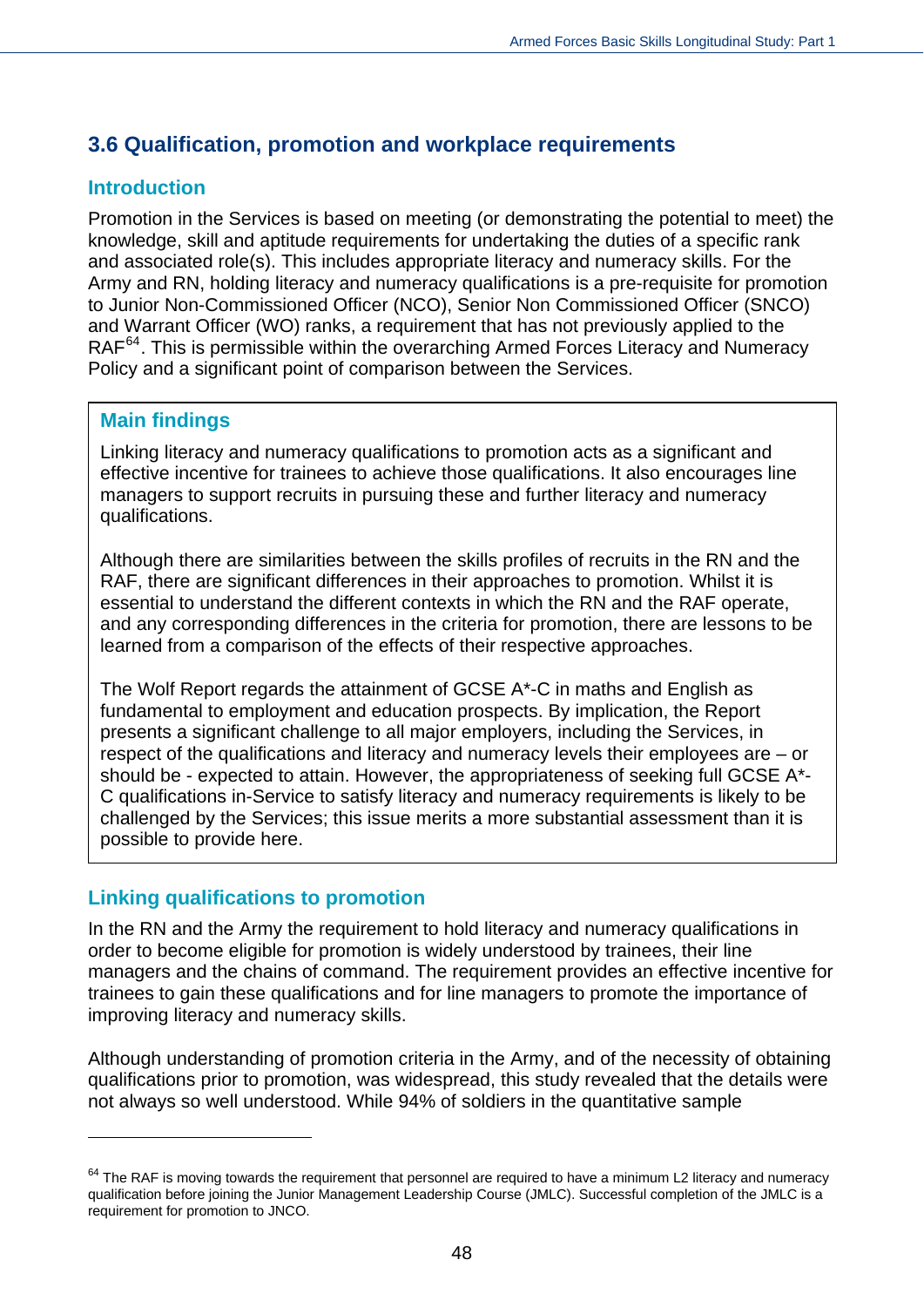understood that they required literacy or numeracy qualifications if they were to be promoted, 11% thought that EL3 qualifications were required for promotion to the rank of Corporal, 27% correctly thought the level required was L1 and 62% believed it to be L2.

In the RN qualitative sample, both trainees and line managers had a good understanding of the qualification requirements, and most of the sample group who did not hold L2 qualifications expressed a desire to attain them sooner rather than later. All interviewees were aware that literacy and numeracy qualifications were offered by the Learning Centres and that there were no financial costs to pursuing these qualifications. When visiting ships the NETS officers systematically identified personnel in need of qualifications for promotion and staff at Learning Centres were of the view that staff were motivated by the need to acquire qualifications.

In general the RAF has not used the attainment of literacy and numeracy qualifications as a criterion for promotion<sup>[65](#page-48-0)</sup> and both the airmen and their line managers in the study sample were less concerned about gaining Basic and Key Skills qualifications than personnel in the other Services. This may have represented a missed opportunity to motivate personnel to gain further qualifications. However, the number of trainees initially operating at Entry Level is very small (1% in literacy and 3% in numeracy). Moreover, the emphasis in the RAF is on the psychometric testing of individuals' aptitudes in the conte xt of assessing their ability to perform at the level required by their role and rank. It has be en the RAF position that, if qualifications are treated as a necessary condition of promotion, this could lead to the under-utilisation of some personnel; though lacking qualifications, they may possess the attributes and experience required by the role or rank for which they are to be considered. The tests, therefore, are designed to identify recruits' potential to perform at the operational level required, whether or not they possess the qualifications that would otherwise be expected of them.

#### **Qualifications expected within 3 and 8 years of joining the Services**

A principal finding from the Wolf Report<sup>[66](#page-48-1)</sup> is that English and maths GCSE at grades  $A^*$ -C are fundamental to people's employment and education prospects<sup>[67](#page-48-2)</sup>. The government has accepted<sup>[68](#page-48-3)</sup> Wolf's recommendation that learners who at age 16 do not have GCSE  $A^*$ -C in English and maths should be required to pursue a course which either leads directly to these qualifications or provides significant progress towards achieving them. Neither Key Skills nor the Adult Basic Skills Certificates should be considered as suitable qualifications in this context, and consideration should be given to introducing a comparable requirement into apprenticeship frameworks<sup>[69](#page-48-4)</sup>.

Wolf raises the question of what represents a sound level of literacy and numeracy skills, and, by implication, the level of skills that employers ought to regard as a basic minimum for their employees to achieve. The Services set out their own evidence of the suitability of the requirements in the Armed Forces Literacy and Numeracy Policy; for example, the L1 and L2 requirements in the Army stem from an extensive mapping of literacy and

 $\overline{a}$ 

<span id="page-48-0"></span> $65$  But see Ch 2, fn. 14. Links between qualifications and promotions will be implemented in the RAF from April 2012.

<span id="page-48-1"></span><sup>66</sup> Wolf, A. (2011), *Review of Vocational Education – The Wolf Report*. London: Department for Education

<span id="page-48-2"></span><sup>&</sup>lt;sup>67</sup> Op. cit.: Executive Summary.

<span id="page-48-3"></span><sup>68</sup> Department for Education (2011) Wolf Review of Vocational Education: Government Response. London: Department for Education.

<span id="page-48-4"></span><sup>&</sup>lt;sup>69</sup> Op. cit.: Recommendation 19.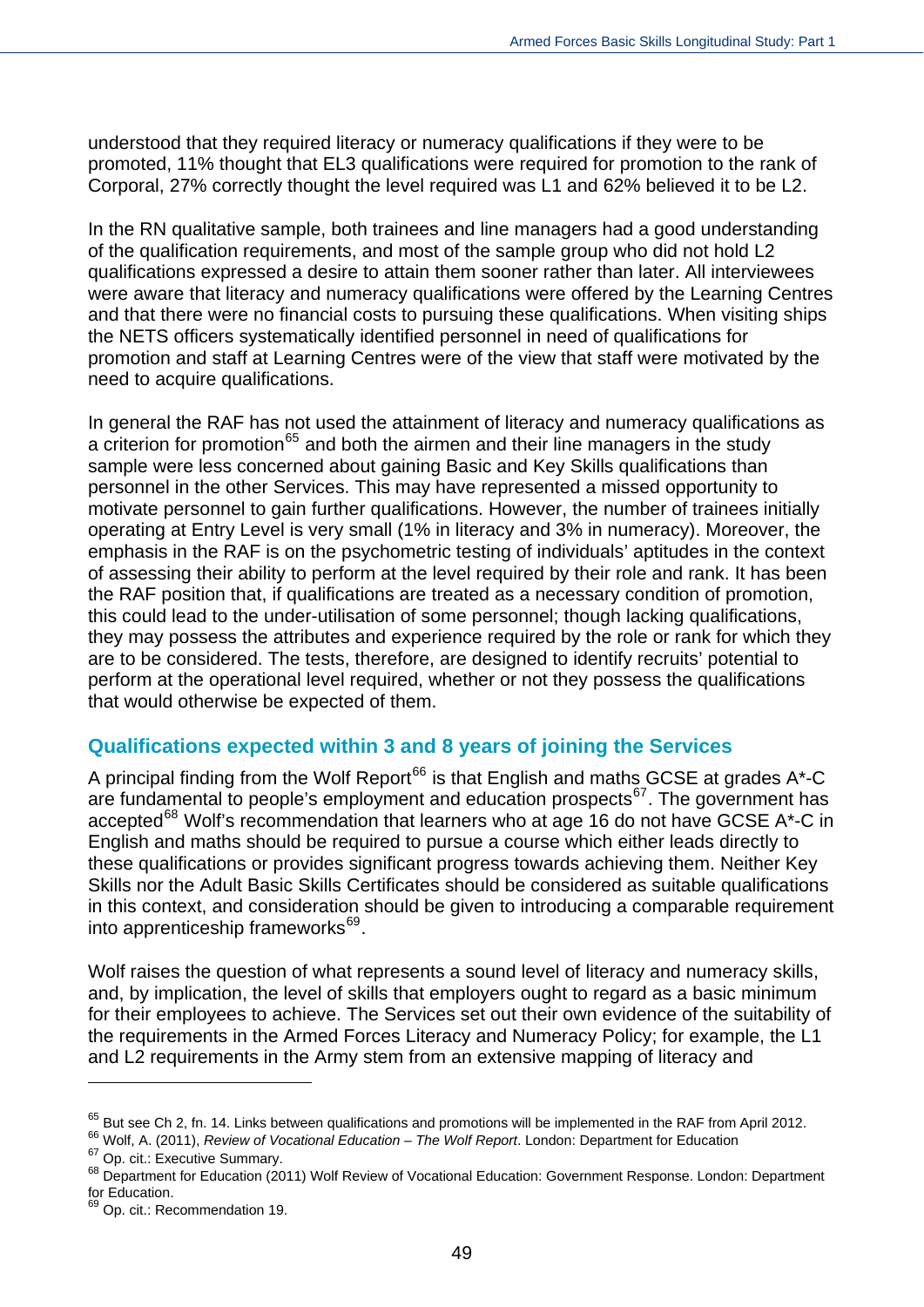numeracy levels to the generic skills and tasks expected of Junior and Senior NCOs. This was undertaken with a focus on 'functionality' and the application to real-life scenarios. Moreover, the wider scope of the GCSEs lie beyond the Army requirements for specific jobs; therefore the Armed Forces are planning to introduce Functional English and maths qualifications for its Service personnel by September 2012.

This study did not find evidence of the inappropriateness of the three and eight year requirements, beyond the uncorroborated testimony of a small number of line managers and senior officers across the Services. Nevertheless, as noted in Chapter 2, the Strategic Defence and Security Review refers to the need for personnel who are trained and educated to operate in an increasingly complex environment<sup>[70](#page-49-0)</sup>. In this context, the Wolf Report's recommendations might serve to encourage the Armed Forces, along with other large employers, to review qualification thresholds.

## **Gaining further Literacy and Numeracy Qualifications**

Twelve of the 14 soldiers in the Army qualitative sample reported that they wanted to improve particular areas of their basic skills: numeracy was identified by 10, writing by six and reading by three soldiers, with the prospect of promotion given as the main reason to improve. Ten soldiers reported that they would be happy to take a GCSE, if required.

The RN's positive attitude towards education made an impact on the trainee group. Most were interested in attaining further literacy and numeracy qualifications, and other academic and non-academic qualifications. Not one member of the group questioned the reasons for undertaking further literacy or numeracy qualifications. To these trainees it was obvious that they required the best possible literacy and numeracy skills for a job in the modern Navy.

During their early time in productive service, thoughts of gaining additional literacy and numeracy skills or educational qualifications were a low priority for the airmen in the RAF sample, particularly in the absence of any requirement to gain a L2 qualification for promotion. However, whilst none of the airmen were currently looking to take any further educational qualifications, all 13 wanted to gain professional qualifications related to their trade and saw these qualifications as a route to becoming more competent and effective in that context. This view was shared by their line managers.

Ten airmen stated that they would like to gain more and higher literacy and numeracy qualifications if the opportunity arose later in their careers. Eight reported that would like to gain a GCSE in both English and maths. However, doubts were expressed as to whether a GCSE course could be fitted into the intensive training pipeline.

# **3.7 Changes in levels of literacy and numeracy**

## **Introduction**

The study tracked changes in the levels of literacy and numeracy amongst recruits, starting with evidence from their Initial Assessment (IA) on first joining the Services, and comparing this with the levels attained at later stages of the study. Quantitative analysis

<span id="page-49-0"></span> $\overline{a}$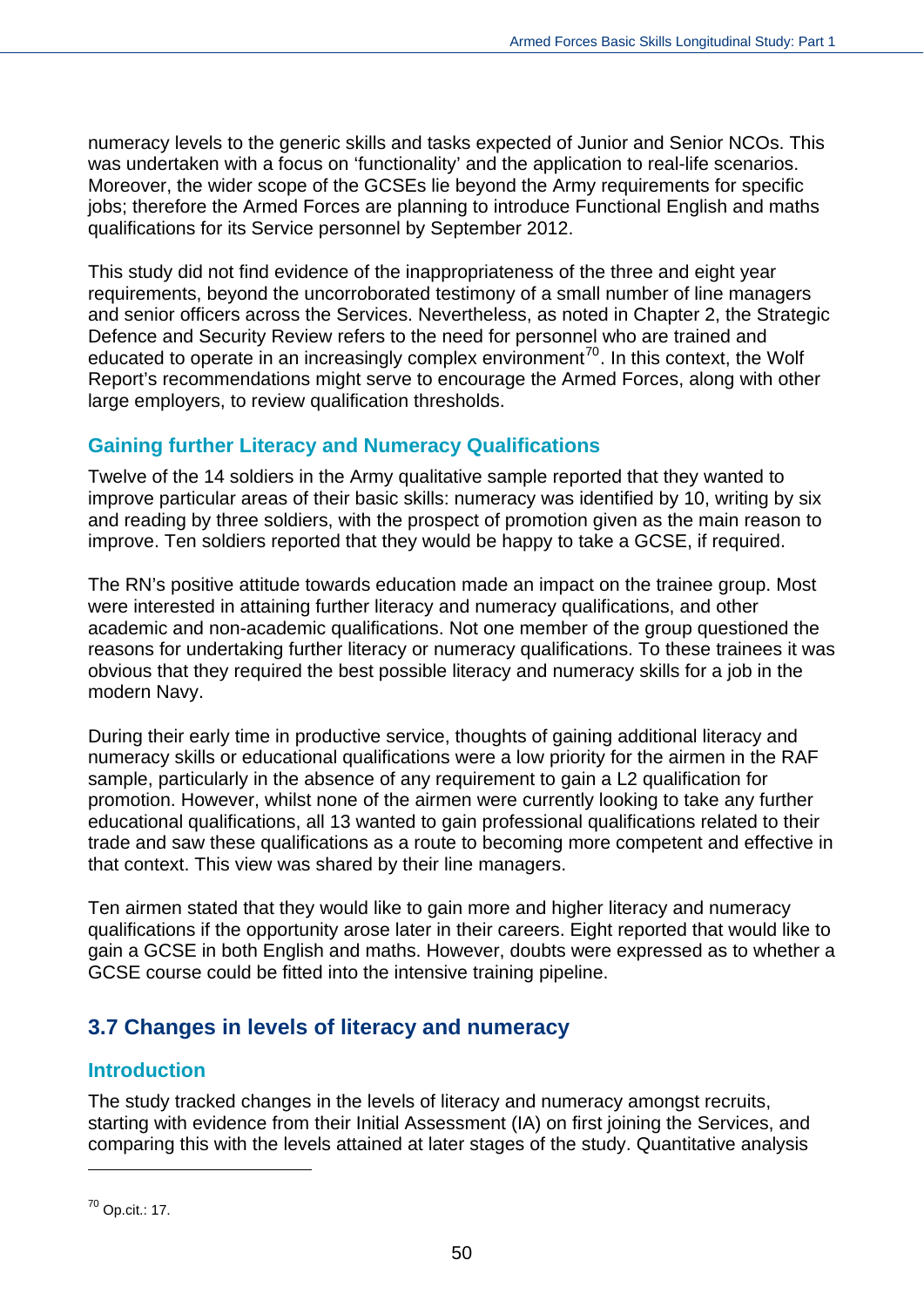allowed for a detailed examination of the progress of Army recruits, and this is therefore given prominence.

#### **Main findings**

Over the course of the study, levels of literacy and numeracy amongst the sampled recruits significantly improved, and there were positive changes in how they reported on their skills and difficulties. Quantitative evidence from the Army sample shows that the largest improvements in numeracy levels were found amongst trainees whose initial levels were lowest.

The rate of change was not always in one direction. The numeracy self evaluation amongst Army trainees improved between Stages 1 and 2 of the study before declining in Stage 3, by which time trainees were testing their skills in the Field Army. This illustrates how the results of tests are often sensitive to context, and confirms the importance, for the Services and other employers, of assessments that will prove accurate and reliable in practical and job related contexts.

It remains unclear how far improvements in literacy and numeracy are the product of educational provision, as distinct from other features of life in the Services. We were, in addition, not able to compare the progress of military cohorts with similar cohorts in civilian life.

Nevertheless, the evidence clearly suggests that the experience of serving in the Armed Forces makes a distinctive and positive contribution to improving the literacy and numeracy skills of its personnel.

A commonly reported benefit was the confidence to speak with and in front of a wide range of personnel. Irrespective of how far these developments are the direct result of literacy and numeracy provision, they are significant examples of positive developments that fully accord with the objectives of the Armed Forces Literacy and Numeracy policy.

Trainees reported on the 'wider' benefits of provision, such as writing a letter, completing a form, or reading a book for pleasure. This underlines the importance of practices such as these, and their contribution to improving performance in more formal professional and examination settings.

#### **Quantitative evidence**

There was a significant improvement in numeracy scores over the three stages of the quantitative study, and recruits with lower initial skills experienced the largest improvement. Those who initially wanted to improve their skills, and those who attended numeracy provision in Phase 1, also showed a significant increase in their skills

In literacy, those who started with higher levels tended to show a higher level of improvement. Those unsure about their reading skills showed a greater improvement rate compared to those who reported that their skills were better than those of their peers.

We were not able, as a result of quantitative analysis, to distinguish the impact of provision from other features of training and life in the Services. In addition, the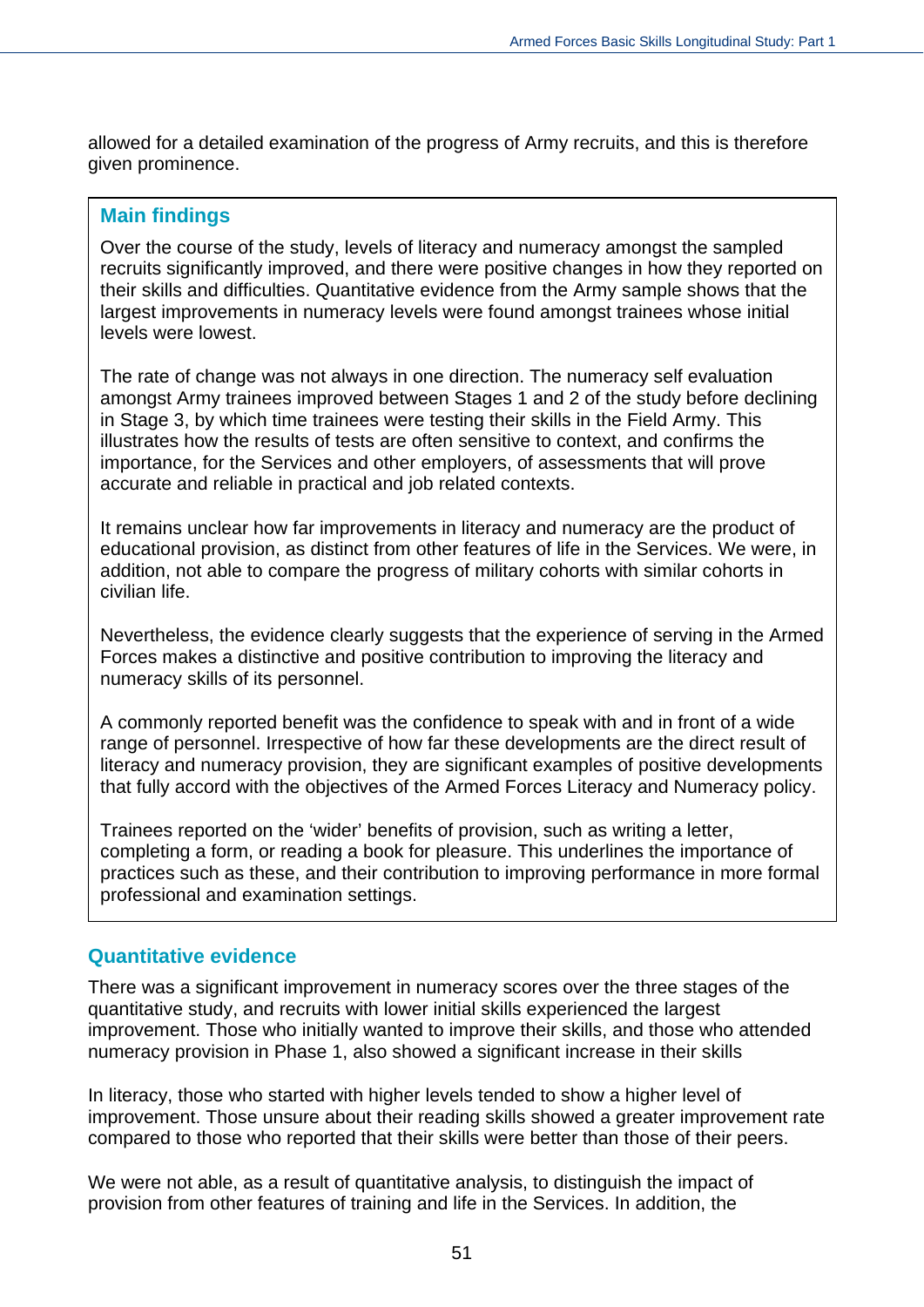organisation and delivery of provision varies across training units, and some training units were associated with larger increases in skills than others. There is an important future study to be undertaken into the impact of *high quality provision* on the literacy and numeracy skills of recruits.

The largest rise in confidence in reading occurred amongst the higher literacy skills groups (L1 and L2), and the largest positive change in writing occurred in the lowest skills groups (EL1 or EL2).

By the time they had reached the Field Army, the majority of respondents at Stage 3 reported that they were 'very confident' (20%) or 'fairly confident' (57%) in their maths and number skills, although one fifth (19%) were still 'not very confident' and 4% were 'not at all confident'. It is possible that, once in the Field Army, soldiers were placed in conditions that made new and larger demands on their numeracy, prompting some loss of previous levels of confidence.

#### *Difficulties with literacy and numeracy*

 $\overline{a}$ 

Trainees were asked about any specific difficulties they had with reading, writing or number tasks. Figures from national survey data consistently show that relatively few adults report difficulties in these areas<sup>[71](#page-51-0)</sup>. In this study 31% reported at least one reading difficulty, 60% at least one writing difficulty and 38% at least one problem with numbers and mathematical calculations.

Overall 73% of all trainees reported difficulties with at least one task in reading or writing or numeracy; 60% reported difficulties with writing, and with spelling in particular. During Phase 2 training, 23 of 53 Army trainees who filled in their Arm or Service as 'infantry' on a questionnaire spelt the word incorrectly.

Almost one third of trainees reported at least one reading difficulty. Although there were no significant differences in the number of reported difficulties over the study as a whole, there was a definite improvement in the self-evaluation amongst those with the lowest level of literacy at Initial Assessment. More than half of all trainees reported at least one writing difficulty, and there was a slight decrease in the number of trainees who reported writing difficulties between Stage 1 and Stage 2. As with reading, the largest improvement was found among those with the lower levels of literacy.

Over one third of trainees experienced at least one problem with numeracy. The selfevaluation of recruits improved between Stages 1 and 2, but decreased at Stage 3. We can speculate that, after receiving training in Phases 1 and 2, trainees saw their skills improve by comparison with their starting point, but they subsequently lowered their assessment having tested and applied their skills in the Field Army.

By the third and final stage of study, 18% of soldiers reported that they needed to improve their reading, 31% their writing and 43% their maths. The group most likely to want to improve their literacy or numeracy were trainees initially assessed at EL1 or EL2.

<span id="page-51-0"></span><sup>71</sup> See for example Bynner, J. and Parsons, S. (2006) *New Light on Literacy and Numeracy: Results of the literacy and*  numeracy assessment in the age 34 follow up of the 1970 British Cohort Study (BCS70). London: National Research and Development Centre for adult literacy and numeracy.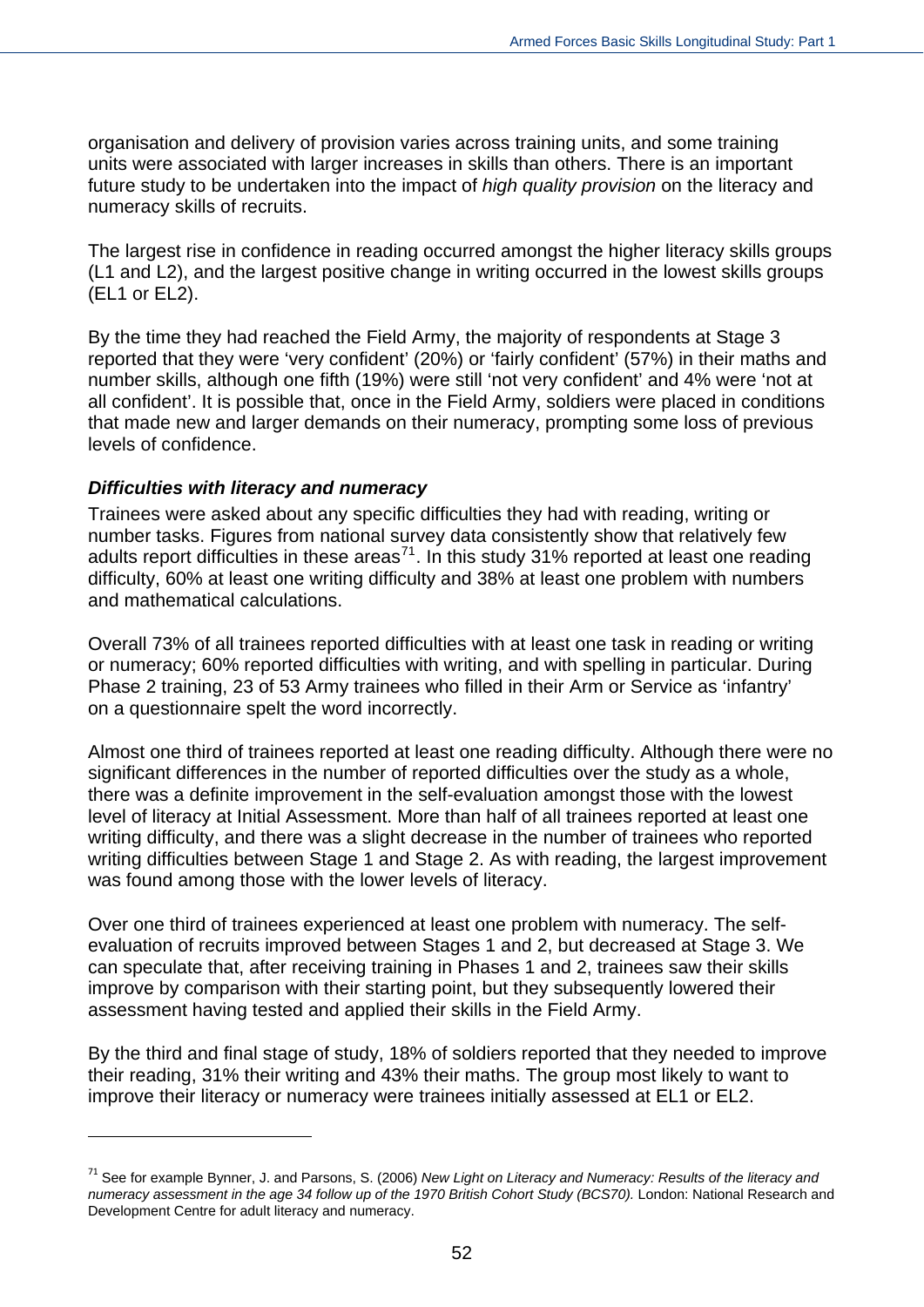## **Qualitative evidence**

Evidence from the three Services highlighted the positive effects of provision on literacy and numeracy skills and on self-confidence, including the confidence to communicate and succeed in training. Seven soldiers in the Army during Stage 3 specifically mentioned how the literacy and numeracy classes had improved their confidence in general, which partly came from the gratification of achieving a qualification<sup>[72](#page-52-0)</sup> and proving this to oneself and to close relatives and friends. Evidence from the Army sample suggests that other 'softer' benefits may accrue, such as raising self-esteem, gaining of a sense of purpose, learning to collaborate and work cooperatively together as part of a team, generating a work ethic, enjoyment of studying and raising aspirations. Two soldiers specifically spoke of how literacy and numeracy classes had raised their aspirations and ignited their interest in learning:

*I really didn't care about anything at school, just wouldn't study for my exams, but then, when I got to Harrogate, it made me realise right, I need to do it, if I want this so badly I need to do it.* 

In Stage 3, half (seven) of the soldiers thought that the literacy and numeracy provision they had received in Phases 1 and 2 had been useful to them in their professional lives, not only because of the national qualifications they had gained, but the skills they had learned had helped them carry out their roles and duties more effectively. It is conspicuous that this number included all three of the soldiers from AFC(H). One soldier claimed he had learned far more in his classes at ATFC(W) than he had at school and these skills had been useful to him in his Army career:

In the RAF, trainees most frequently mentioned an improvement in confidence in talking in front of large groups and communicating with a wide range of personnel. These speaking and listening skills have also been shown to be an essential component of operational effectiveness and a core skill for most job roles in the RAF.

 In the RN study, evidence from older trainees demonstrated the benefits brought by 'refresher' literacy and numeracy provision to those whose skills had declined or were lost as a result of being out of the formal education system for many years. Improvements for RAF trainees took the form of rising skill levels and the new and more effective approaches to learning that trainees had been taught. Trainees across the Services also reported on the 'wider' benefits of provision, and using their literacy skills in their personal lives – for example, in writing home to a family member. Authoritative research in the United States<sup>[73](#page-52-1)</sup> demonstrates the importance of the impact of literacy provision not only on the ability to perform in tests but also on every-day practices such as writing a letter, completing a form, or reading a book for pleasure. Improvements in practices such as these can also subsequently contribute to an improvement in performance in more formal professional and examination settings.

Despite finding evidence of significant improvements in trainees' literacy and numeracy levels, these were not always associated with educational provision in the minds of the

 $\overline{a}$ 

<span id="page-52-0"></span> $72$  It also helped them become more employable when they eventually left the organisation.

<span id="page-52-1"></span><sup>&</sup>lt;sup>73</sup> See, for example, Reder, S. (2011) 'Scaling up and moving in: connecting social practices views to policies and programmes in adult education'*, Literacy and Numeracy* Studies, 16.2 & 17.1.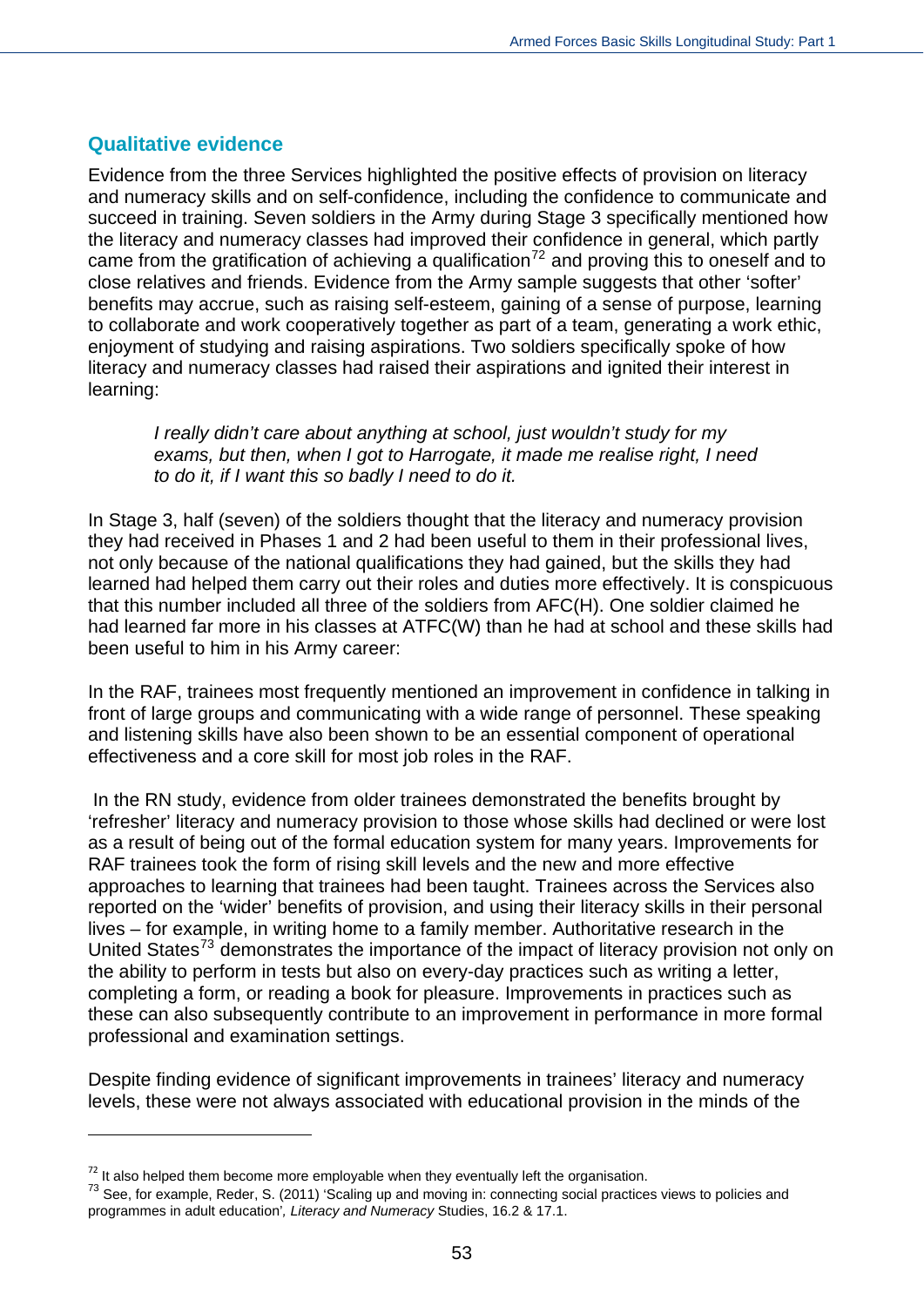trainees themselves. Rather, they tended to ascribe the improvement to using and practising literacy and numeracy skills in practical contexts; for example, of the 11 members of the RAF sample who reported improvements in their skills only one put this down to educational provision. However, it may be that the use and practise of skills in practical contexts is often only as effective as it is because trainees have previously undertaken formal literacy and numeracy provision. Evidence from the United States has repeatedly drawn attention to the relationship between formal literacy and numeracy education and training, on the one hand, and, on the other, the informal use and practice of skills outside the classroom. The evidence suggests that training can increase the (likelihood of) benefits from informal use and practice, which, in turn, can promote levels of literacy and numeracy as assessed in formal tests. This is a significant area for further research $^{74}$  $^{74}$  $^{74}$ .

Further, not all trainees thought that their skills needed to or had improved: this included several RN ratings who considered that they were able to cope and carry out their roles and duties effectively despite their skills deficiencies, and RAF trainees who did not report using their reading, writing and maths to any great extent

From the RN, there was considerable anecdotal evidence from senior officers that the POs who are qualified to L2 literacy and numeracy perform better than those who qualified under NAMET. This suggests that the LANTERN framework provides for a higher skill level than NAMET and that improving those skills has an impact on the work of a PO. Commanding Officers (COs) on board ship also provided favourable feedback to the NETS service about the impact of their literacy and numeracy provision. As well as providing the qualifications ratings need for promotion, it was reported that there is a benefit to the ship's company which can be seen in terms of boosting morale and professional development.

# **3.8 Operational Effectiveness**

## **Introduction**

 $\overline{a}$ 

Literacy and numeracy provision is designed to 'enhance the ability of Service personnel to assimilate training more effectively [and] to cope more readily with the demands of their specific roles'[75](#page-53-1); in other words, it should make a contribution to 'operational effectiveness'. This section describes how respondents in the study understood this term, and how they assessed the impact of literacy and numeracy on their own operational effectiveness.

<sup>&</sup>lt;sup>74</sup> See, for example, Reder, S. (2008) The development of literacy and numeracy in adult life. In: Reder, S. and Bynner,

<span id="page-53-1"></span><span id="page-53-0"></span>J. (eds.) *Tracking Adult Literacy and Numeracy Skills: Findings from Longitudinal Research*. New York: Routledge. <sup>75</sup> *Armed Forces Literacy and Numeracy Policy* (2010), Section 1.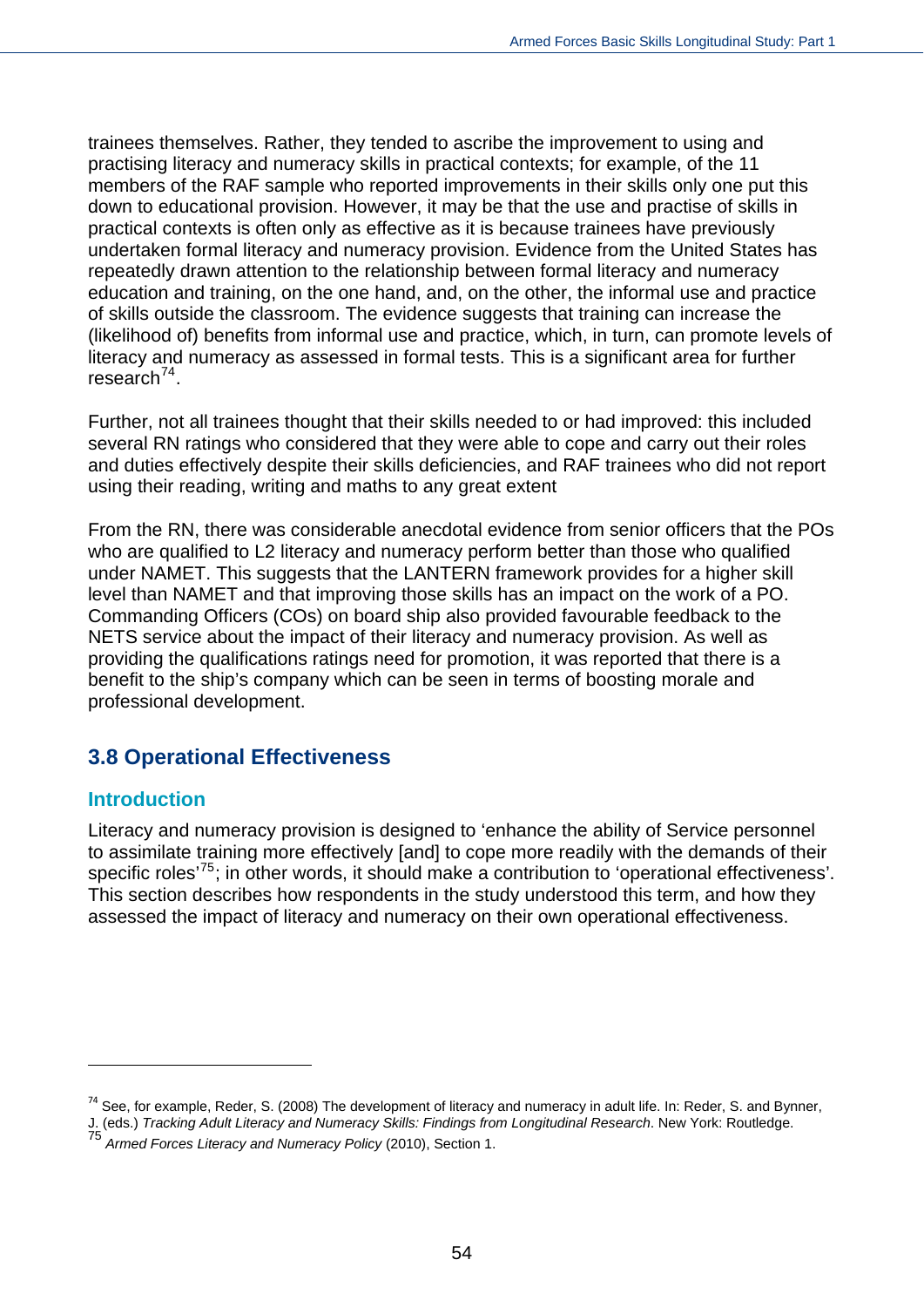#### **Main findings**

The impact of the factors making up operational effectiveness was found to vary between and within trades. Nevertheless, literacy and numeracy were regarded as necessary for operational effectiveness by the vast majority of personnel interviewed. This is evidence of the need for and importance of the Armed Forces Literacy and Numeracy Policy.

All trainees are required to convey and absorb information swiftly and accurately. This explains why, before all other literacy and numeracy skills, speaking and listening skills were consistently rated as essential by all personnel.

Neither low levels of literacy and numeracy, nor the presence of a SpLD, were judged as an impediment to operational effectiveness amongst the more junior personnel (a view endorsed by line managers). This is evidence of significant levels of support for trainees provided by the Services.

Active service (away from home base and/or on operational deployment) may require the performance of tasks demanding higher level skills in circumstances when support from other team members to complete tasks or provide additional, individual supervision is less readily on offer. In these cases there is a question whether and how far personnel can be said to be operationally effective in the absence of additional support they have received previously in their home base.

#### **Defining operational effectiveness**

The basic definition of operational effectiveness agreed with participating Service personnel was: 'the ability to do your job, wherever you are – in training or on active service'.

The evidence suggests that there is a basic minimum standard for every trade and rank that any serviceman or woman is required to reach in order to be considered operationally effective. Beyond this, there is scope for this capacity to be enhanced with additional training and experience, allowing personnel to further improve their effectiveness as soldiers, airmen or ratings.

Following further discussion with respondents and using evidence from the preliminary stages of the study, the concept of operational effectiveness was refined so as to include a series of attributes, qualities and skills some of which related to literacy and numeracy and some of which did not:

- General attributes and skills: physical fitness; mental toughness; perseverance; resilience; confidence in own abilities; determination to succeed; passed trade training; experienced in own trade; leadership; flexibility and quick thinking; commitment to team; quick to learn; working as part of a team.
- Literacy and numeracy skills: writing; reading; maths/numbers; mental arithmetic; computing; confidence in talking to all ranks; talking in front of groups; listening;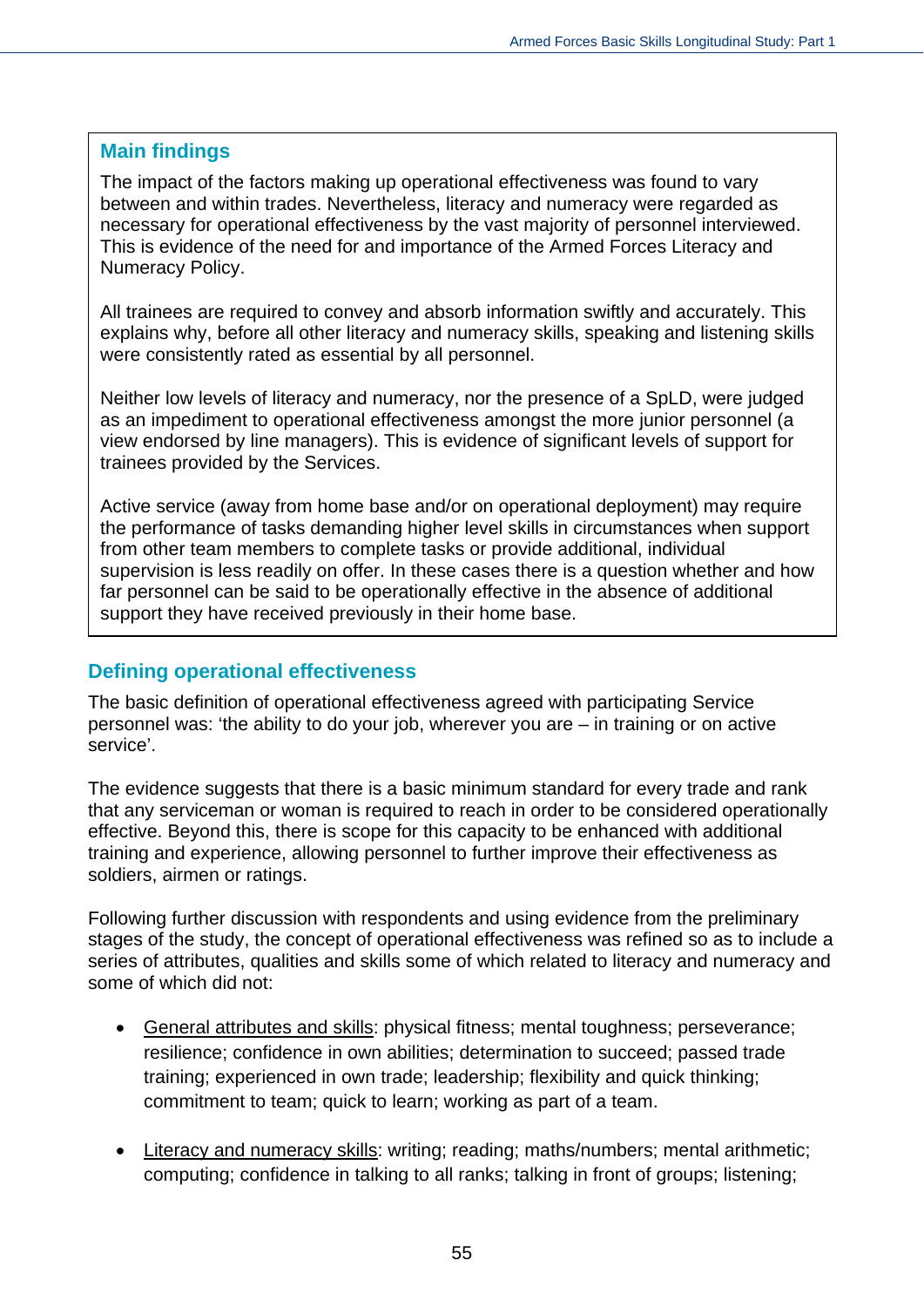understanding orders and instructions; giving and passing on orders and **instructions** 

#### **Literacy, numeracy and operational effectiveness**

Almost all trainees considered themselves to be operationally effective, a verdict endorsed by their line managers. In general, SpLDs were not considered to impede operational effectiveness, and the evidence tends to confirm this, certainly in respect of the more junior ranks.

Although the impact of all the factors making up operational effectiveness was found to vary between and within trades, throughout the study literacy and numeracy skills were regarded as necessary for operational effectiveness by the vast majority of trainees. Amongst the quantitative sample for the Army Study, for example, 98% of trainees were aware of the importance of the ability to read, write and to be numerate from an early stage in their training. Airmen and their line managers in the RAF sample perceived literacy and numeracy skills as having a more important role in operational effectiveness as compared with the other Services, presumably because of the relatively high level of literacy and numeracy skills required by the trades featured in the RAF sample.

Sound speaking and listening skills are of primary importance. For the elements related to literacy and numeracy skills, those judged most important for operational effectiveness across the three Services were: 'being a good listener', 'understanding orders and instructions' and 'being able to talk confidently to all ranks'. Army trainees rated 'competence in listening', and 'understanding orders and instructions' more highly than did trainees in the RN or RAF.

The differences between the Army and the other Services were especially marked in the case of ICT, maths and writing. Army personnel – particularly those from the infantry – did not generally consider reading, writing, maths or ICT as important for operational effectiveness. (This was dependent on trade: Royal Military Police would be likely to highlight writing as important given the report writing tasks expected of them, whilst Military clerks would be expected to highlight the importance of the ICT skills that are necessary to support their role.) Sample members from the RAF rated competence in writing, reading and maths higher than did the other two Services. Although good literacy and numeracy skills were also seen as being important in the RN, and are evaluated as being more important than in the Army, it was only ICT which scored higher than in the other two Services.

However, the Army evidence is mixed on this issue. Evidence derived from the same set of Army respondents suggests that literacy and numeracy skills are considered to contribute significantly to individuals' operational effectiveness. At other points in the research, rather than ranking basic skills against a set of competing attributes, respondents were asked to consider on their own merits the likely contribution of literacy and numeracy skills to professional development and operational effectiveness. A respondent may both regard literacy and numeracy skills as less important than attributes unrelated to literacy and numeracy skills, and at the same time consider literacy and numeracy skills as important in their own right. The evidence from the report as a whole suggests that this represents the position of many respondents. There is also some suggestion that personnel may under-estimate the importance of literacy and numeracy,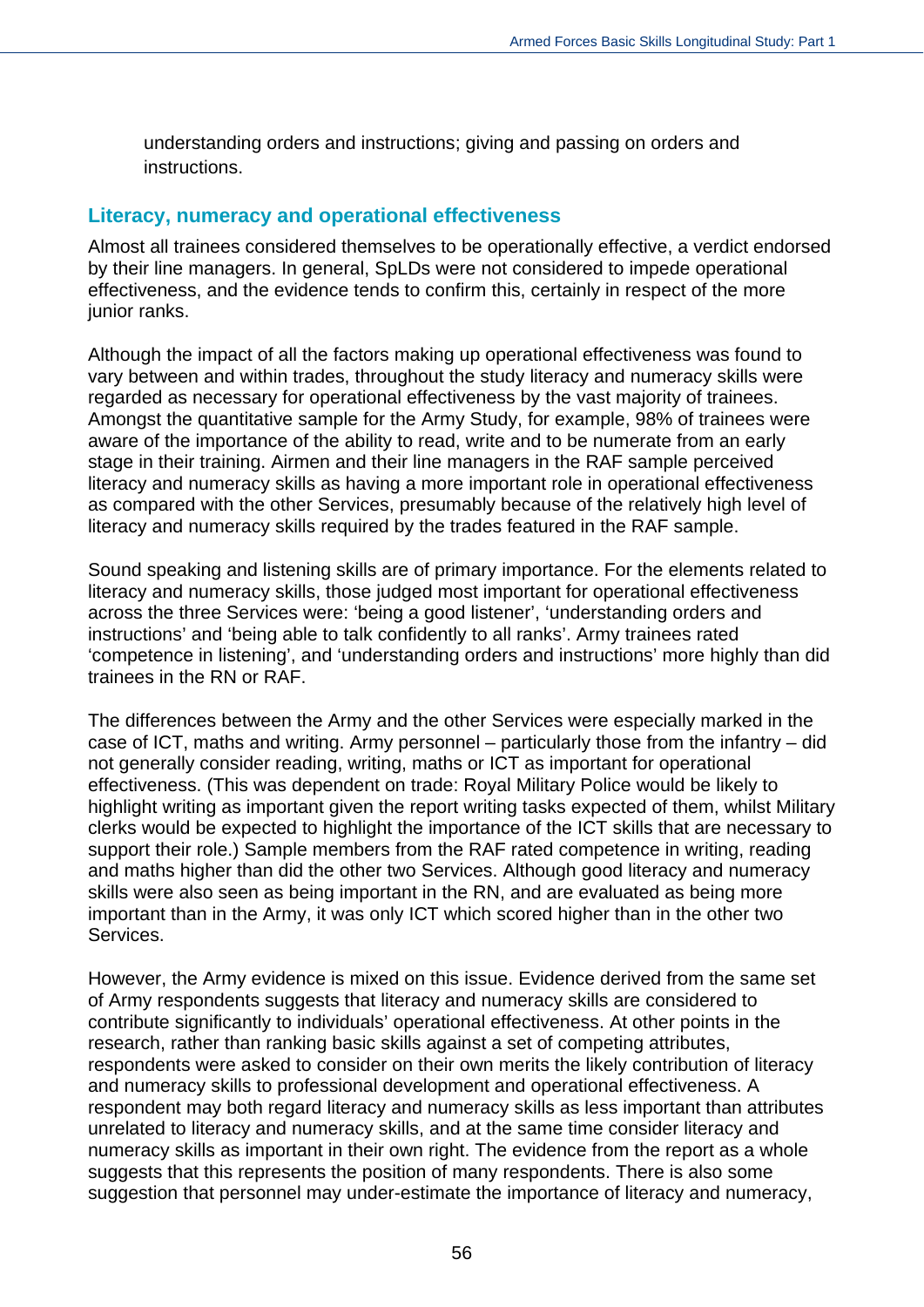either by not recognising these skills for what they are, or by not understanding the role of literacy and numeracy in acquiring the attributes they *do* consider as important for operational effectiveness. Thinking quickly and working as part of a team, for example, both often require literacy or numeracy-related attributes $^{76}$  $^{76}$  $^{76}$ .

In the RN study, NCOs identified persistence and resilience, and ICT and maths skills as more important than did the junior ratings, who identified 'talking in front of groups' and 'being a good listener' as being of greater value. All agreed on the need to work as a team and to understand orders and instructions. Most literacy and numeracy skills are essential for chefs, writers, Communication and Information Systems and Seaman specialists. Different trades have different priorities: talking in front of groups was not a major consideration for Chefs and writers, who were also less concerned with having to pass on orders or instructions.

The similarity of responses from interviewees from the Army infantry, the Royal Marines and the RAF Gunners suggests that junior ranks with a combat fighting role regard reading, writing and ICT as less important for operational effectiveness than do those in other roles in the Forces.

A few line managers in the Infantry and RAF Regiment were prepared to consider personnel as operationally effective despite poor levels of reading and writing, and struggling to carry out basic calculations. However, whilst these individuals are operationally effective when assigned to tasks that do not require these skills, or when support from peers and line managers is available, active service (away from home base or deployed on operations) may require the performance of tasks demanding higher level skills in circumstances when support from other team members to complete tasks or provide additional, individual supervision is less readily on offer. In these cases there is a question whether and how far these junior personnel can be said to be operationally effective in the absence of the support they have received previously back at home base. In addition, when support *has to be* provided on a consistent basis, it can sometimes come at the expense of overall workplace efficiency. Some SNCOs report this effect in cases where units include individuals who require frequent and time consuming support for simple and routine operations. In such cases there is likely to be a (limited) trade off between unit efficiency and the provision of effective support for recruits with low level skills. This further implies that higher levels of literacy and numeracy skills enhance the utility of recruits for the Services.

#### **Difficulties with literacy and numeracy skills: all Services**

In general, interviewees did not consider themselves hampered in their capacity to be operationally effective in their specific roles by a lack of good literacy and numeracy skills. Along with their line managers, trainees almost always reported that their literacy and numeracy skills had not compromised their operational effectiveness. This is evidence of the significant levels of support and training that trainees with low levels of skills received in each of the Services.

As suggested elsewhere, however, there is a possibility that this assessment will have to be revised following promotion, when personnel are required to undertake more complex

 $\overline{a}$ 

<span id="page-56-0"></span><sup>76</sup> See Bynner and Parsons (2007) *op. cit*.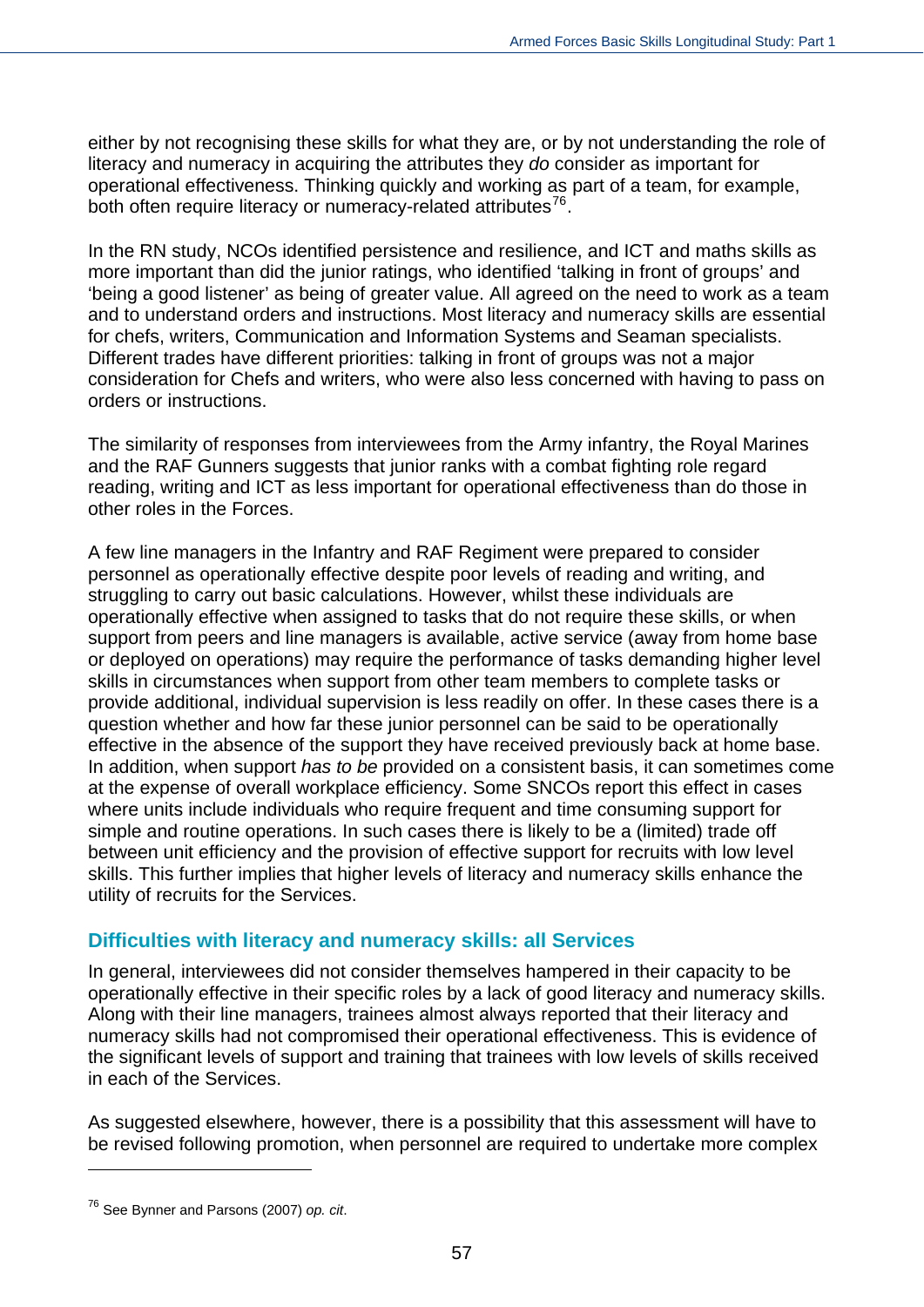and higher level tasks and responsibilities, including more demands on their reading and writing. If that is how it turns out, then there is a sense in which a lack of basic skills does matter at the point at which respondents are reporting no effect on operational effectiveness. For whilst no effect is apparent at the time of reporting, those same levels of basic skills have the potential to impede progress towards promotion and operational effectiveness at a later stage. In other words, a lack of good literacy and numeracy skills may not matter so much now, but, if not improved upon, they may have an impact on operational effectiveness at some point in the future as their career progresses, on their own career and on the effectiveness of the unit.

## **3.9 Literacy, numeracy and job roles**

#### **Introduction**

This section examines the role and importance of literacy, numeracy and ICT skills in a selection of job roles in each of the Services.

The qualitative sample groups were selected from those having poor literacy and numeracy skills on entry, and therefore only a restricted range of trades and job roles were open to these recruits. It is reasonable to suppose that the use of literacy and numeracy skills in some of the trades and job roles not covered in this study will be more frequent and at higher levels. What follows, therefore, describes the *minimum* level of literacy and numeracy required by Service personnel in the Services as a whole.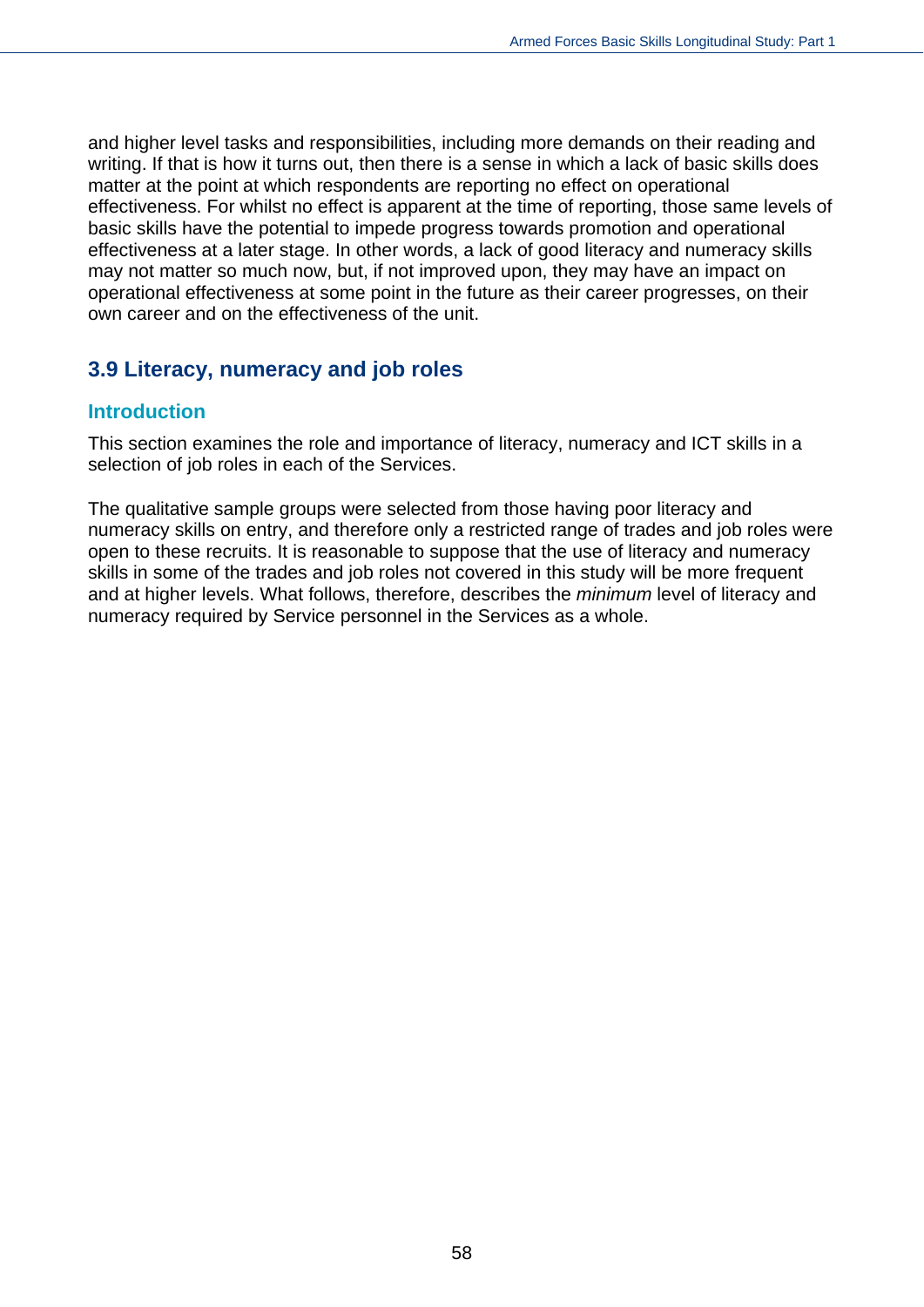#### **Main findings**

Trainees with sound literacy and numeracy skills are more flexible in the roles they can undertake and are able to work more effectively without supervision. This suggests that improving levels of literacy and numeracy will improve the employability of recruits within the Services.

Sound levels of literacy and numeracy are likely to be essential for most Service roles; hence, for those trainees not yet operating at these levels, improving literacy and numeracy skills should remain as a central aspect of their education.

ICT is increasingly a component of a wide range of job roles in all Services. As senior officers in all Services report that the ICT requirement for all trades will increase in the future, consideration needs to be given by all Services on how they may be able to develop digital literacy skills for all their recruits.

Across all Services and all ranks and respondents included in this study, speaking and listening were regarded as essential for each and every job role. This both underlines the central importance of clear, reliable and accurate communication in the Services and suggests the importance of reviewing the effectiveness of provision designed to support speaking and listening skills.

The study provides further evidence that respondents – in this case, both trainees and line managers – often under-estimate or misrepresent their use of and reliance on literacy and numeracy skills. It is, therefore, reasonable to conclude that the use of literacy and numeracy skills by personnel in relation to their job roles is under-reported in this study. This suggests the importance of raising awareness on the part of trainees and line managers of the importance of literacy and numeracy for any career in the Services. Identifying and re-enforcing the literacy and numeracy skills demands in specific jobs/trades is an important part of any awareness-raising exercise.

## **Overview**

 $\overline{a}$ 

Trainees in any Service who are competent in speaking, listening, reading, writing, maths and ICT are generally more flexible in the roles they can undertake and are able to work more effectively without supervision. In short, higher levels of literacy and numeracy can improve the employability of recruits within the Services.

Recruits from the qualitative samples were asked to rank skills according to whether they were essential (constant use), important (general use), not very important (intermittent use) or unimportant (rare use) $^{77}$  $^{77}$  $^{77}$ .

Without correcting for misrepresentation by respondents, reading, writing, maths and ICT were considered as highly important for at least half of the trades examined, and speaking and listening were considered as highly important for every role without exception. But most trainees are likely to be promoted to ranks that make greater demands on their literacy and numeracy skills than those faced when taking part in this study. It is then

<span id="page-58-0"></span> $77$  In the RN interviewees gave examples of the ways in which each of the skills was used in their job roles.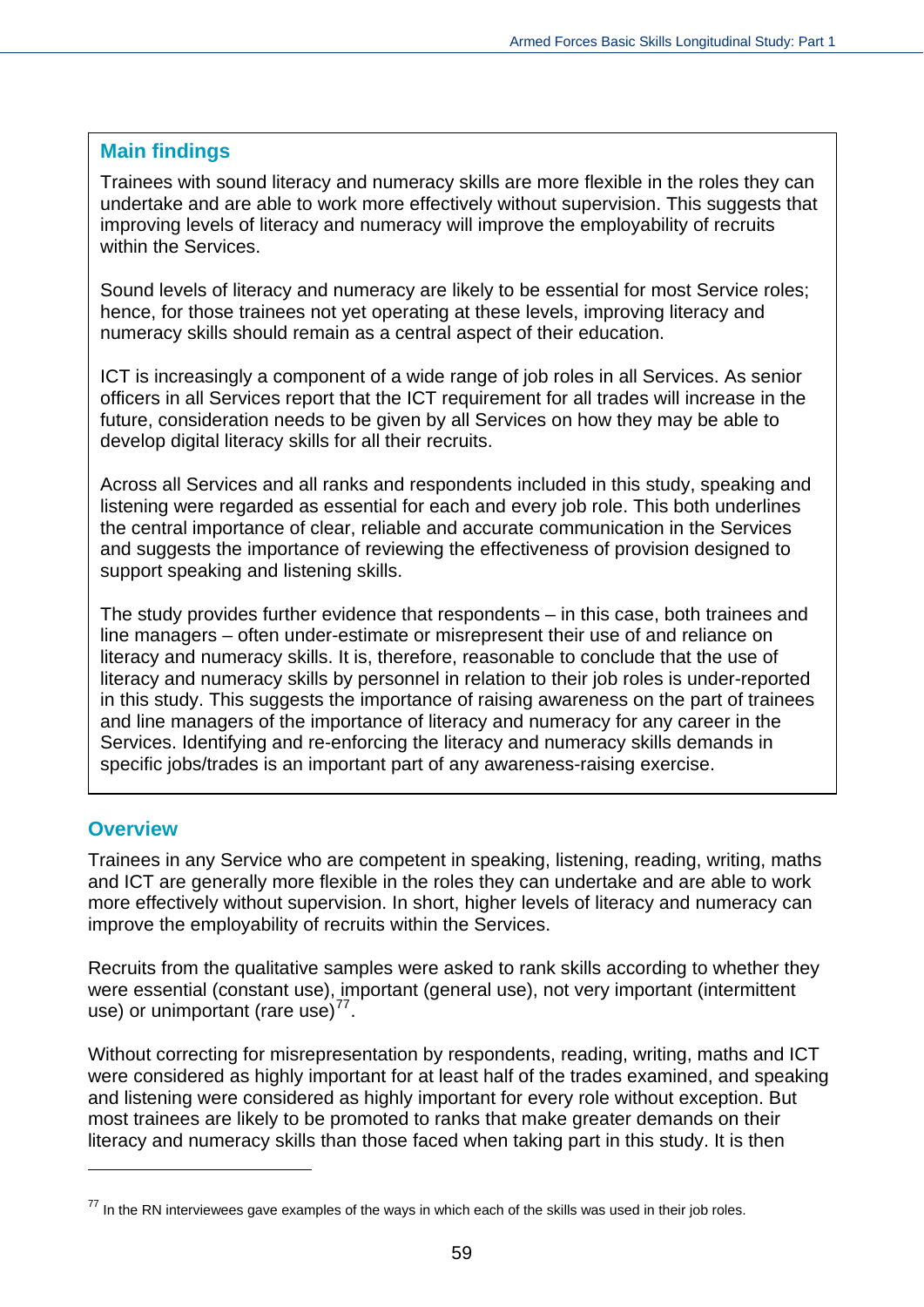reasonable to conclude that secure and competent literacy and numeracy are likely to be essential for most Service roles. In that case, for those who are not yet operating at these levels, improving literacy and numeracy skills should be regarded as a central aspect of their education. This, indeed, reflects the Armed Forces Literacy and Numeracy Policy on standards and promotion.

As mentioned above, respondents also tend to under-estimate their use of and reliance on literacy and numeracy skills<sup>[78](#page-59-0)</sup>. Individuals do not always recognise that they are using literacy and numeracy skills, or that these skills are either related to or a precondition of the skills that they *are* aware of using. Not all those interviewed would recognise the numeracy and literacy tasks called upon when reading and using a spreadsheet, whilst some would be aware of the literacy tasks and others aware only of the numeracy involved. Lack of awareness, therefore, extends not only to the use of literacy and numeracy skills but also to their relatedness, and this applies both to individuals who are effortlessly able to use these skills and therefore do not think of them as skills worth commenting upon, and to those with literacy and numeracy needs who are either reluctant to admit to the scale of need, or who have developed compensatory strategies to compensate for the skills need. For these reasons, and as a general rule, individuals are liable to misrepresent or under-estimate their use of literacy and numeracy skills<sup>[79](#page-59-1)</sup>.

## **Comparison across the Services**

Speaking and listening were the only skills regarded as essential in all trades by the Army sample. Reading was rated as important by all trades other than the Infantry, and maths was rated as not very important or unimportant by members of four of the five trades.

Speaking, listening and reading were rated as important for every RN job role; most of the job roles also required good levels of writing and ICT skills, but only half of the branches or specialisations investigated required good competencies in maths or numeracy.

Speaking and listening were the only skills regarded as essential or important by recruits in all trades in the RAF, whilst reading and writing were regarded as not very important by staff in four trades.

#### *Speaking*

Interviewees from all trades considered speaking skills as either essential or important to their work. Speaking tasks included speaking clearly and concisely to all ranks, accurately disseminating information, delivering presentations and enabling clear communication. Not a single interviewee regarded speaking as anything other than as essential to the skills required by the rating, soldier or airman.

## *Listening*

As with speaking, not one of the trades regarded listening as anything other than a crucial skill – either essential or important for job roles. For many trades the essential element is to be able to listen to and rapidly understand an order or instruction. For personnel in all Services working in a communications role, high-level listening skills are essential; it is a

 $\overline{a}$ 

<span id="page-59-1"></span><span id="page-59-0"></span><sup>78</sup> Bynner and Parsons (2007) *op. cit*. 79 Ibid.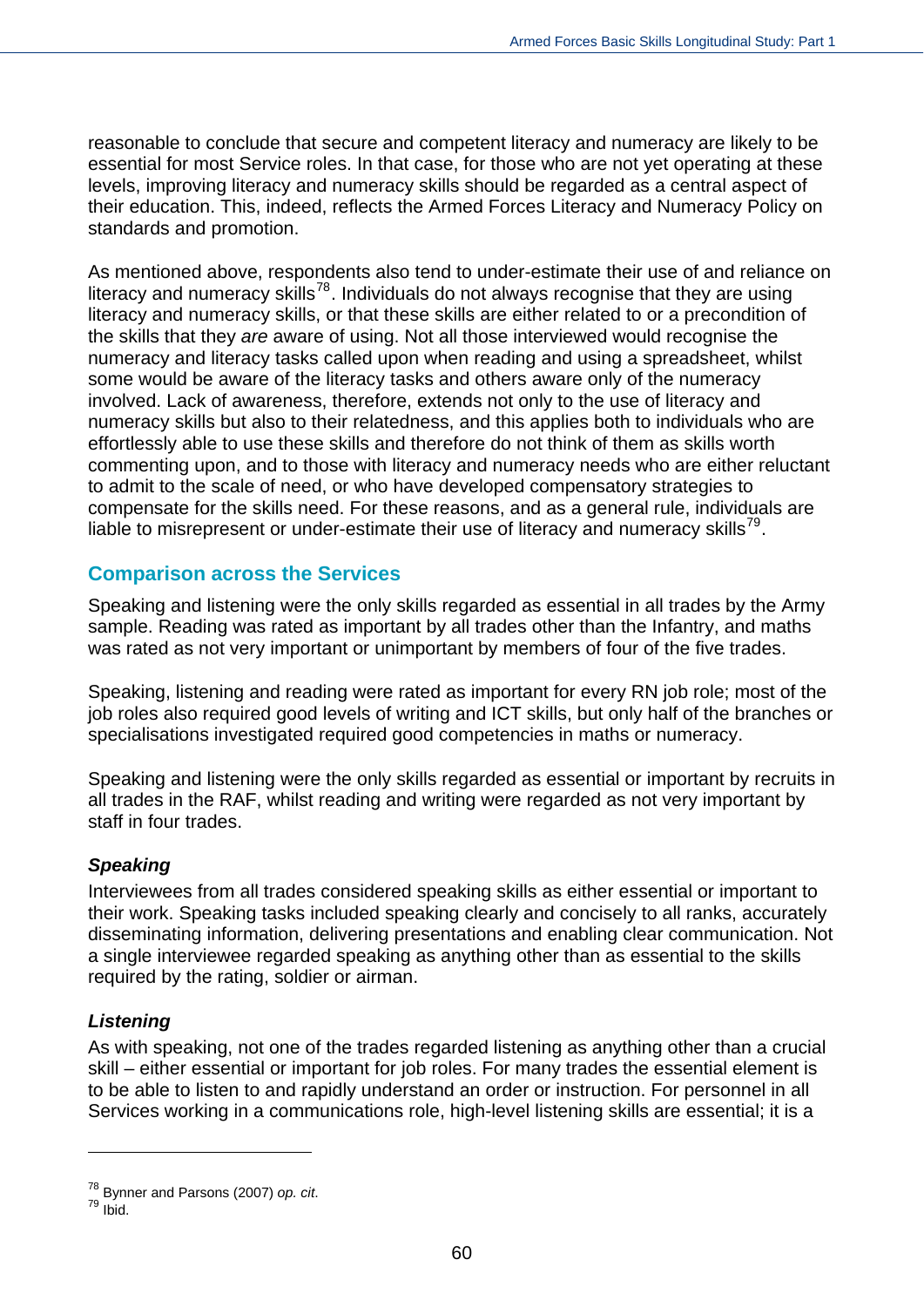challenging and complex demand to listen to several different circuits while also ensuring that other NCOs or officers are aware of everything that is communicated. Many line managers rated listening as the most important skills, more important even than speaking.

#### *Reading*

Reading was considered as essential or important in two thirds of job roles. It was not identified as essential by those engaged in more directly fighting roles; Marines, infantry and gunners did not regard reading as particularly important and seaman specialists also considered reading less important than many other attributes. Typical examples of how reading was used in trade roles included being able to understand and interpret orders and signals, documentation, manuals and communication logs.

#### *Writing*

Writing was regarded as important for fewer roles than speaking and listening. Chefs, writers, warfare specialists (RN), medical staff and RAF police all regarded writing as important for their trade. Most uses of writing arise from keeping logs of communication, making notes of interviews and being able to write emails which will be read by all ranks.

#### *Maths*

Maths was considered as important for the same number of trades as writing. While most RAF job roles gave importance to maths, only the Royal Artillery in the Army considered maths as important. Unlike the infantry, the Marines judged maths as important, particularly the mental arithmetic used for keeping track of supplies and ammunition. Maths was required for ordering supplies, mass catering and calculations concerning range, speed and distance.

#### *ICT*

A wide variety of ICT skills are required by modern Servicemen and women. A basic level of ICT, or 'digital literacy', is needed to participate in e-learning and training systems and to maintain administrative detail on the Joint Personnel Administration system (JPA). In addition, many personnel require ICT skills to support their job role, and it is these who were most likely to identify ICT as important. Sample trainees from most RAF (ground) trades regarded ICT as important, as did about half of the RN and Army roles (outside the infantry and Royal Armoured Corps (RAC)). ICT tasks arise in relation to using spreadsheets (for stock control, for example), and having knowledge of bespoke military systems, such as the RN NavyStar and Combat Management systems. Senior officers in all Services report that the ICT requirement for all trades will increase in the future, and that ICT will become an increasingly important skill for the modern Armed Forces.

## **3.10 Literacy and numeracy skills and career progression**

## **Introduction**

The study explored the role and impact of literacy and numeracy skills in relation to the career progression of trainees. One point that emerges is that the value of good literacy and numeracy skills increases as individuals are given higher levels of responsibility; in other words, the impact of poor literacy and numeracy grows with increasing seniority. It is important to acknowledge the significant levels of support provided by the Services to those who need it; nevertheless, in the longer term at least levels of literacy and numeracy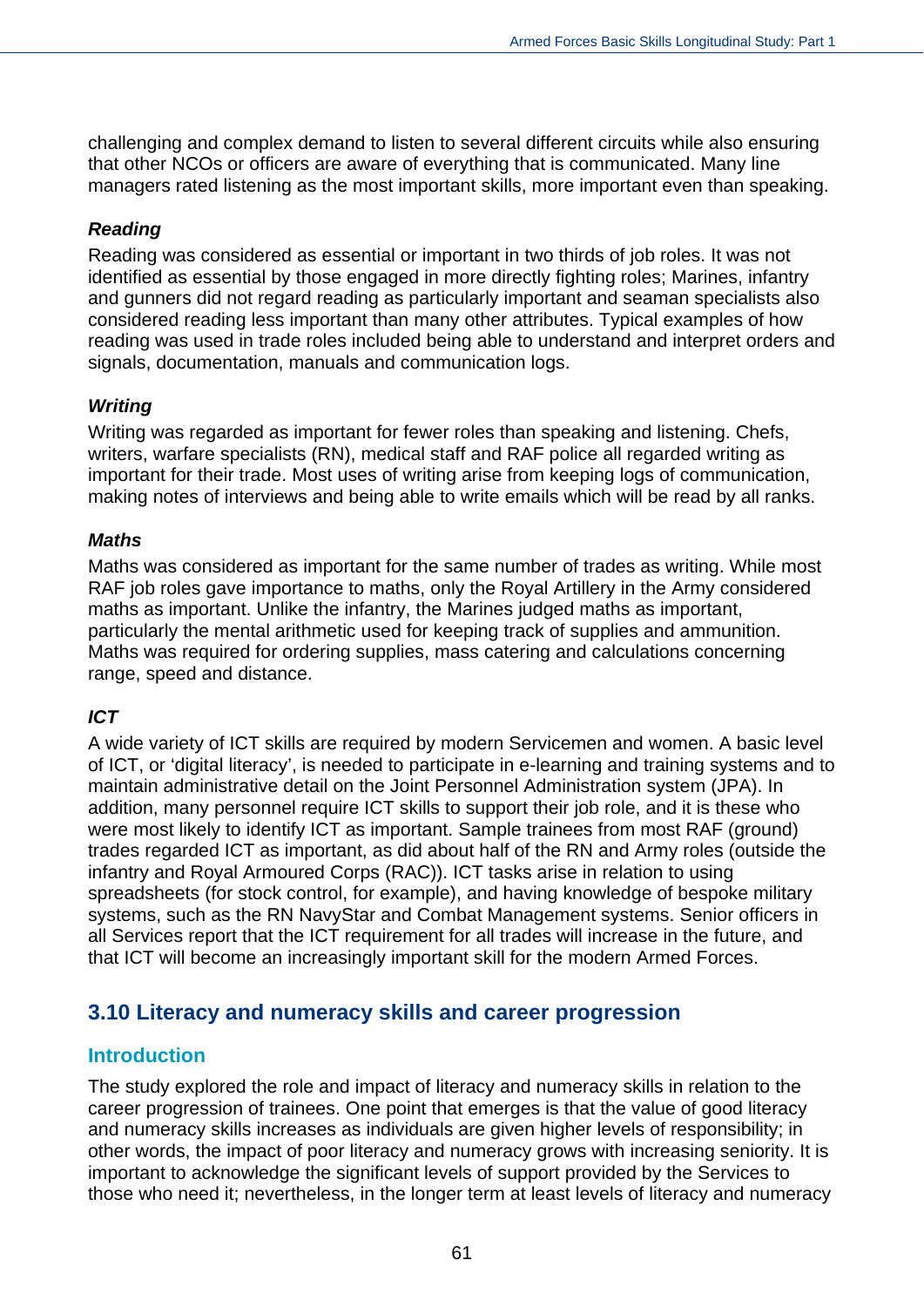skills are likely to have a significant impact on trainees' subsequent careers in the Services.

#### **Main findings**

Sample members were rarely considered to be hampered in their capacity to be operationally effective during the earliest stages of their careers. This is, once again, evidence of the extensive support and training that recruits with low levels of literacy and numeracy skills receive in the Services.

However, there was widespread agreement amongst line managers and officers interviewed in all Services that the demands on literacy and numeracy become more exacting following a first promotion. With increasing seniority, and in almost all cases – there will always be exceptions – low levels of basic skills or a severe SpLD will exert a larger influence on the capacity to be operationally effective and to progress through the ranks.

In general, and from a policy standpoint, it is therefore reasonable to regard sound levels of literacy and numeracy as enabling skills that assist staff take full advantage of training and on-job experience and so support their career.

#### **Views from sample members**

 $\overline{a}$ 

All trainees in the qualitative sample were asked for their assessment of how their career was progressing. It was notable both how positive they were, and that across the three Services, line managers were equally or even more positive than the trainees themselves. Twenty-five of 41 trainees in the combined sample at Stage 3 thought that their career was going very well or better; 11 thought it was OK or 'on track'; and five considered themselves poor or falling behind. In two of these five cases ill-health or injury was the main reason for this assessment. As far as this sample is concerned, therefore, and keeping in mind the level of support that trainees received, it would appear that low initial levels of literacy and numeracy skills did not represent an impediment during the early stages of their careers in the Services.

The principal challenge for those with poor reading, writing and maths is likely to arise following promotion. In the RAF, for example, most line managers interviewed reported that the rank of Corporal represented a point at which the need for good literacy and numeracy skills became particularly evident. The challenge for the Services is to ensure that staff with a profile similar to those in the sample group continue to receive the training and support which will enable them to perform their roles effectively. Whilst all Services are fully committed to education and training, the RN in particular have instilled in all recruits, and not only during the early stages of training, the value and importance of education.

Across the Services, only three of the 41 recruits reported that they wanted to leave the Service at their first engagement break point after four years' service. On the other hand, most of the rest were committed to long stays with their Service<sup>[80](#page-61-0)</sup>. In the Army there were

<span id="page-61-0"></span> $80$  For a variety of reasons many of the initial sample had been discharged from the Services or were unable to be contacted for this final stage of research.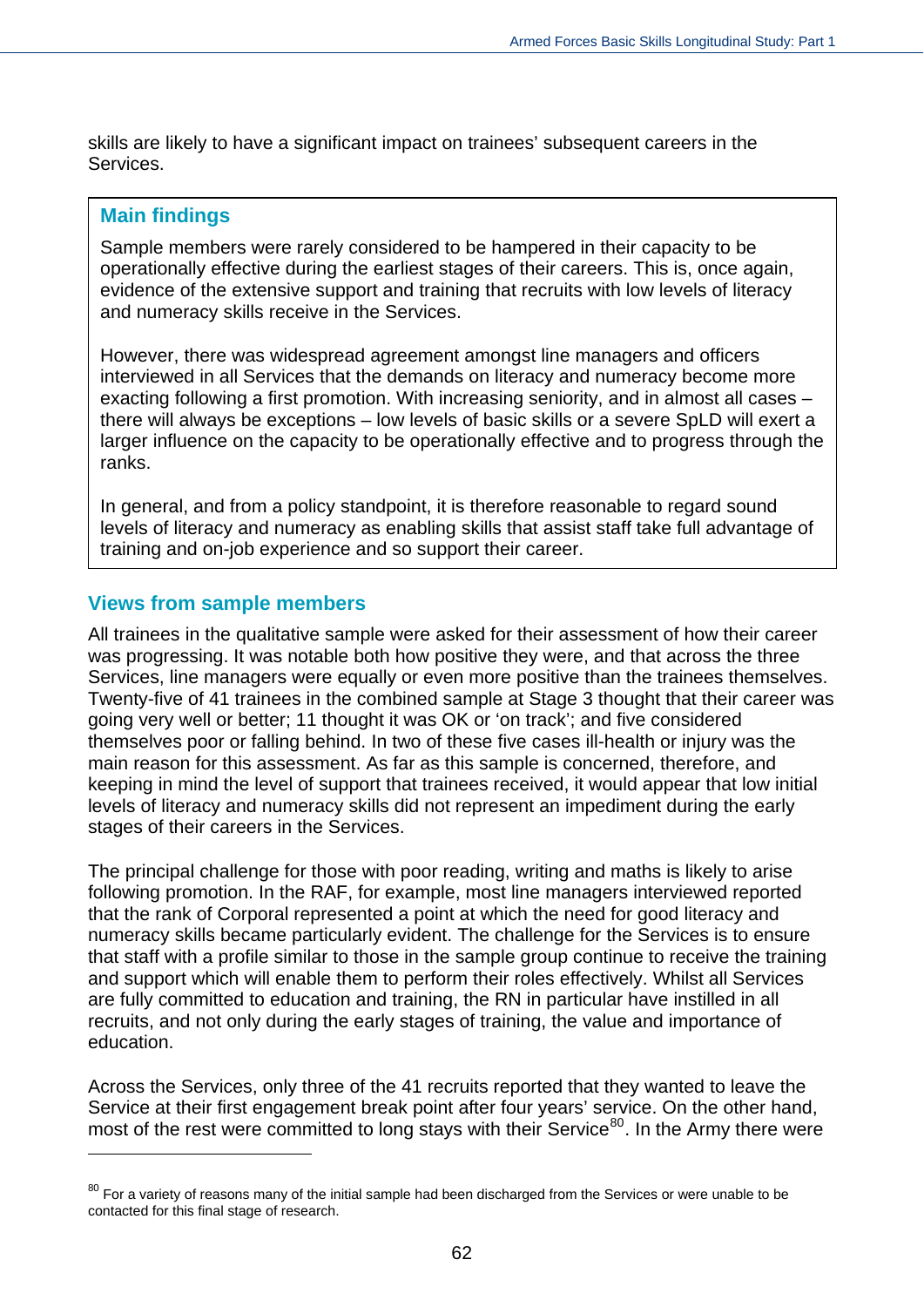higher retention rates for those with GCSEs grade A\*-C in maths and English, and those with higher numeracy and literacy skills assessed at Stage 1. It would be worth pursuing further the relationship between levels of literacy and numeracy and length of commitment to the Services.

In the Army sample, most of the soldiers (94%) knew that they needed to have particular literacy or numeracy qualifications if they wanted to be promoted in the Army; however in Stage 3 just over 25% actually knew what that level was.

Thirteen of the 14 soldiers in the qualitative sample reported that literacy and numeracy skills would become more important as they gained promotion, and most thought that this would occur at the rank of Lance Corporal. Line managers considered soldiers with higher levels of basic skills as more flexible and employable within the Army, and that good literacy and numeracy skills enhance a soldier's trainability.

Of the 12 line managers who commented on the effect of literacy and numeracy skills on soldiers' career progression, six reported that it played a large part, including in the early part of the career.

Recruits with higher levels of literacy and numeracy were more likely to want to stay in the Army, and trainees with higher levels of numeracy and literacy were more likely to aspire to gain a commission by the end of their Army career.

No recruits in the RN sample thought that their level of literacy and numeracy skills had impeded their ability to do their job, and no line manager thought that the current skills level of any trainee was a barrier to their immediate progression.

There was agreement amongst sample members that, once personnel reach the rank of Leading Hand, the requirement for writing and 'paperwork' increases enormously. Contributing to appraisals as well as reading and writing reports is demanded even at this first promotion.

All 11 line managers in the RAF sample reported that literacy and numeracy skills were an important part of an overall set of skills for airmen making a career in the RAF. Nine airmen reported that their literacy and numeracy skills had had no effect thus far on their careers, in the sense that they considered that their skills were already at a level that was sufficient for their roles and responsibilities. However, three airmen with severe dyslexia and weak literacy and numeracy skills were concerned about the effect on their career and promotion prospects.

Officers and NCOs stressed that good communication skills – and particularly oral communication – were important from the earliest stages and throughout a career in the RAF. An NCO, for example, could lose the respect of those under his command if he were to display poor levels of literacy and numeracy skills.

All airmen asked about the link between literacy, numeracy and promotion reported that literacy and numeracy skills became increasingly important with increasing seniority. This view was shared by line managers, who explained that airmen are then required to assume higher levels of responsibility, to possess good administrative and communication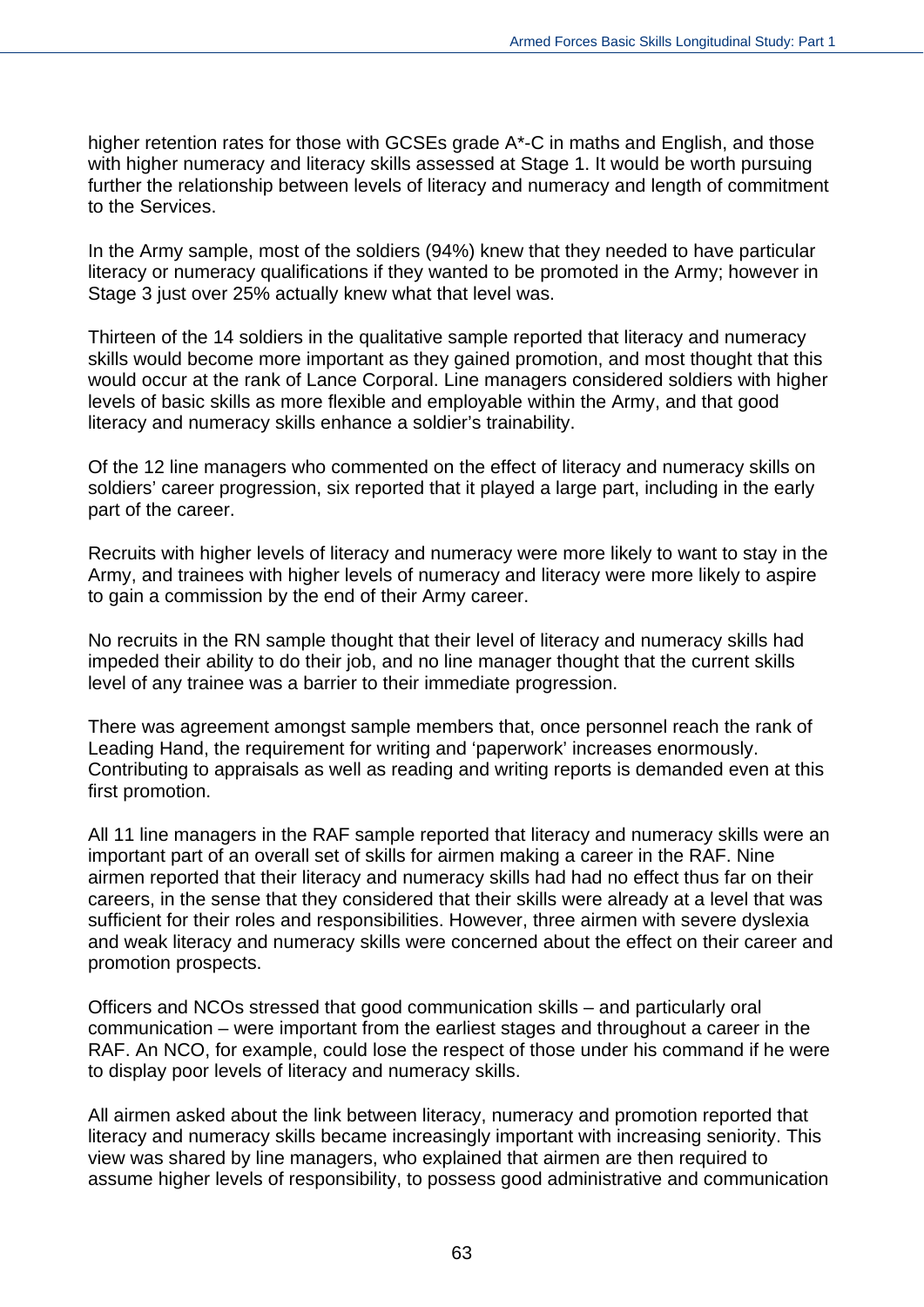skills, including independent writing, and to undertake a wider range of mathematical calculations

Line managers reported their role as facilitating career development, but also stressed that, in order to make a career in the RAF, the individual has to take the initiative and put themselves forward, including those who need to improve their educational qualifications.

# **3.11 Specific Learning Difficulties (SpLDs)**

#### **Introduction**

During this study, all three Services followed the Armed Forces SpLD policy, which encompasses dyslexia, Meares-Irlen syndrome, dyscalculia and dyspraxia. The RAF has recently agreed a specific SpLD policy, the Army only has a Dyslexia policy, while the RN is currently finalising its policy on SpLD.

The overall aim of the Armed Forces policy is that personnel with SpLDs are treated appropriately, and that they are assessed and supported in a coherent and effective way. Line Managers and instructors are responsible for initially directing individuals with possible SpLD needs to a SpLD adviser. Following a full assessment by the adviser, an Individual Learning Plan is drawn up for individuals diagnosed, who should then receive appropriate support.

#### **Main findings**

In line with Armed Forces policy the Services provide appropriate and coherent support to recruits with SpLDs. The RAF in particular provides an effective model of supporting SpLD throughout a serviceman's career.

The Services provide a notable example of how employees can be supported to undertake demanding jobs despite having a SpLD.

Even with the levels of support available in the Services, it is possible for recruits to pass through training without having their SpLD diagnosed, demonstrating how difficult it is for any employer to pick up all cases of SpLD without exception.

The Armed Forces policy states, correctly, that there is no necessary connection between weak literacy and numeracy and having a SpLD. There are clearly cases in which an individual may have a SpLD and high levels of literacy and numeracy, or low levels of literacy and numeracy and no SpLD. But it is unwise to conclude from this that SpLD and literacy and numeracy should *always* be treated as entirely separate; in many cases for example, there is *likely* to be a close relationship between severe dyslexia and dyscalculia on the one hand, and difficulties with literacy and numeracy on the other, a relationship which will have implications for the content and organisation of literacy and numeracy provision.

## **SpLD and the sample groups**

Sixteen of the 41 trainees in the combined qualitative sample had a SpLD, but in only one case did the trainee's line manager consider that the SpLD had any impact on operational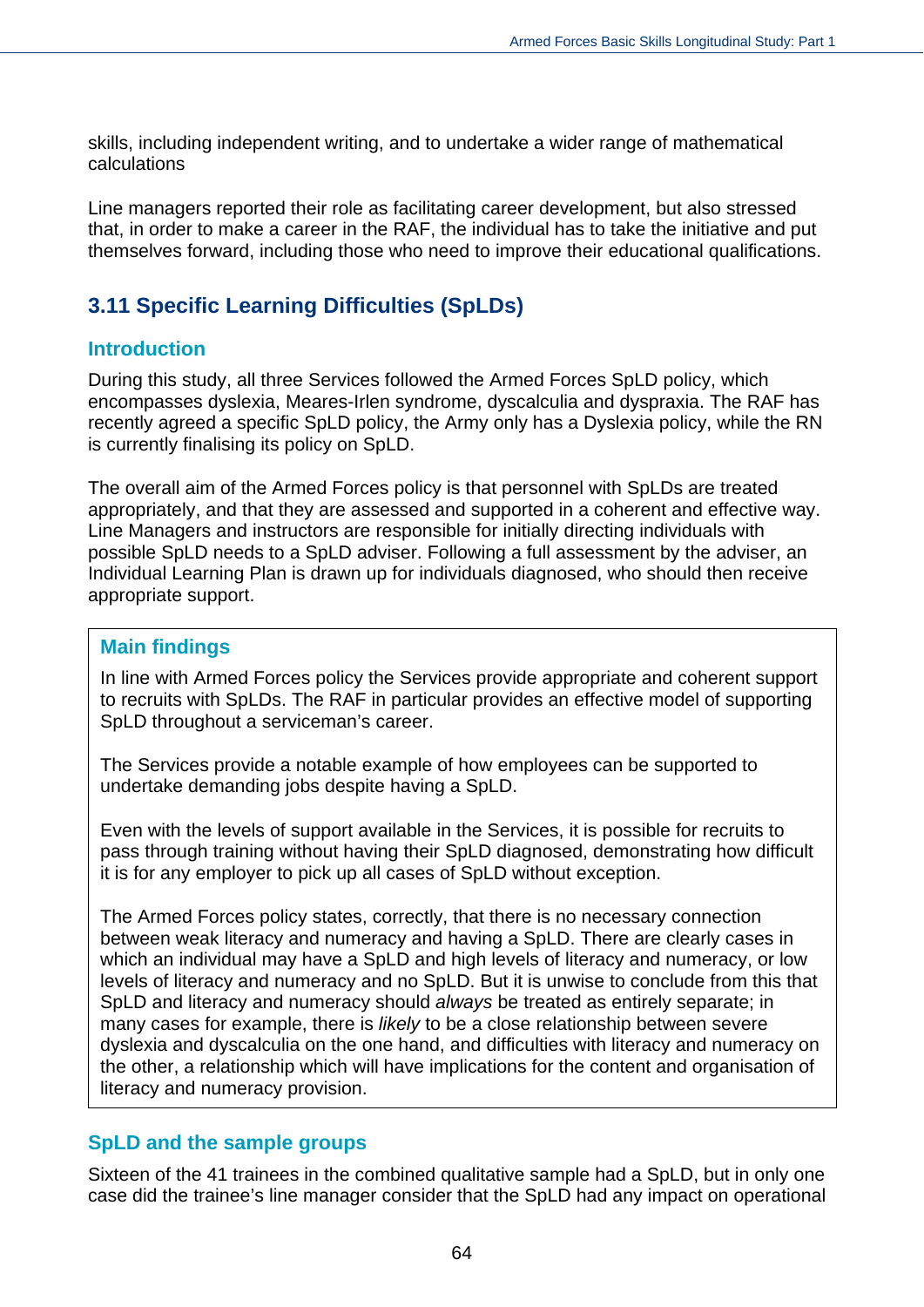effectiveness. Three trainees with SpLDs had been deployed on active service during which period they performed effectively. It therefore appears that those in the sample with SpLDs were sufficiently supported to ensure that they could enter active service without encountering additional significant difficulties. However, these recruits may find that their SpLD has an impact on their careers at some stage in the future, since all interviewees agreed that demands on reading and writing increase following a first promotion.

Across the Services, the diagnosis of and support for SpLDs is particularly evident during Phase 1 and Phase 2 training. The RAF screens all new entrants for SpLD and every trainee is 'risk assessed' for SpLD in Phase 1 training at HMS Raleigh. However, the RN is discussing the option of redistributing resources to allow more support to personnel with SpLDs during later stages in their career. This continuing support of personnel deserves consideration by all Services, and is already policy in the RAF.

 There are some roles, including those in administrative trades, which require a great deal of writing, although this is often carried out on computers using standard Word processing packages. In these cases, it should be possible for most of those with low levels of literacy and numeracy skills (partially) to compensate for any difficulties with the use of tools such as 'Spellcheck'. However, those required to take verbatim notes (such as the RAF police), write communication logs or provide instant notes on IED incidents whilst on active service are all in need of high levels of writing skills, and in some cases these may be more severely compromised by a SpLD.

Most of the sample had not informed their line manager of their SpLD. However, the new RAF policy requires airmen to inform their line managers about any SpLDs, in order that their managers can arrange sufficient support for them. This appears to be a positive development, and one which, if shown to be successful, might be adopted by the other Services.

## **Support for SpLDs**

Policy statements stress the level of support given to SpLDs, and there is evidence of effective support in each of the three Services. The RAF, in particular, provides an effective model of supporting SpLD. All entrants are screened on arrival in Phase 1 and recruits will be identified as at risk of having a SpLD by a SpLD adviser using the Dyslexia Adult Screening Test. Following this test, and if appropriate, the recruit is referred to a qualified Educational Psychologist, whose responsibility it is formally to diagnose a SpLD. This is an example of a thorough and systematic procedure for identifying and diagnosing SpLDs, leaving the responsibility for a diagnosis with a trained and qualified psychologist. Trainees with SpLDs may also be picked up later during Phase 2 or later in Service by line managers, when the demands of the jobs are such that their coping strategies come under pressure. In that case they will be referred to the relevant Station Training Officer or PLA for a further diagnosis, and if a SpLD is confirmed, provided with extra support.

Support across the Services is varied and based on professional recommendations. In the RM, trainees at CTCRM are provided with guidance on organisation, improving memory, study skills and other methods for combating the effects of SpLDs, and this initiative merits consideration by all three Services.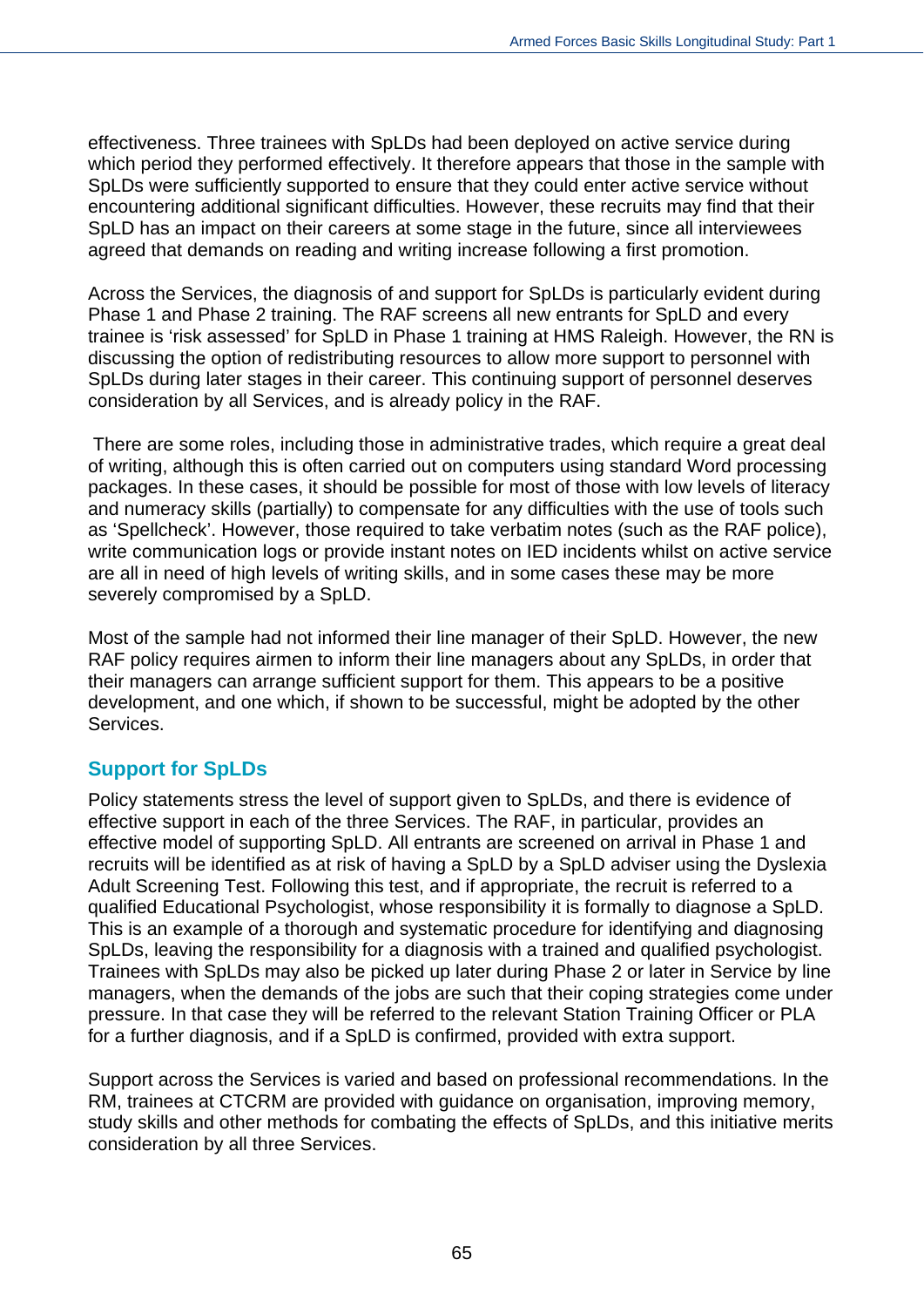Several trainees required help from colleagues in order to perform at the required standard. The ethos that encourages peer support is commendable, and it allows personnel with SpLDs to retain operational effectiveness when otherwise they might not. However, the fact remains that operational effectiveness is achieved within limits that include the necessity of assistance. In these cases, whilst SpLDs do not get in the way of operational effectiveness, they do nevertheless place a limit on the ability to act independently and without supervision. Personnel are expected to be able to carry out tasks under operational conditions in the absence of support for a SpLD if and when it would be unrealistic or unreasonable to provide that support in those conditions.

## **Line managers and SpLDs**

Across the three Services the principal responsibility of line managers is to identify any subordinate who is either failing in training or not performing to the required standard; they are *not* required to identify a SpLD as such, and, accordingly, they do not receive formal training in  $SpLD<sup>81</sup>$  $SpLD<sup>81</sup>$  $SpLD<sup>81</sup>$ . They are all required to handle information about individuals' SpLD with appropriate sensitivity and in accordance with Service data protection arrangements; sharing that information as required with necessary line management and training staff.

There remains, however, for all Services, a question about the knowledge expected on the part of line managers. Some managers thought that they would recognise signs of SpLDs, but in general they had little or no knowledge of the conditions that were sometimes responsible for levels of performance that fell below acceptable standards. This raises the question whether Officer and NCO training should include an element on recognising and understanding SpLDs.

## **Literacy and numeracy skills and SpLDs**

 $\overline{a}$ 

The Armed Forces SpLD policy (2010) does not consider SpLDs to be a literacy and numeracy-specific issue:

*...having weak BS/FS in itself is a not a special educational need or a SpLD [and that] having a SpLD does not in itself lead to having weak literacy or numeracy.* 

When the cause of a difficulty is a SpLD, then, even if the outcome is a poor level of basic skills, the priority is to respond to the cause and to provide strategies that enable individuals to become operationally effective. But equally, there is likely to be a close relationship between some SpLDs and some literacy and numeracy skills<sup>[82](#page-65-1)</sup>. Indeed, in many cases, it seems unlikely that Service personnel would be identified as having a SpLD unless they were also exhibiting signs of weak literacy or numeracy skills. There is, therefore, a question about the rationale of always treating SpLD and literacy and numeracy skills as wholly separate and discrete.

<span id="page-65-0"></span> $81$  However, the RAF supplies SpLD awareness training on request to stations and schools.

<span id="page-65-1"></span><sup>82</sup> For evidence on the relationship between basic skills and SpLDs see Rice, M., and Brooks, G. (2004) *Developmental dyslexia in adults: a research review*. London: NRDC.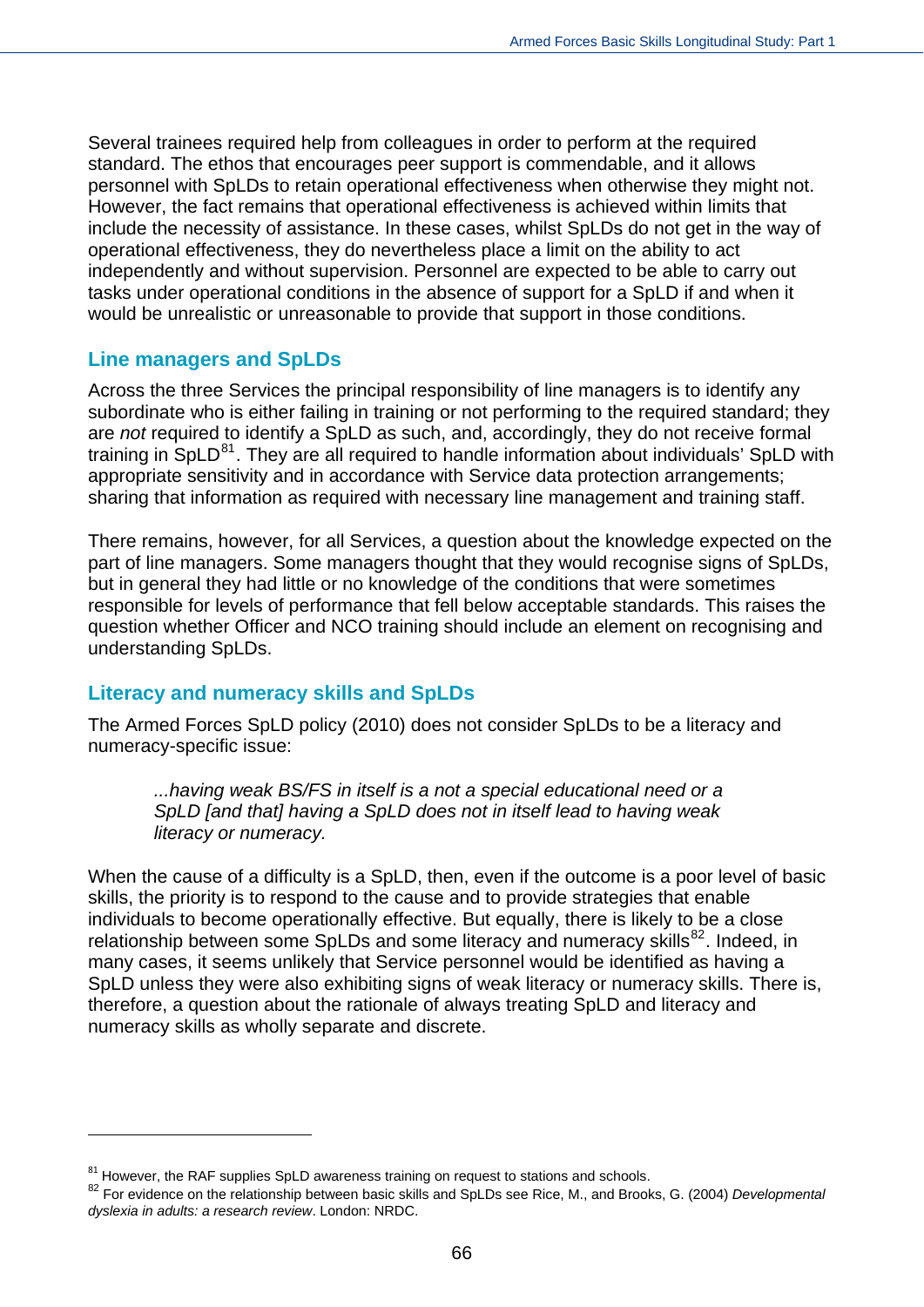# **3.12 Record keeping**

## **Introduction**

In all Services, literacy and numeracy qualifications are entered onto a centralised database – the Joint Personnel Administration (JPA) system. The main issues raised by this study are the extent to which the system is found to be inaccessible or hard to access, and the extent to which the Services ensure that the appropriate data are inputted into the database. Based on interviews, the JPA appears to be used most effectively in the RN, but even here, many line managers do not use it and are unaware that they are able to find out information on ratings' literacy and numeracy skills qualifications if they are prepared to ask. At the same time, the use of other local Management Information Systems (MIS) within the Services to record, collate and report literacy and numeracy information represents a challenge to the overall effectiveness of record-keeping.

## **Main findings**

Record keeping is a significant issue: if it is not effective line managers and other personnel will often be unable to identify and confirm a recruits' educational record. An effective system, on the other hand, enables the Services to track progress and achievement in literacy and numeracy, and to report performance against Service and MOD targets. Line managers, teaching staff and those involved in soldiers' career management need to be aware of the importance of effective record-keeping and management information.

Whilst details of all trainees' literacy and numeracy qualifications should be entered onto a centralised database, interviewees frequently said it was inaccessible or hard to access. It is unclear to what extent the problems of record keeping are intrinsic to the database or stem from the inefficient or inconsistent use made of it by personnel.

This suggests that either the database should be improved or more effective guidance and incentives should be provided to encourage more effective and routine use.

Whilst the JPA is the primary pan-Services MIS on which to record education qualifications, there are other systems within and across the Services that are integral to the record-keeping and tracking process. There is scope for improving the extent to which information is co-ordinated and shared across these systems.

## **Army**

The transfer and dissemination of records of Phase 1 literacy and numeracy qualifications to Phase 2 training was patchy and inconsistent. None of the Officers and NCOs interviewed in Stage 2 had looked at any education records in either Phase 2 training or in the Field Army. The majority in Stage 3 paid little attention to soldiers' levels of literacy or numeracy, and became interested only in the course of a recommendation for promotion, or if a problem manifested itself when soldiers were carrying out their duties.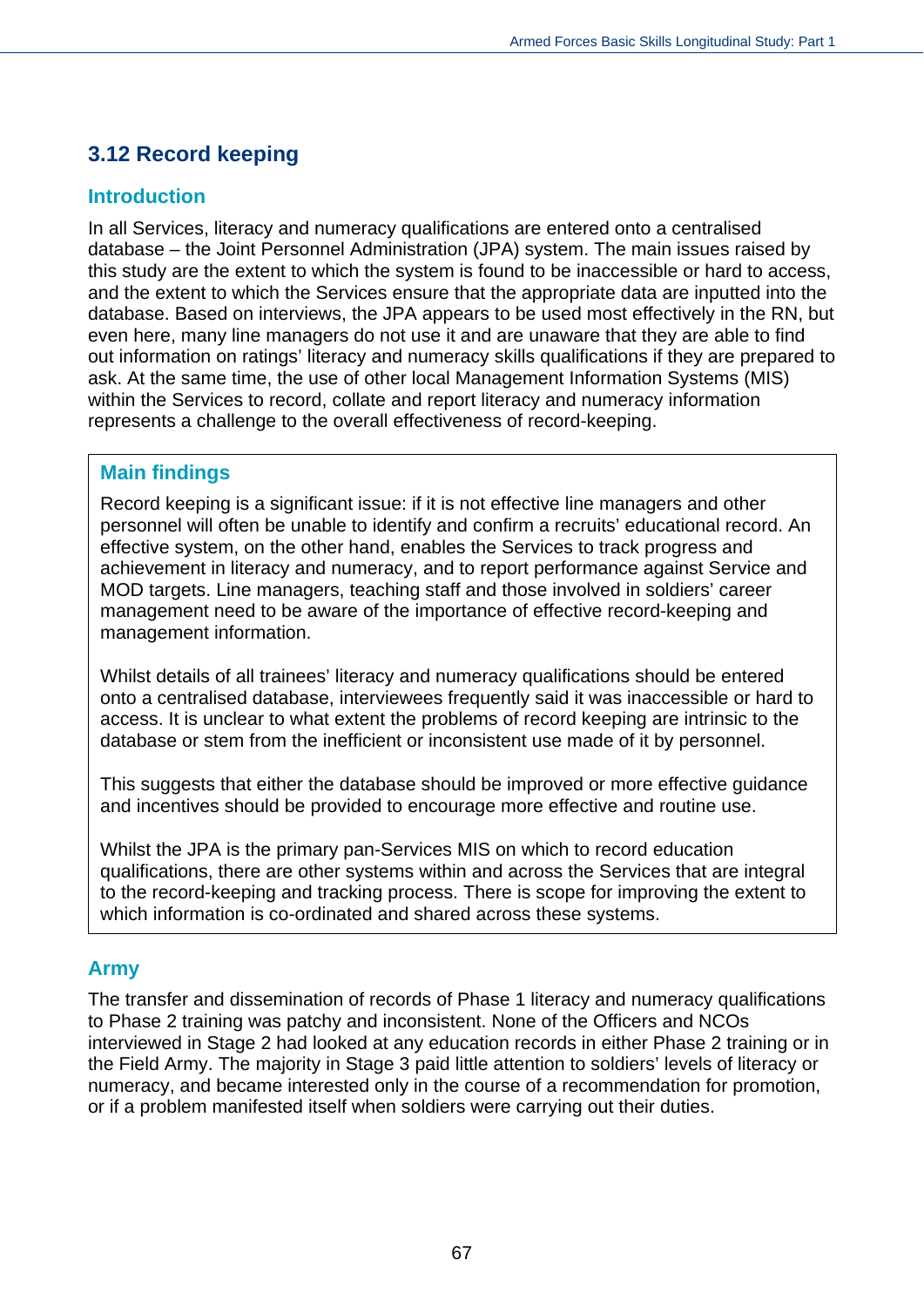It is possible to find soldiers who have been in the Service for more than three years without having acquired L1 literacy and numeracy qualifications, and for there to be little awareness of these soldiers' educational records.

#### **RN**

In the RN there appears to be a reasonably high level of accuracy and consistency in the way in which records are recorded on the JPA. All those interviewed felt that the records kept on JPA were sufficiently accurate and reliable for most purposes. However, access to the competencies area of JPA, where education records are stored, is restricted. Line managers can gain permission to view this area, but it was apparent that not all line managers were aware that they could easily gain permission to access the records of the personnel serving under them.

Few RN line managers were interested in accessing the educational qualifications, and no line manager was aware of the qualifications of staff under their command*.* 

#### **RAF**

Academic qualifications are primarily used as information to help screen applicants on joining the service. Since there is no link between qualifications and promotion<sup>[83](#page-67-0)</sup>, it is thought unnecessary to hold a record of literacy and numeracy or other educational qualifications when airmen reach productive service<sup>[84](#page-67-1)</sup>. Nearly all line managers were unaware of the literacy and numeracy levels of airmen under their command, tending to show an interest only if literacy and numeracy skills' issues came to light in the course of training or when on deployment.

In keeping with respondents in the Army, and to a lesser extent the RN, many line managers in the RAF reported that it was difficult to access the required fields holding information on staff literacy and numeracy levels. Whilst JPA is the primary pan-Services MIS on which to record education qualifications, there are other systems within the Services that are integral to the record-keeping and tracking process. It appears that these systems do not articulate with each other or with the JPA. This leads to incomplete records and that, in turn, does not encourage staff to use or have faith in the accuracy and reliability of centralised management information systems.

## **3.13 Functional Skills**

#### **Introduction**

 $\overline{a}$ 

In line with the Armed Forces Literacy and Numeracy Policy, by September 2012 all literacy and numeracy provision undertaken by Service personnel must lead to Functional Skills qualifications, replacing Key Skills and Basic Skills awards (at all levels). Functional Skills provision will be adapted to the literacy and numeracy profile of the tasks and roles that personnel are expected to carry out. Learners will be able to improve their skills at a pace and time that meets the needs of each Service and in a form that best prepares them for future training and the next stage of their career. This section describes the views from

<span id="page-67-0"></span><sup>&</sup>lt;sup>83</sup> With the one exception described in Ch. 2, fn. 37.

<span id="page-67-1"></span><sup>&</sup>lt;sup>84</sup> Nevertheless, this information is held on the JPA.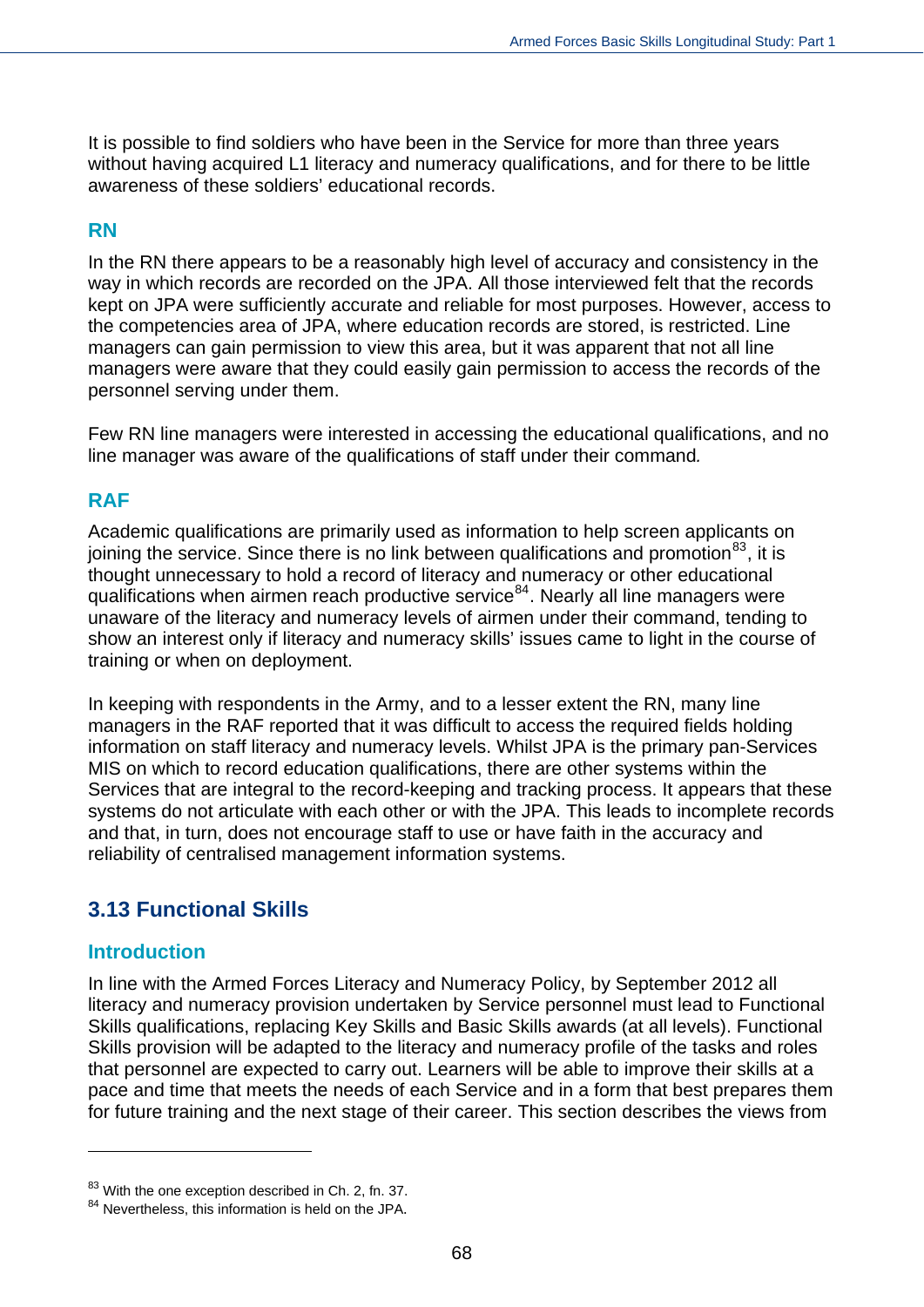the Services and the principal challenges at a time of a major development in the Service's educational provision.

#### **Main findings**

The comprehensive introduction of Functional Skills will take place only once this study is completed. But it is a major development that bears directly on one of the principal concerns of this research, for it is expected to lead to qualifications that are better suited to the Services and to the needs of all staff.

If the promise of Functional Skills is even largely realised, this should go a long way towards improving the impact of literacy and numeracy provision on the development of sustainable and transferable skills, a key point on which this study was unable to provide as much evidence as initially hoped for.

Given what this study *has* been able to show – the central importance of literacy and numeracy for operational effectiveness and employability – a significant increase in the demonstrable impact of provision will represent a positive development of the first importance.

This will first require, however, that a wide range of administrative, organisational, and pedagogic challenges are overcome that would otherwise limit or prevent the effective implementation of Functional Skills. These challenges are being addressed as the Services prepare for wholesale adoption of Functional Skills qualifications across their literacy and numeracy provision.

#### **Views from the Services**

Along with personnel charged with organising and delivering Functional Skills, senior staff reported that the introduction of Functional Skills represents a welcome opportunity for the Services. The changing emphasis from simply learning how to do something to choosing and using skills to solve problems underpins the practical approach embodied in military training and complements the day-to-day work of Service personnel. In recent years, concerns were expressed to the effect that the existing literacy and numeracy awards did not provide a sufficient guarantee that personnel will have the knowledge and skills in English and maths to function effectively in the workplace; nor that they will be able to apply these skills within a range of real-life situations. It is thought that, if implemented effectively, Functional Skills and the new qualifications are likely to allay those concerns.

Education staff from all Services reported that the Functional Skills approach combined with its more robust assessment ensure the Functional Skills qualifications are a more effective measure of the required literacy and numeracy skill sets and their application than the equivalent Key Skills and Basic Skills awards. Staff believed they were better suited to equipping Service personnel with the skills they require. Given the challenges involved in replacing Key Skills with Functional Skills, the view from the Services represents an impressive endorsement of the new qualification.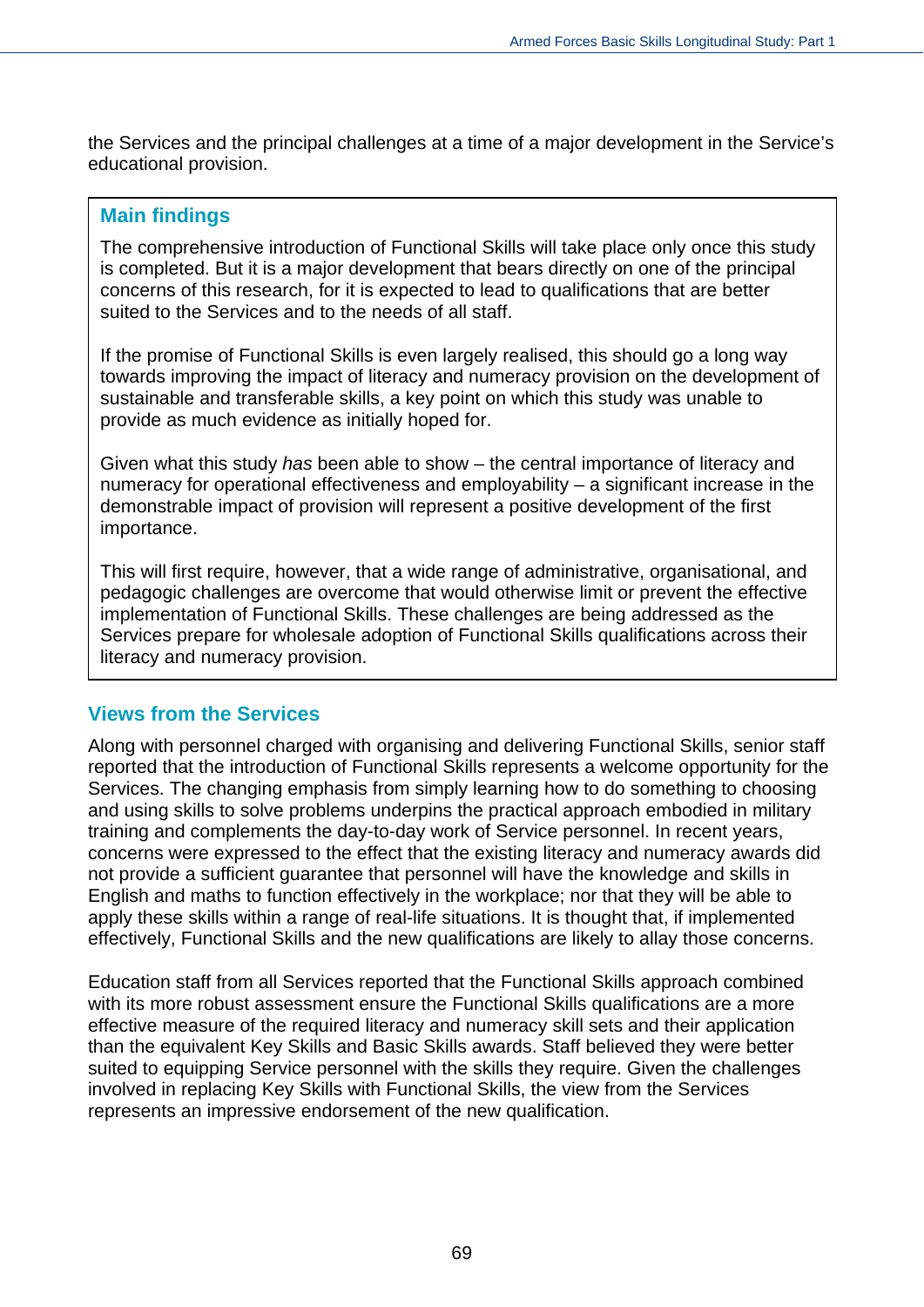## **Challenges**

A priority for all the Services is replacing the current Key Skills delivery with Functional Skills as part of the apprenticeship programmes. All Services reported similar challenges.

Functional Skills assessments are more demanding for the learner, and delivery is more demanding for the tutor. All tutors will need training in advance of implementation. Effective delivery and support will also demand more time than is currently programmed for trainees. ESOL learners joining Apprenticeship programmes will need additional support to meet the demands of Functional Skills English and Maths.

Education staff believe that failure rates on Functional Skills programmes are likely to rise substantially in the early stages of implementation, especially where insufficient time is made available for tutors to prepare themselves and learners effectively.

Teaching and learning methods will need to be devised to meet the organisational challenges posed by the requirements of Functional Skills. These are likely to include the widespread use of embedded provision (integrating literacy and numeracy into the vocational elements of a programme) and the adoption of blended, personalised approaches to learning. In seeking to make the Functional Skills provision fit for purpose and more readily accommodated within its intensive training pipelines, the Army is trialling the use of skills profiles to align programmes more directly to the literacy and numeracy skill set personnel require in the next phase of training or job. Provision will work towards the specific profile (with selected components at possibly, EL3, L1 and L2) rather than a full, blanket Functional Skills qualification. The intention is that by building on an individual's existing set of skills, these will improve at a time and pace that meets the individual's needs and those of the Service.

It is widely reported across the Services that national Functional Skills assessment arrangements cannot as yet be adequately accommodated within the training regimes of the Services. In particular the Services require on-demand registration and assessment, and rapid turn-round times for the marking of assessments.

Current arrangements for permitting access to publicly-funded literacy and numeracy provision (excluding Apprenticeships) will place limits on the extent to which the Services can introduce Functional Skills across the UK and overseas, especially in the Army. More flexible arrangements are required for introducing Functional Skills to personnel, wherever they are based.

# **3.14 Recommendations**

#### **General recommendations**

#### *Promoting the importance of literacy and numeracy across the Services*

The Services should maintain strong awareness of the contribution that literacy and numeracy skills make to an individual's job performance, career progression and operational capability across the Services. There is a continuing need in all Services to promote throughout the chain of command the benefits of sound literacy and numeracy skills to all personnel. This remains an essential and on-going requirement of literacy and numeracy implementation across the Armed Forces, especially given the high turnover of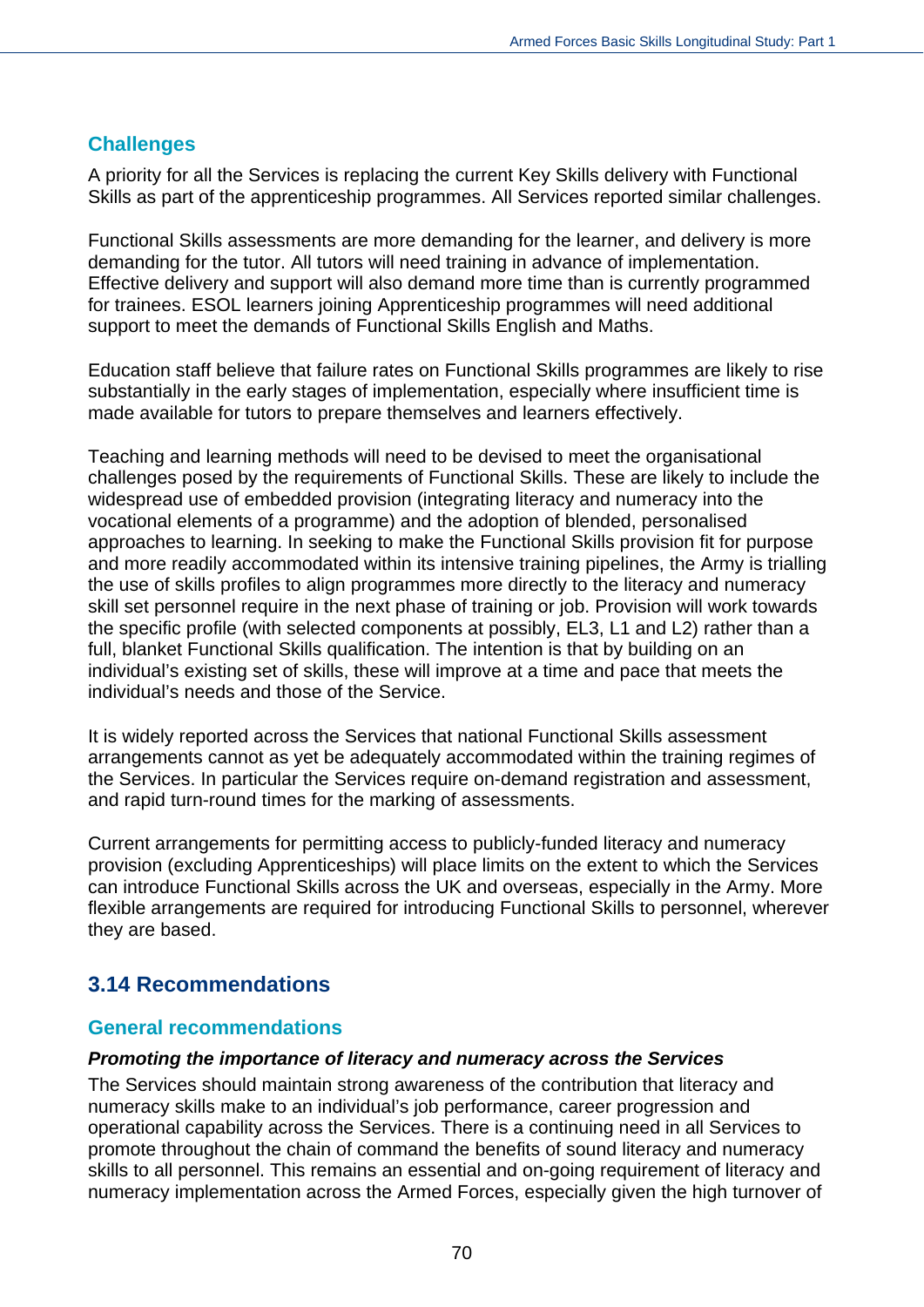personnel and changes in appointments associated with the military postings system. All opportunities to re-enforce this message through literacy and numeracy awareness training should be exploited. Corporals and SNCOs should be used as 'Literacy and Numeracy Ambassadors' or 'Champions' in order to promote the message that good levels of literacy and numeracy are necessary for professional development and operational effectiveness.

#### *Provision fit for the military context*

The current delivery of literacy and numeracy provision through short, intensive, standalone programmes that are contextualised to the military/vocational setting fit the Services' operationally-focused training regime and culture. This will remain the primary approach, and should be re-enforced by the wider adoption of literacy and numeracy provision that is embedded within military training. All literacy and numeracy programmes should always be delivered at stages in military training that best support the learners' assimilation of that training. The fully supported adoption of Apprenticeships within the Services should be used to support this development.

#### *External and in-house provision*

The Services should monitor the balance of external and in-house literacy and numeracy provision and the risks associated with over-reliance on external support. They should maintain an in-house literacy and numeracy teaching capability (appropriate to individual Service needs) delivered through professionally qualified literacy/numeracy specialist practitioners.

#### *Minimum literacy and numeracy standards*

On-going review of minimum literacy and numeracy standards for joining the Services and their specialist trades should continue in the light of the changing recruitment environment and the needs of each Service.

The Services should seek to reduce their literacy and numeracy skills training liability for recruits by adjusting minimum literacy and numeracy standards for joining the Services, and/or introducing or extending pre-enlistment provision measures. These might include: extended use of military preparation courses; use of Service bursaries for undertaking Further Education programmes that provide routes to Service employment; access to preenlistment literacy and numeracy supported self-study resources/programmes (via the internet) for those selected to join the Services.

MOD should keep under review the appropriateness of adopting full GCSE A\*-C qualifications in English and maths (as recommended as a benchmark for post-16 learners in the Wolf Report) as its measure of literacy and numeracy attainment that most appropriately meets its Service requirements. It is, however, recognised that the adoption of such a measure would be challenging for the Services, and that other options may better suit the need for qualifications that promote job-related functionality and operational effectiveness. Such a review should be conducted early so that its outcome can inform the current plans to introduce Functional Skills provision and qualifications across the Services by September 2012.

The introduction of Functional Skills provides an opportunity to reconsider the policy of 'exemptions'. It is an option not to allow any exemptions from the requirement for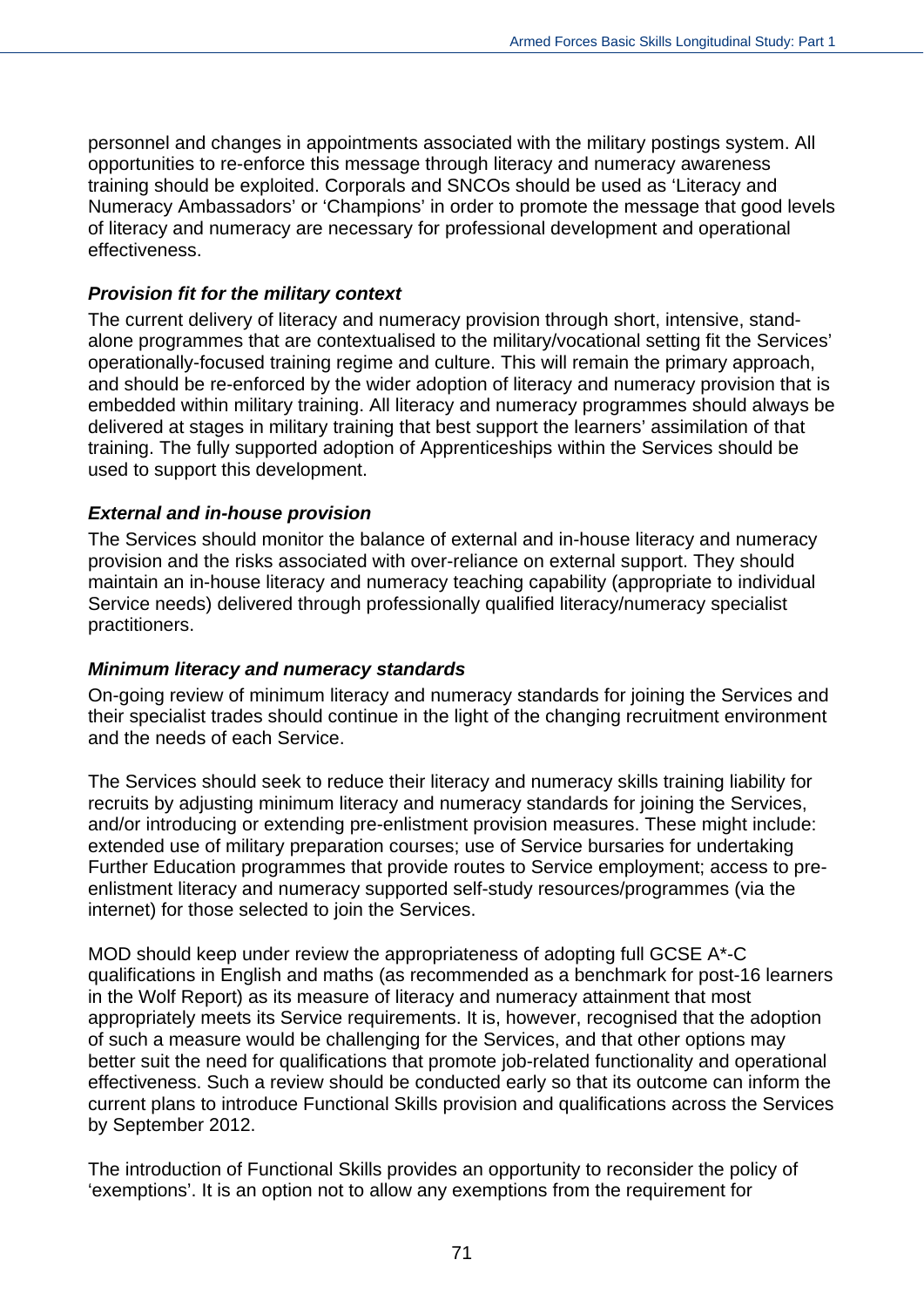Functional Skills qualifications. This would ensure that the Services have clear information about the level of functional mathematics and English undertaken by all personnel, it would represent a strong endorsement of the qualification, and it would serve as an example to other major employers.

The policy that recruits should gain Level 2 literacy and numeracy qualifications within eight years of joining the Services is not widely effective. The policy should either be revised, or additional in-Service mechanisms introduced for its enforcement.

#### *Promoting high standards of teaching and training*

It is a priority to promote high standards of literacy and numeracy teaching and training, and to gather evidence of the impact of high quality interventions on job performance and career opportunities.

Tutors should be trained to teach Functional Skills effectively. It is recommended that the Services develop CPD materials and training for all tutors in the Services who lack a Level 5 Diploma in numeracy or literacy teaching<sup>[85](#page-71-0)</sup>. Military instructors should be trained and supported in re-enforcing the literacy and numeracy skills of their trainees within the vocational training.

## *Recording literacy and numeracy progress and performance*

The recording, tracking and reporting of literacy and numeracy progress and performance (at individual and corporate level) should be improved and better co-ordinated within and across the Services. The Management Information Systems and associated procedures should be reviewed as a matter of urgency. It is recommended that the effective transfer of learner documents as personnel are moved on to new postings should become a more consistent and reliable practice, and that these records should be accurate and accessible to line managers.

## *Linking skills to job and training requirements*

 $\overline{a}$ 

There should be a greater focus on developing sustainable skills as well as qualification attainment.

Speaking and listening skills are vital for operational effectiveness in all roles in all Services. More should be done to provide training aimed at improving the elements of speaking and listening most relevant to recruits' job roles.

Development of digital literacy skills programmes should be undertaken and delivered early in Phase 1 and Phase 2 training to ensure recruits are able to engage effectively with e-learning and training methodologies. Digital literacy skills should be promoted and developed alongside literacy and numeracy.

As currently trialled in the Army, skills profiles linked to job and training requirements could be developed and skills developed in modules of learning undertaken at a pace that meets the needs of the learner and the organisation. The adoption of a skills profile approach will require an adjustment in funding arrangements to accommodate it.

<span id="page-71-0"></span> $85$  Under existing policy tutors should have a minimum Level 3 or Level 4 qualification, together with qualifications appropriate to the requirements of the post.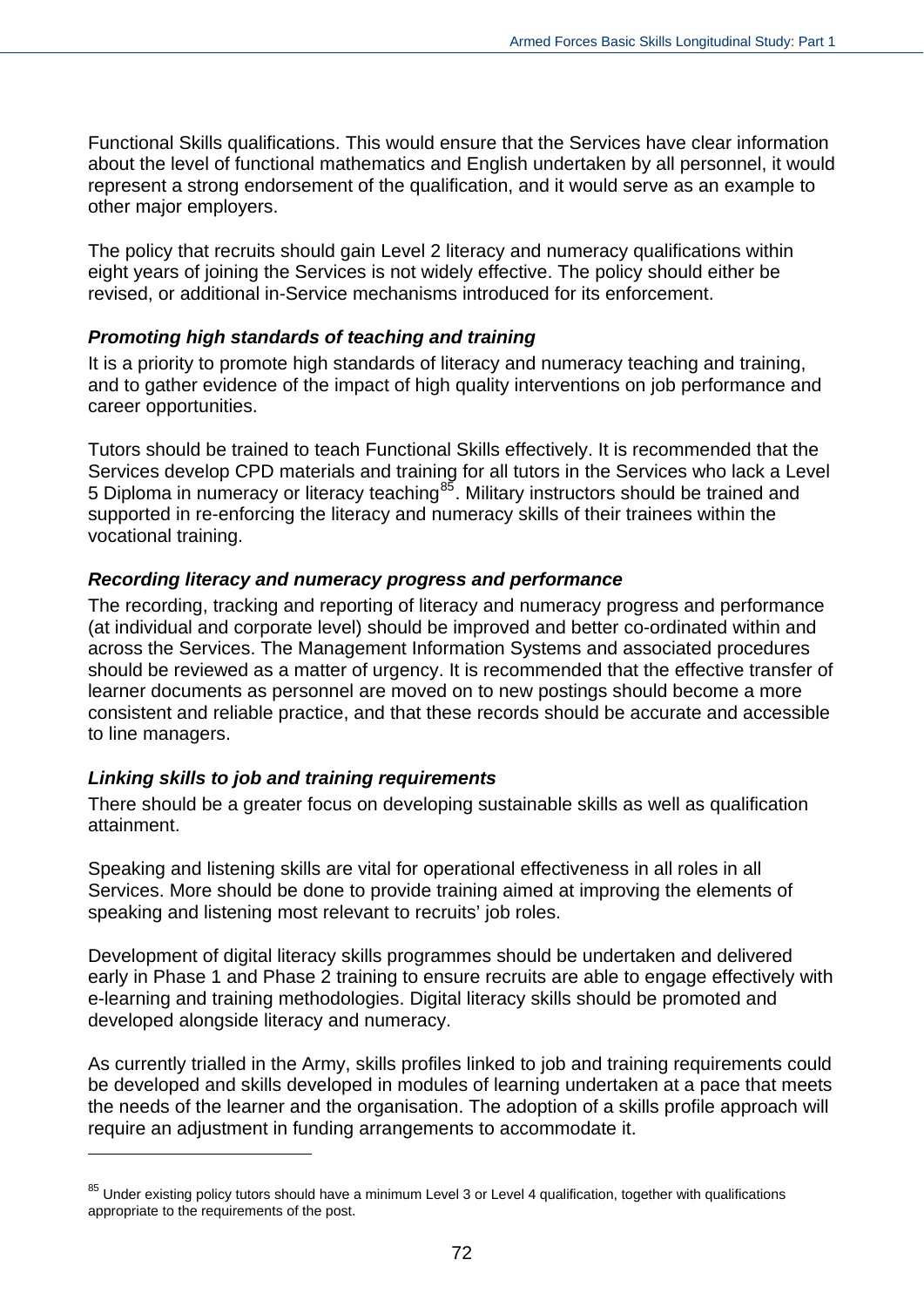#### *SpLDs*

Whilst all Services provide effective support for recruits with SpLDs, the RAF in particular provides a model of good practice in how to support SpLDs. MOD should examine the appropriateness of extending to the other Services the current RAF model and practice to support those with dyslexia needs.

It should be a priority for Officers and NCOs in all Services to undergo training or briefings to raise their awareness of how SpLDs can impact on the ability of individuals to assimilate training effectively and be operationally effective<sup>[86](#page-72-0)</sup>. Further research is needed to determine how best to support the other SpLDs recognised by the Defence policy.

#### *Literacy and numeracy provision as a model of national significance*

Literacy and numeracy policy and provision in the Services represents a model of national significance, with lessons and implications for large organisations in non-military contexts. It should be a priority to share good practice in the Services with employers in other sectors, together with providers of prison education and large apprenticeship schemes. To this end, MOD and BIS should give consideration to establishing a national forum where large employers can share, review and exploit effective approaches to literacy and numeracy skills improvement within workforce development in order to inform national policy and practice.

Literacy and numeracy provision in the military context also represents a site of the first importance for policy and research communities. Above all it should be a priority to understand better the impact on skills development of an environment that includes several conditions known to be conducive to significant learning progress: high expectations, high levels of motivation, an effective whole organisation commitment to raising literacy and numeracy levels and a close link between qualifications and promotion.

#### *Further research*

It is recommended that MOD and BIS consider further research into literacy and numeracy skills development in the Services to inform Defence and national policy and practice.

This study is closing at a point when the careers of the sample group are developing in ways which will further test their levels of literacy and numeracy. It would be valuable to understand how the Services support these trainees when operating at higher levels following their first promotions.

#### **Army**

 $\overline{a}$ 

The Army demonstrates the capacity to accept large numbers of recruits with low levels of literacy and numeracy, and to develop their skills to the point that they are operationally effective and (more) employable within their present and other workplace contexts. This should serve as a leading example of how a major national employer can achieve this challenging objective.

<span id="page-72-0"></span><sup>&</sup>lt;sup>86</sup> This is related to whether individuals identify themselves as having a SpLD to their line manager, as required by RAF policy.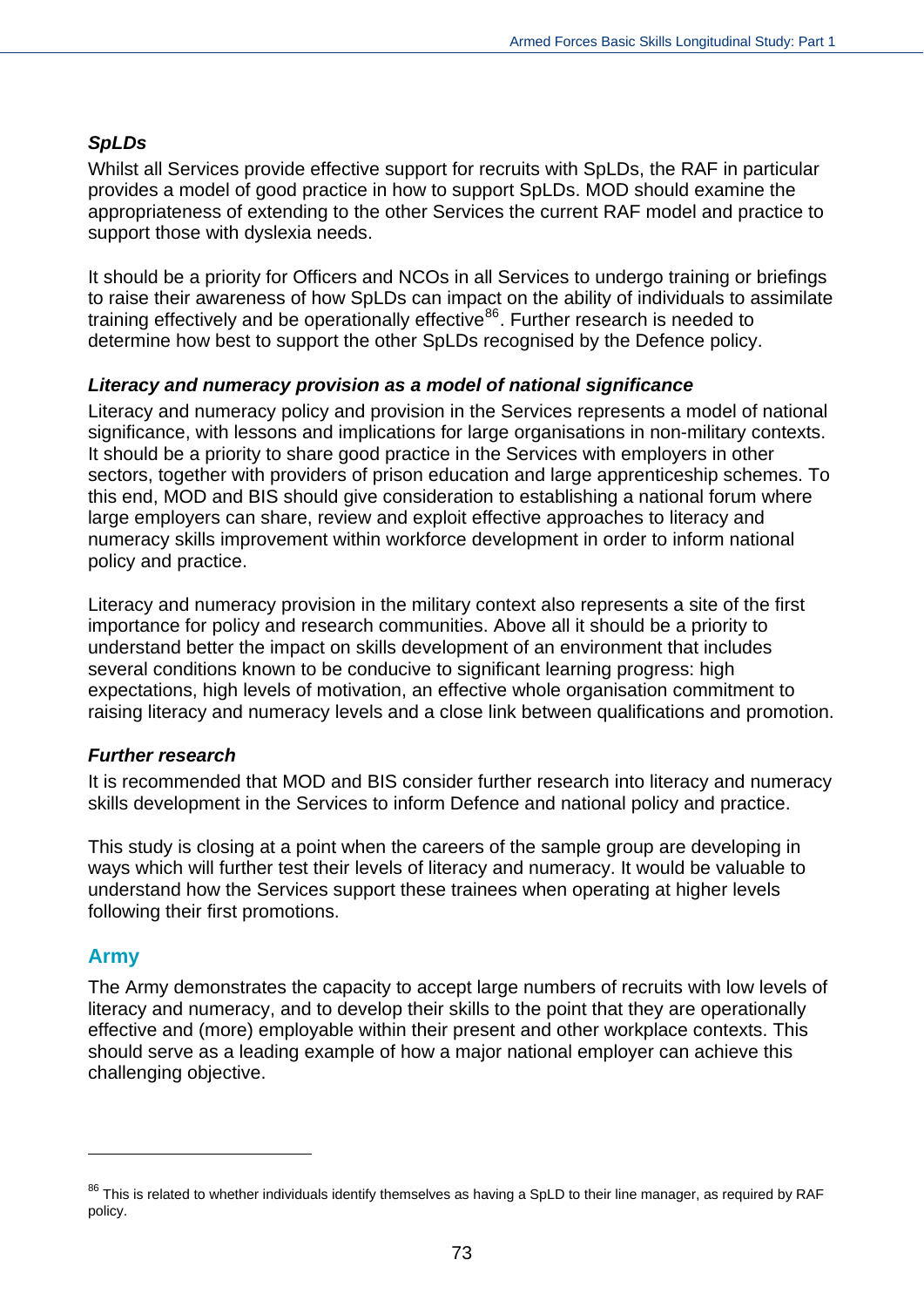It is recommended that the Army conduct an audit of skills needs following the completion of Phase 2 training, with a focus on recruits with the lowest levels of literacy and numeracy at Initial Assessment. Soldiers should then be briefed about the educational opportunities available to them, in order that they can implement a learning plan in negotiation with their line manager that is closely aligned to the demands of their job role and immediate career development.

Since the organisation and delivery of provision varies across training units, and some training units were associated with larger increases than others, it is recommended that assessments of classroom practice are undertaken at units associated with higher and lower rates of increases in skills, with a view to identifying effective practice.

Soldiers should be encouraged to inform their line managers of a Specific Learning Difficulty when they arrive at their Phase 2 training establishment and their first appointments in the Field Army. Line managers should then have opportunities to provide recruits with greater levels of support.

#### **RN**

The RN was perhaps the most successful of the three Services in comprehensively communicating the significance of literacy and numeracy to recruits, and should serve as an example to other large employers of how this whole organisation objective can be achieved.

The RN should consider the option to increase the minimum entry requirement to at least Level 1 for literacy and numeracy, as almost all (99%) current recruits have literacy and numeracy at (at least) Level 1, and approximately 70% have Level 2 in literacy or numeracy.

The study has begun the process of mapping the tasks required in RN branches and specialisms to speaking, listening, reading, writing, numeracy and ICT. Similarly it has started to identify the contribution made to operational effectiveness by the different literacy and numeracy skills. This exercise could be brought to the attention of military as well as academic trainers, and a further mapping exercise undertaken to illustrate the importance of adequate literacy and numeracy skills for RN job roles.

Further examination is needed of how Adult Literacy and Numeracy and GCSE English and maths can be most efficiently delivered on board ship. Exploration of the civilian teaching qualifications PTLLS<sup>[87](#page-73-0)</sup> and CTLLS<sup>[88](#page-73-1)</sup> for any RN personnel teaching English or maths at any level should be considered.

#### **RAF**

 $\overline{a}$ 

Whilst it is essential to understand the different contexts in which the RAF and the RN operate, the skills profiles of recruits are sufficiently similar to allow for a further examination of the comparative effects of their respective approaches to promotion.

<span id="page-73-0"></span><sup>&</sup>lt;sup>87</sup> Award in Preparing to Teach in the Lifelong Learning Sector

<span id="page-73-1"></span><sup>88</sup> Certificate in Teaching in the Lifelong Learning Sector.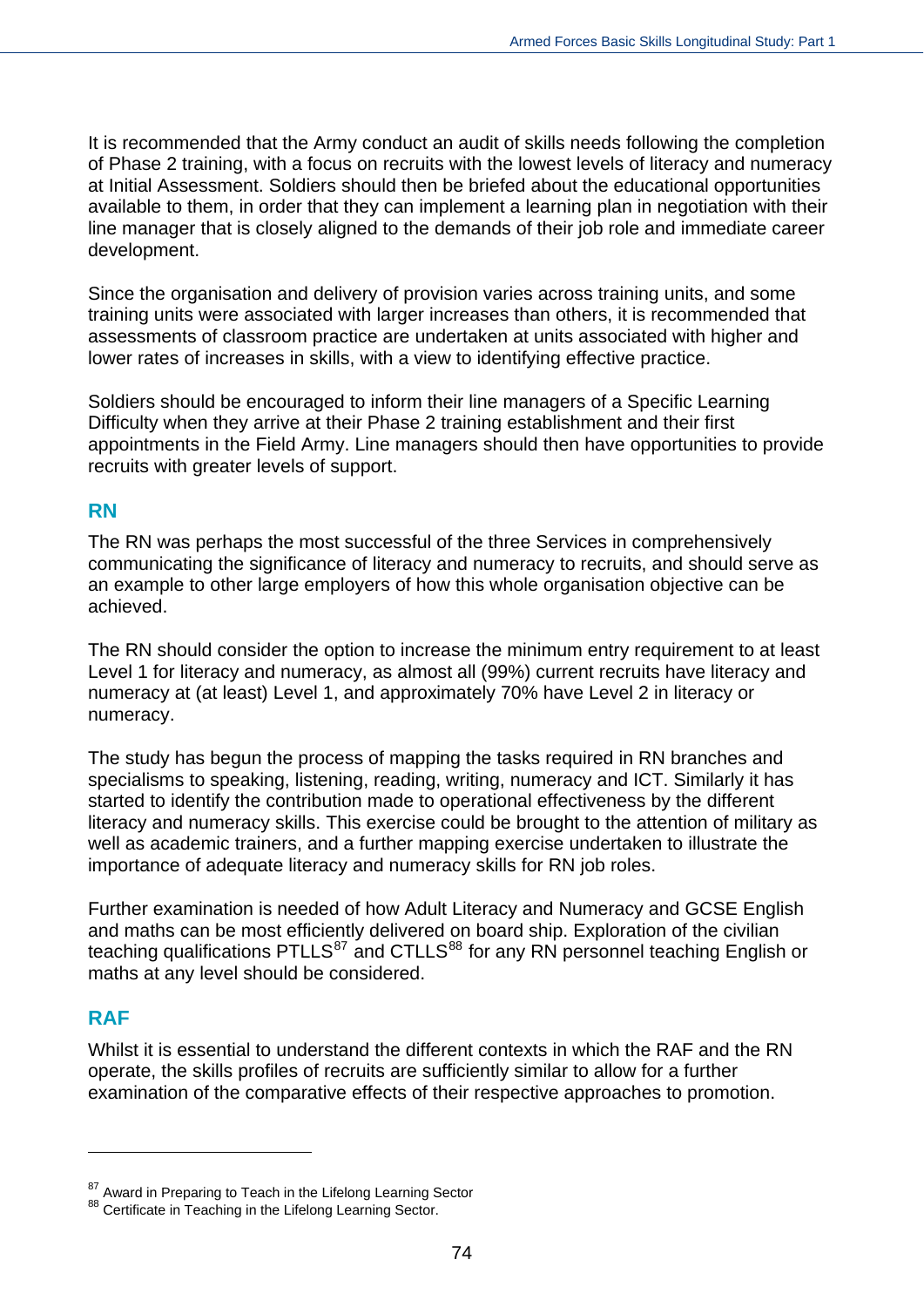The RAF, through the PLAs, should promote more comprehensively the educational opportunities available to personnel on each station, and via the Defence Learning Portal.

Many airmen would benefit from courses on Study Skills, including how to organise and structure activities, such as the portfolio assignments for NVQs. Currently, trainees with Specific Learning Difficulties are presented with strategies relevant to study skills, and some of these are likely to be beneficial to other trainees. This offer could be integrated into general Functional Skills provision, or provided at Education Centres.

Educational tutors reported that the requirement on new recruits to complete a short piece of free writing was useful for assessing literacy levels, and for gaining insights into potential SpLD. As line managers also reported that this exercise was valuable when repeated in some trades when airmen reach productive service, it is recommended that this practice is extended across all trades.

#### **Final word**

This report brings to a close a major three-year longitudinal study. The study provides a unique and authoritative body of evidence on the impact of literacy and numeracy on the personal and professional development of personnel in the Armed Forces, and, in particular, on their ability to carry out their jobs effectively.

Moreover, the study makes an important contribution to the wider evidence base on workforce basic skills: what skills are needed in order for employees to carry out their job role effectively and how employers can best support the development of these skills. Messages from this study will be invaluable to other large employers in the UK and beyond, and should inform national policy and practice on workforce development.

The study is ending at a time of change, both for personnel in the sample – who are now entering a stage of their Service careers where literacy and numeracy skills are likely to become increasingly important – and for literacy and numeracy provision in the Armed Forces, with the introduction of Functional Skills. There is a strong case for a continuing research programme that builds on the solid foundation established by the AFLS, and which extends to include the broader impact of training and education, including economic, social and health related outcomes.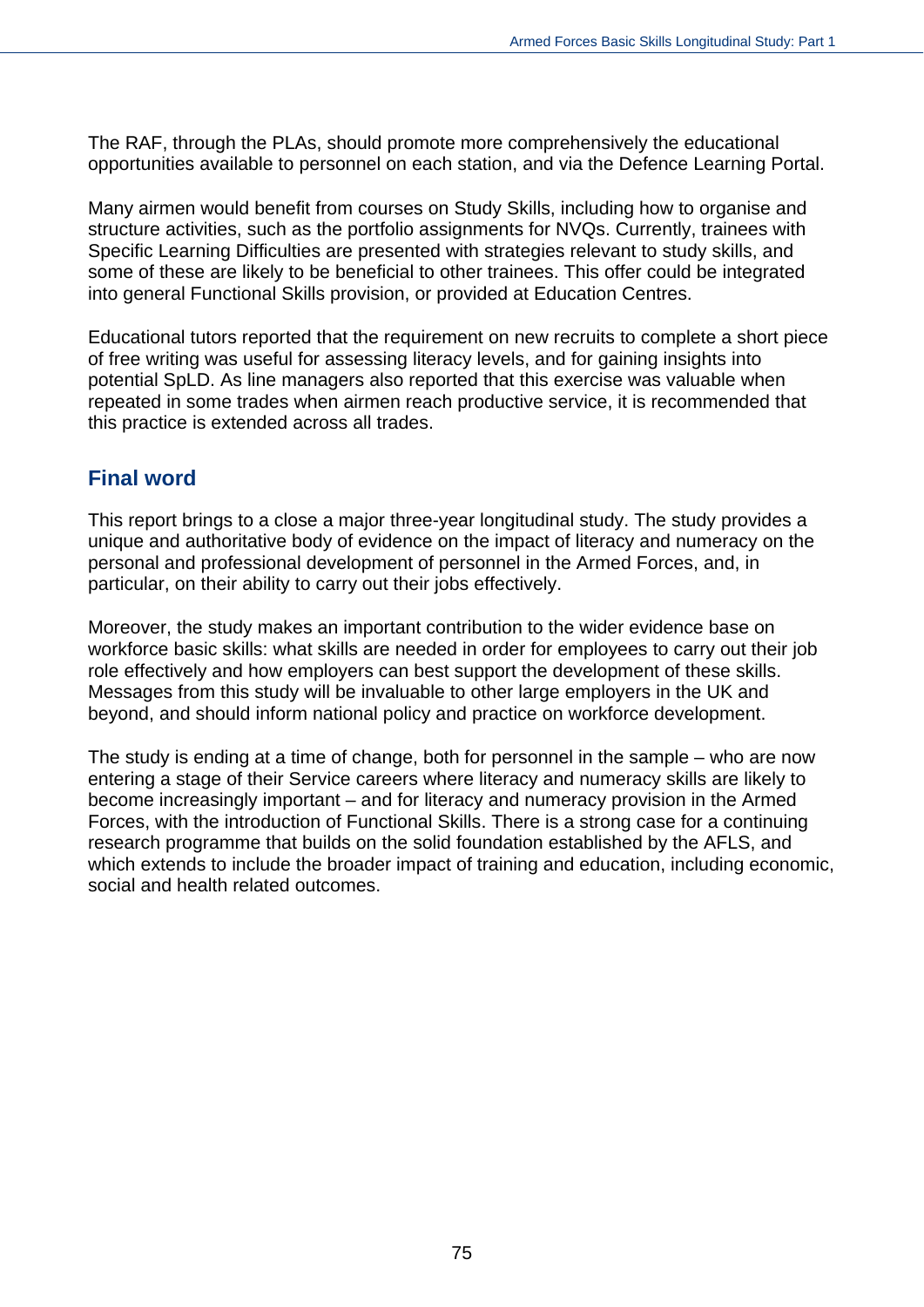# **Glossary of Terms**

### **Glossary**

| <b>Acronym</b> | <b>Meaning</b>                                                  |  |  |
|----------------|-----------------------------------------------------------------|--|--|
| <b>AAC</b>     | Army Air Corps                                                  |  |  |
| AВ             | Able Seaman, the most junior rating in the RN                   |  |  |
| <b>ACIO</b>    | <b>Army Careers Information Office</b>                          |  |  |
| <b>ADD</b>     | <b>Attention Deficit Disorder</b>                               |  |  |
| <b>ADHD</b>    | <b>Attention Deficit Hyperactivity Disorder</b>                 |  |  |
| <b>AEC</b>     | <b>Army Education Centre</b>                                    |  |  |
| AFC(H)         | Army Foundation College, Harrogate                              |  |  |
| <b>AFCO</b>    | <b>Armed Forces Careers Office</b>                              |  |  |
| <b>AoN</b>     | Application of Number - Key Skills numeracy qualification       |  |  |
| <b>ARTD</b>    | Army Recruiting and Training Division                           |  |  |
| ATC(P)         | Army Training Centre, Pirbright                                 |  |  |
| ATFC(W)        | Army Technical Foundation College Winchester                    |  |  |
| ATR(B)         | Army Training Regiment, Bassingbourn                            |  |  |
| <b>AWOL</b>    | <b>Absence Without Leave</b>                                    |  |  |
| <b>AWT</b>     | <b>Above Water Tactical</b>                                     |  |  |
| <b>BCS70</b>   | British Cohort Study (1970)                                     |  |  |
| <b>BIS</b>     | (Department for) Business, Innovation and Skills                |  |  |
| <b>BKSB</b>    | Basic and Key Skill Builder - a diagnostic assessment tool,     |  |  |
|                | specified to national standards for adult literacy and numeracy |  |  |
|                | levels.                                                         |  |  |
| <b>BS</b>      | <b>Basic Skills</b>                                             |  |  |
| <b>BSA</b>     | <b>Basic Skills Agency</b>                                      |  |  |
| <b>BSDM</b>    | <b>Basic Skills Development Manager</b>                         |  |  |
| <b>CI</b>      | <b>Chief Instructor</b>                                         |  |  |
| <b>CIS</b>     | <b>Communications and Information Systems Specialist</b>        |  |  |
| <b>CLM</b>     | Command, Leadership and Management                              |  |  |
| $\mathbf{CO}$  | <b>Commanding Officer</b>                                       |  |  |
| Cpl            | Corporal                                                        |  |  |
| <b>CPO</b>     | <b>Chief Petty Officer</b>                                      |  |  |
| <b>CS</b>      | Communication Skills - Key Skills literacy qualification        |  |  |
| <b>CTCRM</b>   | Commando Training Centre Royal Marines at Lympstone,            |  |  |
|                | Devon.                                                          |  |  |
| <b>CTLLS</b>   | Certificate in Teaching in the Lifelong Learning Sector         |  |  |
| <b>DAST</b>    | <b>Dyslexia Adult Screening Test</b>                            |  |  |
| DETS(A)        | Army Directorate of Educational and Training Services           |  |  |
| DO             | <b>Divisional Officer</b>                                       |  |  |
| <b>DTLLS</b>   | Diploma in Teaching in the Lifelong Learning Sector             |  |  |
| <b>eLC</b>     | e-Learning Centre - An ICT-based learning facility              |  |  |
| <b>ELC</b>     | <b>Enhanced Learning Credit</b>                                 |  |  |
| <b>ERO</b>     | <b>Education and Resettlement Officer</b>                       |  |  |
| <b>ESOL</b>    | English for Speakers of Other Languages                         |  |  |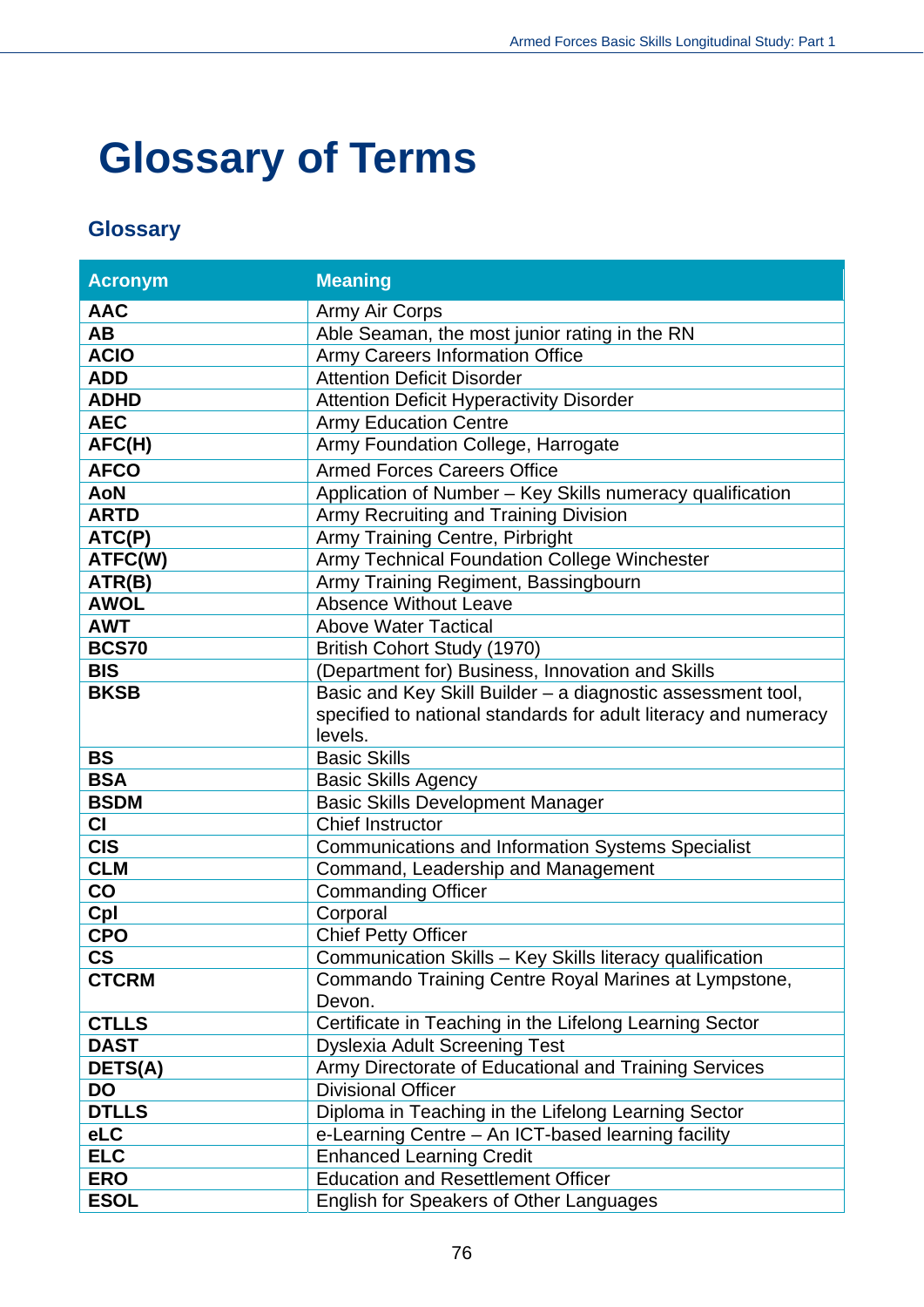| <b>Acronym</b> | <b>Meaning</b>                                                              |  |  |
|----------------|-----------------------------------------------------------------------------|--|--|
| <b>ETS</b>     | <b>Education and Training Service</b>                                       |  |  |
| <b>EW</b>      | <b>Electronic Warfare</b>                                                   |  |  |
| <b>FPG</b>     | <b>Fleet Protection Group</b>                                               |  |  |
| <b>FS</b>      | <b>Functional Skills</b>                                                    |  |  |
| <b>GED</b>     | <b>General Education Development (Test level)</b>                           |  |  |
| <b>IA</b>      | <b>Initial Assessment</b>                                                   |  |  |
| <b>ICT</b>     | Information and Communication Technologies                                  |  |  |
| ITC(C)         | <b>Infantry Training Centre, Catterick</b>                                  |  |  |
| <b>IGCSE</b>   | International General Certificate of Secondary Education                    |  |  |
| <b>ILP</b>     | Individual Learning Plan                                                    |  |  |
| <b>JMCL</b>    | Junior Management and Leadership Course                                     |  |  |
| <b>JNCO</b>    | <b>Junior Non Commissioned Officer</b>                                      |  |  |
| <b>JPA</b>     | Joint Personnel Administration - the intranet-based personnel               |  |  |
|                | administration system used by the three Services.                           |  |  |
| <b>JS</b>      | <b>Junior Soldier</b>                                                       |  |  |
| <b>KS</b>      | <b>Key Skills</b>                                                           |  |  |
| <b>LANTERN</b> | Literacy and Numeracy Testing and Education Royal Navy, the                 |  |  |
|                | naval framework for literacy and numeracy training.                         |  |  |
| <b>LCM</b>     | Learner Centre Manager                                                      |  |  |
| L/Cpl          | Lance Corporal                                                              |  |  |
| <b>LDO</b>     | Learning and Development Officer                                            |  |  |
| <b>LH</b>      | <b>Leading Hand</b>                                                         |  |  |
| <b>LLN</b>     | Literacy, Language and Numeracy                                             |  |  |
| Lt Cdr         | Lieutenant Commander                                                        |  |  |
| MI             | Meares-Irlen Syndrome                                                       |  |  |
| <b>MIS</b>     | <b>Management Information System</b>                                        |  |  |
| <b>MOD</b>     | Ministry of Defence                                                         |  |  |
| <b>MODREC</b>  | Ministry of Defence Research Ethics Committee                               |  |  |
| <b>MWS</b>     | Maritime Warfare School. Naval training centre based at HMS<br>Collingwood. |  |  |
| <b>NAMET</b>   | Naval Maths and English Test - the predecessor of                           |  |  |
|                | LANTERN.                                                                    |  |  |
| <b>NATcen</b>  | <b>National Centre for Social Research</b>                                  |  |  |
| <b>NETS</b>    | <b>Naval Education and Training Service</b>                                 |  |  |
| <b>NCO</b>     | Non-Commissioned Officer                                                    |  |  |
| <b>NES</b>     | <b>National Employers Service</b>                                           |  |  |
| <b>NIACE</b>   | National Institute of Adult Continuing Education                            |  |  |
| <b>NRDC</b>    | National Research and Development Centre for Adult Literacy                 |  |  |
|                | and Numeracy                                                                |  |  |
| <b>NVQ</b>     | <b>National Vocational Qualification</b>                                    |  |  |
| OC             | <b>Officer Commanding</b>                                                   |  |  |
| <b>OPS</b>     | Operational Performance Statement - the standard of                         |  |  |
|                | operational effectiveness                                                   |  |  |
| <b>PGAC</b>    | <b>Potential Gunners Awareness Course</b>                                   |  |  |
| <b>PGSC</b>    | <b>Potential Gunners Selection Course</b>                                   |  |  |
| <b>PLA</b>     | Personal Learning Advisor                                                   |  |  |
| PO             | <b>Petty Officer</b>                                                        |  |  |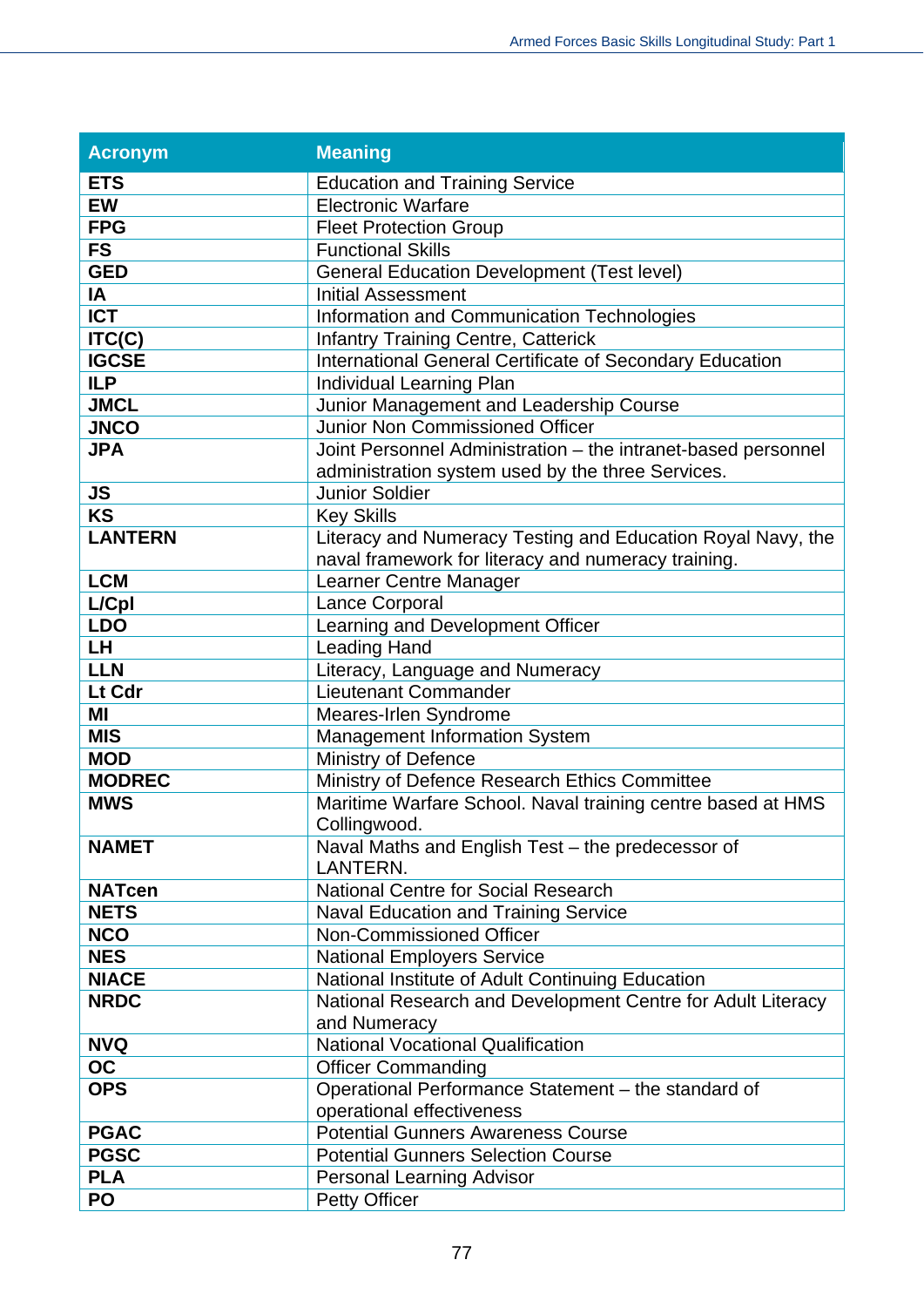| <b>Acronym</b> | <b>Meaning</b>                                               |
|----------------|--------------------------------------------------------------|
| <b>POC</b>     | <b>Point of Contact</b>                                      |
| <b>PRMC</b>    | Potential Royal Marines Course - a training session held for |
|                | potential marine recruits                                    |
| <b>PSA</b>     | <b>Public Service Agreement</b>                              |
| <b>PTLS</b>    | Personal Thinking & Learning Skills                          |
| <b>PTTLS</b>   | Preparing to Teach in the Lifelong Learning Sector           |
| QA             | <b>Quality assurance</b>                                     |
| <b>QCF</b>     | <b>Qualifications and Credit Framework</b>                   |
| <b>RA</b>      | <b>Royal Artillery</b>                                       |
| <b>RAC</b>     | <b>Royal Armoured Corps</b>                                  |
| <b>RAMC</b>    | <b>Royal Army Medical Corps</b>                              |
| <b>RCMO</b>    | Regimental Career Management Officer                         |
| <b>REME</b>    | Royal Electrical and Mechanical Engineers                    |
| <b>RLC</b>     | Royal Logistic Corps                                         |
| <b>RM</b>      | <b>Royal Marine</b>                                          |
| <b>RO</b>      | Reporting Officer (during airmen's appraisals)               |
| <b>SAC</b>     | Senior Aircraftmen                                           |
| <b>SfL</b>     | <b>Skills for Life</b>                                       |
| Sgt            | Sergeant                                                     |
| <b>SNCO</b>    | <b>Senior Non Commissioned Officer</b>                       |
| <b>SpLDs</b>   | <b>Specific Learning Difficulties</b>                        |
| <b>STDO</b>    | <b>Station Development Officer</b>                           |
| <b>SuTs</b>    | Soldiers under training                                      |
| <b>TAT</b>     | <b>Trade-Ability Test</b>                                    |
| <b>WO</b>      | <b>Warrant Officer</b>                                       |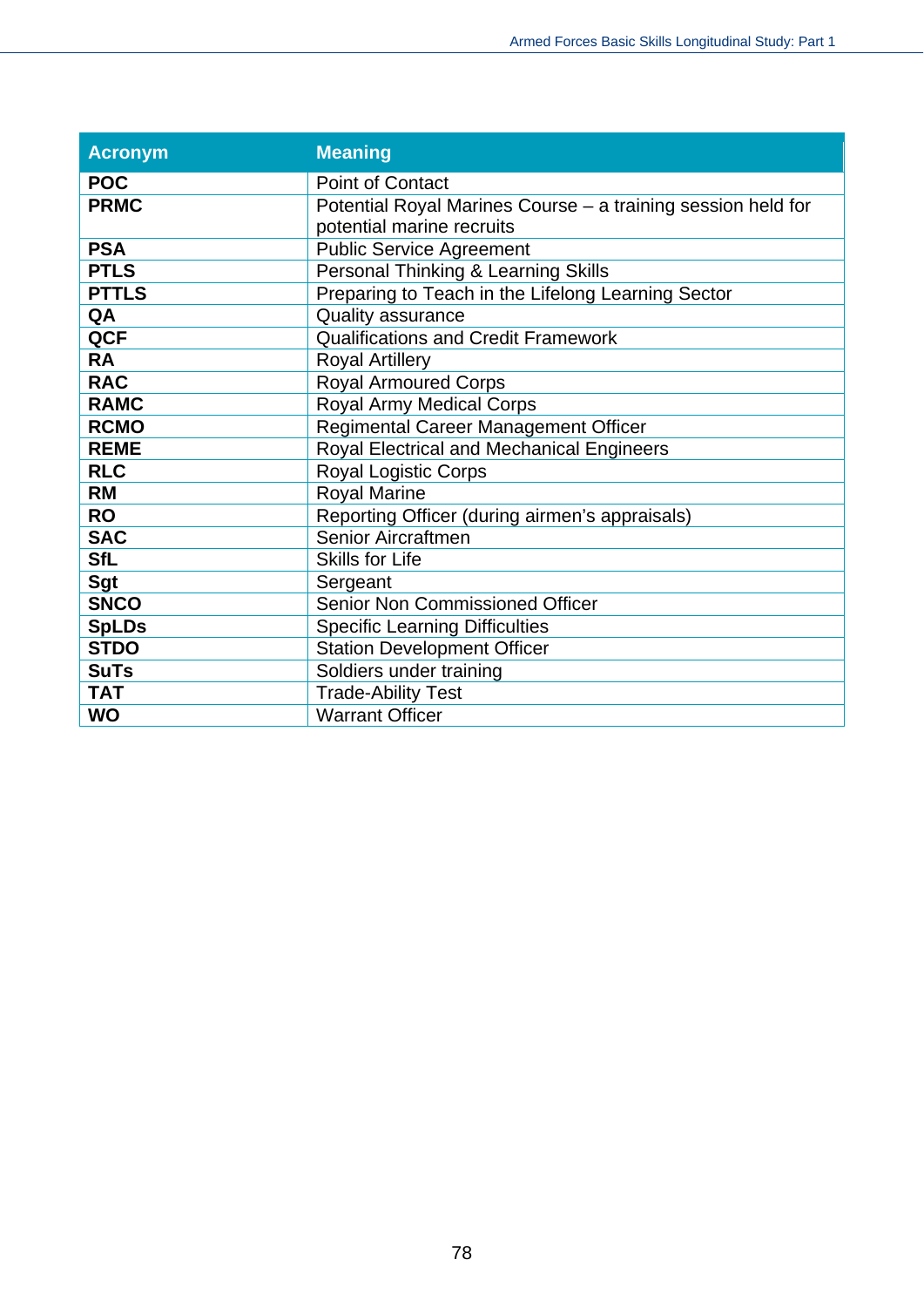| <b>RN</b>                  | <b>RM</b>                 | <b>Army</b>               | <b>RAF</b>               |
|----------------------------|---------------------------|---------------------------|--------------------------|
| Commander                  | <b>Lieutenant Colonel</b> | <b>Lieutenant Colonel</b> | <b>Wing Commander</b>    |
| Lieutenant                 | Major                     | Major                     | <b>Squadron Leader</b>   |
| Commander                  |                           |                           |                          |
| Lieutenant                 | Captain                   | Captain                   | <b>Flight Lieutenant</b> |
| <b>Sub Lieutenant</b>      | Lieutenant                | Lieutenant                | <b>Flying Officer</b>    |
| Midshipman                 | <b>Second Lieutenant</b>  | <b>Second Lieutenant</b>  | <b>Pilot Officer</b>     |
| <b>Warrant Officer 1</b>   | <b>Warrant Officer</b>    | <b>Warrant Officer</b>    | <b>Warrant Officer</b>   |
|                            | Class 1                   | Class 1                   |                          |
| <b>Warrant Officer 2</b>   | <b>Warrant Officer</b>    | <b>Warrant Officer</b>    |                          |
|                            | Class 2                   | Class 2                   |                          |
| <b>Chief Petty Officer</b> | <b>Colour Sergeant</b>    | <b>Staff Sergeant</b>     | <b>Flight Sergeant</b>   |
| <b>Petty Officer</b>       | Sergeant                  | Sergeant                  | Sergeant                 |
| <b>Leading Hand</b>        | Corporal                  | Corporal                  | Corporal                 |
|                            | Lance Corporal            | Lance Corporal            | Lance Corporal           |
|                            |                           |                           | (RAF Regimental          |
|                            |                           |                           | Gunners)                 |
|                            |                           |                           | Senior Aircraftman       |
| Able rate (AB)             | <b>Marine</b>             | Private                   | Leading                  |
|                            |                           |                           | Aircraftman              |

## **Equivalences of Rank across the Services**